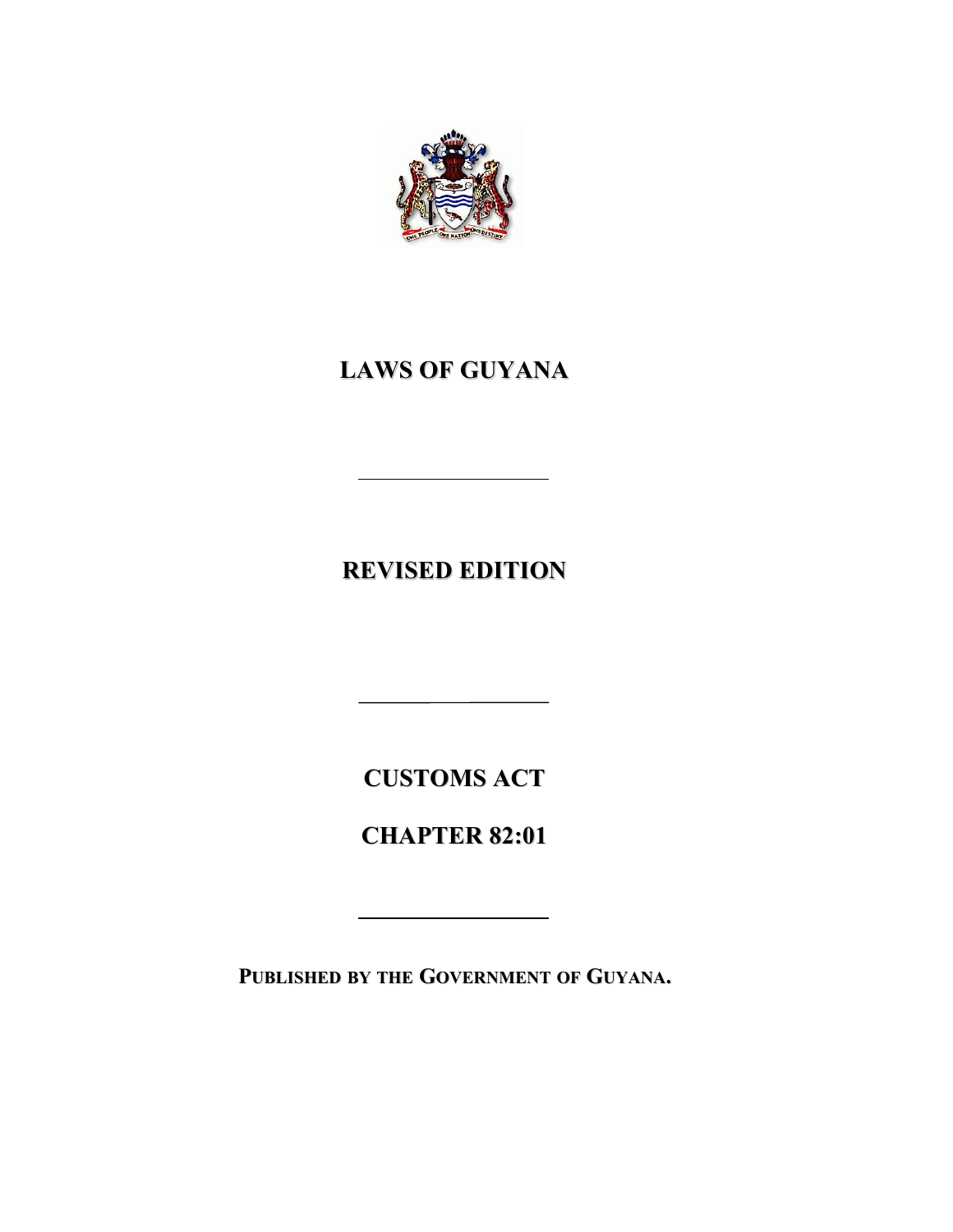# **LAWS OF GUYANA**

# **CUSTOMS ACT**

# **CHAPTER 82:01**

Act

# **of 1952**

# Amended by

|                 |             | 10 of 2007                 |                 |  |
|-----------------|-------------|----------------------------|-----------------|--|
| 76 of 1973      | 1 of 1976   | 15 of 2003                 |                 |  |
| 14 of 1972      | 90 of 1975  | 6 of 1999                  |                 |  |
| 13 of 1972      | 67 of 1975  | 3 of 1995                  |                 |  |
| 21 of 1971      | 65 of 1975  | 9 of 1993                  |                 |  |
| 15 of 1971      | 30 of 1975  | 22 of 1992                 |                 |  |
| 116 of 1970     | 28 of 1975  | 2 of 1991                  |                 |  |
| 15 of 1970      | 155 of 1974 | 19 of 1990                 |                 |  |
| 12 of 1970      | 2 of 1994   | 5 of 1990                  |                 |  |
| 15 of 1968      | 152 of 1974 | 8 of 1986 (By Implication) |                 |  |
| 12 of 1968      | 127 of 1974 | 4 of 1984                  |                 |  |
| Reg. 10 of 1968 | 124 of 1974 | 13 of 1982                 |                 |  |
| 8 of 1968       | 40 of 1974  | 6 of 1979                  | Ord. 76 of 2020 |  |
| 28 of 1967      | 39 of 1974  | 1 of 1978                  | Ord. 75 of 2020 |  |
| 9 of 1964       | 166 of 1973 | 83 of 1976                 | 6 of 2019       |  |
| 29 of 1961      | 165 of 1973 | 72 of 1976                 | 2 of 2017       |  |
| 25 of 1959      | 158 of 1973 | 46 of 1976                 | 9 of 2016       |  |
| 6 of 1957       | 153 of 1973 | 22 of 1976                 | Ord. 5 of 2016  |  |
| 12 of 1954      | 149 of 1973 | 10 of 1976                 | Ord.10 of 2015  |  |
| 20 of 1953      | 136 of 1973 | 7 of 1976                  | 6 of 2015       |  |
|                 |             |                            |                 |  |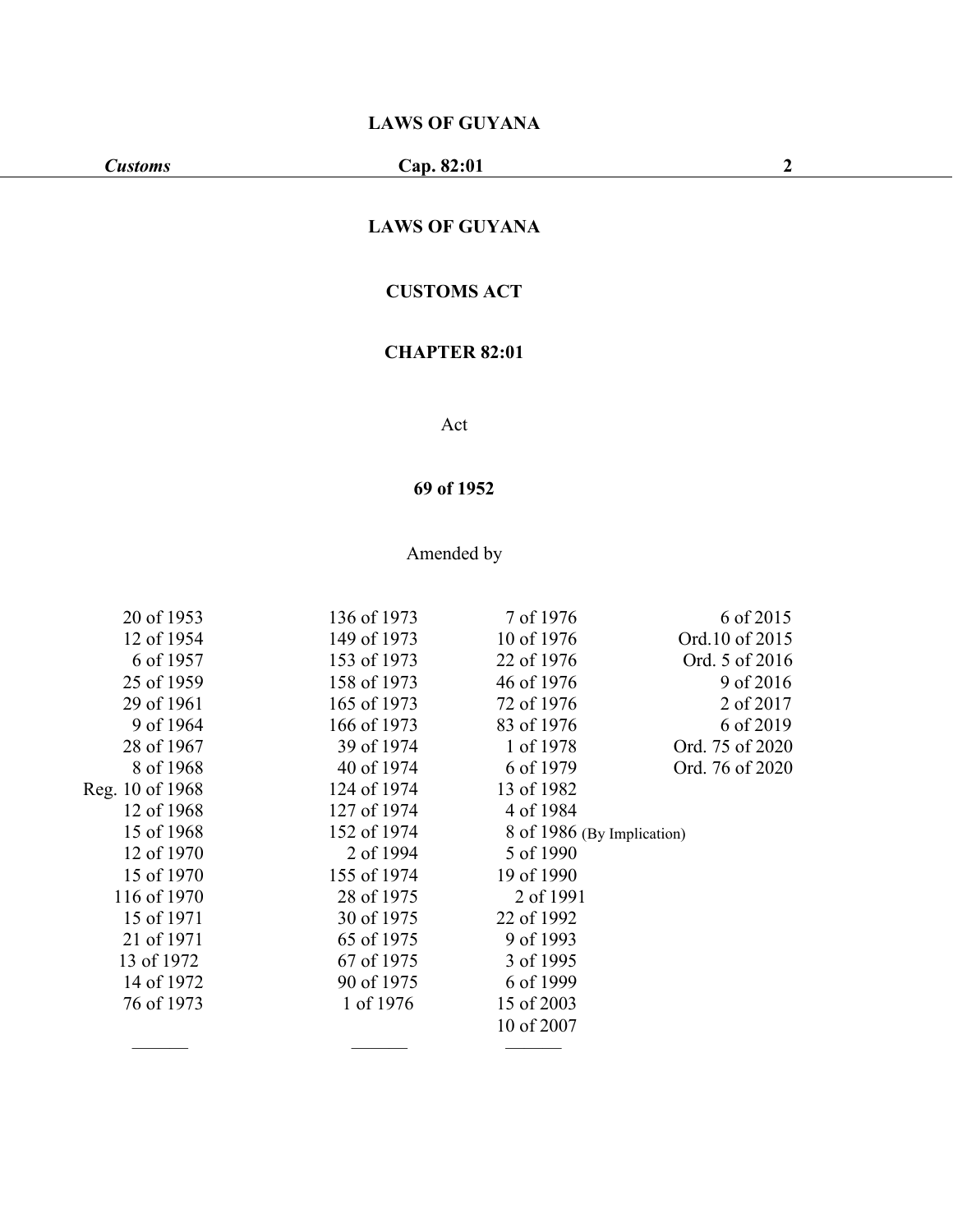*Customs* **Cap. 82:01 3**

# **\* Subsidiary Legislation**

Sufferance Wharves (issued under section 2) Port and Boarding Station Notice (Gaz. 9/7/1960, Nt. 248) Place of Unloading and Loading Notice (Gaz. 9/7/1960, Nt. 24c) Importation of Aquarium Fish Notice (Gaz. 29/6/1974, Nt. 937) Rent and Charges (State Warehouse) Notice (Gaz. 8/9/1956, Nt. 1637) Rent and Charges (Government Warehouse) Notice (Gaz. 8/9/1956, Nt. 1641) Customs Regulations (Reg. 40/1952, 37/1953, 5/1954, 18/1954, 14/1955, 16/1956, 2/1959, 7/1959, 7/1960, 15/1964, 8/1966A, 10/1966A, 9/1968, 3/1969, 5/1969, 28 of 1967, Reg. 12/1971, 21/1971, 23/1971, 4 of 1972, Reg. 12/1972, 17/1972, 18/1972, 17/1973, 22/1973, O. 76/1973, Reg. 3/1974, 1411975, 1/1976, 2/1976, 7/1976) 12/1979,19/1992 Customs and Excise Department (Uniform and Equipment) Regulations (Reg.17/1972) Port of Entry Airport Boarding Stations Government Warehouses Private Warehouses

#### Note

# on

#### Repeal

This Act repealed the Customs Ordinance Cap. 33 of the 1953 Edition and the Customs Duties Ordinance (23 of 1935).

#### Note

#### on

# Revision Date

This Chapter has been revised up to 2017 by the Guyana Revenue Authority.

**\*** Printed separately.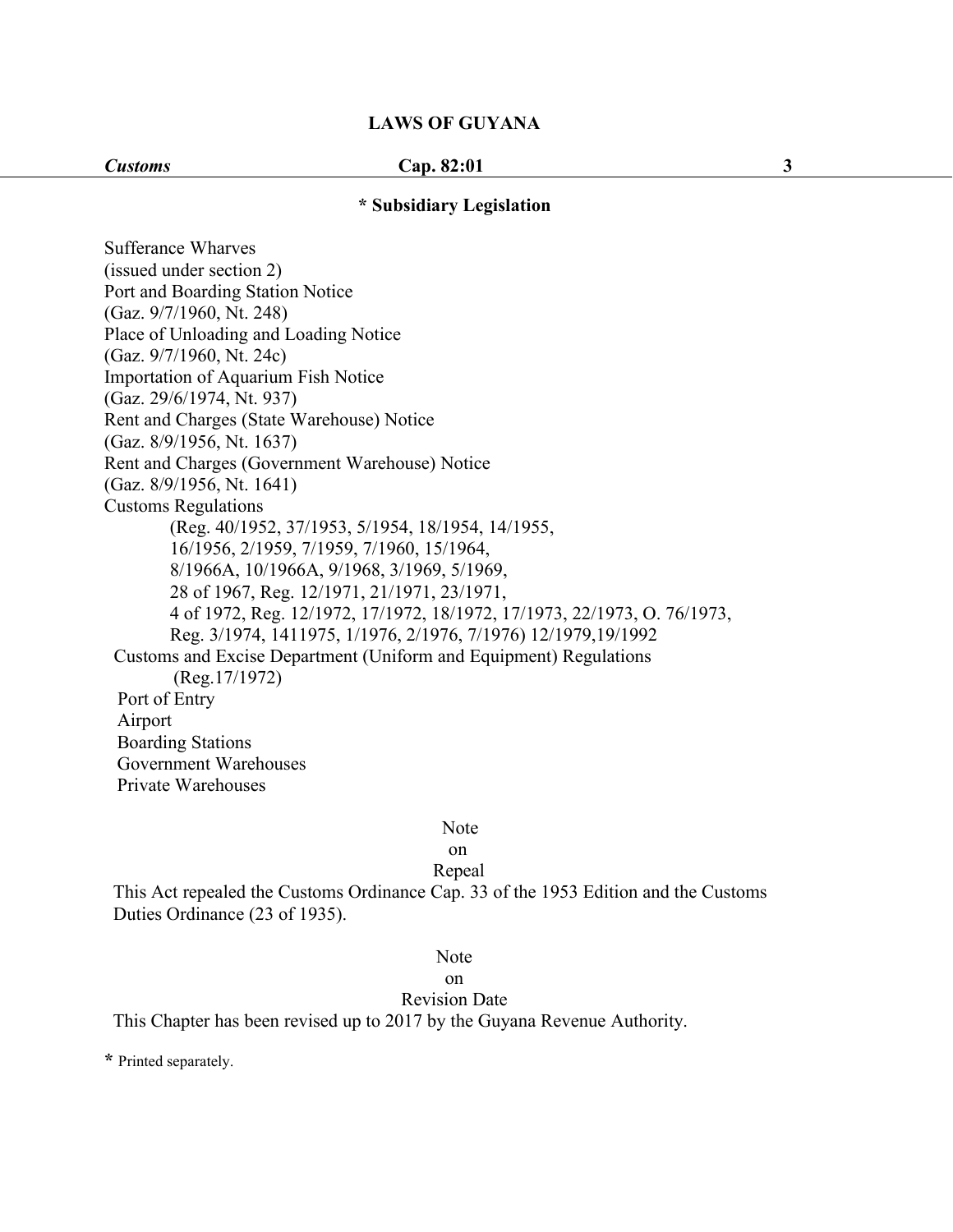# **CHAPTER 82:01**

# **CUSTOMS ACT**

# **ARRANGEMENT OF SECTIONS**

## **SECTION**

1. Short title.

# **PART I PRELIMINARY**

## 2. Interpretation.

- 3. Officers to have powers of members of the police force.
- 4. What shall be deemed acts of Comptroller, etc.
- 5. Hours of attendance.
- 6. Request by the public for extra attendance.

#### **PART 1 I**

# **DUTIES, PROHBITIONS, DRAWBACKS AND REFUNDS OF DUTY**

- 7. Customs duties.
- 7A. Environmental Levy.
- 8. Minister may make interim order.
- 9. National Assembly may confirm, amend or revoke order.
- 10. Excess duty to be refunded when order expires.
- 11. Refund of deposit.
- 12. Repealed by 15 of 2003.
- 13. Preferential and General Tariffs.
- 14. Regulations.
- 15. Caribbean Free Trade Association.
- 16. Time of entry to govern duty payable.
- 17. (1) Effect of obligation to pay duty.
	- (2) Duties short levied or erroneously refunded.
- 18. Duty on goods re-imported.
- 19. Goods entered for transhipment or in transit exempt from duty.
- 20. (1) Disputes as to duty payable.
	- (2) Summary Jurisdiction (Appeals) Act.
	- (3) Delivery or shipment of goods.
- (4) Disposal of deposits.<br>21. Customs Tariff Tribu
- 21. Customs Tariff Tribunal.
- 22. Value of goods for declaration.
- 23. Narrow concession for duty-free vehicle import by public officers.
- 24. [Deleted by O. 76/1973].
- 25. Duty chargeable on reputed quantity.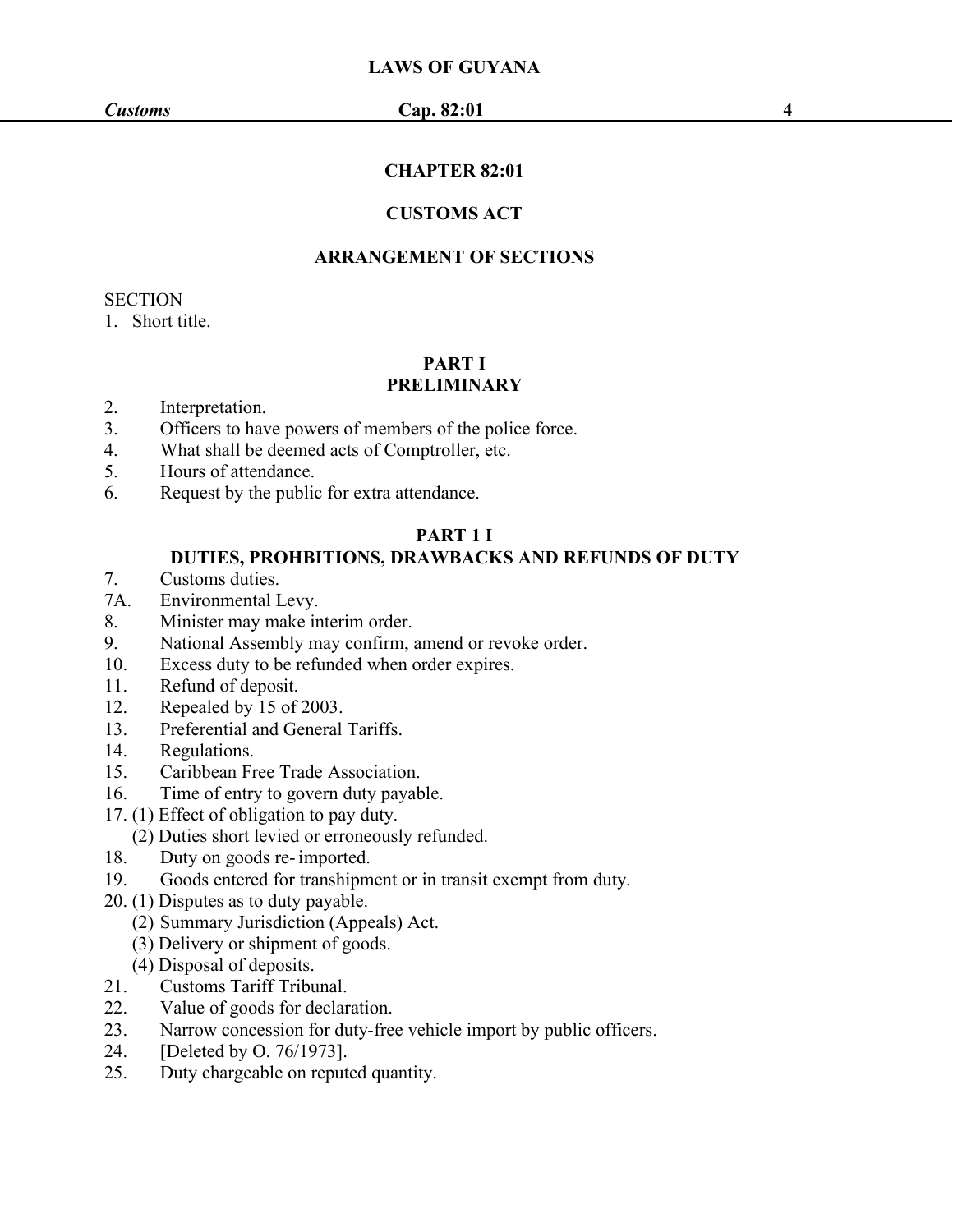# **SECTION**

- 26. Duty calculated on gross weight in certain cases.
- 27. Minister may fix standard contents for packages containing liquids.
- 28. Duties, etc., to be proportionate to quantity or value.
- 29. Abatement of duty.
- 30. Derelict, etc., goods liable to full duty unless damaged.
- 31. Damage to be assessed by Comptroller.
- 32. No abatement on certain goods.
- 33. Qualification as to abatement.
- 34. Limitations as to wine and beer.
- 35. Strength of spirits.
- 36. Goods used contrary to purpose for which imported.
- 37. Penalty for not producing goods.
- 38. Goods imported for temporary use or purpose.
- 39. Disposal of deposit.
- 40. Certain goods may be excepted.
- 41. Contract prices of imported goods may be adjusted to meet change in duty.
- 42. Minister may prohibit importation, carriage coastwise or exportation.
- 43. Goods prohibited or restricted to be imported.
- 44. Goods prohibited or restricted to be exported.
- 45. Saving as to goods in transit, in transhipment and stores.
- 46. Prohibitions and restrictions elsewhere provided.
- 47. Minister may direct granting of drawbacks.
- 48. Declaration by owners of goods exported on drawback.
- 49. Certification of debenture.
- 50. Evidence of landing or disposal of drawback goods.
- 51. Time limit for debenture payment.
- 52. Refund of duties overpaid.

#### **PART III**

# **ARRIVAL AND REPORT OF AIRCRAFT AND SHIPS, LANDING OF PASSENGERS**

#### **AND UNLOADING, REMOVAL AND DELIVERY OF GOODS**

- 53. Procedure on arrival.
- 54. Comptroller may direct mooring and discharge.
- 55. Officer may board aircraft or ship.
- 56. Officer may open if access not free.
- 57. Penalty for interfering with seal, etc., or failing to unload goods if required.
- 58. Goods unlawfully discharged.
- 59. Search of persons.
- 60. Special authority may be required before search.
- 61. Search of female.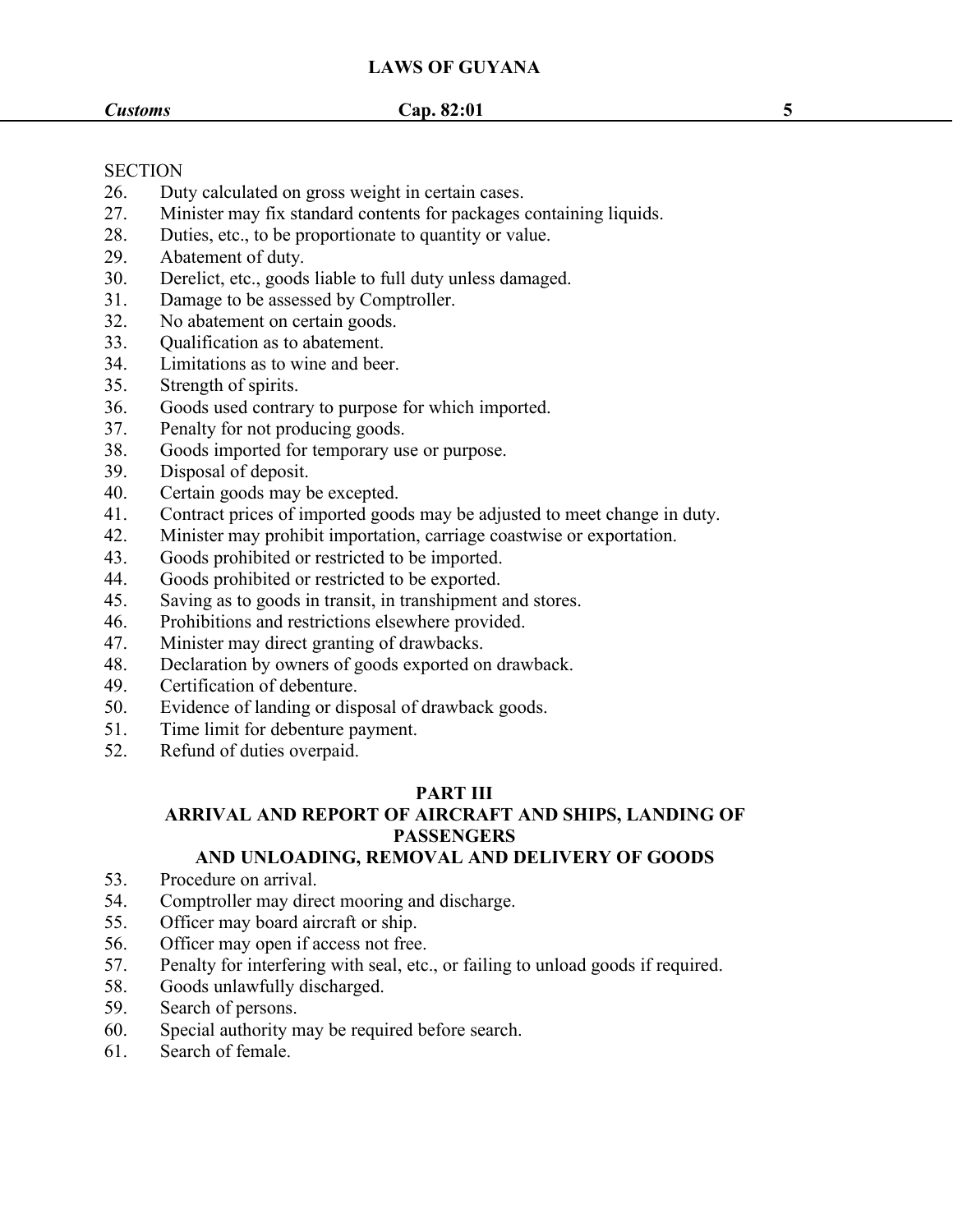# *Customs* **Cap. 82:01 6**

# **SECTION**

- 62. Control of small craft.
- 63. General regulations for small craft.
- 64. Penalty for infringement of regulations re small craft.
- 65. Licences for small craft.
- 66. Accommodation of officer.
- 67. Report of aircraft or ship.
- 68. Certain goods to be reported separately.
- 69. Steamship to report certain goods before breaking bulk.
- 70. Penalty for not making due report.
- 71. Penalty for not accounting for package reported.
- 72. Packages surrendered by master or agent into the custody of another person.
- 
- 73. What is cargo.<br>74. Master to answer questions.
- 75. Penalty for wrongly breaking bulk.
- 76. Master to deliver previous clearance.
- 77. Aircraft or ship abandoned may be seized.
- 78. Report when discharging at more than one port.
- 79. Unloading, entry, removal and delivery of goods.
- 80. Goods other than cargo.
- 81. Forfeiture.
- 82. Delivery of bullion, currency notes and coin.
- 83. Entry in absence of documents.
- 84. Entry provisional: disposal of deposit.
- 85. Goods not entered after declaration.
- 86. Power to waive production of documents.
- 87. Deposit in certain cases.
- 88. Goods deemed to be in a State warehouse.
- 89. Goods not entered or delivered to be deposited in a State warehouse
- 90. Goods deposited in a State warehouse may be sold.
- 91. Freight on goods deposited in a State warehouse.
- 92. Goods deposited in a State warehouse may be examined.
- 93. Goods may be entered by shipowners, etc.
- 94. Computation of time.
- 95. Aircraft or ship may be detained till goods landed.
- 96. Restrictions as to passengers and other persons.

# **PART IV**

# **WAREHOUSED GOODS AND GOODS DEPOSITED IN A CUSTOMS AREA**

- 97. Warehousing
- 98. The State not liable for loss in warehouses or customs areas.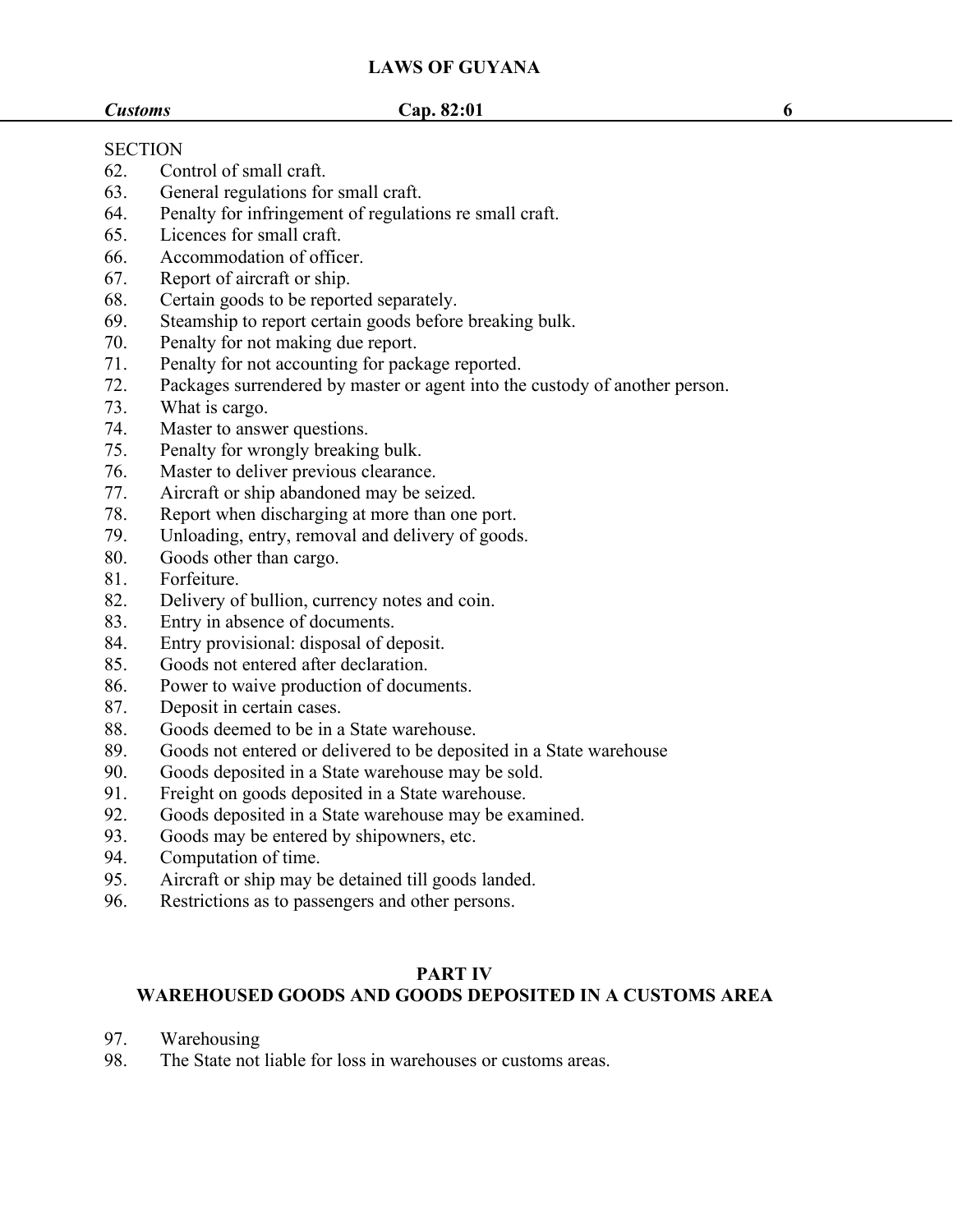## **SECTION**

- 99. Private warehouses and customs areas.
- 100. Warehouse- keeper, etc., not to enter warehouse, without permission.
- 101. Warehouse- keeper, etc., to provide facilities.
- 102. Revocation of order approving warehouse.
- 103. Disposal of goods on revocation.
- 104. Procedure as to warehousing.
- 105. Goods to be warehoused in packages in which imported, and may be required to be marked.
- 106. Penalty for interfering with storage of goods in a private warehouse
- 107. Stowage of goods in private warehouse or customs area.
- 108. Warehouse- keeper neglecting to arrange, stow and maintain good
- 109. Goods to be produced to officer.
- 110. Penalty for not warehousing, etc.
- 111. Penalty for illegally opening warehouse, customs area or transit shed.
- 112. Penalty for embezzling warehoused goods, etc.
- 113. Proper officer may do reasonable acts to warehoused goods.
- 114. Importer or owner to pay cost of action taken under section 113.
- 115. Removal of warehoused goods to another warehouse.
- 116. Procedure on delivery.
- 117. Goods removed subject to warehouse regulations.
- 118. Goods removed may be entered for use in Guyana or for exportation.
- 119. Removal, etc., to be subject to certain conditions.
- 120. Comptroller may remove goods warehoused in a Government warehouse.
- 121. Re- warehousing.
- 122. Re- examination.
- 123. Disposal of goods not re- warehoused.
- 124. Warehoused goods entered or sold, must be removed within 14 days.
- 125. Delivery in special circumstances.
- 126. Stores.
- 127. Duty to be paid according to original account.
- 128. Goods entered for exportation or use as aircraft's or ships' stores exempt from duty.

#### **PART V**

## **LOADING AND EXPORTATION OF GOODS**

- 129. Certain ships to be entered outwards.
- 130. Rummage certificate.
- 131. Licence to unload or load at a sufferance wharf.
- 132. Conditions to be observed.
- 133. Delivery of licence after unloading or loading.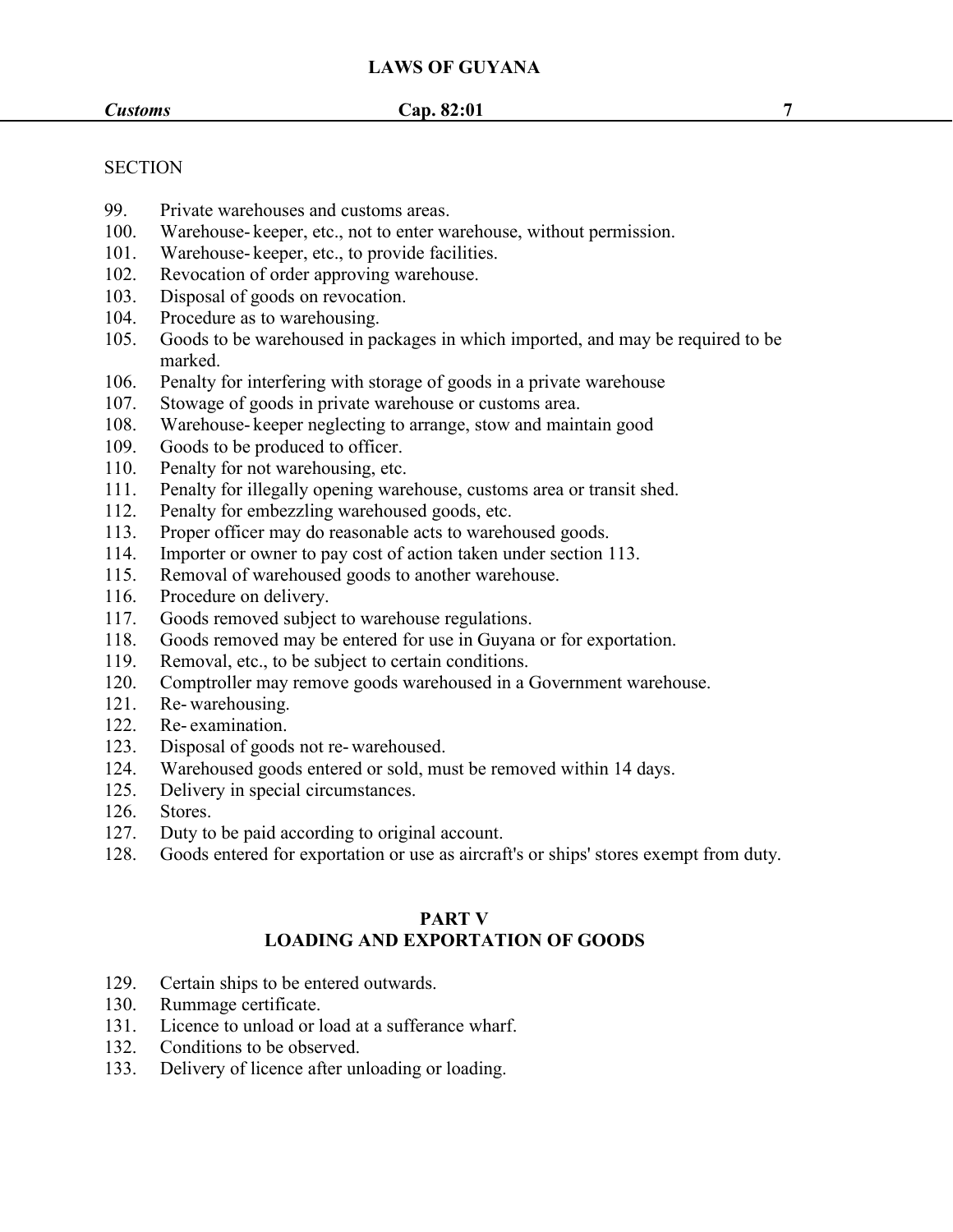#### *Customs* **Cap. 82:01 8**

- 134. Subsequent procedure.
- 135. Penalty for breach of sections 129 to 134.
- 136. Limitation.
- 137. Non- application to aircraft.
- 138. Loading of goods for exportation or carriage coastwise by ships other than steamships.
- 139. Restriction on exportation of certain goods.
- 140. Penalty.
- 141. General provisions as to loading and exportation of goods.
- 142. Comptroller may relax conditions of shipment.
- 143. Vessels loading goods into ship to proceed direct and may be required to be licensed.
- 144. Permission required to discharge goods loaded.
- 145. Penalty for breach of sections 141 to 144.
- 146. Penalty for attempting to ship prohibited or restricted goods.
- 147. Bond to be given in certain cases.
- 148. Master may be required to sign for goods.
- 149. Offences relating to bonded goods.
- 150. Penalty for not exporting bonded goods.
- 151. Short loading of bonded goods.
- 152. Exporter to notify short loading of non-bonded goods
- 153. Comptroller may allow shipment of stores.
- 154. Drawback and transshipment goods
- 155. Loading of goods other than cargo or stores.

## **PART VI**

#### **DEPARTURE AND CLEARANCE OF AIRCRAFT AND SHIPS**

- 156. Clearance of aircraft and ships.
- 157. Penalty for not clearing.
- 158. Master to deliver account of cargo, etc.
- 159. Penalty for any contravention of section 158.
- 160. Minister may prescribe special conditions as to Clearance.
- 161. Clearance in ballast.
- 162. Ships with passengers and baggage deemed in ballast.
- 163. Clearance to be produced to officer on demand.
- 164. Goods not contained in account forfeited.
- 165. Penalty for failure to produce goods.
- 166. Deficiency in stores, etc.
- 167. Aircraft or ship not bringing to at boarding station or carrying away officer.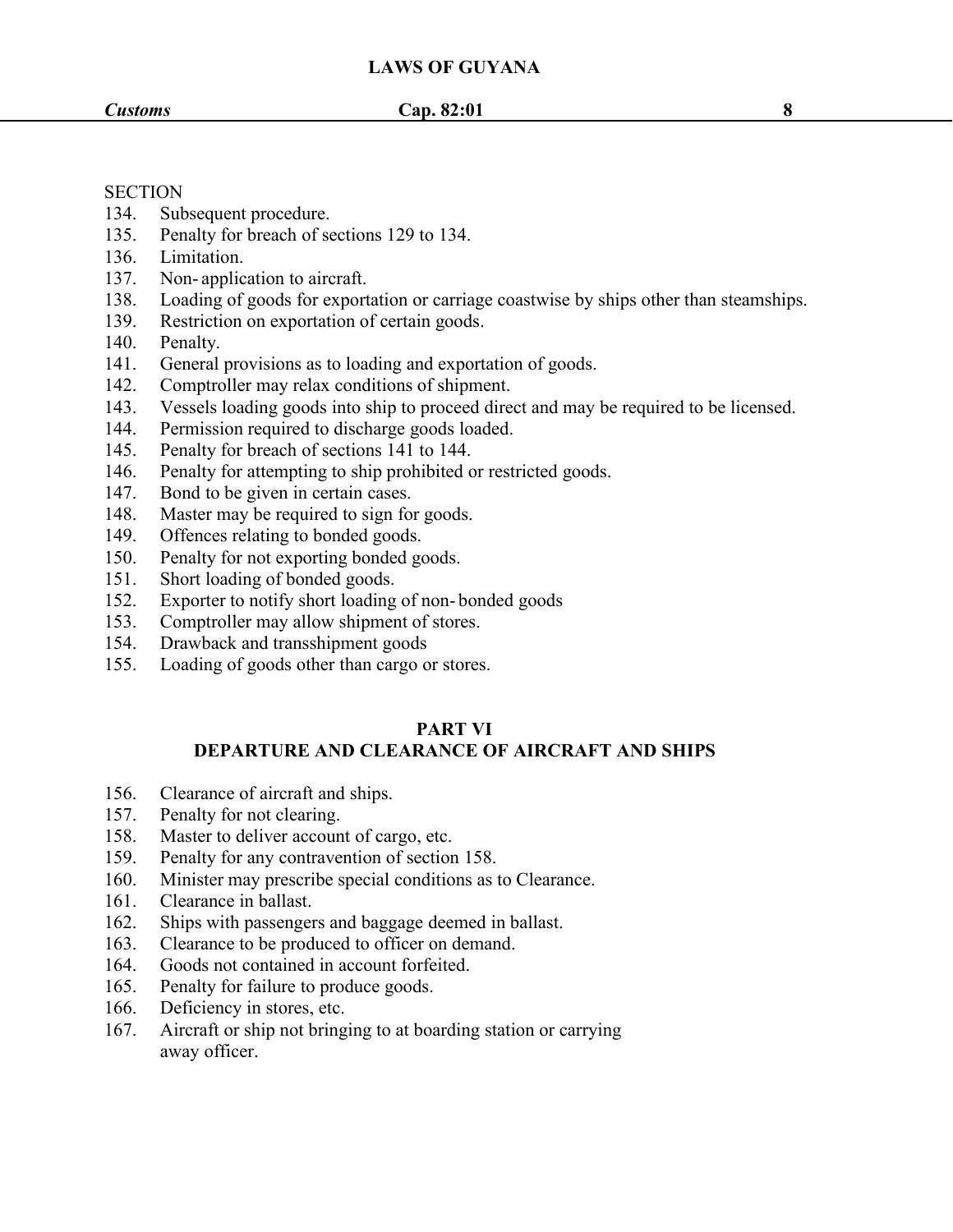#### **SECTION**

# **PART VII COASTING TRADE**

- 168. Definitions.
- 169. Provisions relating to aircraft and ships from places outside Guyana.
- 170. Removing unexamined goods coastwise.
- 171. Licence for coasting ship.
- 172. Coasting ship to display name and number.
- 173. Coasting aircraft or ships to take only coastwise cargo.
- 174. Offences.
- 175. Special conditions as to certain goods.
- 176. Coastwise cargo not to be put on board on Sundays, etc.
- 177. Forfeiture of goods prohibited or restricted to be carried coastwise
- 178. Master to keep cargo book.
- 179. Master to produce cargo book on demand.
- 180. Penalty for failure to keep cargo book correctly.
- 181. Minister may impose special conditions respecting coasting trade
- 182. Form of cargo book.
- 183. Coastwise passengers, etc.
- 184. Master to deliver cargo book to officer before departure.
- 185. Procedure where no officer is stationed.
- 186. Master to deliver cargo book on arrival.
- 187. Comptroller may vary procedure.
- 188. Search of coasting aircraft or ship.
- 189. Coasting aircraft or ship and goods may be entered outwards in certain cases.

#### **PART VIII**

## **TRANSIT TRADE AND IMPORTATION AND EXPORTATION OVERLAND**

- 190. Goods in transit.
- 191. Application of provisions of customs laws to land frontiers and inland waters.

# **PART IX IMPORTATION AND EXPORTATION BY POST**

- 192. Application of customs laws to importation and exportation by post.
- 193. Power to modify such application.
- 194. Goods contained in postal packet contrary to law.
- 195. Saving.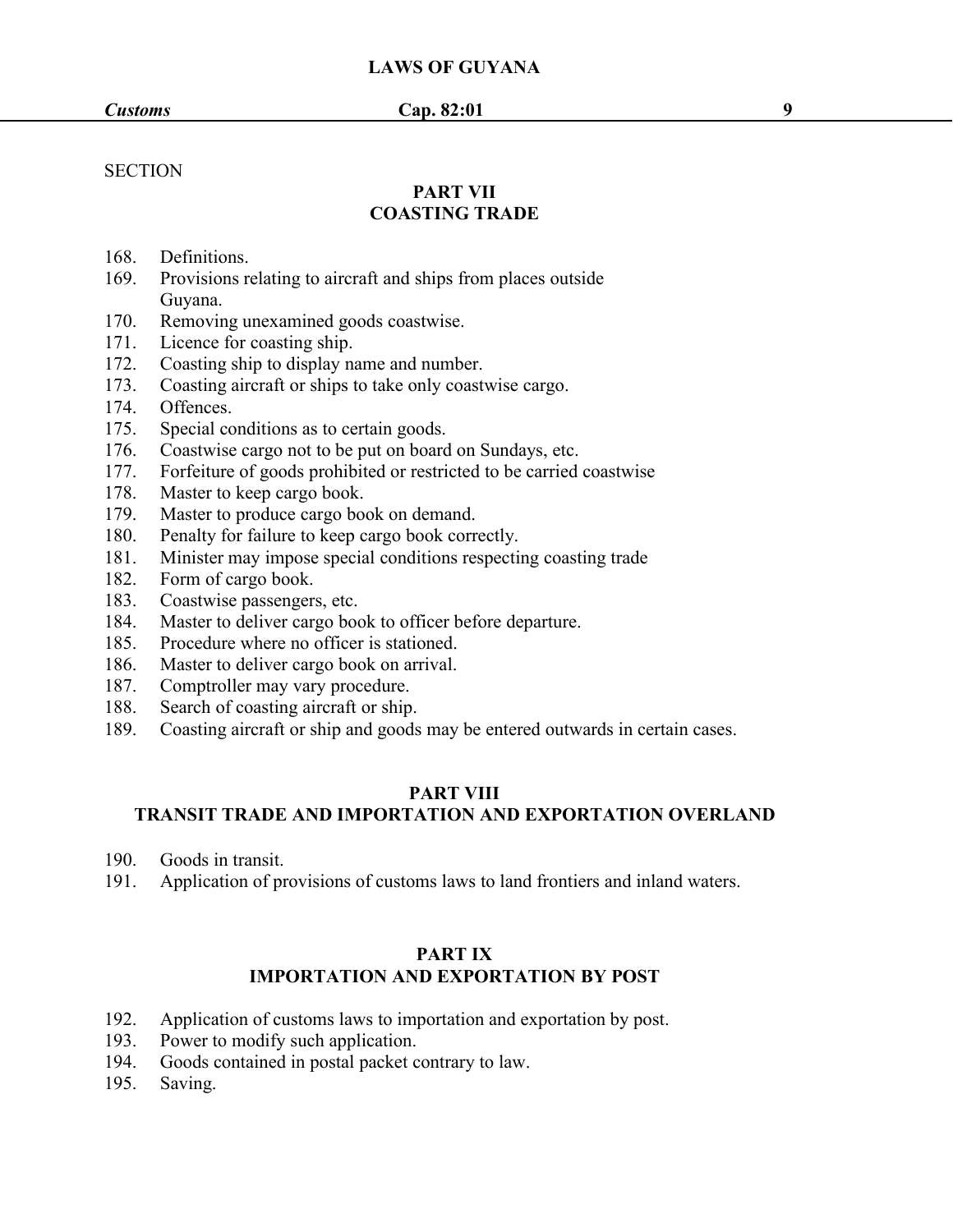## **PART X BONDS AND OTHER SECURITIES**

- 196. All bonds and other securities entered into valid.
- 197. Surety to be deemed a principal debtor.
- 198. Validation of existing bonds and other securities.

# **PART XI PREVENTION OF SMUGGLING**

- 199. Penalty on persons found on board smuggling aircraft or ships.
- 200. Smuggling ships under 250 tons forfeited.
- 201. Repealed by order No. 9 of 1993.
- 202. Ship forfeited for offence during chase.
- 203. Penalty for not bringing to.
- 204. Offences by smugglers, etc., against officers.
- 205. Penalty for assembling to evade customs laws.
- 206. Penalty for signaling to smuggling aircraft or ship.
- 207. Penalty for interfering with customs gear.
- 208. Intermeddling with goods found floating.
- 209. Writs of assistance.
- 210. Search warrant.
- 211. Officers may stop carriage, etc.
- 212. Officer may patrol freely.
- 213. Officer may moor or park patrol craft or carriage.

#### **PART XII GENERAL**

- 214. General penalty.
- 215. Penalty for obstructing, rescuing, etc.
- 216. Penalty in cases of forfeiture.
- 217. Penalty for false declaration, etc.
- 218. Penalty for evading customs laws regarding imported or exported goods.
- 219. Penalty in relation to concealed goods, etc.
- 220. Power of Comptroller to purchase goods in certain cases.
- 221. Officer taking unauthorised fees, etc.
- 222. Collusive seizure, bribery, etc.
- 223. Offering goods for sale under pretence that they are smuggled.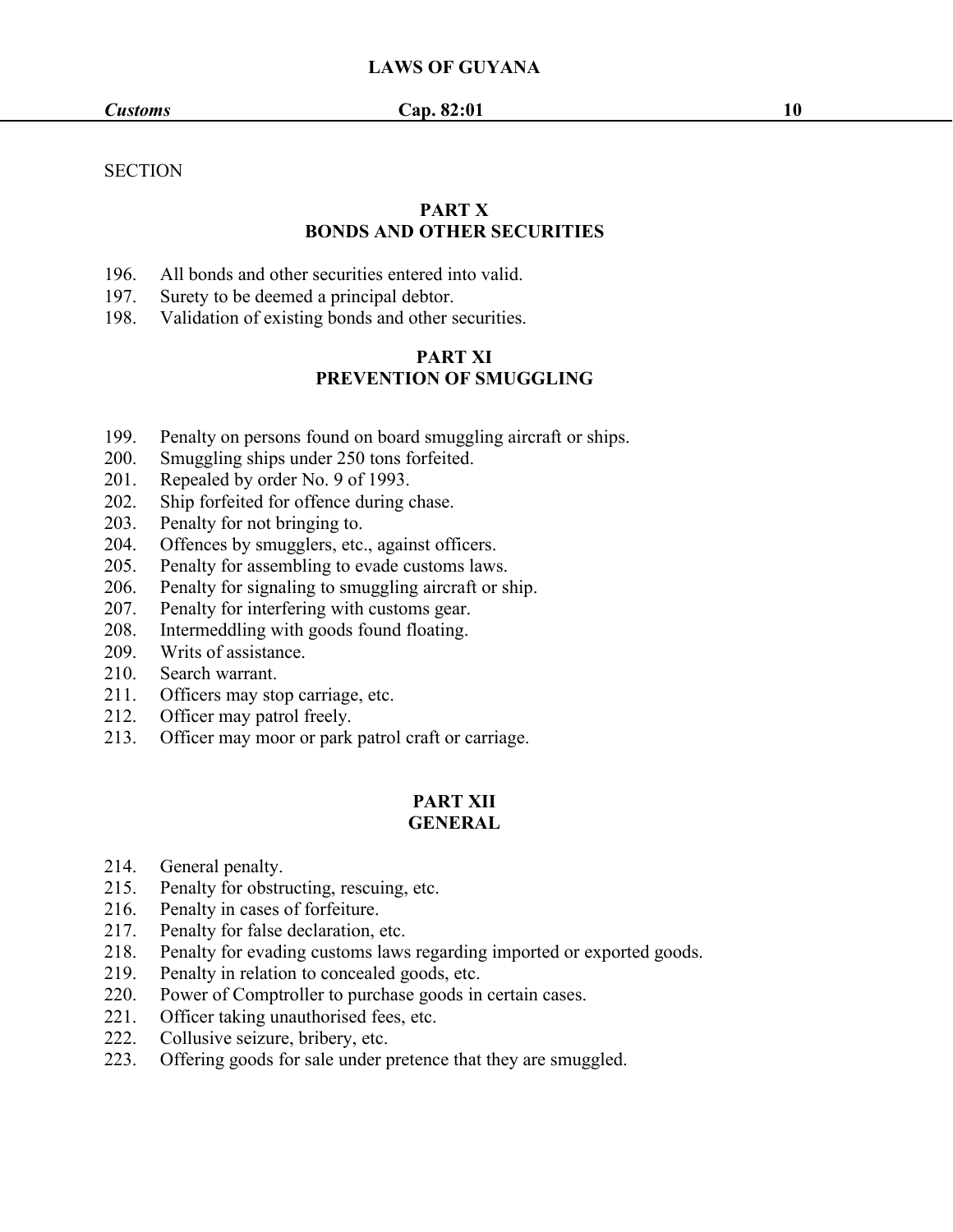#### **SECTION**

- 224. General provisions as to forfeiture.
- 225. Procedure on seizure.
- 226. Disposal of seizure.
- 227. Limit of penalty.
- 228. President may restore seizure, etc.
- 229. Comptroller may mitigate penalty.
- 230. Rewards.
- 231. Steamship agents.
- 232. Form of document.
- 233. Production of documents.
- 234. Copies of documents to be submitted, if required.
- 235. Translation.
- 236. Samples.
- 237. Examination and handling of goods.
- 238. Repacking: sampling of goods by owner.
- 239. Remission of duty on goods lost, destroyed or abandoned.
- 240. Drawback on goods lost.
- 241. Drawback on goods abandoned.
- 242. Modification of declaration.
- 243. Authority to be produced by person acting for another.
- 244. Witnessing of signatures.
- 245. Master to attend before Comptroller if so required.
- 246. Time of importation, etc., defined.
- 247. Special packages and coverings deemed goods.
- 248. Power of arrest.
- 249. Arrest after escape.
- 250. Sales under the customs laws.
- 251. Value of articles sold by auction.
- 252. Receipts for duties and other payments made on bills of entry.

## **PART XIII LEGAL PROCEEDINGS**

- 253. Prosecutions for customs offences.
- 253 A. Penalty for non-payment of duty and enforcement of payment.
- 253 B. Recovery of duty in certain cases.
- 253 C. Certificates.
- 253 D. Garnishments.
- 253 E. Order in certain circumstances to prevent defendant from leaving Guyana.
- 254. Proceedings to be taken within seven years.
- 255. Alternative prison sentence.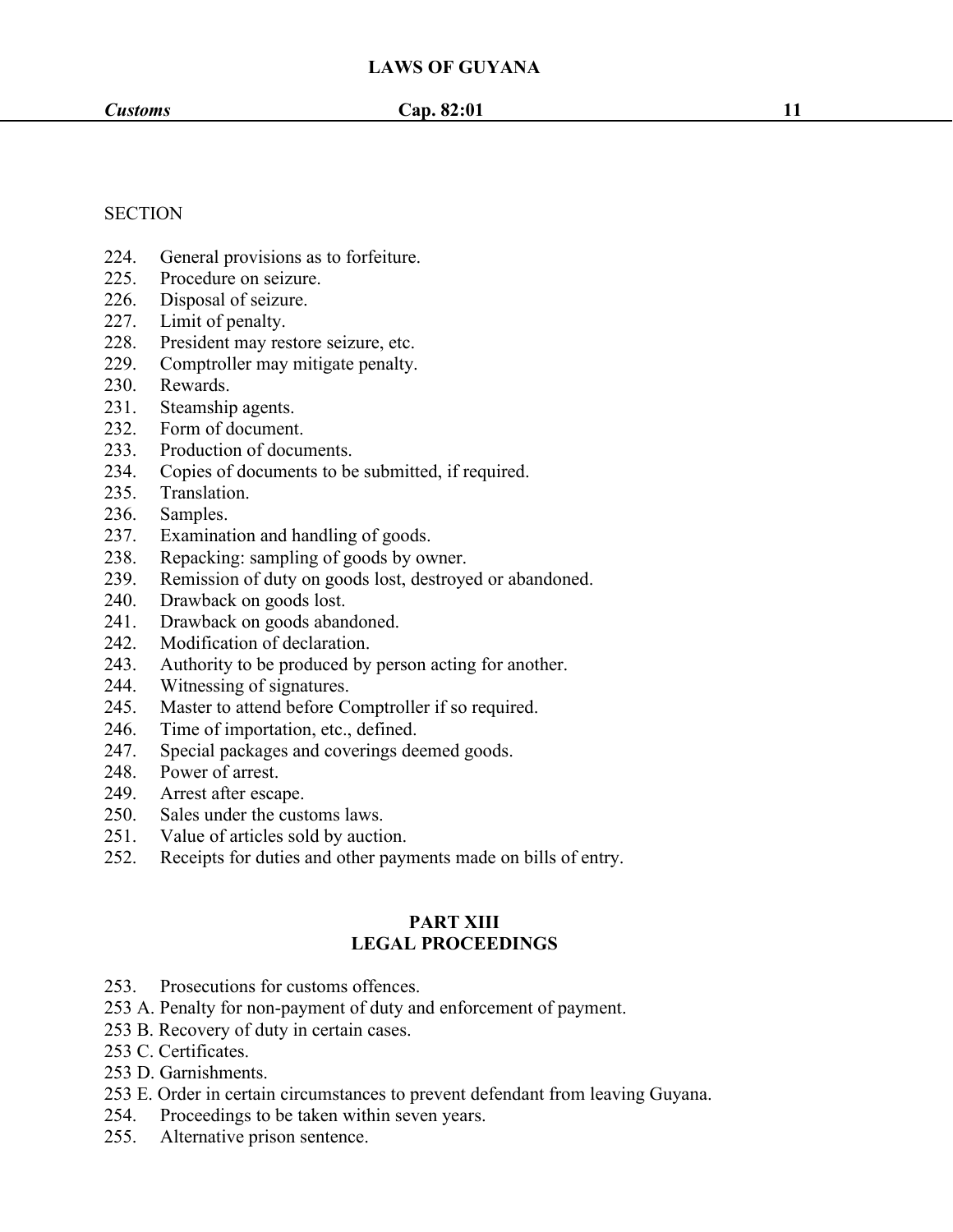- 256. Imprisonment for second offence.
- 257. Limitation as to pleading.

## **SECTION**

- 258. Place of offence.
- 259. Officer may prosecute.
- 260. Costs.
- 261. Claims to seized goods to be made in name of owner.
- 262. Certificate of probable cause of seizure.

# **PART XIV PROOF IN PROCEEDINGS**

- 263. Onus of proof on defendant in certain cases.
- 264. Averment in any proceedings under the customs laws.
- 265. Evidence of officers.
- 266. Valuation of goods for penalty.
- 267. Copies of documents valid.
- 268. Proof of order of President, etc., or of certificate of Government chemist.
- 269. Certificate of condemnation.

# **PART XV MISCELLANEOUS**

- 270. Discretionary power to Comptroller in special circumstances.
- 271. Power to accept compensation for offences.
- 272. Effect of Air Navigation Orders in Council.
- 273. Commissioned aircraft or ships.
- 274. Comptroller may prescribe forms.
- 275. Power to make regulations.
- 276. Existing ports, warehouses, etc., to continue.

#### **\* SCHEDULES**

#### FIRST SCHEDULE – Part I – General Provisions.

- $-$  Part II Members of the Caribbean Community.
- $-$ Part III Exemptions from Import Duties of Customs.
- –Part IV Exemptions from Export Duties of Customs.

SECOND SCHEDULE – Prohibited and Restricted Imports.

THIRD SCHEDULE – Prohibited and Restricted Exports.

FOURTH SCHEDULE – Caribbean Community Regulations. – Appendix: Basic Materials List.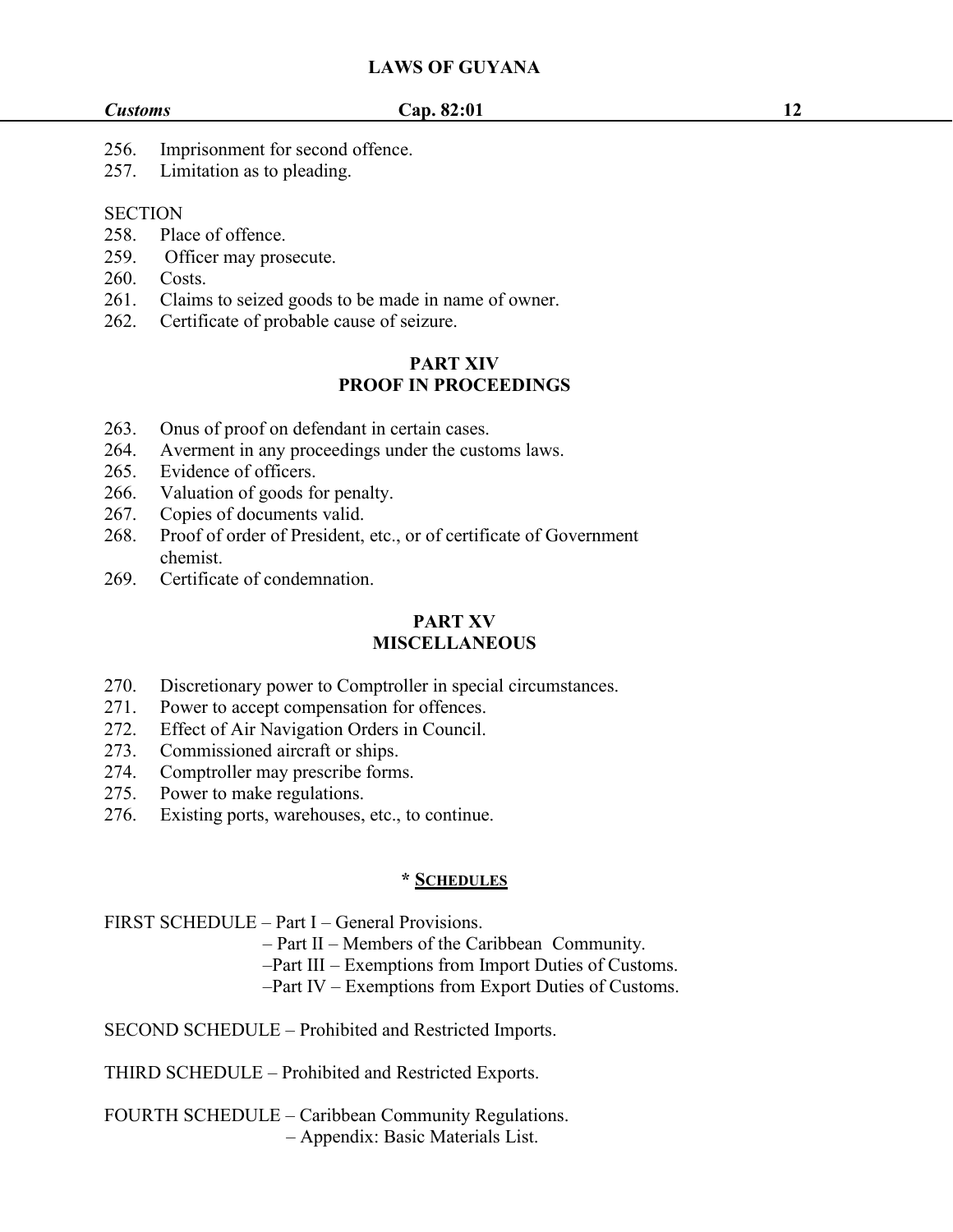FIFTH SCHEDULE – Value of imported goods.

**N.B. 1.** In accordance with Section 8 of the Revenue Auhority Act # 13 of 1996, on or after the appointed date, references in any written law or any other legal document to the Commissioner of Inland Revenue or the Comptroller of Customs shall be read and construed as references to the Commissioner-General of the Authority:

Provided that the Commissioner-General may delegate to any officer of the Authority such of his duties as he deems fit.

**2.** By Order  $#$  4 of 2000 – The Revenue Authority came into operation on the  $27<sup>th</sup>$ day of January 2000.

\* Printed separately.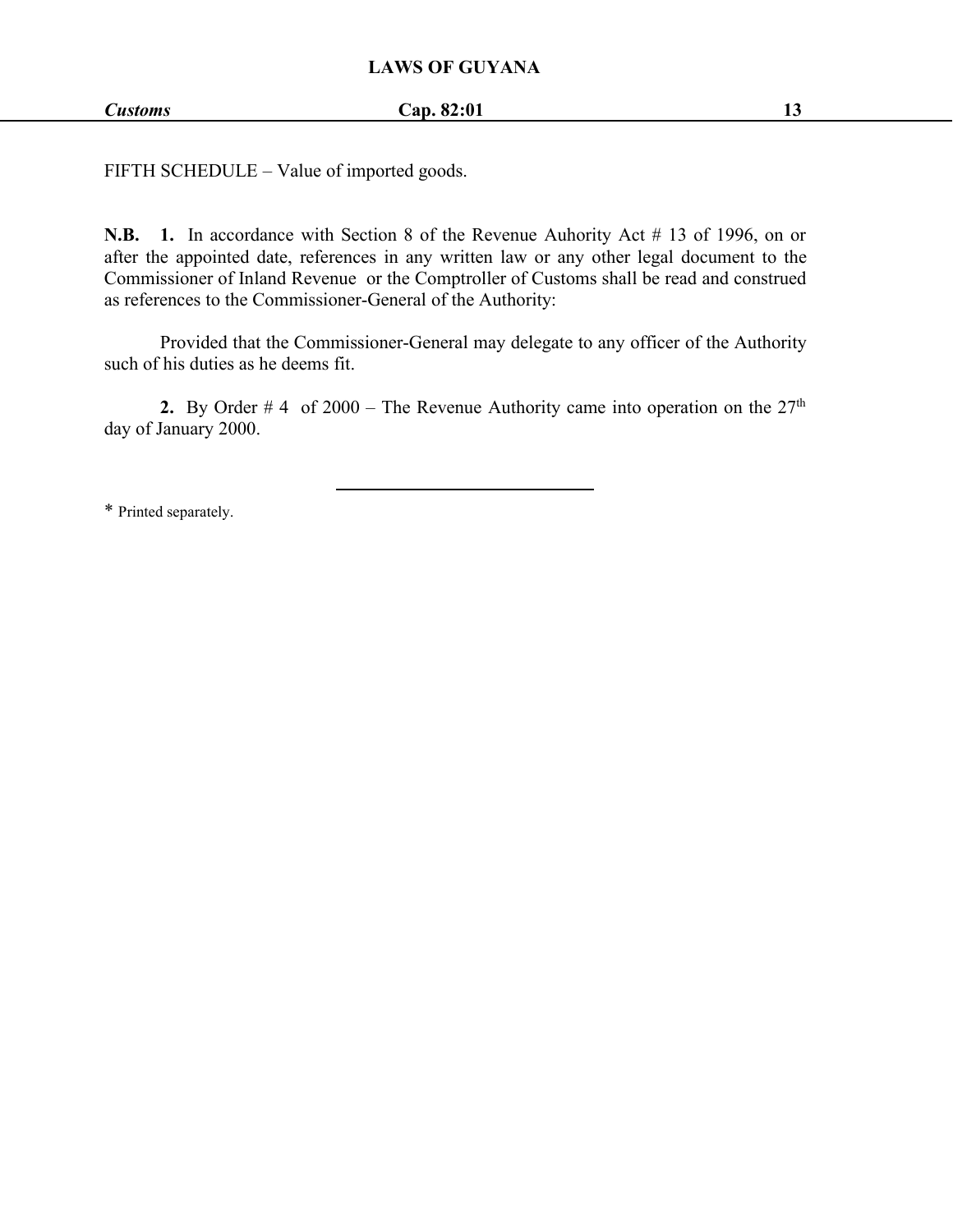#### **CHAPTER 82:01**

# **1953 Ed**. **CUSTOMS ACT**

**c.309**

**69of 1952 An Act to consolidate and amend the law relating to Customs.**

[31 st December, 1952]

Short 'title **1.** This Act may be cited as the Customs Act.

#### **PART I PRELIMINARY**

Interpretation **2.** In this Act and in any other Act relating to the Customs –

[12 of 1954 "agent" in relation to the master or owner of an aircraft or ship, includes any 29 of 1961 person who notifies the Comptroller in writing that he intends to act as agent, 28 of 1967] and who oron whose behalf any person authorised by him signs any document required or permitted by the customs laws to be signed by an agent; provided that the owner of any aircraft or ship, if resident or represented in Guyana, shall be deemed to be the agent of the master for all the purposes of the customs laws if no such agent be appointed;

"aircraft" includes balloons, kites, gliders, airships and flying machines;

 $[22/1992]$  alcohol ~ means ethyl alcohol;

"approved place of unloading" and "approved place of loading" mean respectively any quay, jetty, wharf or other place, including any part of an aerodrome, appointed by the Comptroller by notice in the *Gazette* to be a place where coastwise or imported goods or goods about to be carried coastwise or exported may be unloaded or loaded;<br>"boarding station" means any station or place appointed by the Minister by notice

in the *Gazette* to be a station or place for aircraft or ships arriving at or departing from any port or place to bring to for the boarding or setting down of officers;

"burden" means net registered tonnage, or tonnage calculated in the manner prescribed by law for ascertaining net registered tonnage;

"carriage" includes every description of conveyance for the transport by land of human beings or goods;

"Comptroller" means the officer for the time being responsible for the collection and management of the Customs;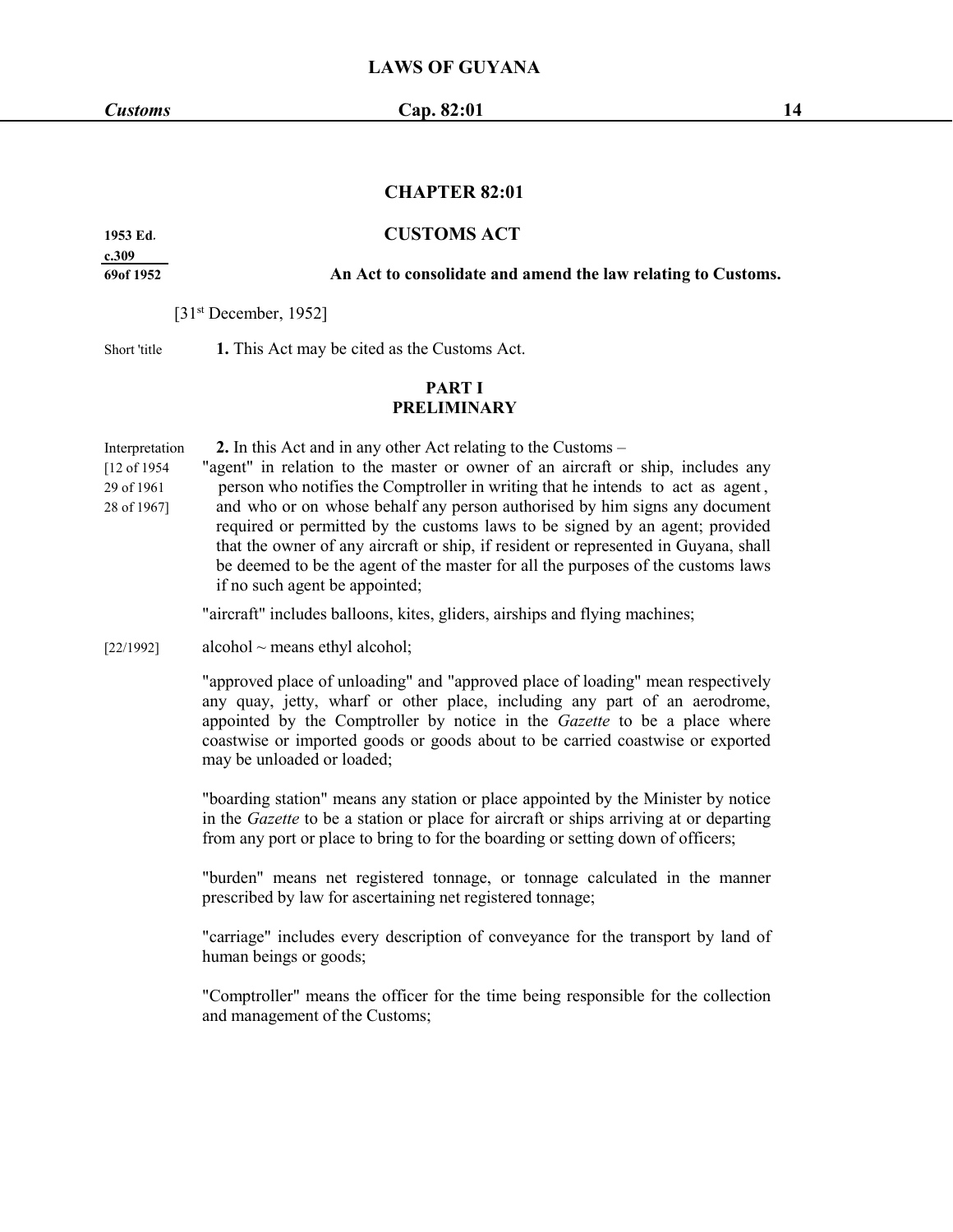"customs area" means any place appointed to be a customs area by the Comptroller by notice in writing under his hand;

"customs laws" includes this Act and any legislative enactment related to the customs, and any proclamation, rule, regulation, resolution or order made under the authority of any law relating to the customs;

"drawback" means a refund of all or part of any duty of customs or excise authorised by law in respect of goods exported or used in any particular manner;

"duty" includes any tax or surtax imposed by the customs orexcise laws;

"entered" in relation to goods imported, warehoused, put on board an aircraft or ship as stores or exported means the acceptance and signature by the proper officer of an entry, specification or shipping bill, and declaration signed by the importer or exporter on the prescribed form in the prescribed manner, together with the payment to the proper officer by the importer or exporter of all rents and charges due to the State in respect of the goods, and, in the case of dutiable goods (except on the entry for warehousing of imported goods), the payment by the importer or exporter to the proper officer of the full duties due thereon, or else, where permitted, the deposit of a sum of money or giving of security for the duties as provided by law, or, in the case of goods for which security by bond is required on the exportation, putting on board an aircraft or ship as stores or removal of such goods, the giving of such security;

"export" means to take or cause to be taken out of Guyana;

"exporter" includes any person by whom any good(including goods transferred from an importing aircraft or ship) are exported from Guyana or supplied for use as aircraft's orships' stores and also owner, or any person acting on his behalf, and any person who for customs purposes signs any document relating to goods exported or intended for supply as aircraft's or ships' stores as aforesaid;

"goods" includes all kinds of goods, wares, merchandise and livestock:

[9/1993] "Government analyst" includes the Assistant Government Analyst and any scientific officer of the Analyst Department

> "Government warehouse" means any building or place under the control of Government and approved by the Comptroller by notice in the *Gazette* to be a place where goods to be warehoused may be lodged and secured;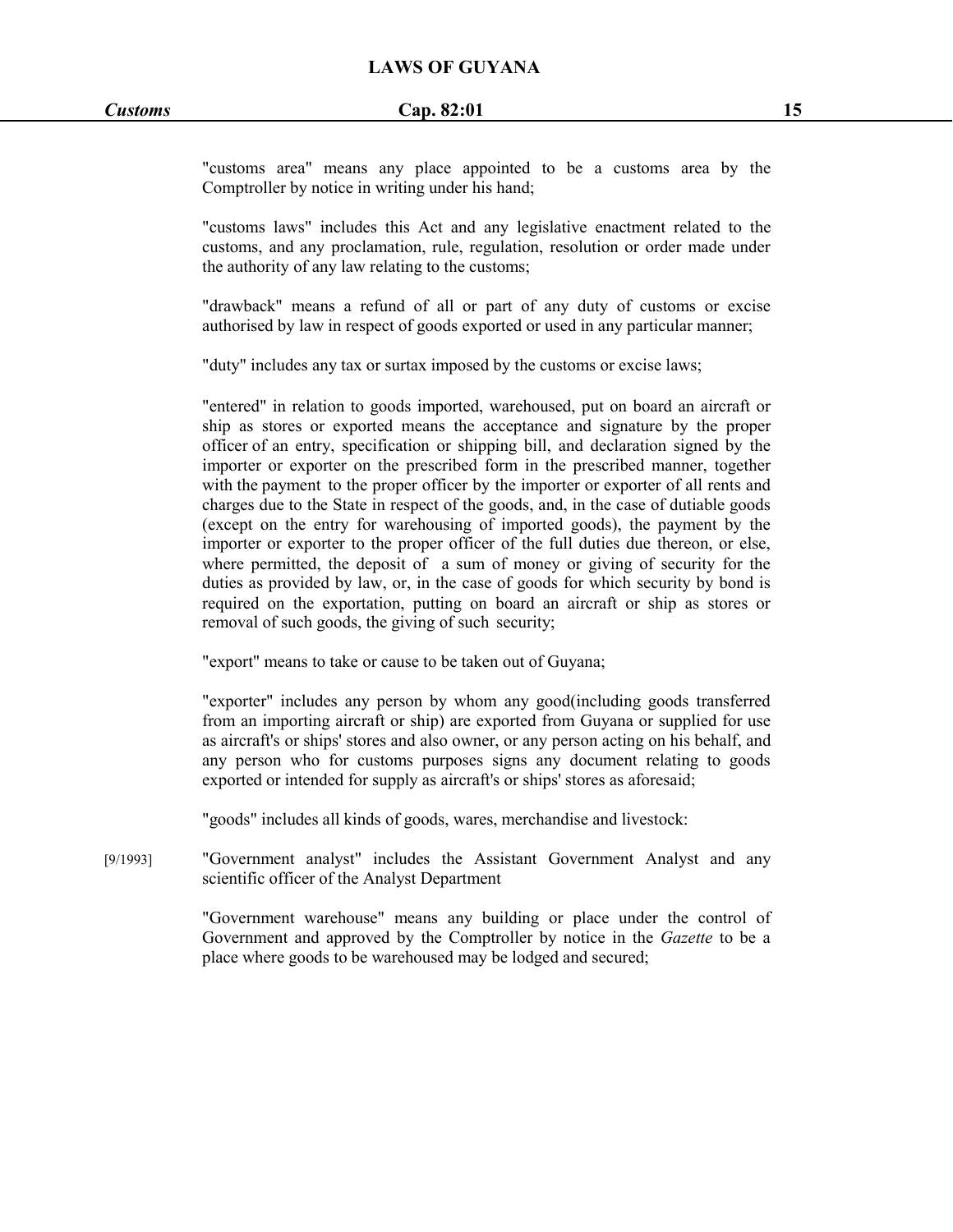"Guyana" includes-

- (a) the islands adjacent to Guyana and forming part thereof;
- (b) the dependencies of Guyana;
- (c) all inland waters of Guyana, islands and dependencies: and
- (d) all territorial waters adjacent to Guyana, islands or dependencies;

"import" means to bring or cause to be brought within Guyana;

"importer" includes the owner or any other person for the time being possessed of or beneficially interested in any goods at and from the time of the importation thereof until the same are duly delivered out of the charge of the proper officer, and also any person who signs any document relating to the any imported goods required by the customs laws to be signed by an importer;

"machinery" means a combination of moving parts of mechanical elements which may be put into motion by physical or mechanical force, together with their complimentary stationary members;

"master" includes the person having or taking the charge or command of any aircraft or ship;

"Minister" means Minister responsible for finance;

"motor spirit" means any spirit used to drive an internal combustion engine and includes gasoline and other light oils but not diesel and similar oils;

"name" includes the registration mark of an aircraft;

"obscuration" means the difference, caused by matter in solution, between the actual strength of spirits and the apparent strength as indicated by the hydrometer;

"occupier" includes any person who signs as principal of any bond in respect of any building or place used for the deposit of goods for the security thereof or of the duties thereon under the customs laws;

"offence against the customs laws" includes any act of any person contrary to the customs laws or any failure of any person to perform an act required by the customs laws to be performed by him;

"officer" includes any person employed in the Department of Customs and Excise, all members of the Police Force, and any other person authorised in writing by the Comptroller to be an officer, as well as any person acting in the aid of an officer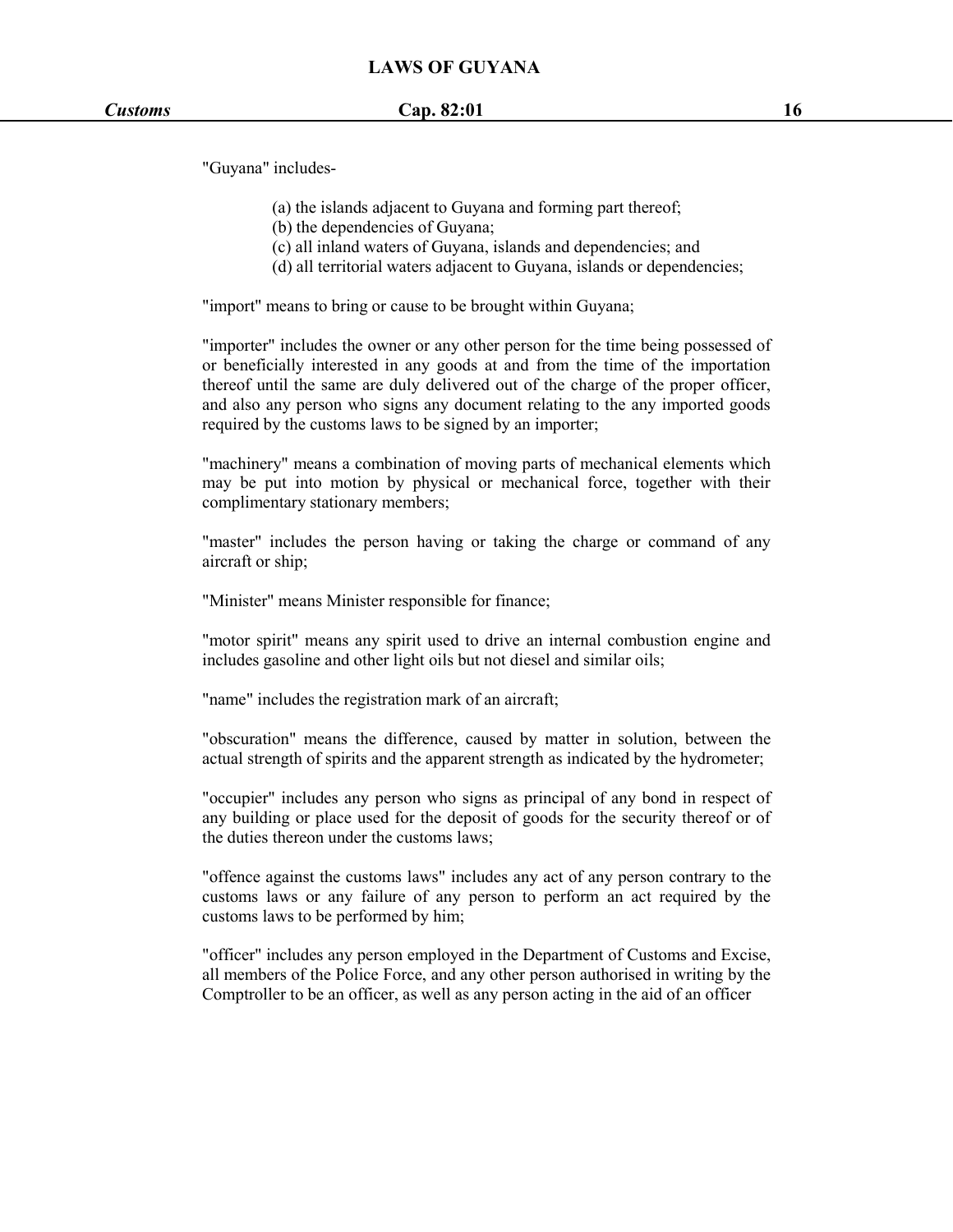#### *Customs* **Cap. 82:01 17**

or any such person; and any person acting in the aid of an officer acting in the execution of his office or duty shall be deemed to be an officer acting in the execution of his office or duty;

"owner of goods" includes any person who is for the time being entitled, either as owner or agent for the owner, to the possession of any goods;

"over Guyana" means above the area contained within the imaginary lines bounding Guyana; and if any person, goods or thing shall descend or fail or be dropped or thrown from an aircraft within such area, such person, goods or thing shall be deemed to have descended or fallen, or to have been dropped or thrown from an aircraft over Guyana;

"port" means any place, whether on the coast or elsewhere, appointed by the Comptroller, by notice published in the *Gazette,* subject to any conditions or limitations specified in such notice, to be a port for the purposes of the customs laws, and any customs aerodrome, whether within a port or not, shall be deemed to be a port for aircraft;

"postal packet" includes any letter, postcard, newspaper, book, document, pamphlet, pattern or sample packet, parcel or package, or other article whatsoever transmissible by post;

"prescribed", unless otherwise stated, means prescribed by regulations made under section 275;

"private warehouse" means any building or place appointed by the Comptroller by notice in the *Gazette* to be a private warehouse;

"prohibited goods" and "restricted goods" mean respectively any goods the importation or exportation of which is prohibited or restricted by law;

"proof" deleted by 22/1992.

"proof spirit" deleted by 22/1992.

"proper officer" means any officer whose right or duty it may be to exact the performance of, or to perform, the act referred to;

"settler" means any person not being a resident of Guyana who satisfies the Comptroller within three months of his entry that he intends to take up residence in Guyana for a minimum period of three years;

"ship" includes a steamship as hereinafter defined, and any other ship, boat, lighter, or other floating craft of any description, but does not include aircraft;

"State warehouse" means any place approved by the Comptroller for the deposit of unentered, unexamined, detained or seized goods or such other goods as are required by the customs laws to be deposited therein for the security thereof or of the duty due thereon; -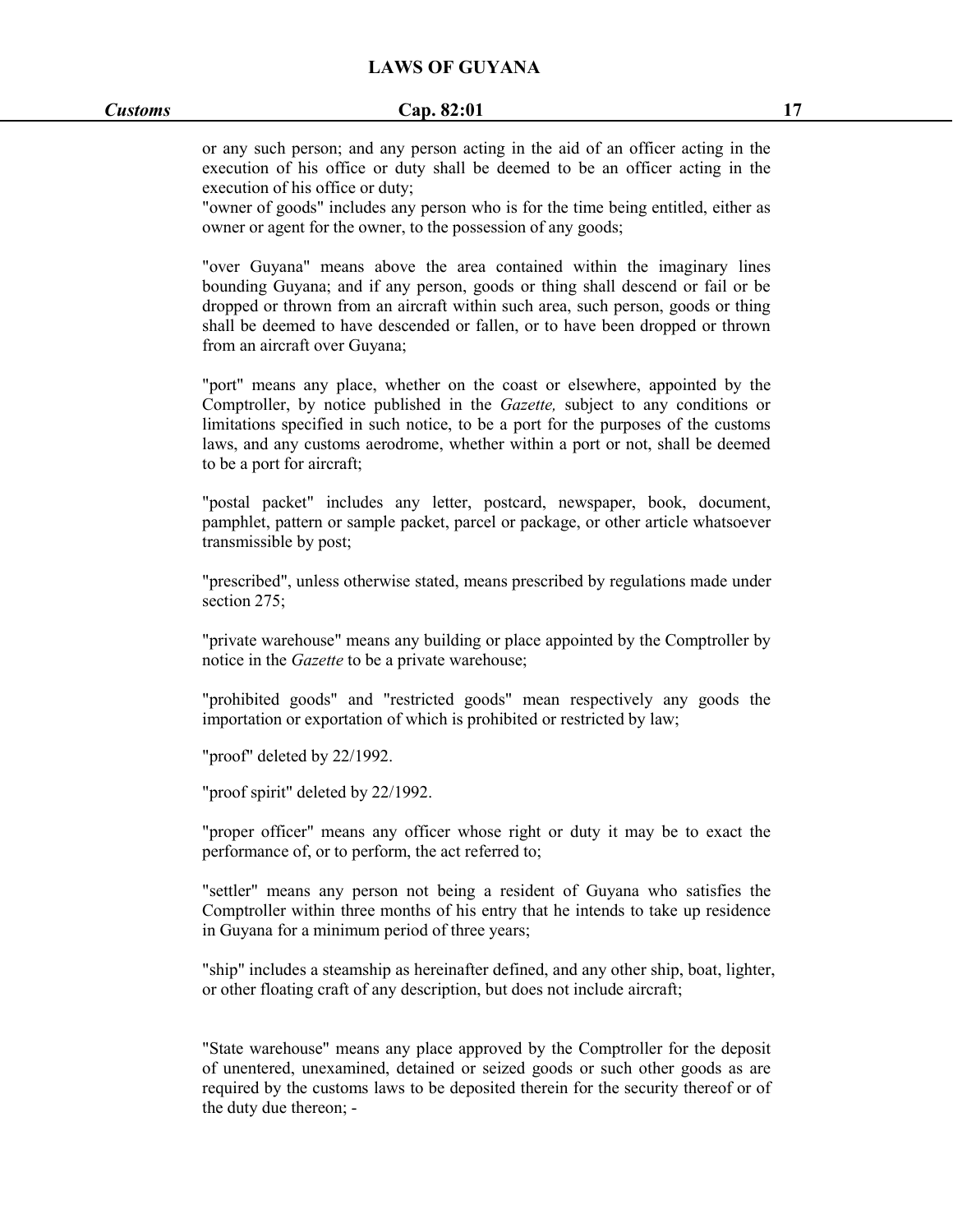Hours of**5.** The working days and hours of general attendance of officers shall be as attendance. prescribed.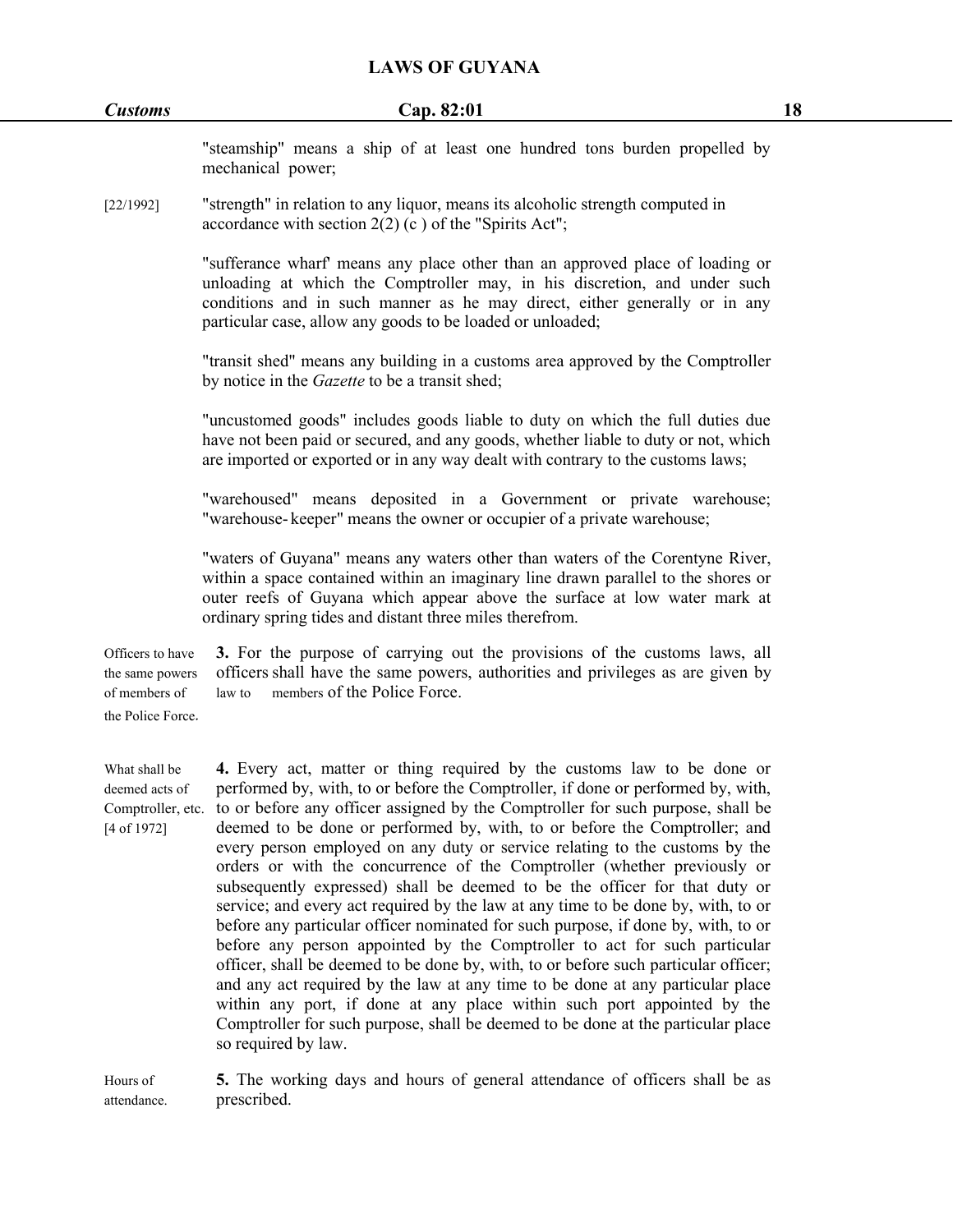| <b>Customs</b>                                    |                                                                                                                                                                                                                                                                                                                                                                                                                                                                                 |     |     | Cap. 82:01                                                                                                                                                                                                                                                                                                                                                                                                     | 19 |
|---------------------------------------------------|---------------------------------------------------------------------------------------------------------------------------------------------------------------------------------------------------------------------------------------------------------------------------------------------------------------------------------------------------------------------------------------------------------------------------------------------------------------------------------|-----|-----|----------------------------------------------------------------------------------------------------------------------------------------------------------------------------------------------------------------------------------------------------------------------------------------------------------------------------------------------------------------------------------------------------------------|----|
| Request by the<br>public for extra<br>attendance. | <b>6.</b> Every request by any person for a temporary extension of the hours of<br>general attendance which may be appointed under section 5 or elsewhere in this<br>Act shall be made in writing on the prescribed form to the proper officer at the<br>port where the extra attendance is desired, and it shall be lawful for the said<br>proper officer in his discretion to grant such request subject to the prescribed<br>regulations and payment of the prescribed fees. |     |     |                                                                                                                                                                                                                                                                                                                                                                                                                |    |
|                                                   |                                                                                                                                                                                                                                                                                                                                                                                                                                                                                 |     |     | <b>PART 11</b>                                                                                                                                                                                                                                                                                                                                                                                                 |    |
|                                                   |                                                                                                                                                                                                                                                                                                                                                                                                                                                                                 |     |     | DUTIES PROHIBITIONS, DRAWBACKS AND REFUNDS OF DUTY                                                                                                                                                                                                                                                                                                                                                             |    |
| Customs<br>duties.                                |                                                                                                                                                                                                                                                                                                                                                                                                                                                                                 |     |     | 7. It shall be lawful for the National Assembly from time to time, by resolution,<br>to impose import or export duties of customs upon any goods whatsoever which<br>may be imported into or exported from Guyana and to revoke, reduce, increase<br>or alter any such duties and to provide for the importation or exportation of any<br>goods without payment of customs duty thereon:                       |    |
| First Schedule                                    |                                                                                                                                                                                                                                                                                                                                                                                                                                                                                 |     |     | Provided that all import or export duties of customs and all exemptions<br>from duties of customs set out in the First Schedule shall continue in force until<br>revoked, reduced, increased or altered in the manner provided in the Act.                                                                                                                                                                     |    |
| Environmental<br>levy.<br>$(2 \text{ of } 2017)$  | 7A.                                                                                                                                                                                                                                                                                                                                                                                                                                                                             | (1) |     | Notwithstanding anything in this Act or in any other written<br>Law, there shall be raised, levied and collected a levy in<br>this section referred to as an environmental levy, at the<br>rate of ten dollars on every non-returnable unit of metal,<br>plastic or glass container of any alcoholic or non-alcoholic<br>beverage or water, whether imported, locally manufact-<br>ured or produced in Guyana. |    |
|                                                   |                                                                                                                                                                                                                                                                                                                                                                                                                                                                                 | (2) |     | Except as otherwise provided, the importer, local<br>manufacturer or producer of any beverage or water<br>referred to in subsection $(1)$ shall pay the levy to the<br>Commissioner-General in relation to –                                                                                                                                                                                                   |    |
|                                                   |                                                                                                                                                                                                                                                                                                                                                                                                                                                                                 |     | (a) | goods imported and not warehoused;                                                                                                                                                                                                                                                                                                                                                                             |    |
|                                                   |                                                                                                                                                                                                                                                                                                                                                                                                                                                                                 |     | (b) | goods imported and warehoused and removed<br>from the warehouse;                                                                                                                                                                                                                                                                                                                                               |    |
|                                                   |                                                                                                                                                                                                                                                                                                                                                                                                                                                                                 |     | (c) | goods manufactured or produced in Guyana and<br>removed from the warehouse, factory, bond, or<br>other place of storage.                                                                                                                                                                                                                                                                                       |    |
|                                                   |                                                                                                                                                                                                                                                                                                                                                                                                                                                                                 | (3) |     | The Commissioner-General shall determine the requirements<br>for the application and collection of this levy, except that no<br>environmental levy shall be paid on goods which are exported.                                                                                                                                                                                                                  |    |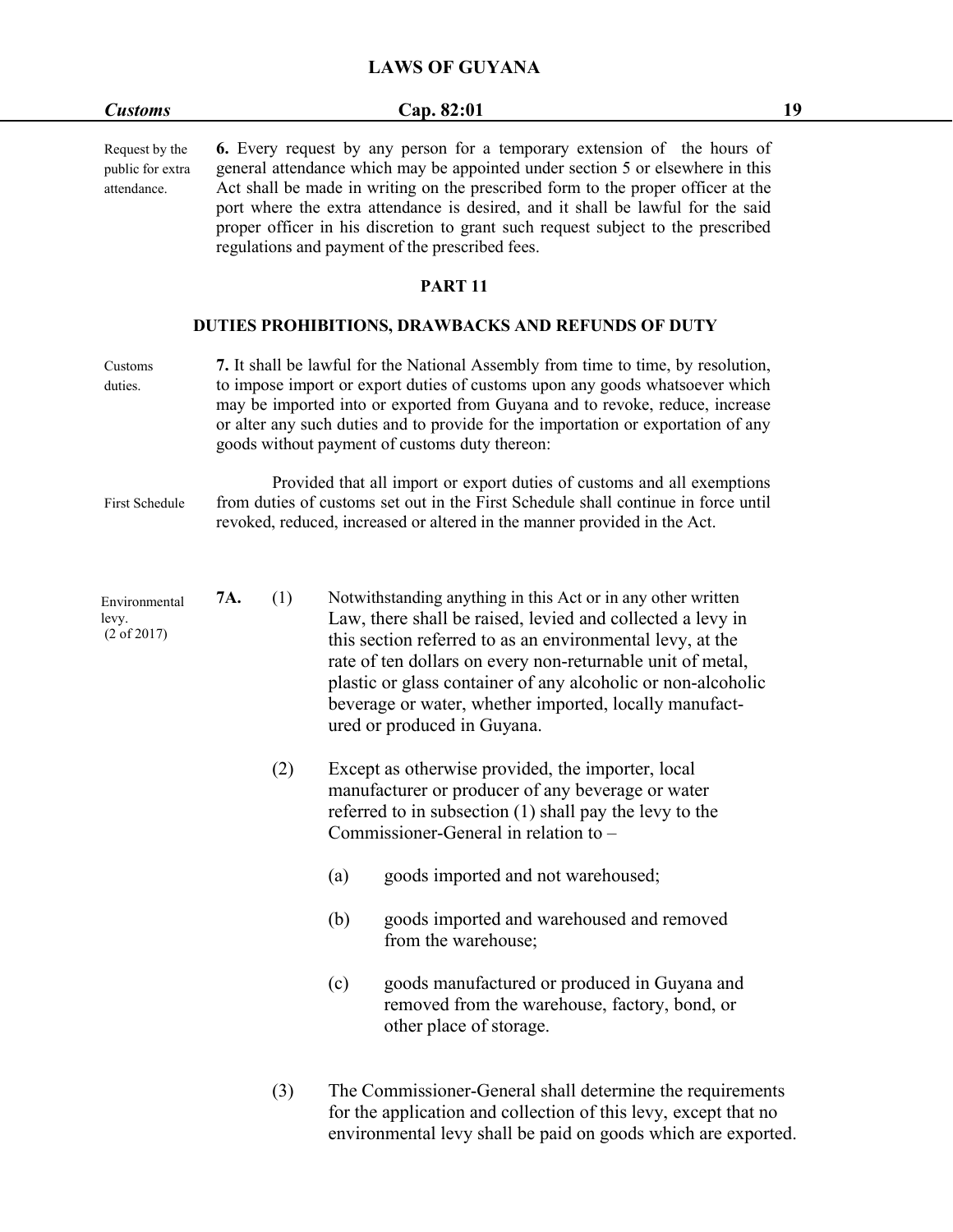- (4) For those units which are proven to the satisfaction of the Commissioner-General as having been returned, reused, recycled or re-exported, a credit will be allowed towards the next payment due and excess credit shall be carried forward to the next period until the credit has been fully utilized.
- (5) (a) In relation to goods referred to in subsections  $(2)(a)$  and (b), payment of the levy shall be made on importation or removal from the warehouse.
	- (b) In relation to goods referred to in subsection  $(2)(c)$ , payment of the levy shall be made by the manufacturer or producer not later than fifteen daysafter the end of the month during which the goods were sold or removed.
- (6) A person who fails to pay the levy under this section commits an offence and is liable to a fine of fifty thousand dollars together with a sum twice the amount of the levy payable under subsection (1)

| Minister may<br>make interim  | 8. Notwithstanding anything contained in section 7, the Minister may by order – |
|-------------------------------|---------------------------------------------------------------------------------|
| order.                        | (a) revoke, reduce, or increase any import or export duties of customs;         |
| [28 of 1967]<br>4 of 1972     | <sub>or</sub>                                                                   |
| 30 of 1975]<br>First schedule | (b) make additions to or deletions from the First Schedule; or                  |
|                               | (c) impose new import or export duties of customs,                              |
|                               | and from the date of publication of such order and until the amendment,         |

revocation or expiry of such order as hereinafter in section 9 provided the duties specified in such order shall be payable in lieu of any duties payable prior thereto and in the event of the revocation or expiry of such order under section 9, the duties payable prior to the date of the order shall be received and shall be payable as if the order had never been made:

Provided that-

(a) the person who enters any goods in respect of which the duty is revoked by any such order shall deposit with the proper officer the duty payable prior to the date of the order;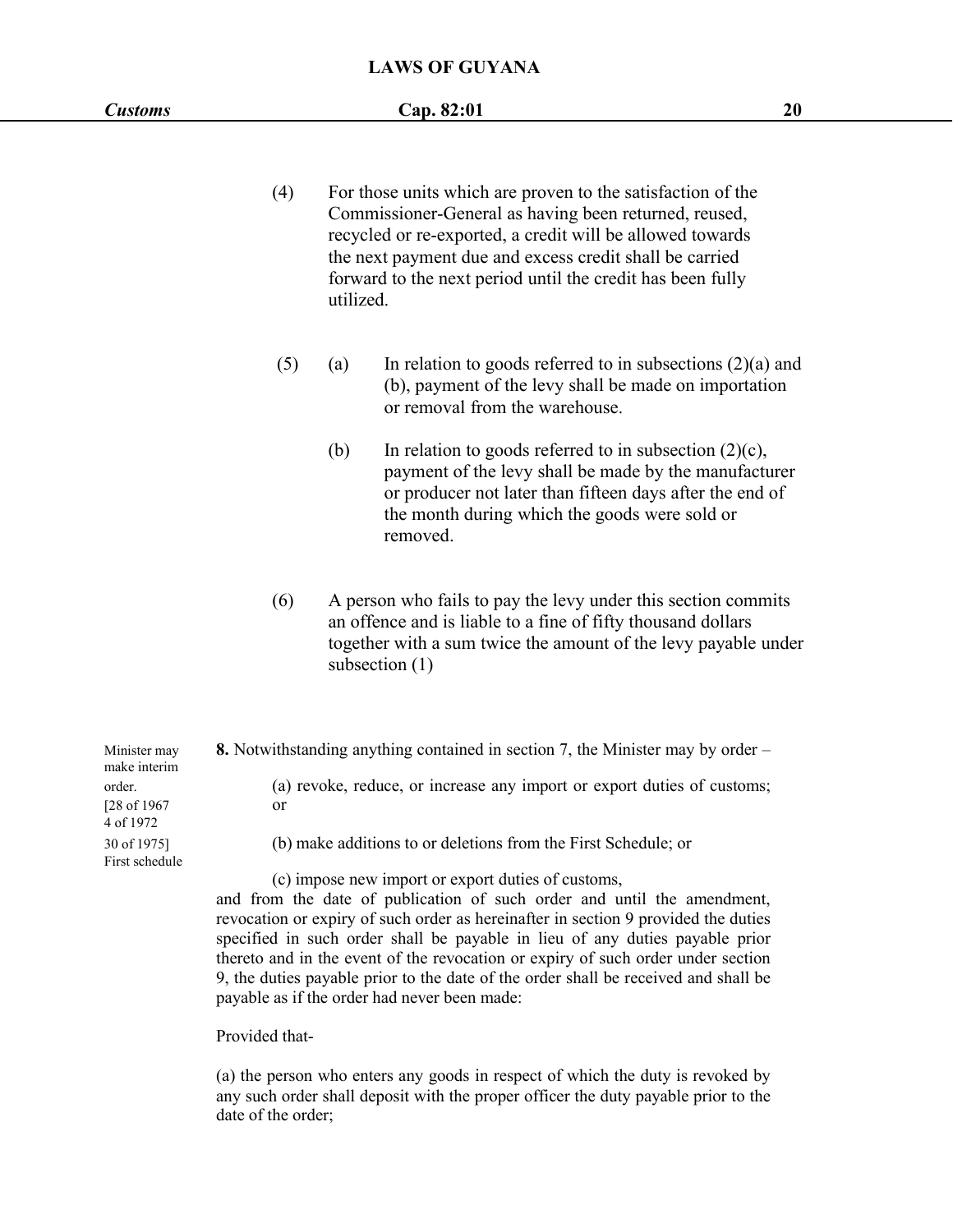| <b>Customs</b>                                                                   | Cap. 82:01                                                                                                                                                                                                                                                                                                                                                                  | 21 |
|----------------------------------------------------------------------------------|-----------------------------------------------------------------------------------------------------------------------------------------------------------------------------------------------------------------------------------------------------------------------------------------------------------------------------------------------------------------------------|----|
|                                                                                  | (b) where any duty is reduced by any such order, the person by whom any goods<br>liable to the reduced duty are entered shall pay the reduced duty and in addition<br>shall deposit with the proper officer the difference between the duty payable<br>prior to the date of the order and the duty payable under the order.                                                 |    |
| National<br>Assembly<br>may confirm,<br>amend or<br>revoke order.<br>[4 of 1972] | 9. (1) Within ten days of the publication in the Gazette of an order made under<br>section 8, the Minister shall lodge with the Clerk of the National Assembly a<br>copy of the order and a notice of motion for the confirmation of the order by the<br>Assembly.                                                                                                          |    |
|                                                                                  | (2) As soon as practicable thereafter, the order shall be laid before the<br>Assembly and the motion moved therein.                                                                                                                                                                                                                                                         |    |
|                                                                                  | (3) The National Assembly may confirm the order with or without<br>amendment or may revoke it, and the resolution shall take effect upon its<br>publication in the Gazette.                                                                                                                                                                                                 |    |
|                                                                                  | (4) The order shall <i>ipso facto</i> expire if it is not lodged as required by<br>subsection $(1)$ .                                                                                                                                                                                                                                                                       |    |
| Excess duty to be<br>refunded when<br>order expires.<br>[4 of 1972]              | 10. So much of the duties as shall have been paid under the aforesaid order as<br>may be in excess of the duties payable immediately after the amendment,<br>revocation or expiry of such order shall be repaid to the persons who paid the<br>same.                                                                                                                        |    |
| Refund of<br>deposit.<br>[4 of 1972]                                             | 11. So much of any sums which have been deposited in accordance with the<br>provisos to section 8, as, together with the duty paid, shall be equal to the duties<br>payable after the amendment, revocation or expiry of the order, shall be brought<br>to account by the Comptroller as duties of customs, and the balance, if any, shall<br>be refunded to the depositor. |    |
|                                                                                  | <b>12.</b> Repealed by 15 of 2003.                                                                                                                                                                                                                                                                                                                                          |    |
| Preferential and<br>General Tariffs.<br>[1 of 1976]                              | 13. (1) Any resolution or order passed or made under section 7, 8 or 9 may<br>impose different rates of import duty upon and General Tariffs.                                                                                                                                                                                                                               |    |
|                                                                                  | (a) Goods which are shown to the satisfaction of the Comptroller to have<br>been -                                                                                                                                                                                                                                                                                          |    |
|                                                                                  | (i) consigned from a port of a territory set out in Part II of the First<br>Schedule; and                                                                                                                                                                                                                                                                                   |    |
| First Schedule                                                                   | (ii) either to have been the produce of or to have been manufactured<br>within a territory set out in Part II of the First Schedule; and                                                                                                                                                                                                                                    |    |
|                                                                                  | (b) goods not shown to the satisfaction of the Comptroller to be goods<br>consigned or produced as in paragraph (a)                                                                                                                                                                                                                                                         |    |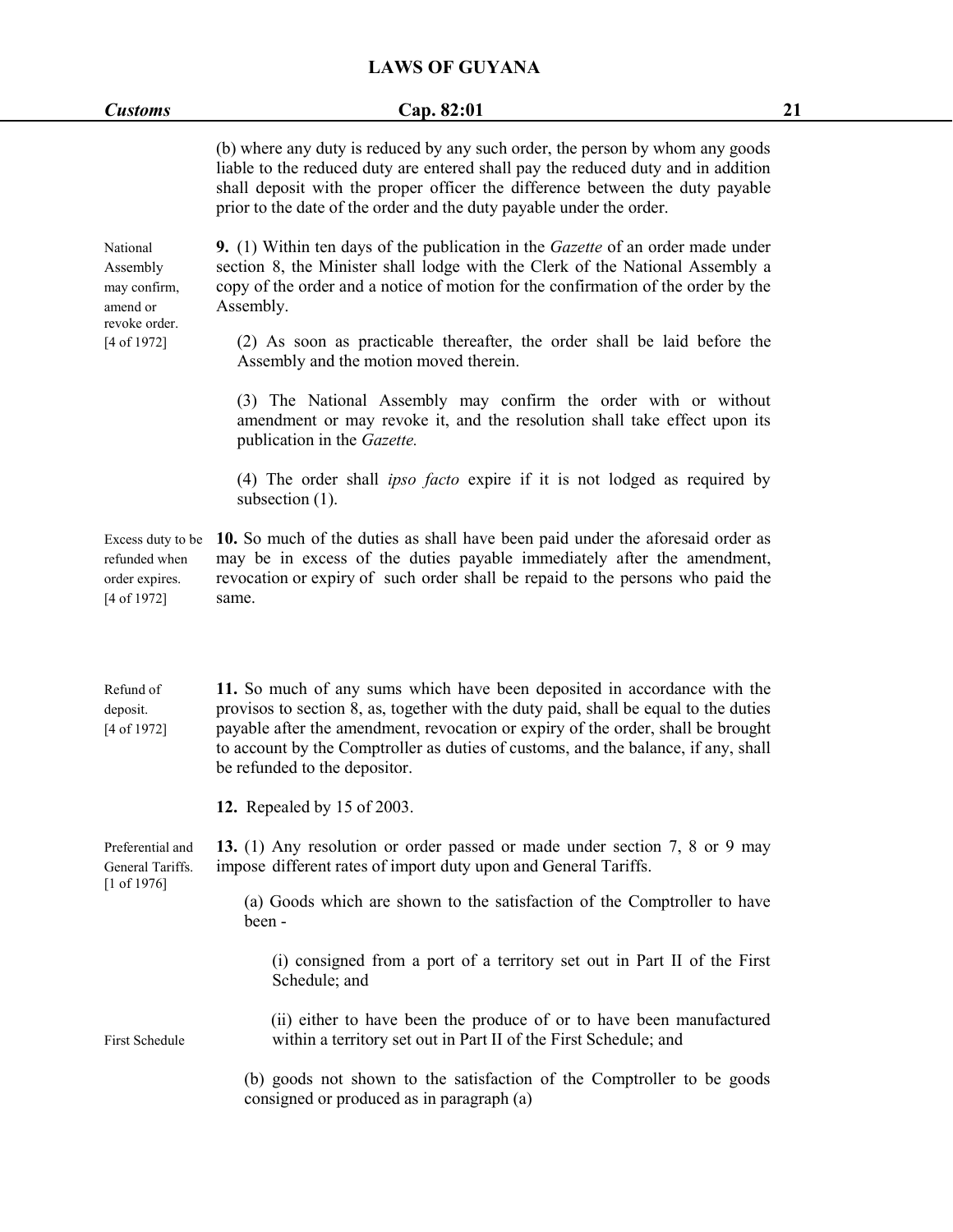| <b>Customs</b>                                                                                                                                        | Cap. 82:01                                                                                                                                                                                                                                                                                                                                                                                                                                                                                                                                | 22 |
|-------------------------------------------------------------------------------------------------------------------------------------------------------|-------------------------------------------------------------------------------------------------------------------------------------------------------------------------------------------------------------------------------------------------------------------------------------------------------------------------------------------------------------------------------------------------------------------------------------------------------------------------------------------------------------------------------------------|----|
|                                                                                                                                                       | (2) Duties imposed upon goods consigned or produced as in subsection (1)<br>(a) shall be distinguished in the resolution or order as duties imposed under<br>the Community Tariff, and duties imposed upon goods within the meaning<br>of subsection $(1)(b)$ shall be distinguished as duties imposed under the<br>General Tariff.                                                                                                                                                                                                       |    |
| Regulations.<br>[28 of 1967<br>1 of 1976]                                                                                                             | 14. Notwithstanding the last preceding section, no goods shall be admitted<br>under the Community Tariff unless the importer shall comply with regulations<br>which the Minister is hereby authorised to make in relation thereto.                                                                                                                                                                                                                                                                                                        |    |
| Caribbean Free<br>Trade<br>Association and<br>Caribbean<br>Community.<br>[8 of 1968,<br>30 of 1975<br>1 of 1976,<br>$O.76/1973$ ]<br>Fourth Schedule. | 15 <sup>*</sup> . (1) Notwithstanding anything to the contrary provided by or under this<br>Act, import duty imposed on goods of any sort shall not apply in the case of any<br>goods of that sort which are, subject to compliance with any prescribed<br>requirements as to the manner of so doing, shown to the satisfaction of the<br>Comptroller, in conformity with the regulations set out in the Fourth Schedule,<br>to have been $-$<br>(a) manufactured in, or to have been the produce of, any of the<br>Community States; and |    |
|                                                                                                                                                       | (b) consigned to Guyana from a Community State,                                                                                                                                                                                                                                                                                                                                                                                                                                                                                           |    |

except the duty is chargeable at a rate expressed to be applicable in such a case, and , notwithstanding anything provided as aforesaid, the duty so chargeable (if any) may be imposed under the appropriate Tariff mentioned in section 13(2) at a rate differing from the rate of duty that is otherwise applicable under such Tariff in relation to goods of the like sort:

Provided that, in such circumstances or subject to such limitations as may be prescribed –

(i) Goods of any sort which are shown as aforesaid to have been manufactured or produced and consigned as mentioned in paragraphs (a) and (b) may be treated as not exempted by virtue of the foregoing provisions of this subsection from any import duty on the like sort of goods, whether wholly or to any extent limited by way of the imposition of lesser duty at any rate expressed to be applicable as mentioned in those provisions, if drawback was allowable in connection with any exportation from any of the Community States of the goods so shown to have been manufactured or produced as aforesaid or of articles used in their manufacture or production and the Comptroller is not satisfied that such drawback has not been or will not be allowed;

(ii) there shall, upon demand being made by the Comptroller, be payable on goods admitted by him in pursuance of the foregoing provisions of this subsection, exclusive of paragraph (i) of this proviso, and in respect of [1 of 1978] which drawback, allowable as aforesaid is allowed after their importation, the full amount of duty which would have been chargeable thereon but for their admission as aforesaid, less the amount of duty (if any) paid pursuant to such admission.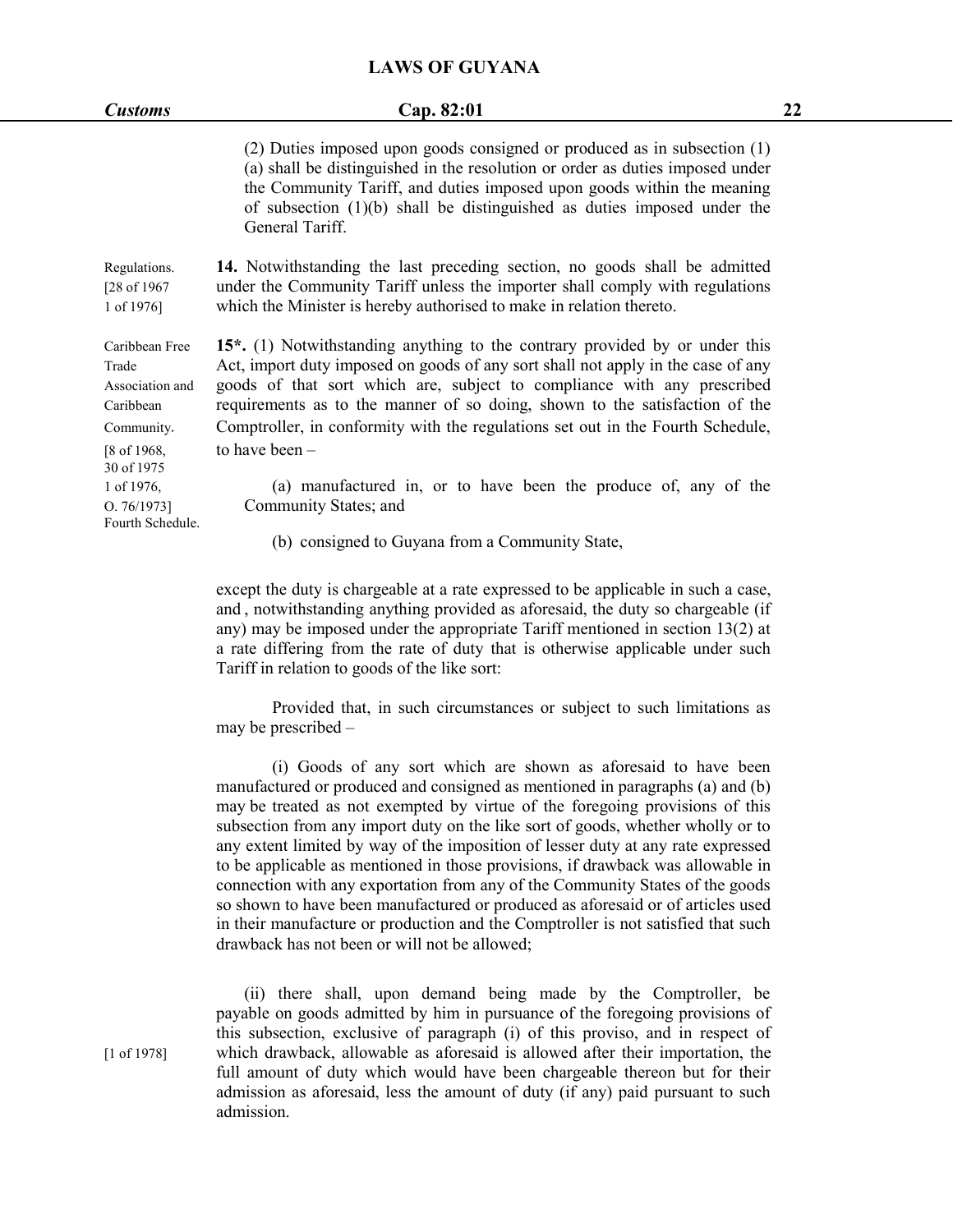#### (iii) deleted by 1 of 1978

#### \* This section came into operation on 1st May, 1968 (the date on which the Association Agreement took effect).

(2) For the purposes of complying with any request or requirement, whether it has been directed to the Comptroller or any Government department under arrangements made for the purposes of the Community Treaty or is otherwise incidental to the carrying out thereof, to verify or investigate officially in Guyana any certificate or other evidence relevant to the question whether any goods exported from, or produced or manufactured (directly or indirectly) from goods exported from, Guyana are eligible in any other Community State for a Community rate of duty, the Comptroller may carry out such investigations, and may make to the Government of that other Community State or to the authority therein designated under any arrangements aforesaid such report, or provide them with such information, as appear to the Comptroller requisite; and the Comptroller may require-

(a) the exporter; or

(b) any other person appearing to the Comptroller to have been concerned with the goods, or any goods from which, directly or indirectly, they have been produced or manufactured (whether he was concerned with them as respects growth, production, manufacture or in any other way); or

(c) any other person appearing to the Comptroller to have been concerned in the giving of the certificate or evidence, to furnish such information in such form and within such time as the Comptroller may specify in the requirement.

(3) Any reference in the foregoing subsection to the furnishing of information includes a reference to the production of invoices, bills of lading and other books or documents whatsoever, and to allowing the Comptroller to inspect them and to take copies thereof or extracts therefrom.

(4) Any person who without reasonable cause fails to comply with a requirement by the Comptroller under subsection (2) shall, without prejudice to any other liability thereby incurred, be liable to a fine of five hundred dollars.

(5) An averment in any process in proceedings under subsection (4) that any requirement to furnish information, which has been made by the Comptroller, was made for the purposes specified in subsection (2) shall, until the contrary is proved, be sufficient evidence that the requirement was so made.

(6) Any person who in Guyana makes or signs, or causes to be made or signed, any document relating to goods exported or to be exported from Guyana which is untrue in a material particular, being a document made for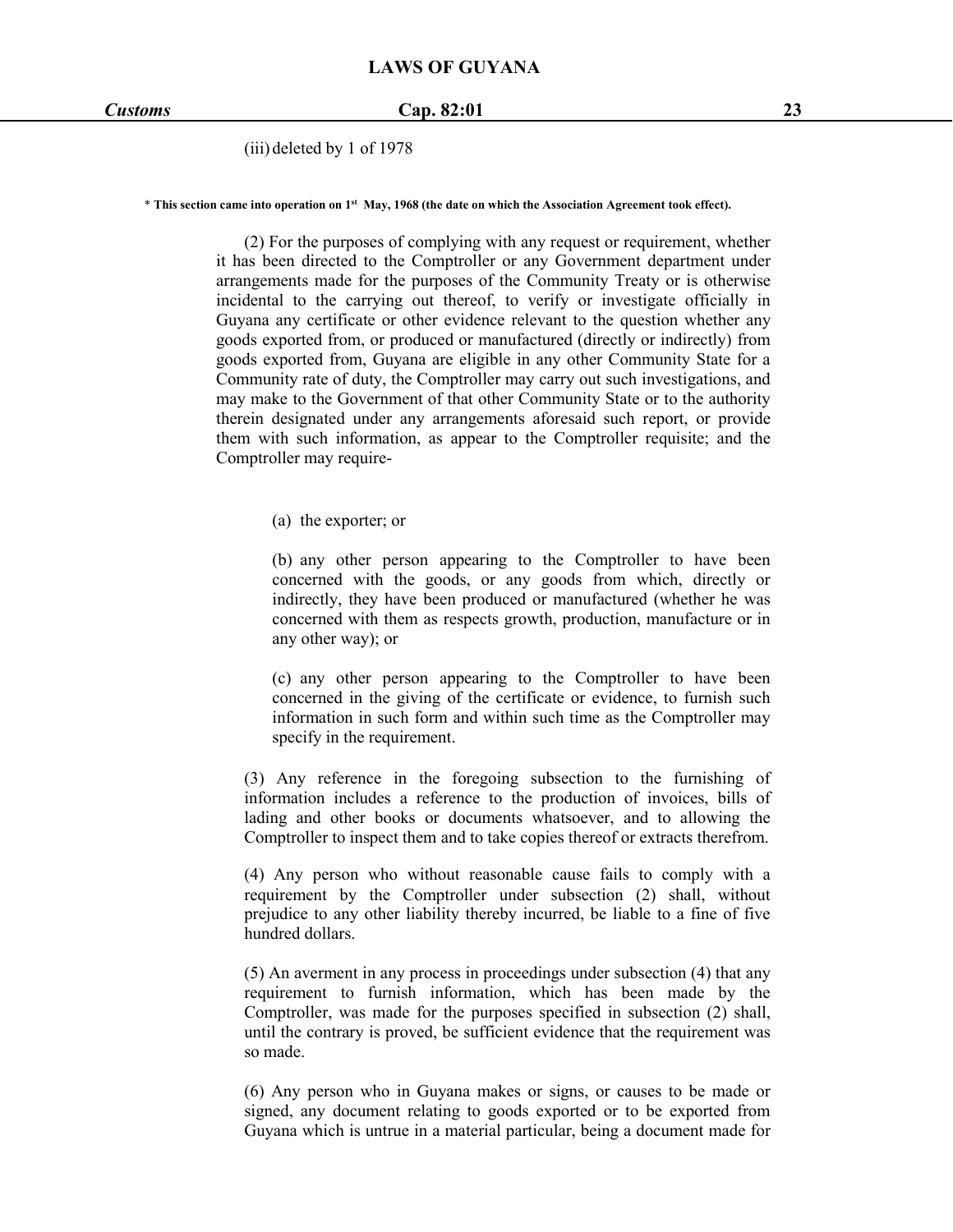production in support of a claim that the goods, or any goods produced or manufactured, or to be produced or manufactured, from the goods, are eligible in any Community State for a Community rate of duty shall be liable to a fine of two thousand five hundred dollars.

(7) In this section-

"drawback" includes any prescribed remission or repayment of, or exemption from, duty chargeable on importation into any Community State;

"Community" means the Caribbean Community;

"Community rate of duty" means a rate of customs duty which is applicable to goods on the basis of their eligibility in that behalf as having been the produce of or manufactured in, and consigned from any of the Community States, and includes an exemption so applicable from customs duty;

"Community States" means the Members of the Community specified in Part 11 of the First Schedule;

"the Community Treaty" means the Treaty establishing the Community including the Caribbean Common Market concluded pursuant to paragraph 1(3) of the Georgetown Accord;

"the Georgetown Accord" means the Agreement under the style of the Georgetown Accord concluded at the Eighth Conference of Heads of Government of Commonwealth Caribbean Countries on 12th April, 1973, at Georgetown, Guyana, among the Governments of Barbados, Belize, Dominica, Grenada, Guyana, Jamaica, St. Kitts/Nevis/Anguilla, St. Lucia, St. Vincent and Trinidad and Tobago:

Provided that, subject to negative resolution of the National Assembly, the Minister may If it appears expedient so to do by reason of any decision taken by the Common Market Council of the Community or any agreement with respect to trade made between all or any of the Members for the time being of the Community, or between all or any of those Members and any other country, make regulations providing that this section shall have effect with such adaptation or modification of any reference to the Community Treaty, the Community States, or the Community rates of duty as may be specified in the regulations.

Fourth schedule (8) The provisions of the Fourth Schedule and Part II of the First Schedule First schedule shall have effect subject to any amendment, variation, rescindment or replacement of the same by regulations made by the Minister subject to negative resolution of the National Assembly.

Time of **16.** All goods deposited in any warehouse without payment of duty on the entry to first importation thereof, or which may be imported or exported and shall govern duty not have been entered for use within Guyana or for exportation as the case payable. may be, shall, upon being entered for use within Guyana or for exportation as the case may be, be subject to such duties as may be due and payable on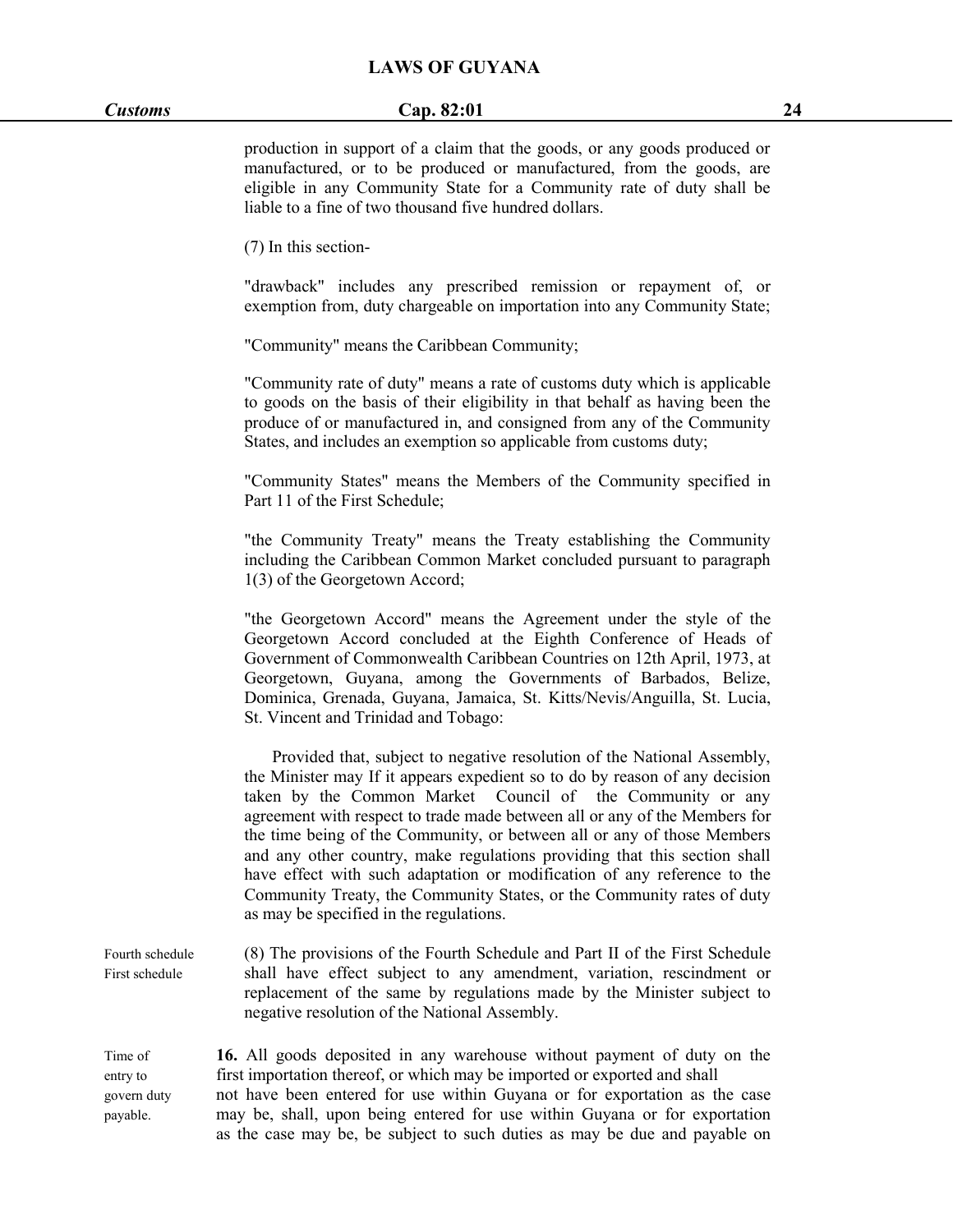| <b>Customs</b> |
|----------------|
|----------------|

the like sort of goods under the customs laws in force at the time when the same are entered, save in cases where special provision shall be made to the contrary:

Provided that for the purposes of this section, in the case of passengers' baggage or of goods imported into Guyana by post, for which entry is not required, the time of entry shall be taken to be the time of delivery of such baggage or goods to the passenger or addressee, as the case may be, and, in the case of goods exported from Guyana by post, the time of entry of such goods shall be taken to be the time of posting.

Effect of **17.** (1) Where by entry, bond, removal of goods or otherwise, any obligation has obligation been incurred for the payment of duties of customs such obligations shall be to pay duty. deemed to be an obligation to pay all duties of customs which may become [21 of 1971] legally payable, or which are made payable or recoverable under the customs laws, and to pay the same as the same become payable.

Duties short (2) When any duty has been short levied or erroneously refunded, the levied or person who would have paid the amount short levied, or to whom the refund erroneously has erroneously been made, shall pay the amount short levied or repay the refunded amount erroneously refunded, on demand being made by the Comptroller and upon failure of that person to comply with the demand, the Comptroller may, in addition to any remedy available under section 253, certify upon any entry, specification or shipping bill subsequently presented to a proper officer by that person for acceptance, particulars of the amount so demanded which shall thereupon be payable to the proper officer as if it were an amount due in respect of that entry, specification or shipping bill.

Duty on **18.** (1) Subject to subsection (2), where any goods whether made or produced goods within Guyana or not, being of a class ordescription liable to any import duty of re-imported customs, are re-imported into and entered for use within Guyana after exportation therefrom, and it is shown to the satisfaction of the Comptroller that any duty of customs or excise chargeable in respect of goods prior to their exportation was duly paid, either prior to exportation or at any subsequent time, and either that no drawback of any such duty was allowed on exportation, or that any drawback so allowed been repaid to the Comptroller, then-

> (a) if it is further shown as aforesaid that the goods have not been subjected to any process abroad, or having been so subjected (but without change of their form or character) are goods not liable at the time of re-importation to duty *ad Valorem,* the goods shall be exempt from any further duty when the same are entered for use within Guyana after re-importation, unless the rate of duty of excise or customs, as the case may be, chargeable on goods of the same class or description at the time when the same are entered for use within Guyana after re-importation shall exceed the rate paid on the said goods as a duty of excise or on first importation and entry, as the case may be, in which case such goods shall be chargeable with duty according to the difference between the amount of duty previously paid and duty calculated at the rate in force at the date when such goods are entered for use within Guyana after re-importation;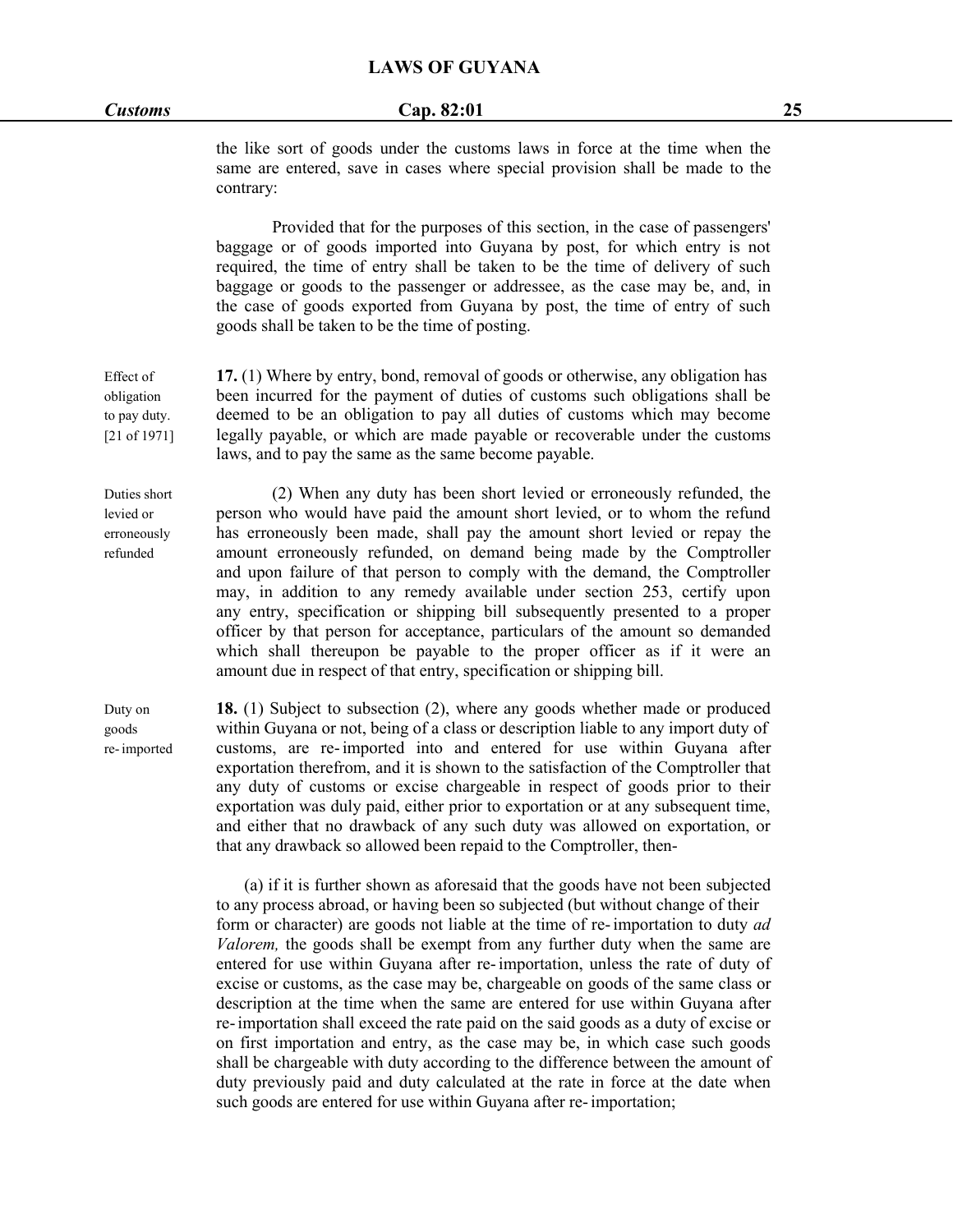#### *Customs* **Cap. 82:01 26**

(b) if the goods at the time when the same are entered for use within Guyana after reimportation are of a class or description liable to an import duty *ad Valorem,* and it is further shown as aforesaid that the goods have been subjected to a process of repair, renovation, or improvement abroad, but that their form or character has nod been changed such goods shall be chargeable with the duty as if the amount of the increase in the value of the goods attributable to the process were the whole value thereof, and, where any sum has been contracted to be paid for the execution of the process, that sum shall be *prima facie* evidence of that amount, but without prejudice to the powers of the Comptroller under the customs laws as to ascertainment of the value of the goods for the purpose of assessing duty thereon *ad valorem:*

Provided that if the rate of duty of excise or customs, as the case may be, chargeable on goods of the same class or description at the time when the same are entered for use within Guyana after re-importation shall exceed the rate paid on the said goods as a duty of excise or on first importation and entry, as the case may be, then, in such case, in addition to the *ad valorem* import duty chargeable according to the amount of the increase in the value of the goods attributable to the process, such goods shall be chargeable with additional excise out in or customs duty calculated in the manner set paragraph  $(a)$ , as if such goods had not been subjected to any process of repair, renovation or improvement abroad.

(2) The provisions of subsection (1) shall be conditional on the person exporting goods for subsequent re-importation giving notice in writing and producing such goods for identification at the port or place of shipment to the proper officer, or, in the case of exportation by post, to the proper postal authority, before the exportation of such goods, unless the Comptroller in his discretion shall waive this condition in any case in which in his opinion it may seem unreasonable or impose hardship.

Goods entered **19.**Goods entered for transhipment or in transit through Guyana in accordance for transshipment with any regulation in that behalf made under the customs laws shall be exempt or in transit from the payment of import or export duties. exempt from duty.

Disputes as to **20.** (1) If any dispute shall arise as to the proper rate or amount of duty payable duty payable on any goods imported into or exported from Guyana, the importer, consignee, [12 of 1954]. or exporter, as the case may be, or his agent, shall deposit with the Comptroller the duty demanded by him and the amount so deposited shall be deemed and taken to be the proper duty unless the depositor shall within three months after such deposit appeal to the Customs Tariff Tribunal established under section 21 as to the rate or amount of duty. If either the depositor or the Comptroller is dissatisfied with the decision of the Tribunal he may, within one month after such decision, appeal therefrom to the Full Court of the High Court to ascertain the rate or amount of duty payable on the goods. If no proceedings shall be so instituted the decision of the Tribunal shall be final and conclusive.

c.3:04 (2) The provisions of the Summary Jurisdiction (Appeals) ACT shall *mutatis mutandis* regulate appeals under this section: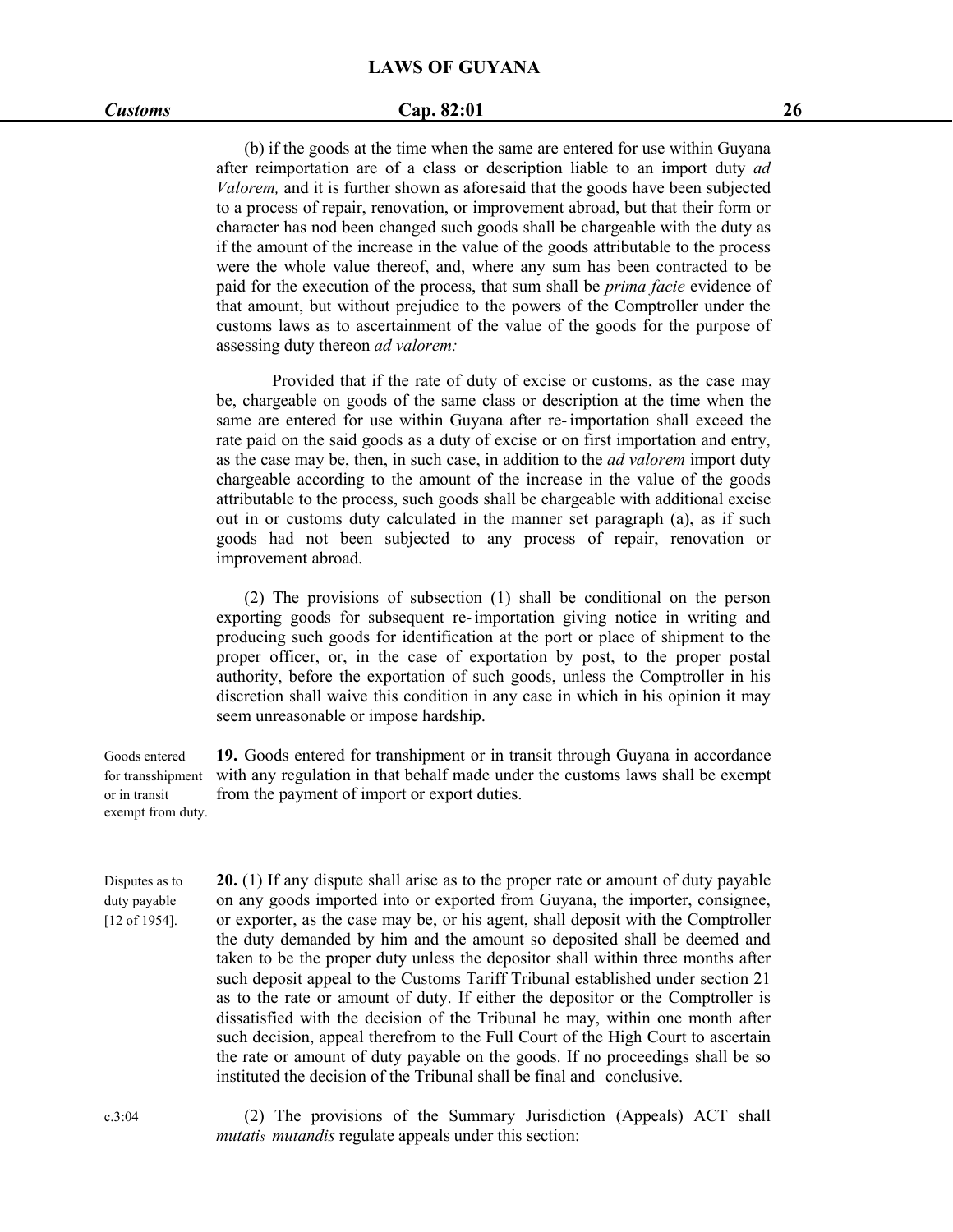| <b>Customs</b> |  |
|----------------|--|
|                |  |

#### *Customs* **Cap. 82:01 27**

Provided that the term "Tribunal" shall be read for the term "magistrate" and the expression "magistrate's court", and the expression "Secretary to the Tribunal" shall be read for the term "clerk" in the said Act.

Tribunal.

28 of 1967]

Delivery  $(3)$  On payment by the depositor of the deposit required by subsection  $(1)$ or shipment and on the passing of a proper entry or shipping bill for the goods, the of goods. Comptroller shall permit delivery or, shipment thereof, as the case may require.

Disposal of (4) Every such deposit shall be paid by the Comptroller into the deposits. Consolidated Fund and, in case no appeal shall be brought or proceedings instituted within the times respectively limited for that purpose, the depositshall be retained and paid into the Consolidated Fund in the same manner as if it had been originally paid and received as the duty due on such goods; and in case of such proceedings, if it shall be determined that the duty so deposited was not the proper duty, but that a less duty was payable, the difference between the deposit and the duty found to be due, or the whole deposit, as the case may require, shall be returned to the depositor.

Customs **21.** (1) There shall be established a Customs Tariff Tribunal (hereinafter Tariff referred to as "the Tribunal") consisting of  $-$ 

[12 of 1954 (a) a Chairman and a member of the public service to be appointed by 6 of 1957 the Minister; and

> (b) three other members to be selected in the manner provided in subsection (3) from a panel of six persons (hereinafter referred to as "the panel") to be appointed by the Minister.

> (2) The persons appointed under subsection (1) shall hold office at the pleasure of the Minister and shall receive such remuneration as may be decided from time to time by the Minister.

> (3) The three members of the Tribunal to be appointed under subsection  $(1)$ (b) shall, for the hearing of each dispute, be selected from the panel in accordance with an order of rotation of its members for the time being prescribed by the Minister:

> Provided that if any member so selected shall give written notice to the Chairman of his inability to attend at the time or times fixed for the hearing of such dispute, or if any member shall be disqualified under subsection (4) from membership of the Tribunal for the hearing of such dispute, the member of the panel next in the prescribed order of rotation shall be selected in his place.

> (4) A member of the panel appointed under subsection (1) (b) shall be disqualified from membershipof the Tribunal for the hearing of any dispute in which he is personally interested, or, in the case of a company so interested, if he is directly or indirectly interested in its affairs, or if he is the servant or agent of any such person or company.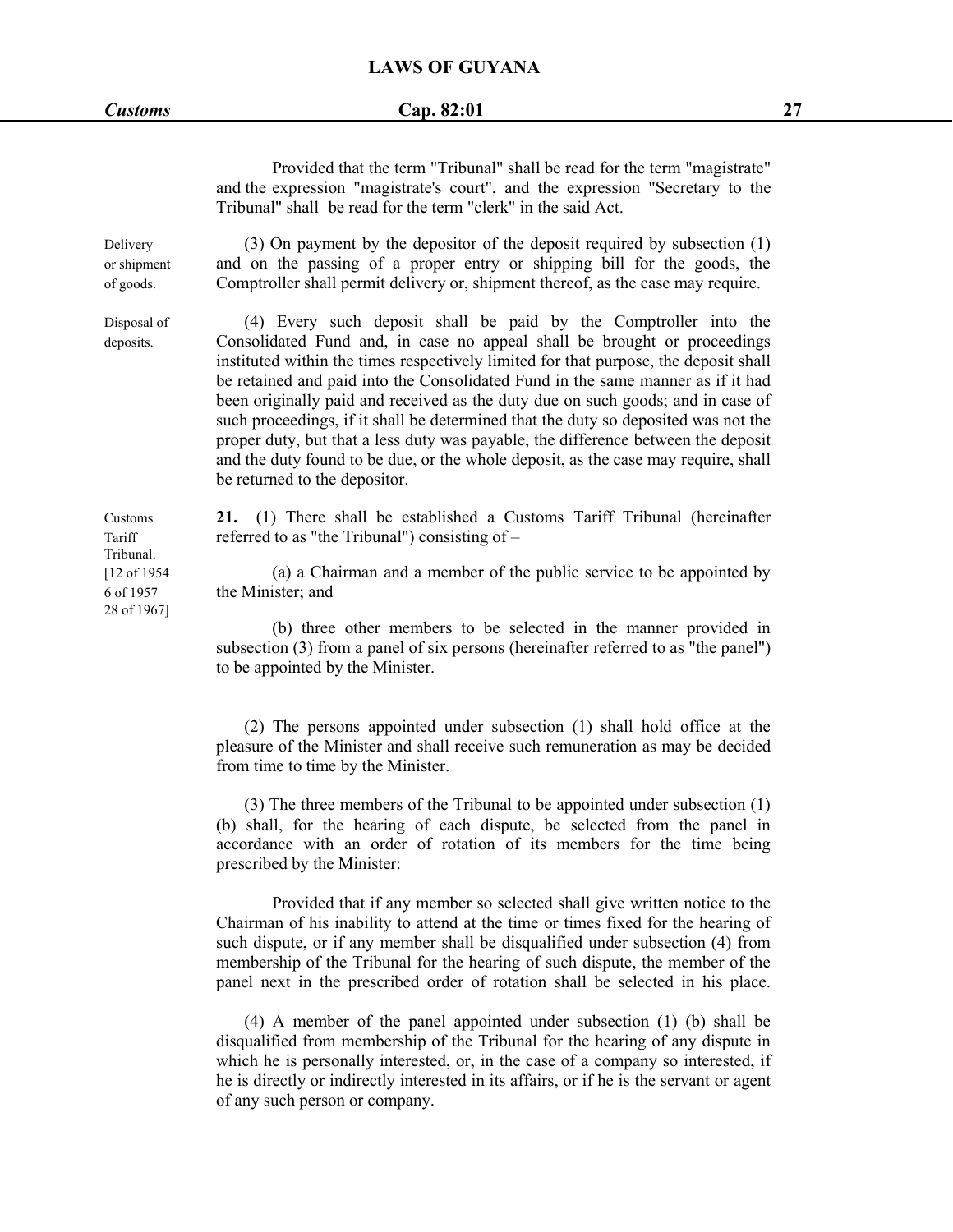(5) The Tribunal shall decide all disputes referred to them under section 20 and shall transact such other business as the Minister, from time to time, may assign to them.

(6) The Tribunal may regulate its own procedure and shall have power to require and compel persons to attend and give evidence and to produce books, papers and other documents in like manner as in proceedings in a court of summary jurisdiction when acting as a court in exercise of its ordinary jurisdiction.

Value of goods **22.** (1) Wherever the value of goods is required to be declared under any for declaration. provision of this Act, the value shall –

30 of 1975 (a) in the case of imported goods, be determined by the Comptroller in 5 of 1990] accordance with the provisions of the Fifth Schedule and the duty paid Fifth Schedule accordingly:

> Provided that where goods are imported under a contract of sale and entered for use in Guyana, duty shall be deemed to have been paid on that value if, before the goods are delivered for such use, duty is tendered and accepted on a declared value based on the contract price; and

> (b) in the case of exported goods, be determined in the manner from time to time prescribed and the duty paid accordingly.

(2) For the purpose of the proviso to subsection  $(1)$  (a) –

(a) the declared value of any goods is their value as declared by or on behalf of the importer in making entry of the goods for use in Guyana;

(b) that value shall be deemed to be based on the contract price if it represents that price properly adjusted to take account of circumstances Fifth Schedule differentiating the contract from such a contract of sale as is contemplated by the Fifth Schedule;

> (c) the rate of exchange to be used for determining the equivalent in Guyana dollars of any foreign currency shall be  $-$

(i) where the price of the imported goods was or is to be paid for with foreign currency permitted to be bought, or retained, for that purpose under the c.86:01 Exchange Control Act, the rate of exchange used for the sale of sight drafts, expressed in that foreign currency, by authorised dealers as last notified by the Comptroller in the Gazette before the time when the goods are entered for home use;

> (ii) where the price of the imported goods was or is to be paid for in any other manner, the rate of exchange last notified by the Comptroller in the Gazette, before the time when the goods are entered for home use, having regard

[15 of 1970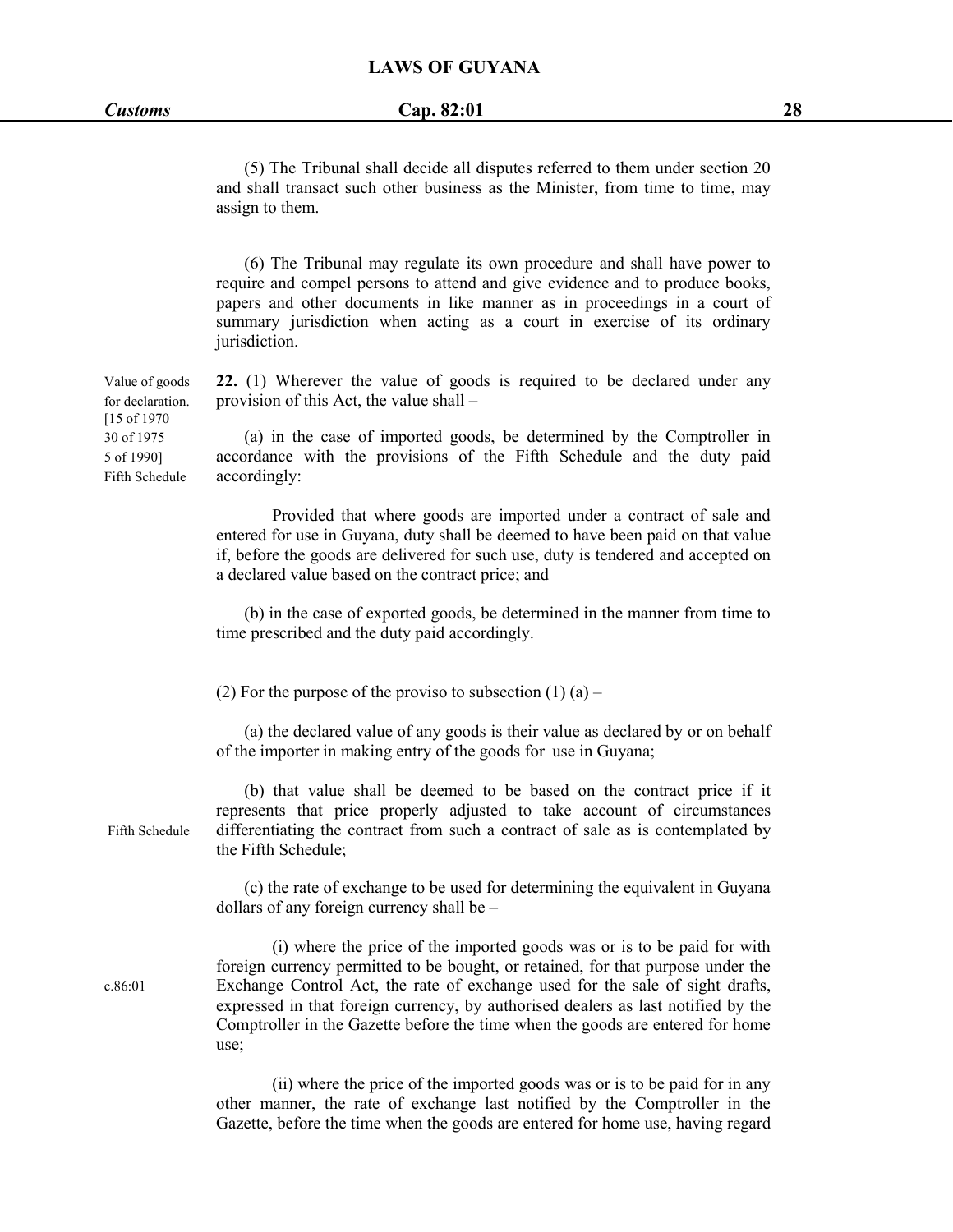| <b>Customs</b>                                                       |                            | Cap. 82:01                                                                                                                                                                                                                                                                                     | 29 |
|----------------------------------------------------------------------|----------------------------|------------------------------------------------------------------------------------------------------------------------------------------------------------------------------------------------------------------------------------------------------------------------------------------------|----|
| 19 of 1989                                                           |                            | to the rates of exchange used for the sale of the relevant foreign currency by<br>persons holding licences under the Dealers in Foreign Currency (Licensing)<br>Act 1989, and after consultation with the Governor of the Bank of Guyana;                                                      |    |
|                                                                      |                            | $(3)$ Any notification under subsection $(2)$ $(c)$ shall be published also in a<br>newspaper having circulation in Guyana.                                                                                                                                                                    |    |
| $[5 \text{ of } 1990]$<br>c.86:01                                    |                            | (4) In this section "authorised dealer" has the same meaning as in section<br>$2(1)$ of the Exchange Control Act.                                                                                                                                                                              |    |
| Narrow<br>concession<br>for duty-free<br>vehicle import<br>by public | years of training overseas | 23. $(1)(a)$ Subject to paragraph (c), exemption of import duty on a motor<br>vehicle is allowed on the import of a motor vehicle by eligible public officers,<br>qualifying re-migrants, settlers and returning students who have completed three                                             |    |
| officers<br>$[15$ of 2003<br>9 of 2016<br>6 of 2019]                 |                            | (b) Re-migrants may be allowed exemption of import duty on more<br>than one motor vehicle subject to the conditions specified in paragraph (c) for<br>each vehicle and the approval of the Commissioner-General.                                                                               |    |
|                                                                      | (c)                        | The exemption under paragraph (a) is available to re-migrants,<br>settlers and returning students once, within six months of re-assuming residence<br>by the re-migrant and returning student and within six months after the arrival of<br>the settler in Guyana and on the conditions that - |    |
|                                                                      | (i)                        | the total exemption shall not exceed the sum of five million<br>dollars in customs duty, excise tax and value-added tax; and                                                                                                                                                                   |    |
|                                                                      | (ii)                       | where the duties and taxes payable exceed the sum of five<br>million dollars, the re-migrant, settler or returning student shall<br>be permitted to pay the additional duties and taxes.                                                                                                       |    |
|                                                                      |                            | (2) Exercise of the right to import a motor vehicle without payment of duty<br>by eligible public officers is permitted once in three years for a used vehicle<br>and once in five years for a new vehicle.                                                                                    |    |
|                                                                      |                            | (3) The forgone duty shall become due and payable, reduced pro-rata by<br>the same percentage of the specified period as the time between the import and<br>the transfer, lease or change of status under the following circumstances -                                                        |    |
|                                                                      | (a)                        | in the case of a public officer, the officer ceases to be an eligible<br>public officer;                                                                                                                                                                                                       |    |
|                                                                      | (b)                        | in the case of a re-migrant or settler, if the re-migrant or settler<br>fails to live in Guyana for three years cumulatively in the case<br>of a used motor vehicle, or five years cumulatively in the case                                                                                    |    |

(c) the eligible public officer, member of Parliament, qualifying re-migrant or settler transfers or leases the motor vehicle prior

of a new motor vehicle;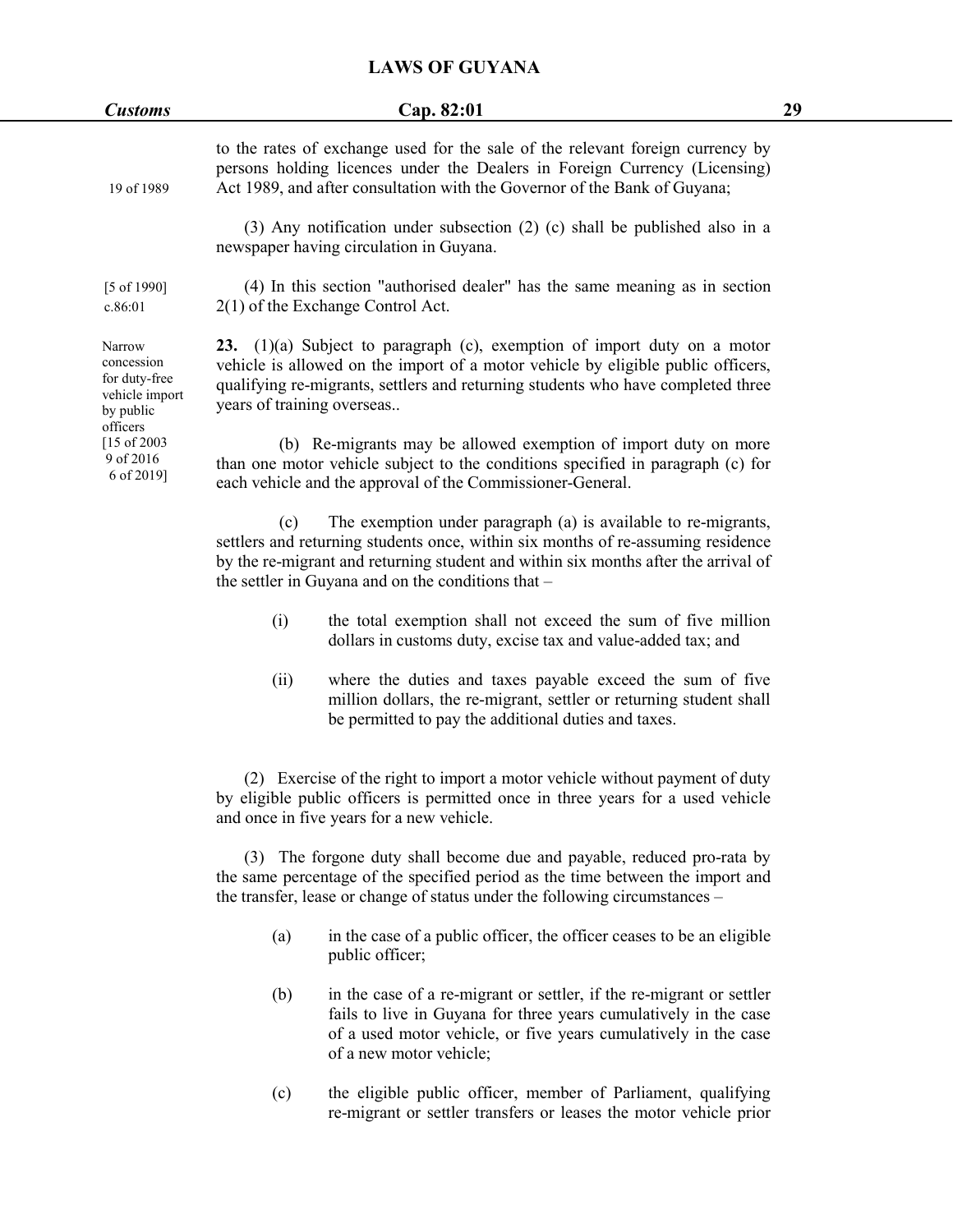| Customs |     | Cap. 82:01                                                                                                                     | 30 |
|---------|-----|--------------------------------------------------------------------------------------------------------------------------------|----|
|         |     | to the expiration of three years in the case of a used vehicle and<br>five years in the case of a new vehicle;                 |    |
|         | (d) | the re-migrant or settler must reside at least 183 days for each<br>year until the three year or five year period has expired. |    |

(4) Public officers eligible for duty-free importation of motor vehicles under this section include senior public officials at or above the GS5 of the public service salary scale or its equivalent who are travelling officers.

(5) For the purposes of this section  $-$ 

"new vehicle" and "used vehicle" shall have the meaning specified in the regulations;

"qualifying re-migrants" means Guyanese citizens returning to reside in Guyana after a period of continuous bona fide residence of at least five years abroad who have attained the age of eighteen as of the date of return and meet criteria specified in regulations;

"transfer or lease" means any transfer, lease, sale, gift, or other assignment or disposition of the vehicle; and

"travelling officers" has the meaning specified by regulation.

(5A) The provisions of this section shall mutatis mutandis apply to members of Parliament, judges, magistrates, eligible members of the Defence Force and other public officials who immediately before the commencement of this Act were eligible for duty free concession on the importation of motor vehicles.

Provided that members of Parliament and judges shall continue to enjoy the same concession they enjoyed immediately before the commencement of this Act.

**24.** [Deleted by 0. 76/1973]

Duty chargeable **25.** If any goods subject to the payment of specific duty are imported in any on reputed package intended for sale, or of a kind usually sold with the goods when the quantity. same are sold retail, and marked or labelled, or commonly sold, as containing or commonly reputed to contain, a specific quantity of such goods, then such package shall be deemed to contain not less than such specific quantity.

Duty calculated **26.** If any goods subject to the payment of duty according to the in gross weight weight thereof are imported in any package intended for sale, or of a kind in certain cases. usually sold with the goods when the same are sold retail, and such package is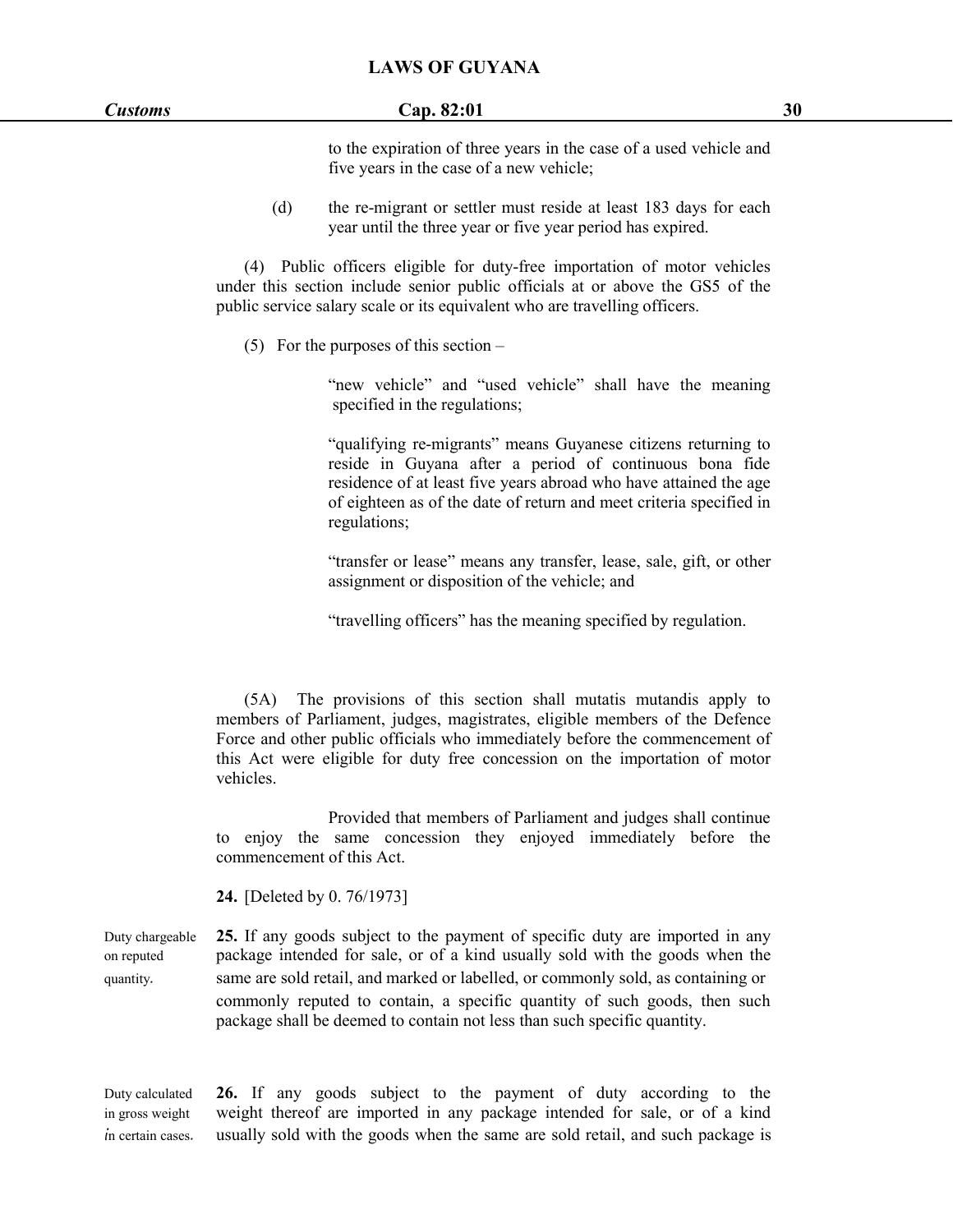# *Customs* **Cap. 82:01 31**

|                                                                                                | not marked or labelled, or is not in the opinion of the Comptroller commonly<br>sold as containing or commonly reputed to contain a specific quantity of such<br>goods, and the importer is not able to satisfy the Comptroller as to the correct<br>net weight the duty thereon shall be calculated according to the gross weight of<br>such package and its contents.                                                                                                                                                                                                                                                                                                                                                                                                                                 |
|------------------------------------------------------------------------------------------------|---------------------------------------------------------------------------------------------------------------------------------------------------------------------------------------------------------------------------------------------------------------------------------------------------------------------------------------------------------------------------------------------------------------------------------------------------------------------------------------------------------------------------------------------------------------------------------------------------------------------------------------------------------------------------------------------------------------------------------------------------------------------------------------------------------|
| Minister may fix<br>standard contents<br>for packages<br>containing<br>liquids<br>[28 of 1967] | 27. It shall be lawful for the Minister, by notice in the <i>Gazette</i> , to specify, in<br>gallons or fractions of a gallon, standard capacities for packages containing<br>goods liable to duties according to the liquid measurement thereof, in all cases<br>where, in his absolute discretion he shall consider that such packages, being of<br>sizes, within limits to be specified in the notice, are reputed to be, or are sold as<br>packages of standard sizes, whether or not any statement of the actual contents<br>is contained on any label or other attachment to or part of such package, and<br>thereupon all packages having capacities within the limits specified in any such<br>notice shall be deemed to contain the standard capacity specified in the notice in<br>each case: |
| [22 of 1992]                                                                                   | Providing that where goods contained in any package consist of alcohol,<br>the liquid measurement thereof shall be in litres or fractions of a litre.                                                                                                                                                                                                                                                                                                                                                                                                                                                                                                                                                                                                                                                   |
| Duties, etc., to<br>be proportionate<br>to quantity or<br>value.                               | 28. All duties, rates, charges and drawbacks imposed and allowed according to<br>any specified quantity, or any specified value, or any particular description of<br>package, shall be deemed to apply in the same proportion to any greater or less<br>quantity or value, or any other description of package, and shall be paid and<br>received in any currency being legal tender in Guyana.                                                                                                                                                                                                                                                                                                                                                                                                         |
| Abatement of<br>duty.                                                                          | 29. No claim for any abatement of duty in respect of any goods imported into<br>Guyana shall be allowed on account of damage unless such claim shall be made<br>on the first examination thereof, not unless it shall be proved to the satisfaction<br>of the Comptroller that such damage was sustained before the delivery of the<br>goods out of the control of the customs.                                                                                                                                                                                                                                                                                                                                                                                                                         |
| Derelict, etc.,<br>goods liable to<br>full duty unless<br>damaged                              | 30. All goods derelict, jetsam, flotsam and wreck brought or coming into<br>Guyana shall at all times be subject to the same duty as goods of the like kind on<br>importation into Guyana are subject, unless it shall be shown to the satisfaction<br>of the Comptroller that such goods are damaged.                                                                                                                                                                                                                                                                                                                                                                                                                                                                                                  |
| Damage to be<br>assessed by<br>Comptroller.                                                    | 31. Subject to sections 29, 32 and 33, the damage sustained by any goods shall<br>be assessed by the Comptroller, who shall allow abatement of the duty in<br>proportion to such damage.                                                                                                                                                                                                                                                                                                                                                                                                                                                                                                                                                                                                                |
| No abatement<br>on certain goods.                                                              | 32. No claim for abatement of duty on account of damage shall be allowed in<br>respect of tobacco, cigars, cigarillos, cigarettes, wine or spirits.                                                                                                                                                                                                                                                                                                                                                                                                                                                                                                                                                                                                                                                     |
| Qualification as<br>to abatement.                                                              | 33. No claim for abatement of duty on account of damage shall be allowed in<br>respect of imported goods (not being goods derelict, jetsam, flotsam or wreck<br>brought or coming into Guyana) except on proof to the satisfaction of the                                                                                                                                                                                                                                                                                                                                                                                                                                                                                                                                                               |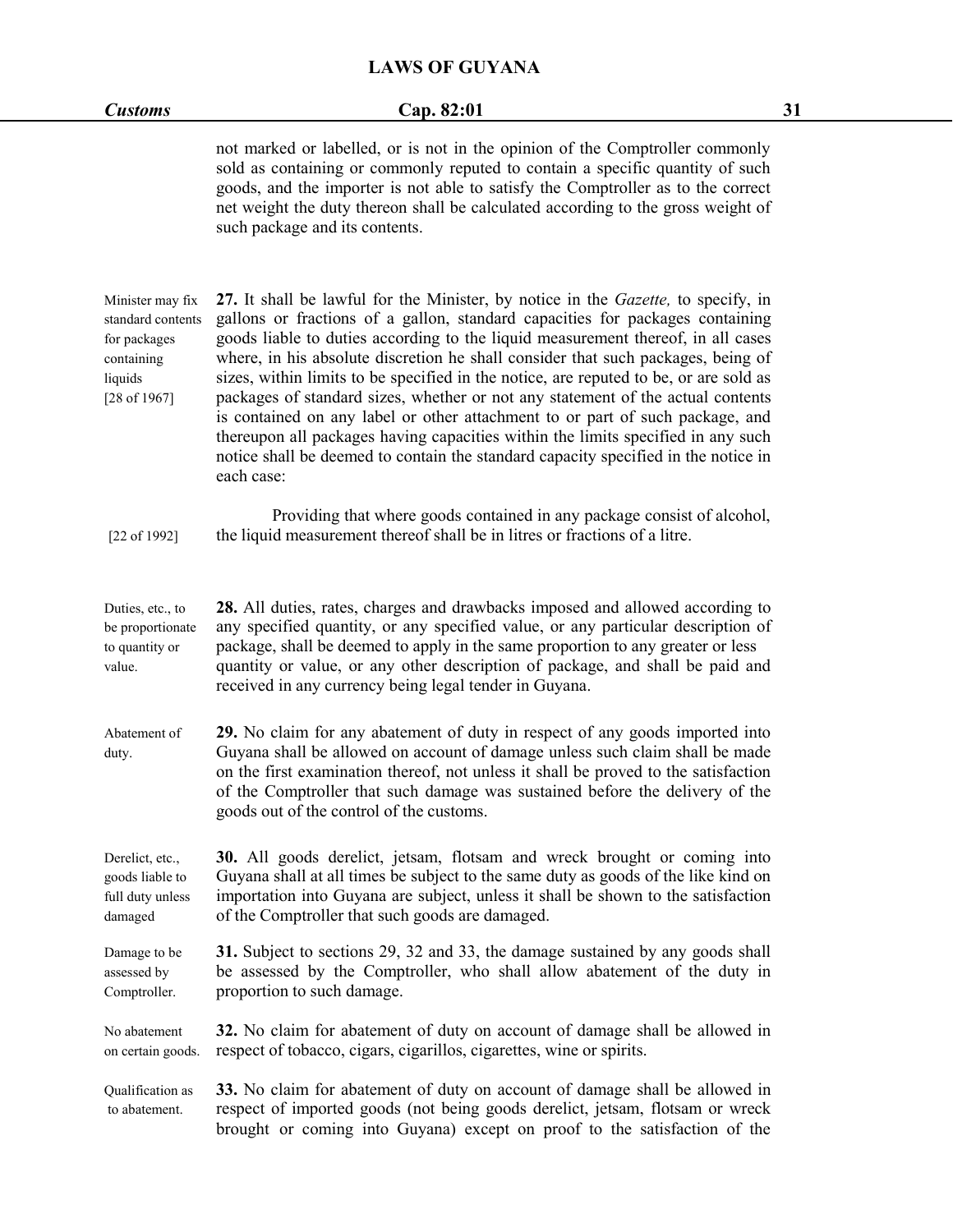| <b>Customs</b>                                                                            | Cap. 82:01                                                                                                                                                                                                                                                                                                                                                                                                                                                                                                                                                                                                                                                                                                                                                                                                                                                                                                                                                                                                                                                                                                                                                                                                                                                                                                                                                                                                                                             | 32 |
|-------------------------------------------------------------------------------------------|--------------------------------------------------------------------------------------------------------------------------------------------------------------------------------------------------------------------------------------------------------------------------------------------------------------------------------------------------------------------------------------------------------------------------------------------------------------------------------------------------------------------------------------------------------------------------------------------------------------------------------------------------------------------------------------------------------------------------------------------------------------------------------------------------------------------------------------------------------------------------------------------------------------------------------------------------------------------------------------------------------------------------------------------------------------------------------------------------------------------------------------------------------------------------------------------------------------------------------------------------------------------------------------------------------------------------------------------------------------------------------------------------------------------------------------------------------|----|
|                                                                                           | Comptroller that the carrier or insurer of the goods has made an allowance to<br>the importer in respect of the damage. In any case the abatement shall not<br>exceed such proportion of the duty as the amount of the allowance made bears<br>to the value of the goods undamaged, calculated in accordance with section<br>22.                                                                                                                                                                                                                                                                                                                                                                                                                                                                                                                                                                                                                                                                                                                                                                                                                                                                                                                                                                                                                                                                                                                       |    |
| Limitations<br>as to wine<br>and beer.<br>[22 of 1992]                                    | 34. No liquor containing more than twenty four percent of alcohol shall be<br>deemed wine; and no liquor containing more than eleven decimal four percent<br>of alcohol shall be deemed beer, ale, stout or porter. All liquor containing more<br>than twenty four percent of alcohol spirit, and all liquor, other than wine,<br>containing more than eleven decimal four percent shall be deemed spirits.                                                                                                                                                                                                                                                                                                                                                                                                                                                                                                                                                                                                                                                                                                                                                                                                                                                                                                                                                                                                                                            |    |
| Strength of<br>spirits.                                                                   | 35. (1) In ascertaining the strength of any spirit, any obscuration shall be<br>determined and allowed for.                                                                                                                                                                                                                                                                                                                                                                                                                                                                                                                                                                                                                                                                                                                                                                                                                                                                                                                                                                                                                                                                                                                                                                                                                                                                                                                                            |    |
|                                                                                           | (2) The certificate of the Comptroller or Government Analyst as to the<br>strength of any liquid containing alcohol shall be prima facie evidence of the<br>strength thereof.                                                                                                                                                                                                                                                                                                                                                                                                                                                                                                                                                                                                                                                                                                                                                                                                                                                                                                                                                                                                                                                                                                                                                                                                                                                                          |    |
| Goods used<br>contrary to<br>purpose for<br>which imported.<br>[28 of 1967<br>39 of 1974] | 36. If any goods which are ordinarily liable to duty at a given rate are allowed<br>by law to be, and are in fact, entered at a lower rate of duty, or free of duty, on<br>any special conditions, or for use of some special purpose, or because they are<br>the property of or intended for use by some particular person or functionary, and<br>if such conditions are not observed, or the goods are at any time within five<br>years of the date of importation thereof used for any other than the specified<br>purpose, or being goods entered as aforesaid because they are the property of or<br>intended for use by some particular person or functionary, are sold or transferred<br>to any other person, such goods, unless the full duties thereon or such lesser<br>amount as the Comptroller either generally or in any particular case may decide<br>shall be chargeable, shall have been paid, shall be forfeited, and the importer<br>and any person who shall be knowingly concerned in the use of such goods<br>contrary to such conditions, or for some purpose other than that specified or in<br>any way contrary to this section shall each be liable for each such offence to a<br>fine of one thousand dollars, or treble the value of such goods, at the election of<br>the Comptroller unless the full duties on such goods or such lesser amount as<br>aforesaid shall be paid with the prior consent of the Comptroller: |    |
| c.18:01                                                                                   | Provided that where goods are so entered for the use of any person<br>(including an Organisation) entitled to exemption from duty by virtue of<br>the Privileges and Immunities (Diplomatic, Consular and International<br>Organisations) Act, the reference to the period of five years in the foregoing<br>provisions of this section shall be construed and have effect as a reference to a<br>period of three years, or such shorter period as the Minister may specify by<br>order generally, or in relation to a particular person or class of persons, or in<br>respect of a particular class of goods.                                                                                                                                                                                                                                                                                                                                                                                                                                                                                                                                                                                                                                                                                                                                                                                                                                         |    |
| Penalty for<br>not producing<br>goods.<br>[28 of 1967                                     | 37. The importer of any goods falling within the provisions of section 36, shall<br>on demand, produce them to any officer or otherwise account for them to the<br>satisfaction of the Comptroller within such period of five years aforesaid, and if<br>he shall fail to produce such goods, or otherwise account for the same as                                                                                                                                                                                                                                                                                                                                                                                                                                                                                                                                                                                                                                                                                                                                                                                                                                                                                                                                                                                                                                                                                                                     |    |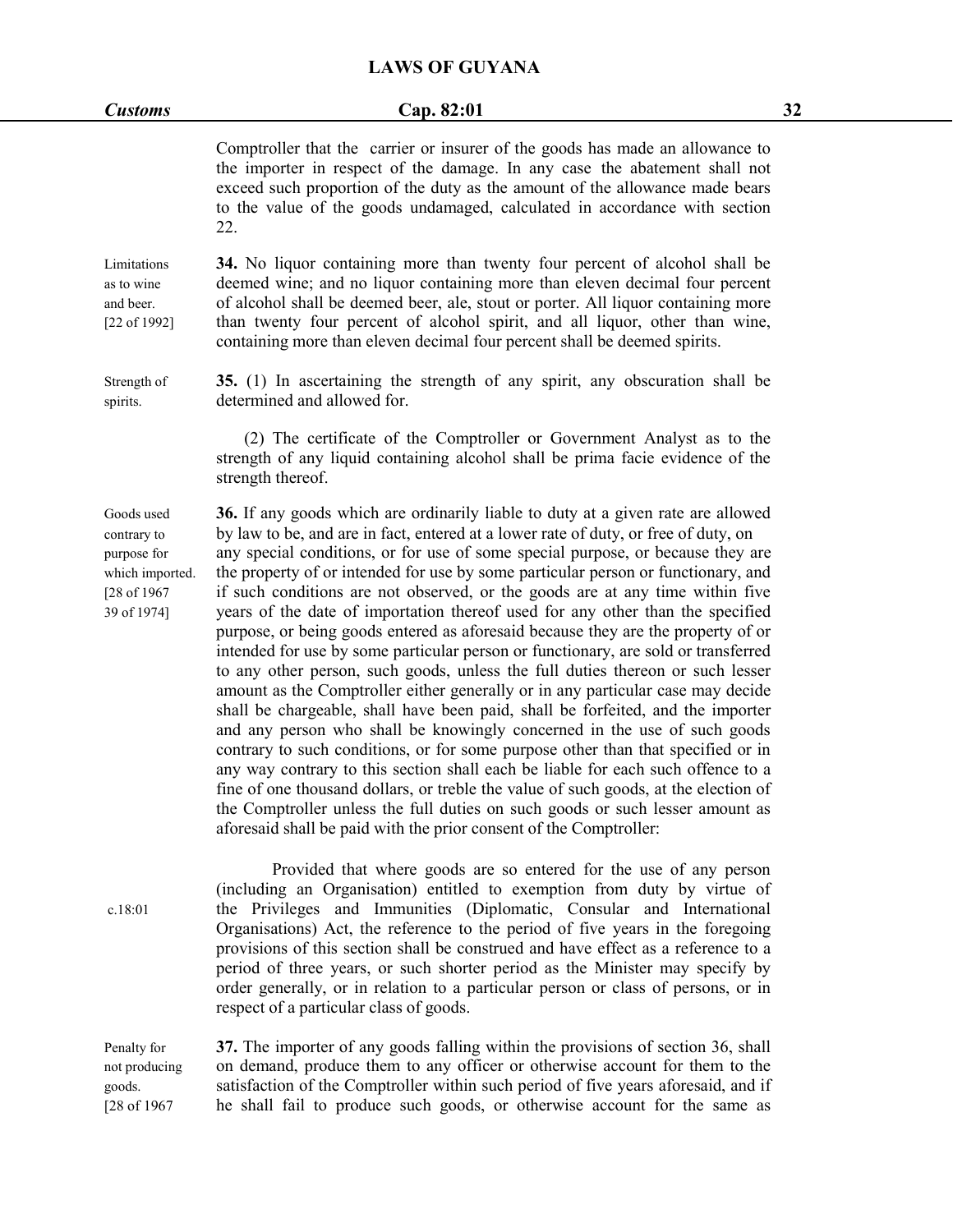| <b>Customs</b>                                                                           | Cap. 82:01                                                                                                                                                                                                                                                                                                                                                                                                                                                                                                                                                                       | 33 |
|------------------------------------------------------------------------------------------|----------------------------------------------------------------------------------------------------------------------------------------------------------------------------------------------------------------------------------------------------------------------------------------------------------------------------------------------------------------------------------------------------------------------------------------------------------------------------------------------------------------------------------------------------------------------------------|----|
| 39 of 1974]                                                                              | aforesaid, he shall be liable to a fine of one thousand dollars or treble the value<br>of such goods, at the election of the Comptroller:                                                                                                                                                                                                                                                                                                                                                                                                                                        |    |
|                                                                                          | Provided that in relation to a person to whom the proviso to section 36<br>applies the period mentioned in the foregoing provisions of this section shall be<br>construed and have effect as if there had been substituted therefor the period<br>which applies by virtue of that proviso.                                                                                                                                                                                                                                                                                       |    |
| Goods<br>imported for<br>temporary<br>use or purpose.                                    | 38. The proper officer may give permission to any person to import any goods<br>without payment of duty thereon, upon being satisfied that such goods are so<br>imported for temporary use or purpose only. Such permission shall be subject to<br>sections 39 and 40 and to the following conditions:                                                                                                                                                                                                                                                                           |    |
|                                                                                          | (a) that such goods shall be exported within three months of the date of such<br>permission; and                                                                                                                                                                                                                                                                                                                                                                                                                                                                                 |    |
|                                                                                          | (b) that the person to whom such permission is given shall deposit in the<br>hands of the proper officer the amount of the duty on such goods, or else give<br>security therefor, at the election of the proper officer.                                                                                                                                                                                                                                                                                                                                                         |    |
| Disposal<br>of deposit.                                                                  | 39. If any goods imported under section 38 are not exported within three months<br>of the date of the said permission the deposit in the hands of the proper officer<br>shall be forfeited, or, if security has been given as aforesaid, then the importer<br>shall pay to the proper officer the full duties on such goods. If such goods are<br>exported as aforesaid such deposit shall be refunded, or the security cancelled:                                                                                                                                               |    |
|                                                                                          | Provided that the proper officer may, in his discretion, and on<br>provision of additional security where he so requires, allow any additional<br>period where he is satisfied that the goods are the <i>bona fide</i> property or <i>bona</i><br><i>fide</i> in the use of any person on a temporary visit to Guyana.                                                                                                                                                                                                                                                           |    |
| Certain goods<br>[28 of 1967]                                                            | 40. The Minister may by notice in the <i>Gazette</i> declare that any goods named<br>may be excepted. by him shall not be imported under section 38 and may also in like manner<br>declare that any goods which are permitted to be imported under the said<br>section shall be subject to such proportion of the duty thereon as he shall<br>specify in such notice.                                                                                                                                                                                                            |    |
| Contract<br>prices of<br>imported<br>goods may be<br>adjusted to meet<br>change in duty. | 41. (1) Where any new import duty of customs is imposed, or where any import<br>duty of customs is increased, and any goods in respect of which the duty is<br>payable are delivered on or after the day on which the new or increased duty<br>takes effect in pursuance of a contract made before that day, the seller of the<br>goods may, in the absence of agreement to the contrary, recover, as an addition<br>to the contract price, a sum equal to any amount paid by him in respect of the<br>goods on account of the new duty or increase of duty, as the case may be. |    |

(2) Where any import duty of customs is repealed or decreased, and any goods affected by the duty are delivered on or after the day on which the duty ceases or the decrease in the duty takes effect in pursuance of a contract made before the day, the purchaser of the goods in the absence of agreement to the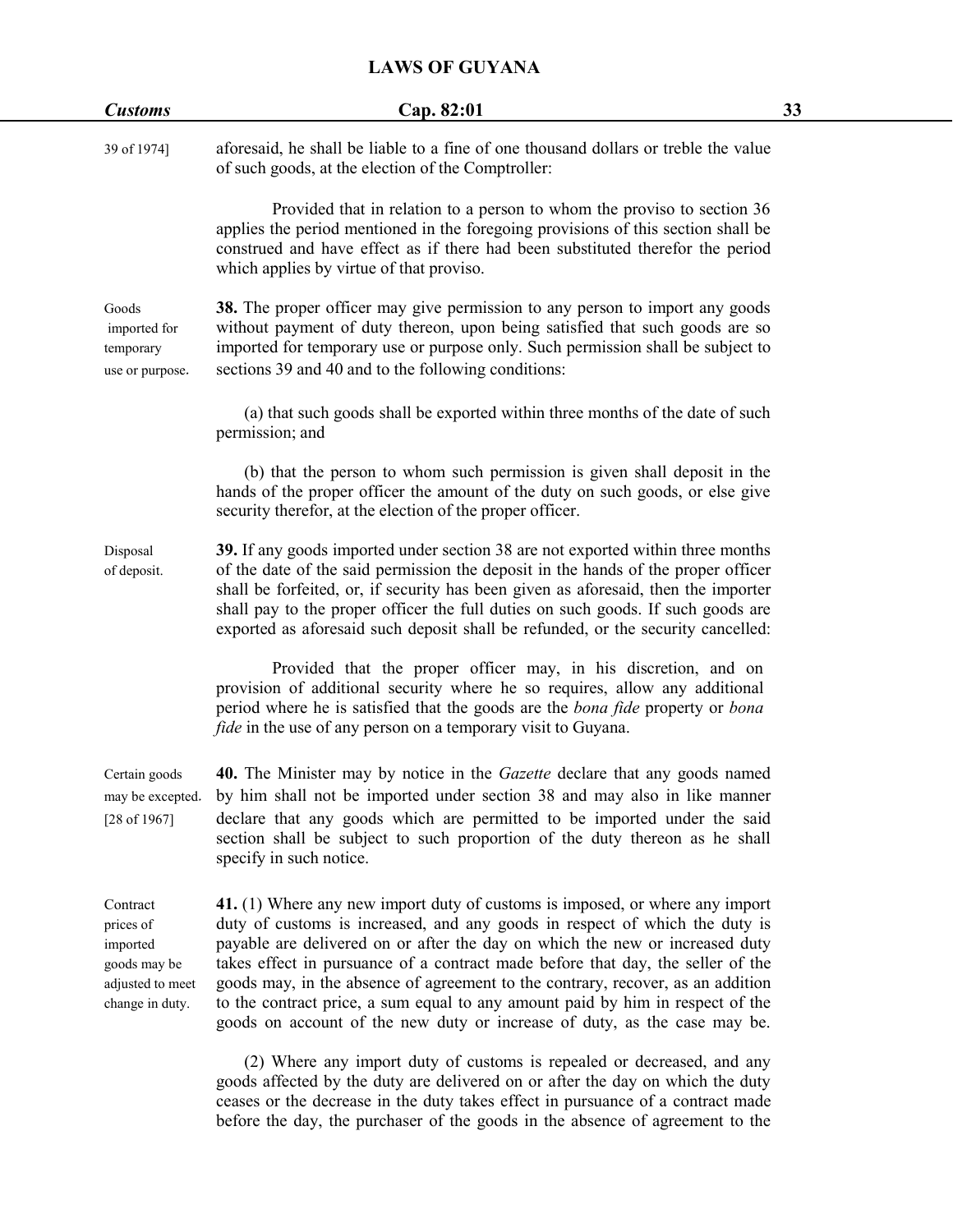contrary may, if the seller of the goods has had, in respect of those goods, the benefit of the repeal or decrease of the duty, deduct from the contract price a sum equal to the amount of the duty or decrease of duty, as the case may be.<br>(3) Where any addition to or reduction from the contract price may be made

under this section on account of any new, increased, repealed or reduced duty, such sum as may be agreed upon, or in default of agreement, determined by the Comptroller as representing, in the case of a new or increased duty, any new expenses incurred, and, in the case of a repealed or reduced duty, any expenses saved may be included in the addition to or deduction from the contract price and may be recovered or deducted accordingly.

| 42. It shall be lawful for the Minister from time to time, by order, to prohibit the<br>importation, carriage coastwise or exportation of any goods whatsoever, and any<br>such order may prohibit importation, carriage coastwise or exportation until the<br>revocation thereof, or during such period as may be specified therein, and may<br>either absolutely prohibit importation, carriage coastwise or exportation, or may<br>prohibit importation, carriage coastwise or exportation, except on compliance<br>with any conditions which may be specified in the order, or may prohibit<br>importation from or exportation to, or carriage coastwise from or to any<br>particular place named in the order. |
|---------------------------------------------------------------------------------------------------------------------------------------------------------------------------------------------------------------------------------------------------------------------------------------------------------------------------------------------------------------------------------------------------------------------------------------------------------------------------------------------------------------------------------------------------------------------------------------------------------------------------------------------------------------------------------------------------------------------|
| 43. (1) The goods, the particulars of which are set out in the Second Schedule,<br>are prohibited or restricted to be imported as the case may be, save as thereby<br>excepted.                                                                                                                                                                                                                                                                                                                                                                                                                                                                                                                                     |
| (2) The Minister may, from time to time, by order, add or delete any goods<br>to or from the said Second Schedule.                                                                                                                                                                                                                                                                                                                                                                                                                                                                                                                                                                                                  |
| 44. (1) The goods, the particulars of which are set out in the Third Schedule, are<br>prohibited or restricted to be exported as the case may be, save as thereby<br>excepted.<br>(2) The Minister may, from time to time, by order, add or delete any goods<br>to or from the said Third Schedule.                                                                                                                                                                                                                                                                                                                                                                                                                 |
| 45. Goods imported in transit or in transhipment, or as the <i>bona fide</i> stores of<br>any aircraft or ship, shall not be deemed to be goods prohibited or restricted to<br>be imported or exported unless such goods are expressly prohibited or restricted<br>to be imported in transit or in transhipment, or as aircraft's or ship's stores, in<br>any order made under the customs laws or in any Act prohibiting or restricting<br>the importation or exportation of goods:<br>Provided that any goods imported as aforesaid shall be duly re-exported within                                                                                                                                              |
|                                                                                                                                                                                                                                                                                                                                                                                                                                                                                                                                                                                                                                                                                                                     |

such time as the Comptroller shall allow.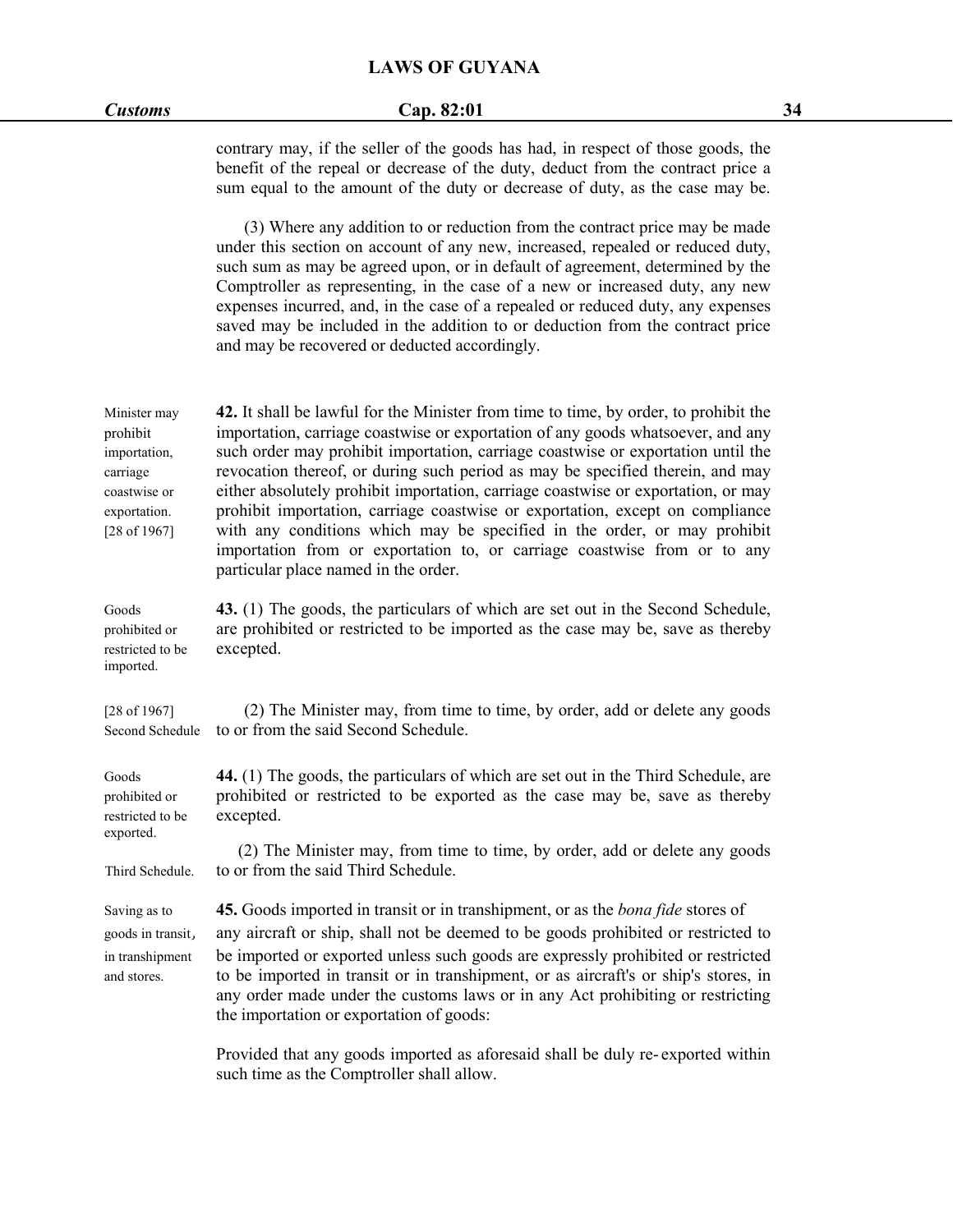| <b>Customs</b>                                                   | Cap. 82:01                                                                                                                                                                                                                                                                                                                                                                                                                                                                                                                                                                                           | 35 |
|------------------------------------------------------------------|------------------------------------------------------------------------------------------------------------------------------------------------------------------------------------------------------------------------------------------------------------------------------------------------------------------------------------------------------------------------------------------------------------------------------------------------------------------------------------------------------------------------------------------------------------------------------------------------------|----|
| Prohibitions and<br>restrictions<br>elsewhere                    | 46. The provisions of section 42 to 45 shall be additional to the provisions of<br>section 139 and to any provisions of any other Act prohibiting or restricting the<br>importation, carriage coastwise or exportation of any goods.<br>provided.                                                                                                                                                                                                                                                                                                                                                    |    |
| Minister may<br>direct granting<br>of drawbacks.<br>[28 of 1967] | 47. (1) It shall be lawful for the Minister from time to time, by regulations, to<br>direct on what goods a drawback of the whole or any part of the duties paid on<br>the importation thereof may be granted, and the conditions under which such<br>drawback shall be allowed.                                                                                                                                                                                                                                                                                                                     |    |
|                                                                  | (2) Regulations made under subsection (1) whereby provision is made for<br>granting a drawback of the duties paid otherwise than on the exportation or<br>shipment as stores of any goods shall be subject to affirmative resolution of the<br>National Assembly.                                                                                                                                                                                                                                                                                                                                    |    |
|                                                                  | (3) Notwithstanding anything hereinbefore contained in this section all<br>drawbacks payable under any former Act shall be paid or allowed under this Act<br>until cancelled by direction of the Minister under this section.                                                                                                                                                                                                                                                                                                                                                                        |    |
| Declaration<br>by owners of<br>goods<br>exported on<br>drawback. | 48. The owner of any goods on which drawback is claimed shall make and<br>subscribe a declaration on the debenture that the conditions under which<br>drawback is allowed have been fulfilled, and, in the case of goods exported or<br>put on board an aircraft or ship for use as stores, that such goods have been<br>actually exported or put on board for use as stores, as the case may be, and have<br>not been returned and are not intended to be returned to Guyana and that such<br>owner at the time of entry of such goods was and continues to be entitled to the<br>drawback thereon. |    |
| Certification of<br>debenture.                                   | 49. Every sum of money which shall be due upon any debenture shall be paid on<br>the proper debenture certified by the Comptroller.                                                                                                                                                                                                                                                                                                                                                                                                                                                                  |    |
| Evidence of<br>landing or<br>disposal of<br>drawback goods.      | 50. The Comptroller may require the owner to produce satisfactory evidence of<br>the landing or disposal of any goods before certifying any debenture.                                                                                                                                                                                                                                                                                                                                                                                                                                               |    |
| Time limit for<br>debenture<br>payment.                          | 51. No debenture for any drawback shall be paid after the expiration of two<br>years or such further time as the Minister may allow from the date of entry of<br>any goods for drawback, or from the date of the performance of the conditions<br>on which drawback is allowed, as the case may require, or, in the case of goods<br>exported or put on board an aircraft or ship for use as stores, from the date of<br>putting the same on board the exporting or using aircraft or ship.                                                                                                          |    |
| Refund of<br>duties<br>overpaid<br>$[15$ of 1971<br>6 of 2019]   | 52. (1) Any money overpaid as duties of customs may be, on the production of<br>documents of proof of such overpayment and the determination of the<br>Commissioner-General-                                                                                                                                                                                                                                                                                                                                                                                                                         |    |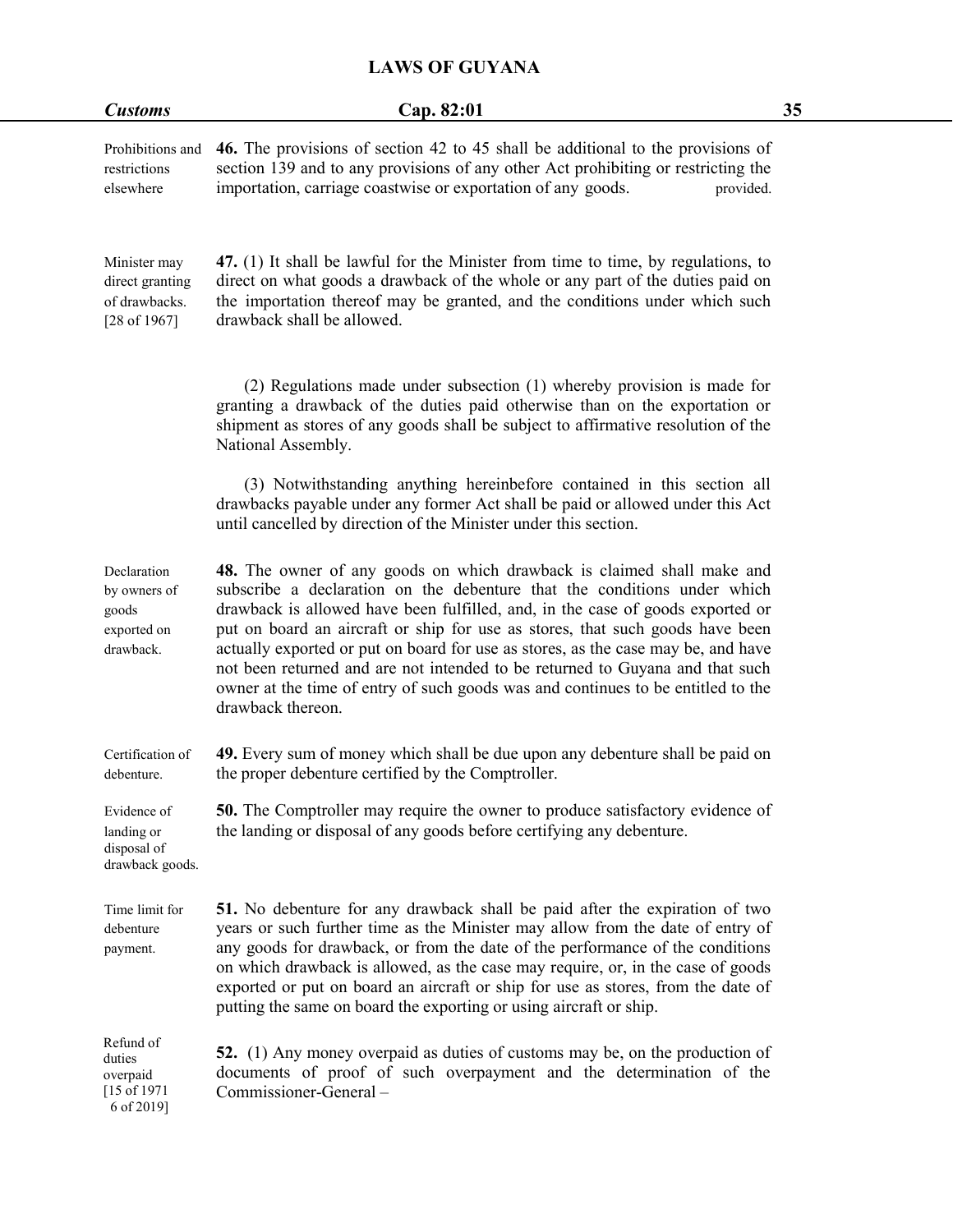- (a) refunded at any time within six months of the date of such overpayment; or
- (b) Applied towards the payment of duties at any date.

**(2)** The duties refunded and applied under subsection (1) shall be from the revenues collected and paid into the Customs and Trade Administration Account of the Revenue Authority and any net customs duty shall be paid into the Consolidated Fund.

#### **PART III**

#### **ARRIVAL AND REPORT OF AIRCRAFT AND SHIPS, LANDING OF PASSENGFRS AND UNLOADING, REMOVAL AND DELIVERY OF GOODS**

Procedure **53.** If any aircraft or ship arriving in Guyana – on arrival

[12 of 1954] (a) does not come to some port therein, or such other place as may be allowed by the Comptroller in any special circumstances, without touching at any other place in Guyana; or

> (b) on arriving at any such port or place does not come as quickly up to the proper place of mooring or unloading as the nature of the port or place will admit, without touching at any other place; or

> (c) in proceeding to such proper place does not bring to at the station appointed by the Comptroller by notice in the *Gazette* for the boarding of aircraft or ships; or

> (d) after arriving at such proper place departs therefrom except directly to some other place of mooring or unloading approved by the proper officer, or with the authority of the proper officer, directly to some other port or to some place allowed by the Comptroller in any special circumstance as aforesaid in Guyana, or directly on any flight or voyage to a place outside Guyana in accordance with the customs laws; or

> (e) after departing as aforesaid on any flight or voyage to a place outside Guyana brings to within Guyana, unless in accordance with the customs laws, or with the permission of the proper officer, or for some cause which the master shall explain to the satisfaction of the Comptroller, then in every such case the master of such aircraft or ship shall be liable to a fine of one thousand dollars.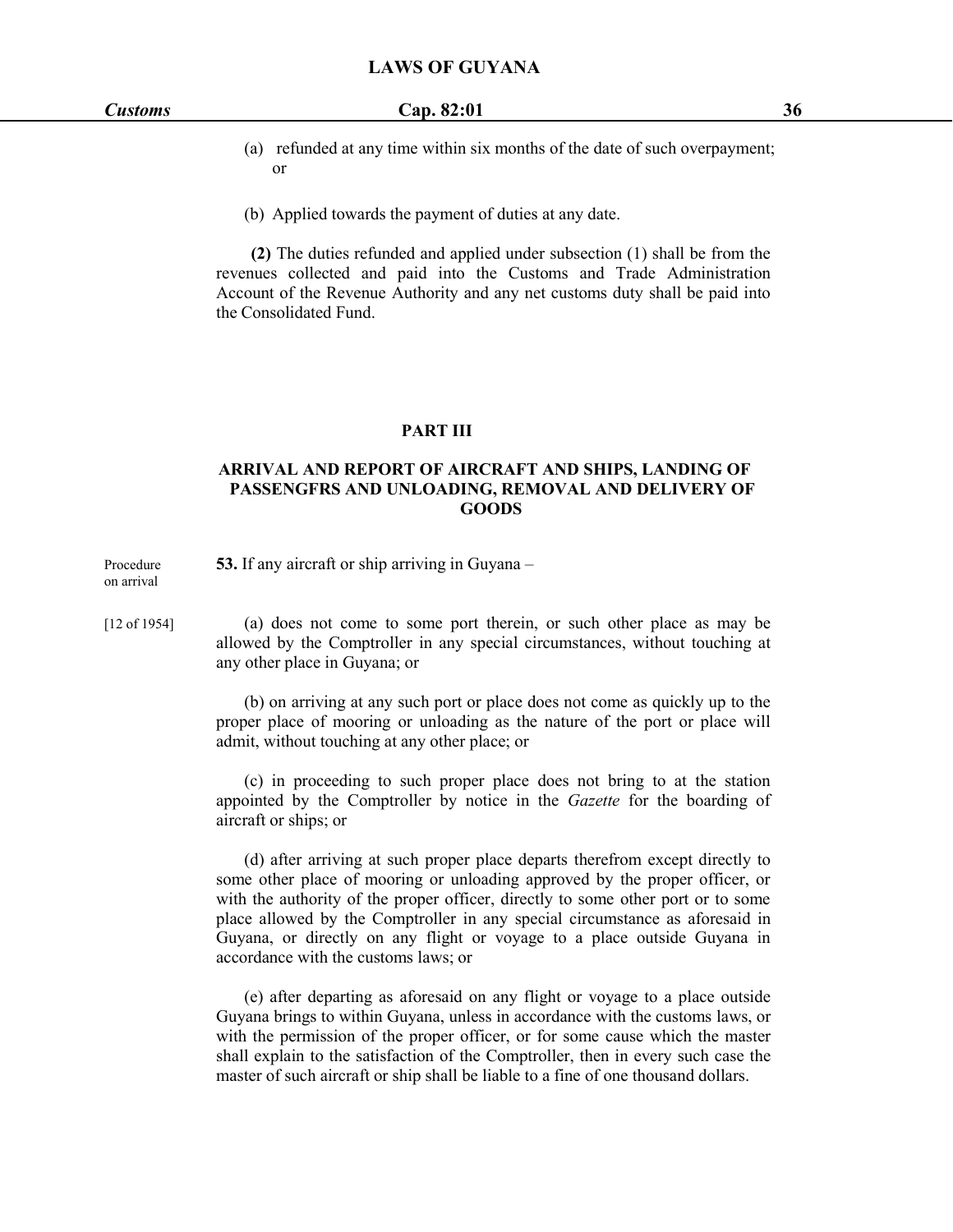| <b>Customs</b>                                                                                  | Cap. 82:01                                                                                                                                                                                                                                                                                                                                                                                                                                                                                                                                                                                                                                                                                                                                                                                                                                                                                                                | 37 |
|-------------------------------------------------------------------------------------------------|---------------------------------------------------------------------------------------------------------------------------------------------------------------------------------------------------------------------------------------------------------------------------------------------------------------------------------------------------------------------------------------------------------------------------------------------------------------------------------------------------------------------------------------------------------------------------------------------------------------------------------------------------------------------------------------------------------------------------------------------------------------------------------------------------------------------------------------------------------------------------------------------------------------------------|----|
| Comptroller<br>may direct<br>mooring and<br>discharge.                                          | <b>54.</b> The Comptroller, may, subject to any other authority provided by law give<br>reasonable directions as to what particular part of any port or other place aircraft<br>or ships shall moor or shall discharge their cargo.                                                                                                                                                                                                                                                                                                                                                                                                                                                                                                                                                                                                                                                                                       |    |
| Officer may<br>board<br>aircraft or<br>ship.                                                    | 55. Any officer on duty may board any aircraft or ship within Guyana and stay<br>on board for any period, and shall have free access to every part, with power to<br>secure any part by such means as he shall consider necessary, and to examine<br>any goods, and to require any goods to be unloaded, and removed for<br>examination, or for the security thereof, or to unload and remove such goods at<br>the expense of the master or owner, or the agent of either, and to examine any<br>goods in course of being unloaded or removed, or when unloaded or removed,<br>and to lock up, seal, mark or otherwise secure any goods on board such aircraft<br>or ship.                                                                                                                                                                                                                                                |    |
| Officer may<br>open if<br>access not<br>free.                                                   | 56. If any officer acting under section 55 finds that there is not free access to<br>any place or any box or chest, or if the keys of any such place, box or chest, if<br>locked, are withheld, such officer may open any place, box or chest in any<br>manner; and such officer shall not be liable to any prosecution or action at law<br>for so doing; and if any goods be found concealed on board, they shall be<br>forfeited.                                                                                                                                                                                                                                                                                                                                                                                                                                                                                       |    |
| Penalty for<br>interfering<br>with seal,<br>etc., or failing<br>to unload goods<br>if required. | 57. If any officer acting under section 55 places any lock, mark or seal upon any<br>goods or stores on board an aircraft or ship or upon any place or package in<br>which the same may be, and such lock, mark or seal be willfully opened,<br>altered or broken before due delivery of such goods or stores, or within Guyana<br>except with the authority of the proper officer, or if any such goods or stores, be<br>secretly conveyed away, or if any goods or stores, place or package after having<br>been secured by the officer be opened within Guyana, except with the authority<br>of the proper officer, or if any officer shall require any goods to be unloaded and<br>removed for examination or for the security thereof and such goods are not<br>unloaded and removed forthwith as required by the officer, the master of such<br>aircraft or ship shall be liable to a fine of one thousand dollars. |    |
| Goods<br>unlawfully<br>discharged                                                               | 58. If any officer boards any aircraft or ship and finds any goods thereon, and<br>after leaving such aircraft or ship, such officer, or any other officer boards such<br>aircraft or ship, and such or any part of such goods are no longer on board, and<br>the master is unable to give a due account of the lawful discharging of the same,<br>the master of such aircraft or ship shall be liable to a fine of one thousand<br>dollars, or treble the value of such goods, at the election of the Comptroller.                                                                                                                                                                                                                                                                                                                                                                                                       |    |
| Search of<br>persons.                                                                           | 59. If any officer is informed or has reason to suppose that any person on an<br>aircraft or ship, or any person has landed from an aircraft or ship, or any person<br>who the officer may suspect has received any goods from any such person, is<br>carrying or has any uncustomed or prohibited goods about his person, such<br>officer may search such person; and if any such person, upon being questioned<br>by any officer as to whether he has any goods obtained outside Guyana upon his<br>person, or in his possession, or in his baggage, refuses to answer or denies<br>having the same, and any such goods are discovered to be or to have been upon                                                                                                                                                                                                                                                       |    |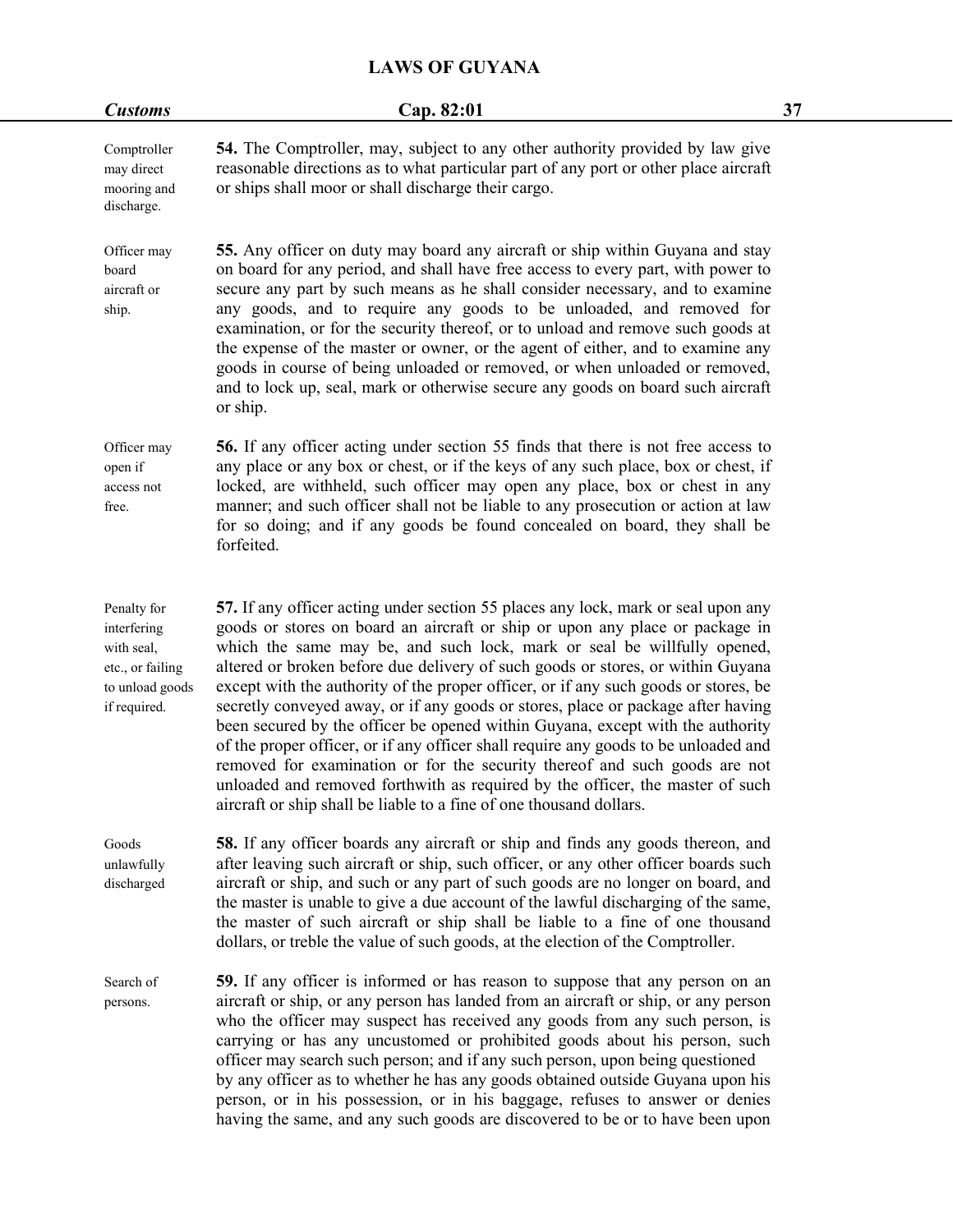| <b>Customs</b>                                                   | Cap. 82:01                                                                                                                                                                                                                                                                                                                                                                                                                                                                                                                                                                                                                                                                                         | 38 |
|------------------------------------------------------------------|----------------------------------------------------------------------------------------------------------------------------------------------------------------------------------------------------------------------------------------------------------------------------------------------------------------------------------------------------------------------------------------------------------------------------------------------------------------------------------------------------------------------------------------------------------------------------------------------------------------------------------------------------------------------------------------------------|----|
|                                                                  | his person, or in his possession, or in his baggage, such goods shall be forfeited.<br>No officer shall be liable to any prosecution or action at law on account of any<br>search made in accordance with this section.                                                                                                                                                                                                                                                                                                                                                                                                                                                                            |    |
| Special authority<br>may be<br>required<br>before search.        | 60. Before any person is searched he may require to be taken with all reasonable<br>dispatch before a magistrate, or the Comptroller, or other superior officer, who<br>shall, if he see no reasonable cause for search, discharge such person, but if<br>otherwise, direct that he be searched.                                                                                                                                                                                                                                                                                                                                                                                                   |    |
| Search of<br>female or male.                                     | 61. A female shall not be searched except by a female and a male shall not be<br>searched except by a male.                                                                                                                                                                                                                                                                                                                                                                                                                                                                                                                                                                                        |    |
| Control of small<br>craft.                                       | 62. If upon boarding any ship not exceeding one hundred tons burden any<br>officer finds any goods of which the master is not able to give a satisfactory<br>account, and if such officer suspects that such goods are being or have been or<br>are intended to be dealt with in any way contrary to the customs laws, he may<br>arrest and detain such master, and take him before a magistrate, and if such<br>master fails to satisfy the magistrate that such goods had not been, were not<br>being, and were not intended to be dealt with contrary to the customs laws, such<br>ship and such goods shall be forfeited, and the master shall be liable to a fine of<br>one thousand dollars. |    |
| General<br>regulations for<br>small craft.<br>[28 of 1967]       | 63. The Minister may from time to time make general regulations in respect of<br>ships not exceeding one hundred tons burden prescribing, with reference to the<br>tonnage, build or general description of such ships, the limits within which the<br>same may be used or employed, the mode of navigation, the manner in which<br>such ships shall be so used or employed, the number and description of arms<br>and the quantity of ammunition which such ships may carry, and such other<br>terms, particulars, conditions and restrictions as the Minister may think fit.                                                                                                                     |    |
| Penalty for<br>infringement of<br>regulations re<br>small craft. | 64. Every ship which is used or employed contrary to any regulations made<br>under section 63 shall be forfeited unless the same shall have been specially<br>licensed by the Comptroller to be so used or employed, as next hereinafter<br>provided.                                                                                                                                                                                                                                                                                                                                                                                                                                              |    |
| Licences for<br>small craft.                                     | 65. The Comptroller may, if he thinks fit, grant licences in respect of any ships<br>not exceeding one hundred tons burden upon such terms and conditions, and<br>subject to such restrictions and stipulations as in such licences mentioned,<br>notwithstanding any general regulations made as aforesaid, whether the said<br>regulations shall be revoked or not; and if any ship so licensed shall not comply<br>with the conditions imposed by or expressed in any such licence or if such ship<br>shall be found without having such licence on board, such ship shall be<br>forfeited. The Comptroller may revoke, alter or vary any licence granted as<br>aforesaid.                      |    |
| Accommodation<br>of officer.                                     | 66. If the master of any ship on board of which any officer is stationed shall<br>neglect or refuse to provide every such officer with proper and sufficient food<br>and suitable bedding accommodation under the deck to the satisfaction of the<br>Comptroller, he shall be liable to a fine of two hundred dollars.                                                                                                                                                                                                                                                                                                                                                                             |    |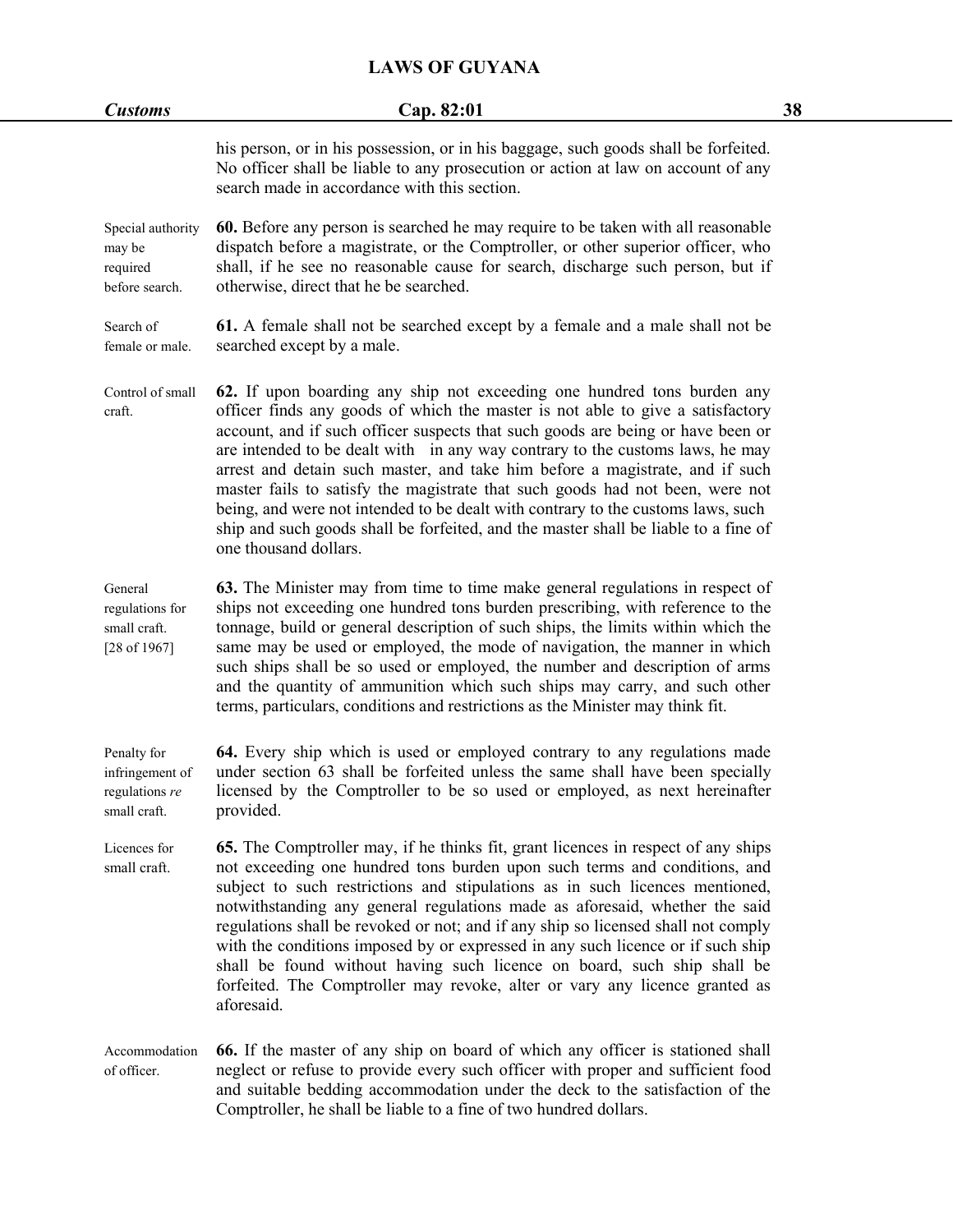| <b>Customs</b>                                                    | Cap. 82:01                                                                                                                                                                                                                                                                                                                                                                                                                                                                                                                                                                               | 39 |
|-------------------------------------------------------------------|------------------------------------------------------------------------------------------------------------------------------------------------------------------------------------------------------------------------------------------------------------------------------------------------------------------------------------------------------------------------------------------------------------------------------------------------------------------------------------------------------------------------------------------------------------------------------------------|----|
| Report of<br>aircraft or ship.                                    | 67. The master of every aircraft or ship, whether laden or in ballast, or his agent<br>shall (except as otherwise provided in any regulations made under this Act)<br>within twenty-four hours after arrival from any place outside Guyana at any<br>port, or at any place specially allowed by the Comptroller, make report of such<br>aircraft or ship and its stores and cargo to the Comptroller on the prescribed<br>form in the prescribed manner and giving the prescribed particulars.                                                                                           |    |
| Advance<br>passenger and<br>cargo<br>information.<br>[10 of 2007] | <b>67A.</b> (1) Without prejudice to section 67, the Minister may make regulations<br>requiring any master of an aircraft or ship expected to arrive in Guyana or<br>expected to depart from Guyana to furnish advance information relating to any<br>passenger or cargo or both on board of such aircraft or ship in the form and<br>manner as may be provided in the regulations.                                                                                                                                                                                                      |    |
|                                                                   | (2) Where a master of an aircraft or ship who is required to furnish any<br>advance information under the regulation made under sub-section $(1)$ –                                                                                                                                                                                                                                                                                                                                                                                                                                      |    |
|                                                                   | (a) intentionally fails to furnish the advance information; or                                                                                                                                                                                                                                                                                                                                                                                                                                                                                                                           |    |
|                                                                   | (b) recklessly furnishes incomplete or false advance information,                                                                                                                                                                                                                                                                                                                                                                                                                                                                                                                        |    |
|                                                                   | he shall be liable to a fine not exceeding twenty million dollars as may be<br>prescribed in the regulations.                                                                                                                                                                                                                                                                                                                                                                                                                                                                            |    |
| Certain goods<br>to be reported<br>separately.                    | 68. Every report required by section 67 shall show separately any goods which<br>are in transit or which are to be transferred to another aircraft or ship for re<br>exportation, and shall state whether there be any goods which are to remain on<br>board for exportation in the same aircraft or ship; and such report shall, except<br>in the case of a steamship as defined in section 2 or except where otherwise<br>specially allowed by the Comptroller, give a particular account of all goods<br>remaining on board for exportation, and shall be made before bulk be broken. |    |
| Steamship to<br>report certain<br>goods before<br>breaking bulk.  | 69. The master of a steamship shall make a report of the stores of such ship, and<br>of any packages or parcels for which no bill of lading has been issued, before<br>bulk be broken unless the Comptroller shall otherwise allow.                                                                                                                                                                                                                                                                                                                                                      |    |
| Penalty for not<br>making due<br>report.                          | 70. If the master of any aircraft or ship, or his agent, fails to make due report, or<br>if any of the particulars contained in such report be false, such master, or his<br>agent, shall be liable to a fine of one thousand dollars, and all goods not duly<br>reported shall be forfeited unless the omission is explained to the satisfaction of<br>the Comptroller.                                                                                                                                                                                                                 |    |
| Penalty for<br>not accounting<br>for package<br>reported.         | 71. If any package or parcel which is on board any ship or aircraft on arrival in<br>Guyana and which is duly reported (except where remaining on board for re<br>exportation or, with the permission of the Comptroller for direct transfer to<br>another aircraft or ship for use as stores or for re-exportation) is not duly<br>unloaded, removed and deposited in a customs area or other place approved by<br>the Comptroller, the master or his agent shall pay the duty thereon unless he                                                                                        |    |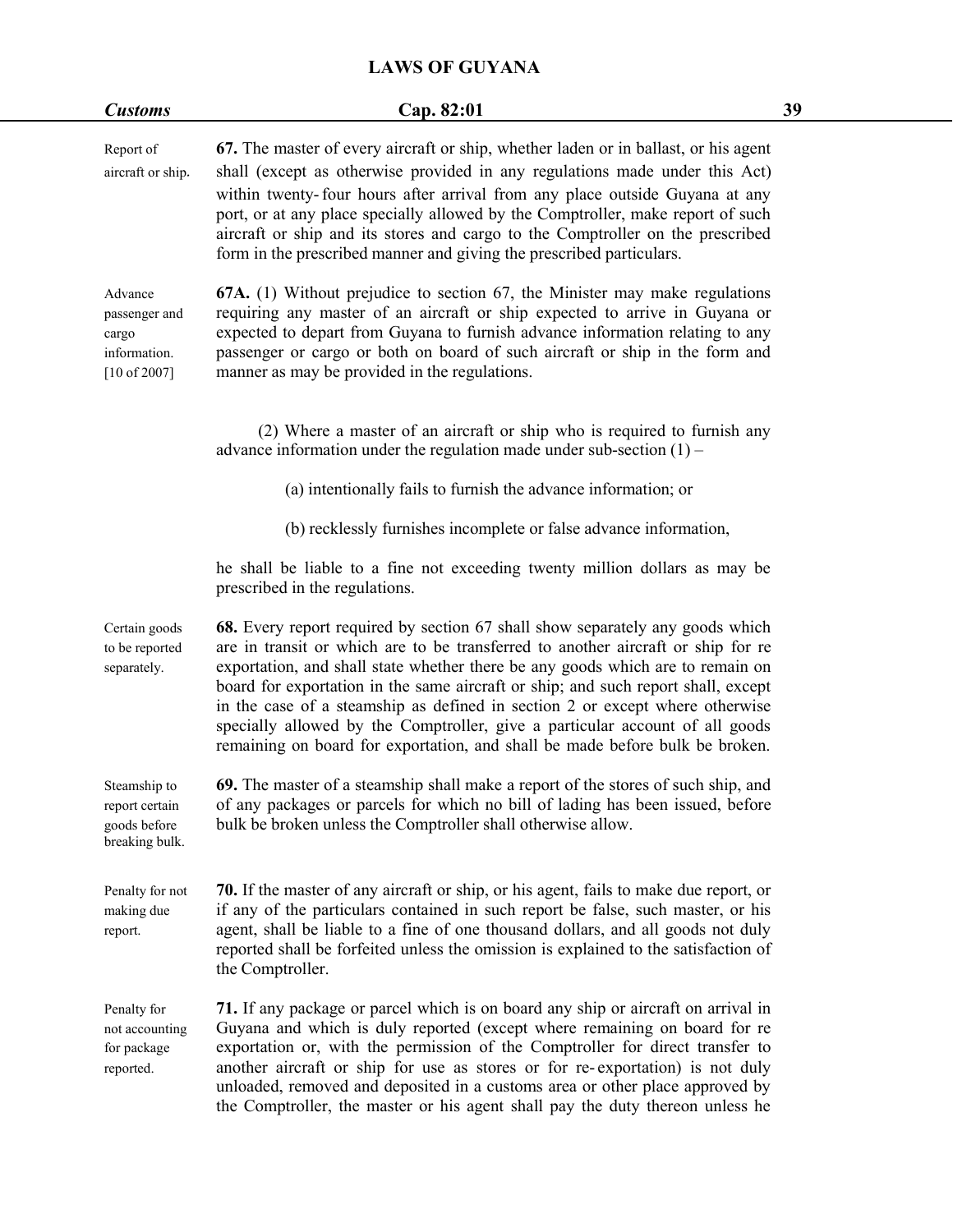| <b>Customs</b>                                                                             | Cap. 82:01                                                                                                                                                                                                                                                                                                                                                                                                                                                                                                                                                                                                                                                                                                                                                                                                                                                       | 40 |
|--------------------------------------------------------------------------------------------|------------------------------------------------------------------------------------------------------------------------------------------------------------------------------------------------------------------------------------------------------------------------------------------------------------------------------------------------------------------------------------------------------------------------------------------------------------------------------------------------------------------------------------------------------------------------------------------------------------------------------------------------------------------------------------------------------------------------------------------------------------------------------------------------------------------------------------------------------------------|----|
|                                                                                            | explains the failure to unload, remove and deposit or produce such package or<br>parcel as aforesaid to the satisfaction of the Comptroller.                                                                                                                                                                                                                                                                                                                                                                                                                                                                                                                                                                                                                                                                                                                     |    |
| Packages<br>surrendered by<br>master or agent<br>into the custody<br>of another<br>person. | 72. For the purposes of sections 71, 75 and 79, when the master or his agent is<br>required by law to surrender any package or parcel into the custody of any other<br>person, the onus placed by sections 71, 75 and 79 on such master or his agent<br>and the penalties to which such master or his agent may become liable in respect<br>of such package or parcel after such surrender shall devolve on the person into<br>whose custody the package or parcel was surrendered as aforesaid.                                                                                                                                                                                                                                                                                                                                                                 |    |
| What is cargo.                                                                             | 73. No goods may be imported as aircraft's or ships' stores except such as are<br>required for consumption or use by or for the aircraft or ship, its officers, crew<br>and passengers, and any goods not so required (other than the bona fide baggage<br>of passengers) shall for all purposes be deemed to be the cargo of such aircraft<br>or ship.                                                                                                                                                                                                                                                                                                                                                                                                                                                                                                          |    |
| Master to<br>answer                                                                        | 74. The master or agent shall: -                                                                                                                                                                                                                                                                                                                                                                                                                                                                                                                                                                                                                                                                                                                                                                                                                                 |    |
| questions                                                                                  | (a) answer immediately all such questions relating to the aircraft or ship, its<br>cargo, baggage, crew, passengers, and flight or voyage as shall be put to him by<br>the proper officer, and                                                                                                                                                                                                                                                                                                                                                                                                                                                                                                                                                                                                                                                                   |    |
|                                                                                            | (b) produce all such books and documents in his custody or control relating<br>to the aircraft or ship, its cargo, stores, baggage, crew, passengers and flight or<br>voyage as the proper officer may require, and                                                                                                                                                                                                                                                                                                                                                                                                                                                                                                                                                                                                                                              |    |
|                                                                                            | (c) before any person (unless permitted by the proper officer) disembarks,<br>deliver to the officer who boards such aircraft or ship on arrival at any port or<br>place a list containing the name of each passenger on board such aircraft or<br>ship, and also, if required by such officer, the names of the master, and of each<br>officer and member of the crew, and if such list be not correct and complete,<br>unless the inaccuracy or omission is explained to the satisfaction of the<br>Comptroller, or if he does not observe any provisions of this section, the master<br>or his agent shall in respect of every such offence be liable to a fine of one<br>thousand dollars.                                                                                                                                                                   |    |
| Penalty for<br>wrongly<br>breaking<br>bulk.<br>[4 of 1972]                                 | 75. If after arrival within Guyana hatches are opened without the knowledge and<br>consent of the proper officer or bulk is broken contrary to section 68 or section<br>69, or any alteration made in the storage of the cargo of any aircraft or ship so as<br>to facilitate the unloading of any part of such cargo before such aircraft or ship<br>has arrived at her proper place of unloading, or, not being a steamship, or an<br>aircraft or ship specially allowed so to do before report of such aircraft or ship<br>has been made as hereinbefore provided, or if at any time after arrival as<br>aforesaid any goods are staved, destroyed, or thrown overboard, or any package<br>is opened without the knowledge and consent of the proper officer, in every<br>such case the master or his agent shall be liable to a fine of one thousand dollars |    |

unless cause be shown to the satisfaction of the Comptroller.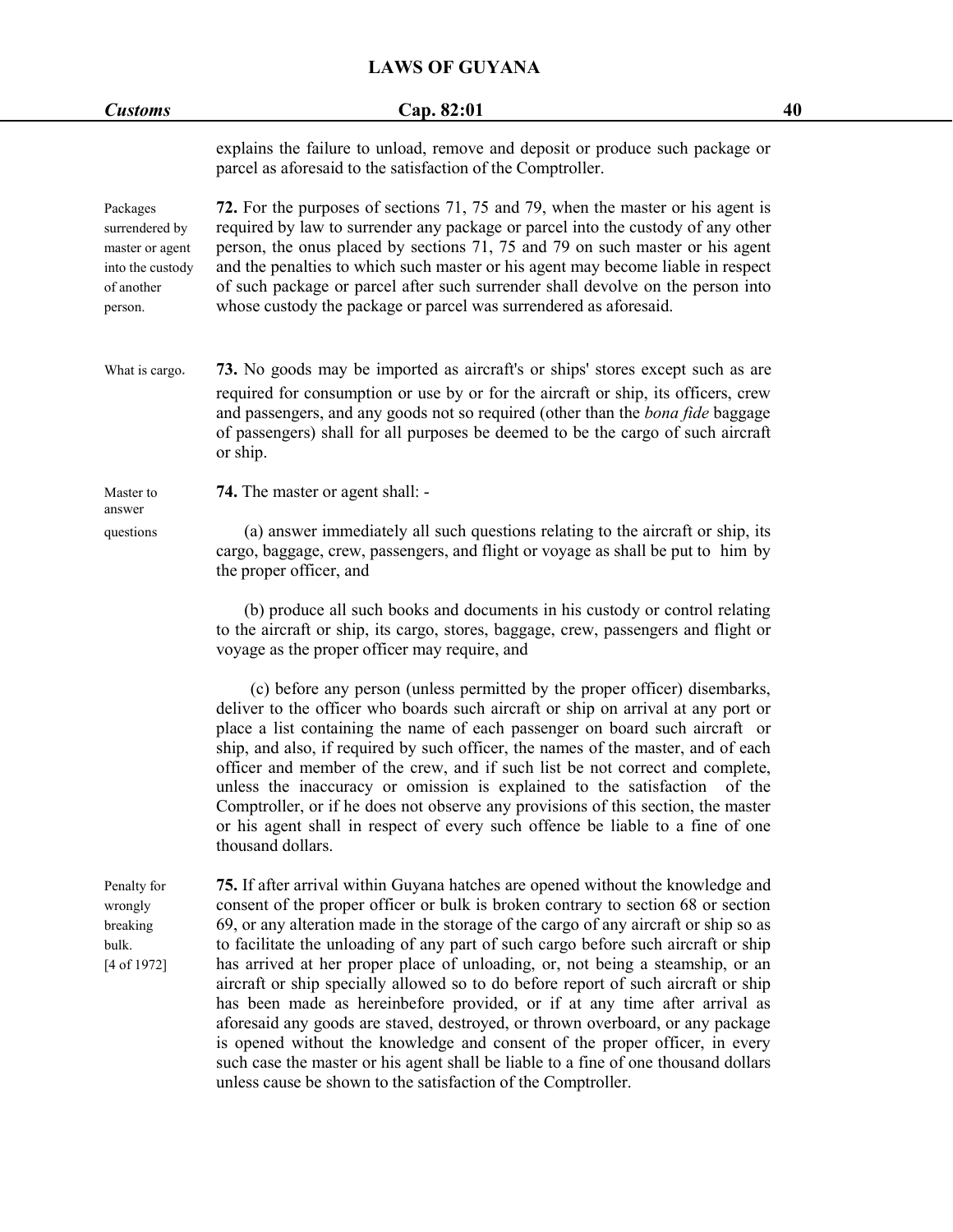| <b>Customs</b>                                            | Cap. 82:01                                                                                                                                                                                                                                                                                                                                                                                                                                                                                                                                                                                                                                                                                                                                                                                                                                                                                                                                                                                                                                                                                                                                                                                                                                              | 41 |
|-----------------------------------------------------------|---------------------------------------------------------------------------------------------------------------------------------------------------------------------------------------------------------------------------------------------------------------------------------------------------------------------------------------------------------------------------------------------------------------------------------------------------------------------------------------------------------------------------------------------------------------------------------------------------------------------------------------------------------------------------------------------------------------------------------------------------------------------------------------------------------------------------------------------------------------------------------------------------------------------------------------------------------------------------------------------------------------------------------------------------------------------------------------------------------------------------------------------------------------------------------------------------------------------------------------------------------|----|
| Master to<br>deliver<br>previous<br>clearance.            | <b>76.</b> The master of every aircraft or ship or his agent shall, if required, deliver to<br>the Comptroller at the time of making report the clearance of such aircraft or<br>ship, if any, from the port or ports from which such aircraft or ship shall have<br>arrived.                                                                                                                                                                                                                                                                                                                                                                                                                                                                                                                                                                                                                                                                                                                                                                                                                                                                                                                                                                           |    |
| Aircraft or ship<br>abandoned may<br>be seized.           | 77. Any officer may seize any aircraft or ship found abandoned within Guyana<br>and such aircraft or ship shall be delivered into the custody of the Comptroller.                                                                                                                                                                                                                                                                                                                                                                                                                                                                                                                                                                                                                                                                                                                                                                                                                                                                                                                                                                                                                                                                                       |    |
| Report when<br>discharging<br>at more than<br>one port.   | 78. Notwithstanding any provisions contained in this Act to the contrary, it shall<br>be lawful, on the arrival from any place outside Guyana at any port, or at any<br>place in Guyana specially allowed by the Comptroller, of any aircraft or ship<br>having on board cargo intended to be delivered at more than one port or place in<br>Guyana, for the master or his agent to make report at the first mentioned port or<br>place of her whole cargo, reporting separately such portion of her cargo as may<br>be intended for the first mentioned port or place and there discharge the same;<br>and after the discharge of such cargo, and upon being authorised by the proper<br>officer, the master may proceed to any other port or to any other place in<br>Guyana specially allowed by the Comptroller, where such portion of the cargo<br>as may be intended for such port or place shall be reported by the master or his<br>agent, in like manner as if such master had first arrived at such last mentioned<br>port or place, and the master or agent so reporting any aircraft or ship and all<br>persons concerned in discharging the cargo shall be subject to all the provisions<br>in such respect contained in the customs laws. |    |
| Unloading,<br>entry, removal<br>and delivery of<br>goods. | 79. (1) Save in accordance with any regulation made under this Act, or with the<br>written permission of the Comptroller—<br>(a) no goods shall be unloaded from any aircraft or ship arriving from<br>any place outside Guyana unless authority for unloading the same has been<br>given by the proper officer, nor from any ship other than a steamship as defined<br>in section 2 unless such goods shall first have been duly entered;<br>b) no goods shall be unloaded or removed from any air craft or ship<br>arriving from any place outside Guyana on public holidays at any time<br>whatsoever, or on any other days except between such hours as may be<br>prescribed, or shall be transferred from any such aircraft or ship into any vessel<br>at such time as will cause such goods to be afloat in such vessel on the said<br>days, or on other days except between the said hours;                                                                                                                                                                                                                                                                                                                                                      |    |
|                                                           | (c) no goods after having been unloaded from any aircraft or ship<br>arriving from any place outside Guyana into any vessel to be landed shall be<br>transhipped, or removed into any other vessel previously to their being landed<br>and the yessel into which any goods after being unloaded from a ship shall be                                                                                                                                                                                                                                                                                                                                                                                                                                                                                                                                                                                                                                                                                                                                                                                                                                                                                                                                    |    |

and the vessel into which any goods after being unloaded from a ship shall be put, shall, if so required by the Comptroller, be a ship ,licensed under section 171; and any goods which have been unloaded from any aircraft or ship and put into any vessel to be landed shall be taken directly and without delay to an

approved place of unloading or sufferance wharf approved for the purpose within the same port, there to be landed forthwith;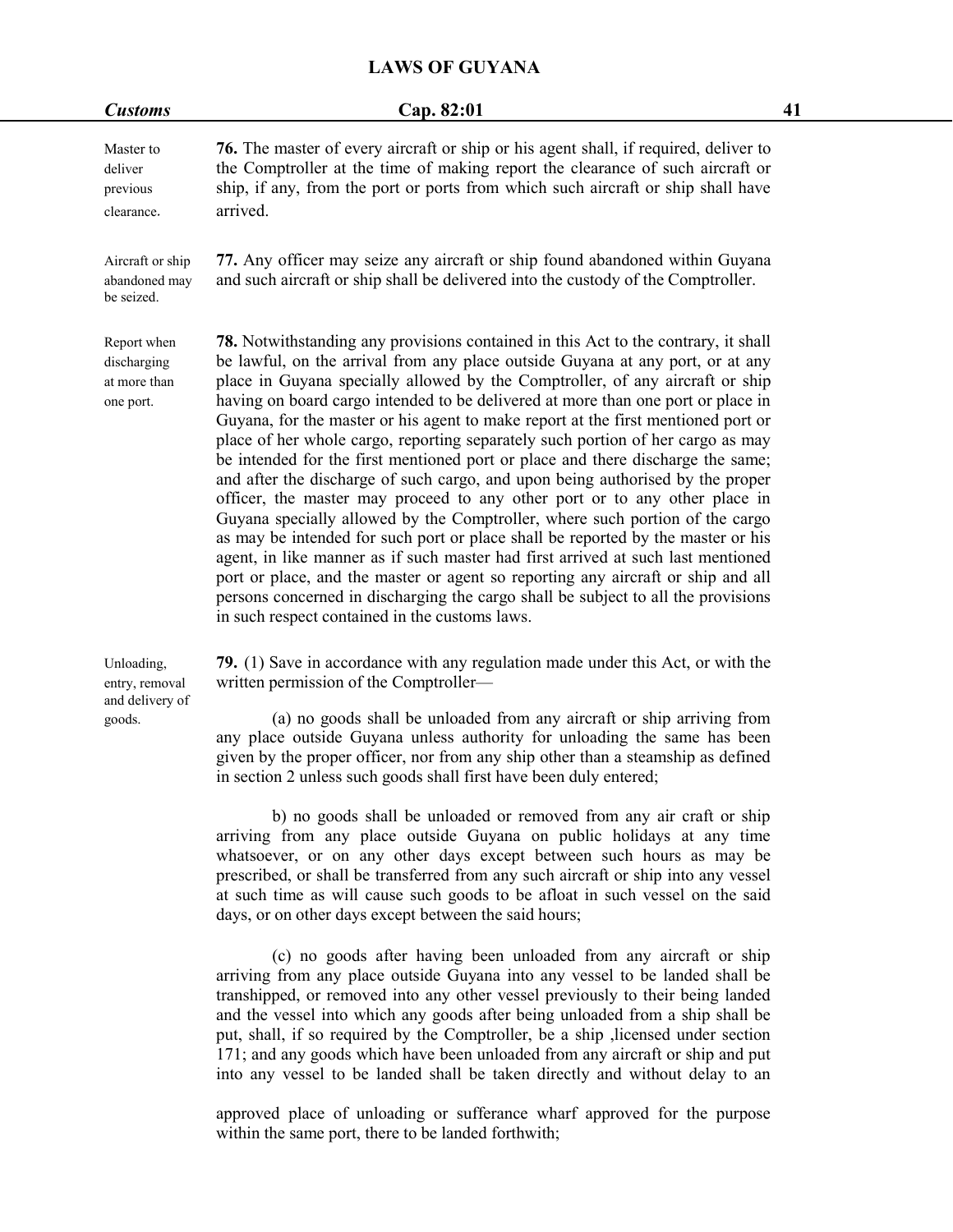# *Customs* **Cap. 82:01 42**

(d) no goods (except goods unloaded into a vessel to be landed in accordance with paragraph  $(c)$ ) shall be unloaded from any aircraft or ship arriving from any place outside Guyana except at an approved place of unloading or sufferance wharf approved for the purpose, and all goods when so unloaded, and all goods which shall have been put into a vessel to be landed in accordance with paragraph (c) shall immediately upon being unloaded or landed be conveyed in the care of the proper officer into the customs area, or to a State warehouse if the Comptroller shall so require:

Provided that such goods as the proper officer may deem to be unsuited for storage in a transit shed shall be deposited in such place as the proper officer may direct, at the risk and expense of the importer, as if such goods were deemed to be unsuited for storage in a State warehouse under section 86;

(e) no goods shall be removed from any part of the customs area or from the State warehouse into which the same shall have been conveyed unless such goods shall first have been duly reported and entered, and authority for the removal or delivery of the same has been given by the proper officer;

(f) goods entered to be warehoused shall be removed by the importer by such ways, in such manner and within such time as the proper officer shall direct to the warehouse for which the same are entered, and delivered into the care of the officer in charge of the warehouse:

Provided that, if the Comptroller shall so require, the importer shall first enter into a bond for the warehousing of such goods.

(2) This section shall apply only to the cargo of an aircraft or ship.

Goods other **80.** (1) No goods whatsoever other than cargo duly reported as such shall be than cargo taken out of any aircraft or ship arriving from anyplace outside Guyana or delivered to any person aboard such aircraft or ship other than for the consumption or use of the crew or passengers thereof, except under such conditions (which conditions may vary the procedure as to reporting the aircraft or ship as required by this Act) as may be prescribed by regulations made under this Act or as directed by the Comptroller in any particular case.

> (2) In this section the expression "goods" includes passengers' baggage, stores and any goods which may be taken on board any aircraft or ship arriving from any place outside Guyana while such aircraft or ship is within Guyana.

Forfeiture. **81.** Any goods unloaded, removed or dealt with contrary to. section 79 or 80, or to the terms and conditions contained in any written permission of the Comptroller, shall be forfeited.

Delivery of **82.** Notwithstanding anything hereinbefore contained it shall be, lawful for the bullion, proper officer to permit the delivery to the importer of any bullion, currency currency, notes notes or coin, without entry thereof, but if notes and such importer fails within and coin. **forty- eight hours after the same is removed from the importing aircraft or ship**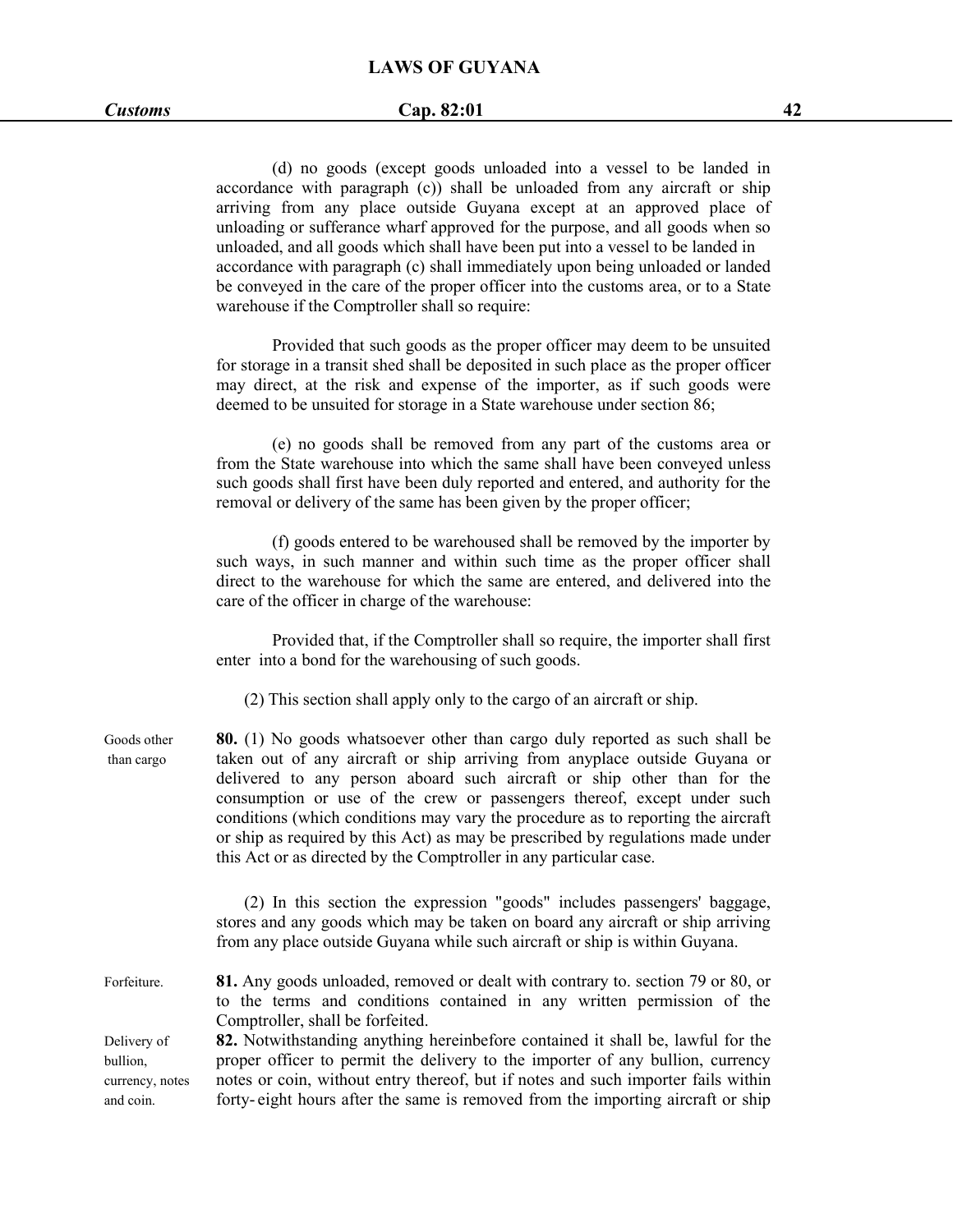# *Customs* **Cap. 82:01 43**

to deliver to the proper officer a full and true account thereof including its weight and value, he shall incur a penalty of two hundred dollars.

Entry in **83.** If the importer of any goods is not able to furnish full particulars of such absence of goods for want of any documents or information concerning them (other than document. documents or information relating to the origin of such goods required by any provision of the custom laws) he shall make and subscribe a declaration in the prescribed form to that effect before the proper officer and the proper officer shall thereupon permit the importer to examine and enter such goods notwithstanding that there shall not be satisfactory documentary evidence regarding the same and may allow delivery of such goods, provided that the proper officer is satisfied that the description of the goods for tariff and statistical purposes is correct and also, in the case of goods liable to duty *ad valorem,* that the value declared on the entry is approximately correct, and in the case of goods liable to duty according to the weight, measurement or strength thereof, that the weight, measurement or strength declared on the entry is correct.

Entry **84.** In the case of goods liable to duty *ad valorem* the entry made in accordance provisional: with section 83 shall be deemed provisional. The amount estimated as the duty disposal of for the purpose of making such provisional entry, together with such sum as the deposit. proper officer may require, not being less than one-half of the estimated duty, shall be held on deposit, and shall be brought to account as duty unless the importer shall within three months or such further period as the proper officer may in any special circumstances allow produce to the proper officer satisfactory evidence of the value, and make final entry of such goods, in which case so much of the sum deposited as shall be necessary shall be brought to account as duty and the balance returned to the person who deposited the same.

Goods not **85.** If the importer, having made a declaration in accordance with section 83, entered after fails to make entry as therein provided, or if the proper officer is not satisfied as declaration. aforesaid (in which case any entry which shall have been made shall be *ipso facto* void), the proper officer shall cause the goods referred to in such declaration to be deposited in a State warehouse and dealt with as provided in section 90.

Power to waive **86.** Notwithstanding anything hereinbefore contained, if the Comptroller is production of satisfied, whether before or after the deposit in the State warehouse under documents. section 85 of any goods liable to duty *ad valorem,* that it is impossible for the importer to obtain satisfactory documentary evidence of the value of such goods, or if in any case the documentary evidence relating to such goods, though not complete, is in the opinion of the Comptroller sufficient to enable a

> reliable estimate of the value to be made, it shall be lawful for the Comptroller to permit such goods to be entered according to a value which two officers to be appointed by the Comptroller for the purpose are satisfied is, as nearly as may be estimated, and not less than, the correct value of such goods.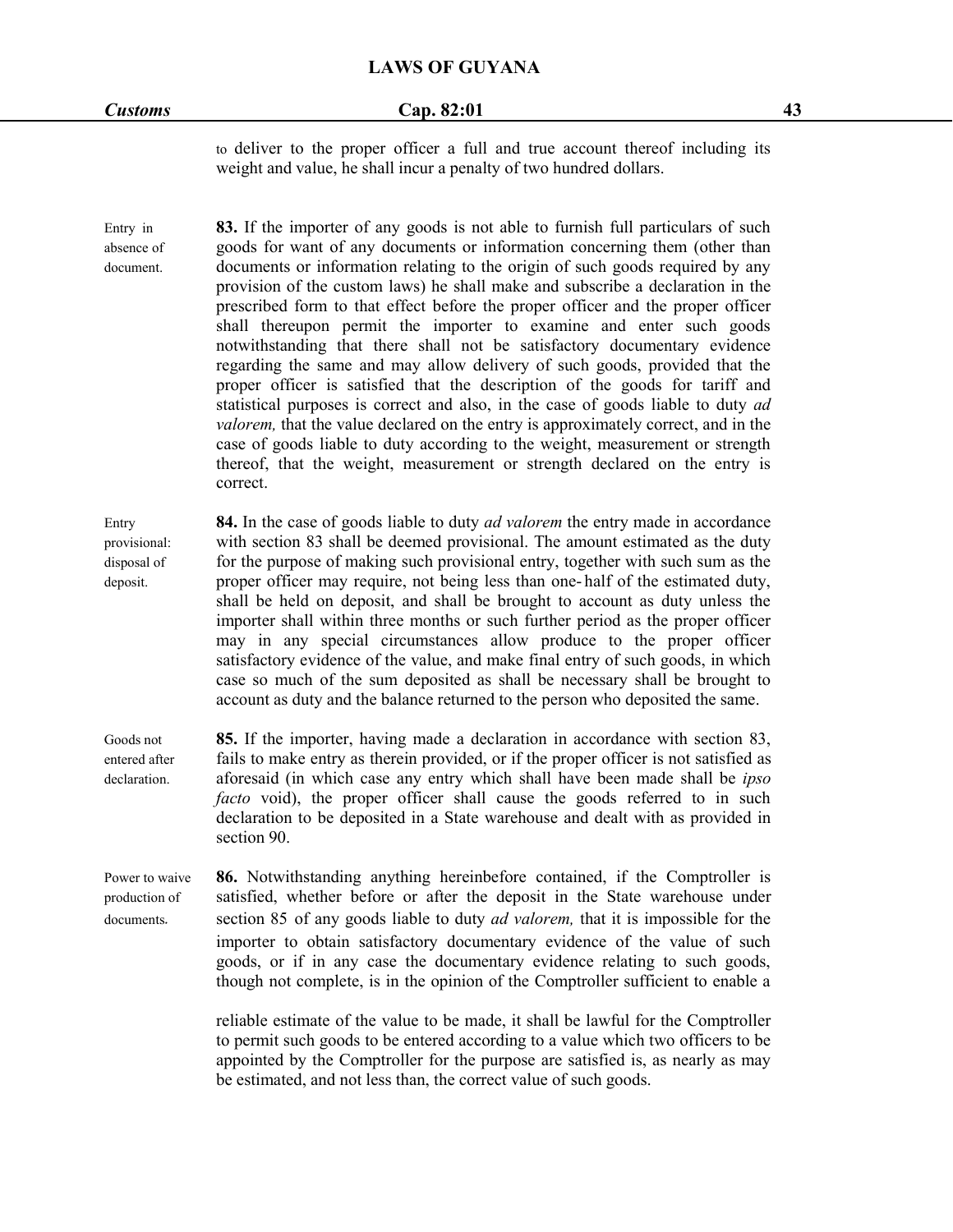| <b>Customs</b>                                                                                         | Cap. 82:01                                                                                                                                                                                                                                                                                                                                                                                                                                                                                                                                                                                                                                                                                                                                                                                                                                                                                                                                                | 44 |
|--------------------------------------------------------------------------------------------------------|-----------------------------------------------------------------------------------------------------------------------------------------------------------------------------------------------------------------------------------------------------------------------------------------------------------------------------------------------------------------------------------------------------------------------------------------------------------------------------------------------------------------------------------------------------------------------------------------------------------------------------------------------------------------------------------------------------------------------------------------------------------------------------------------------------------------------------------------------------------------------------------------------------------------------------------------------------------|----|
| Deposit in<br>certain cases.                                                                           | 87. Where the Comptroller permits any goods to be entered in the absence of<br>any document under section 85, it shall be lawful for him to require the person<br>entering the goods to deposit with him such additional sum as he shall require,<br>not exceeding one-half of the duty paid upon such goods. Any sum so deposited<br>shall be forfeited unless the person entering the goods shall produce the required<br>document within three months of the date of entry or unless he explains his<br>failure to the satisfaction of the Comptroller.                                                                                                                                                                                                                                                                                                                                                                                                |    |
| Goods<br>deemed to<br>be in State<br>warehouse.                                                        | 88. Where under the customs laws any goods are or may be required to be<br>deposited in a State warehouse, and for any reason the proper officer in his<br>discretion, decides that it is undesirable or inconvenient to deposit such goods in<br>a State warehouse, such goods shall for all purposes be deemed to be deposited<br>in a State warehouse as from the time that the same are required to be deposited<br>in a State warehouse, and shall in addition to the rent and other charges payable<br>under section 89 be chargeable with such expenses for securing, watching,<br>guarding, and of removing the same from the original to some other place of<br>deposit (if the proper officer shall so require) as the proper officer shall deem<br>reasonable, and no officer shall be liable to make good any damage which such<br>goods may sustain by reason or during the time of their being so deposited and<br>dealt with as aforesaid. |    |
| Goods not<br>entered or<br>delivered<br>to be<br>deposited in<br>a State<br>warehouse.<br>[28 of 1976] | 89. (1) If any goods imported in any aircraft or ship remain on board such<br>aircraft or ship, or having been unloaded, are not entered, and delivered from the<br>customs area within fourteen days, (exclusive of public holidays) from the date<br>of importation or within such further period as the proper officer may, in any<br>special circumstances a State allow, then such goods shall, if the Comptroller so<br>requires, and subject to section 72, be deposited in such State warehouse as the<br>proper officer shall direct by the agent of such aircraft or ship, or by the proper<br>officer if there is no agent or if the agent shall not act forthwith as herein<br>required. Such goods shall be subject to such rent and other charges as the<br>Minister shall from time to time direct by notice in the Gazette                                                                                                                |    |
|                                                                                                        | (2) An agent of an aircraft or ship failing without reasonable cause to<br>comply with any of the provisions of subsection (1) shall be deemed to have<br>committed an offence and for each such offence shall incur a penalty of five<br>hundred dollars.                                                                                                                                                                                                                                                                                                                                                                                                                                                                                                                                                                                                                                                                                                |    |
|                                                                                                        | (3) No compensation shall be payable by the State to any importer, owner or<br>consignee of any goods deposited in a State warehouse save when loss or<br>damage occurs as the direct result of the willful act or negligence of the State or<br>of an officer.                                                                                                                                                                                                                                                                                                                                                                                                                                                                                                                                                                                                                                                                                           |    |
| Goods<br>deposited in a<br>State warehouse<br>may be sold.<br>[1 of 1978]                              | <b>90.</b> (1) Where under the provisions of this Act any goods are required to be<br>deposited in a State warehouse and such goods are of a perishable nature, then it<br>shall be lawful for the proper officer, notwithstanding such provisions, to sell<br>the same forthwith by public auction; and if such goods though not perishable,<br>are of a kind not permitted by any law to be deposited in a State warehouse, it<br>shall be lawful for the proper officer, notwithstanding such law, to sell the same                                                                                                                                                                                                                                                                                                                                                                                                                                    |    |

publication in the *Gazette.*

in such manner as the Comptroller may direct after fourteen days' notice by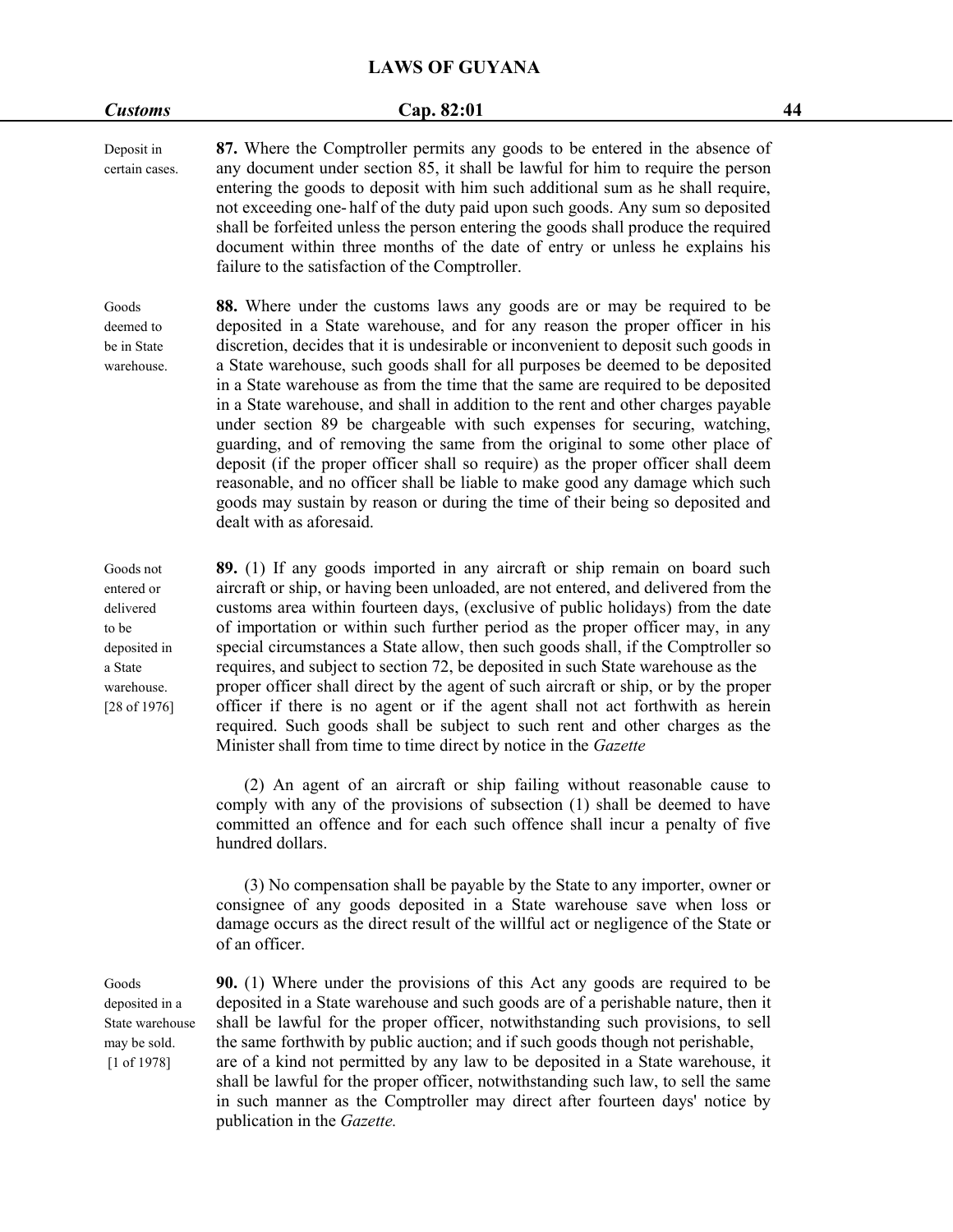public use.

[1 of 1978] (2) Where any goods are deposited in a State warehouse under this Act and the same are not entered for warehousing or delivery from such State warehouse within two months after such deposit or within such further period as the proper officer may direct, and all charges for removal, freight and rent and all other expenses incurred in respect thereof duly paid, such goods shall be advertised in the *Gazette* and one month after such advertisement shall with all convenient speed be sold in such manner as the Comptroller may direct. (3) In all cases where goods are sold under this section, the proceeds shall be applied first in discharge of duties (if any), of the expenses of removal and sale, and of rent and charges due to the State, and then of freight and other charges for which a claim has been made before the date of the sale; and the balance, if any, shall be paid to the owner of the goods on his application for the same, if such application be made within two years from the time of the sale of

> (4) If any goods on being offered for sale as aforesaid cannot be sold for a sum sufficient to pay all duties, expenses, rent and charges, the same may be destroyed, or otherwise disposed of as the Comptroller may direct.

> such goods, but otherwise shall be paid into the Consolidated Fund for the

Freight on **91.** Any officer having the custody of any goods which come into his hands goods deposited under this Act shall refuse delivery thereof from a State warehouse until proof in a State house. be given to his satisfaction that the freight, landing and storage charges due on such goods have been paid.

Goods deposited **92.** It shall be lawful for the Comptroller to cause any goods required to be in a State removed under this Act to a State warehouse to be opened for examination by warehouse may any officer, as often as may be required, at the expense of the owner of such be examined. goods.

Goods may be **93.** Where the importer of any goods imported in any ship (not being a entered by steamship as defined in section V into Guyana fails to make entry thereof, or ship owners etc. having made entry, fails to land the same or to take delivery thereof by the times severally hereinafter mentioned, the ship owner or master or the agent of either may make entry of the said goods at the times, in the manner, and subject to the conditions following, that is to say—

> (a) if a time for the delivery of the goods is expressed in the charter- party, bill of lading or agreement, then at any time after the time so expressed; and

> (b) if no time for delivery of the goods is expressed in the charter- party, bill of lading or agreement, then at any time after the expiration of seventy-two hours, exclusive of public holidays, after the report of the ship:

> Provided that if at any time before the goods are landed or unshipped, the importer of the goods is ready and offers to land or take delivery of the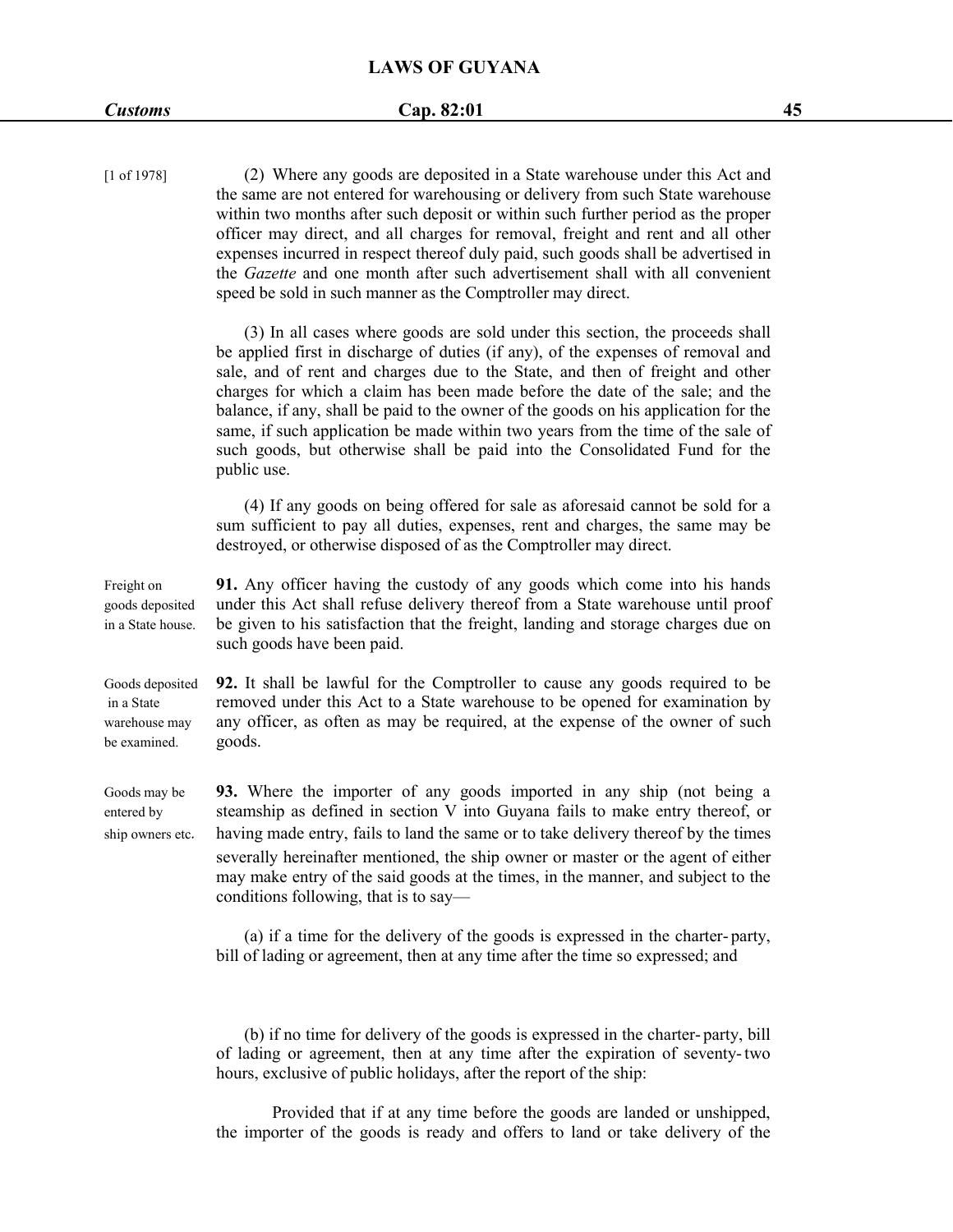| <b>Customs</b>                                            | Cap. 82:01                                                                                                                                                                                                                                                                                                                                                                                                                                                                                                                                                                                                                                                                                                                                                                                                                                                                                                                                                                                                                                                                                                                             | 46 |
|-----------------------------------------------------------|----------------------------------------------------------------------------------------------------------------------------------------------------------------------------------------------------------------------------------------------------------------------------------------------------------------------------------------------------------------------------------------------------------------------------------------------------------------------------------------------------------------------------------------------------------------------------------------------------------------------------------------------------------------------------------------------------------------------------------------------------------------------------------------------------------------------------------------------------------------------------------------------------------------------------------------------------------------------------------------------------------------------------------------------------------------------------------------------------------------------------------------|----|
|                                                           | same, he shall be allowed to do so, and his entry shall, in such case, be preferred<br>to any entry which may have been made by the ship owner or master, or the<br>agent or either.                                                                                                                                                                                                                                                                                                                                                                                                                                                                                                                                                                                                                                                                                                                                                                                                                                                                                                                                                   |    |
| Computation of<br>time.                                   | 94. The periods of time mentioned in sections 89 and 93 shall be computed from<br>the time at which the aircraft or ship or goods shall have been released from any<br>quarantine to which they may have been subjected.                                                                                                                                                                                                                                                                                                                                                                                                                                                                                                                                                                                                                                                                                                                                                                                                                                                                                                               |    |
| Aircraft or ship<br>may be detained<br>till goods landed. | 95. Whenever any goods remain on board any importing aircraft or ship beyond<br>the period of fourteen days after the arrival of such aircraft or ship, or<br>beyond such further period as the proper officer may allow, such aircraft or ship<br>may be detained by the proper officer until all expenses of watching or guarding<br>such goods beyond such fourteen days, or such further time, if any, allowed as<br>aforesaid and of removing the goods or any of them to the State warehouse, in<br>case the officers shall so remove them, be paid; and like charge may be made in<br>respect of any derelict or other aircraft or ship coming, driven, or brought into<br>Guyana under legal process, by stress of weather, or for safety, when it is<br>necessary to station any officer in charge, either on board thereof or otherwise,<br>for the protection of the revenue, so long as the officer shall so remain.                                                                                                                                                                                                       |    |
| Restrictions as to<br>passengers and<br>other persons.    | <b>96.</b> (1) No person, whether a passenger or not, shall disembark or go ashore<br>from, or go on board any aircraft or ship that has arrived within Guyana save at<br>such times, by such means and by such ways as may be prescribed or otherwise<br>as the Comptroller may allow.<br>(2) The master of any aircraft or ship who permits, allows or suffers any<br>person to leave such aircraft or ship after arrival in Guyana save as permitted<br>under this Act shall be guilty of an offence and the master or his agent shall be<br>liable to a fine of one thousand dollars.                                                                                                                                                                                                                                                                                                                                                                                                                                                                                                                                              |    |
| Warehousing.                                              | 97. It shall be lawful for the Comptroller, from time to time, by notice in the<br>Gazette, to declare what kind of goods shall or may be warehoused upon first<br>importation without payment of duty thereon; and any such goods while in any<br>warehouse, and all goods whatsoever while in any customs area, shall be subject<br>to such regulations as may be prescribed, and in the case of goods warehoused<br>in a Government warehouse or customs area in the occupation or use of the<br>State to the payment by the owner of such goods, at the prescribed times, of<br>such rent and other charges as the Comptroller shall, from time to time, direct<br>by notice in the <i>Gazette</i> ; and if at any time any such rent or other charges are not<br>paid to the proper officer when due and payable on any goods in any such<br>Government warehouse or customs area, such goods, may without prejudice to<br>any other lawful method of recovery, be sold, or otherwise dealt with, and any<br>proceeds applied, as if they were goods which might be sold, or otherwise dealt<br>with, under sections 123 and 124. |    |
| State not liable<br>for loss in<br>warehouses or          | <b>98.</b> (1) No compensation shall be payable by the State to an importer, owner or<br>consignee of any goods deposited in a Government warehouse or in a customs<br>area in the occupation or use of the State save when loss or damage occurs as                                                                                                                                                                                                                                                                                                                                                                                                                                                                                                                                                                                                                                                                                                                                                                                                                                                                                   |    |

custom areas. the direct result of the willful act or negligence of the State or of an officer.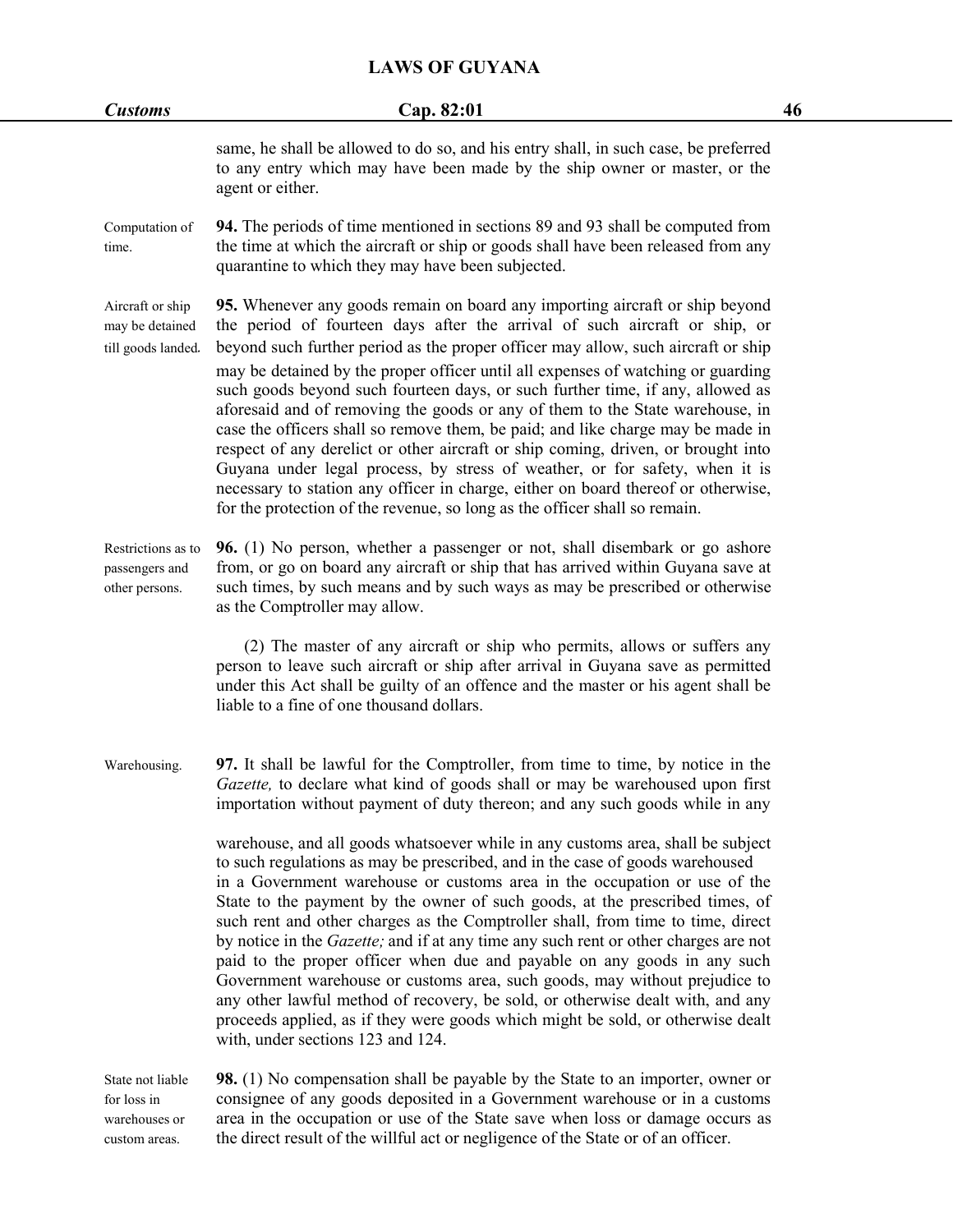| <b>Customs</b>                                                                    | Cap. 82:01                                                                                                                                                                                                                                                                                                                                                                                                                                                                                                                                                                                                                                                                                                                                                                                                                                                                                                                                                                                                                                                   | 47 |
|-----------------------------------------------------------------------------------|--------------------------------------------------------------------------------------------------------------------------------------------------------------------------------------------------------------------------------------------------------------------------------------------------------------------------------------------------------------------------------------------------------------------------------------------------------------------------------------------------------------------------------------------------------------------------------------------------------------------------------------------------------------------------------------------------------------------------------------------------------------------------------------------------------------------------------------------------------------------------------------------------------------------------------------------------------------------------------------------------------------------------------------------------------------|----|
|                                                                                   | (2) No action shall be brought against the State or any of its officers for loss<br>or damage sustained by goods while in any private warehouse or private<br>customs area or for any wrong or ibmproper delivery of goods therefrom.                                                                                                                                                                                                                                                                                                                                                                                                                                                                                                                                                                                                                                                                                                                                                                                                                        |    |
| Private<br>warehouses<br>and<br>customs areas                                     | 99. No building or place may be used as a private warehouse or, save with the<br>written permission of the Comptroller, as a customs area, until a bond, in such<br>sum as may from time to time in each case be required by the Comptroller, is<br>given by the warehouse-keeper or by the owner or occupier of the customs area,<br>as the case may be, with one or more sufficient sureties, conditioned on due<br>payment of all duties and the due observance of the customs law.                                                                                                                                                                                                                                                                                                                                                                                                                                                                                                                                                                       |    |
| Warehouse-<br>keeper etc., not<br>to enter ware -<br>house without<br>permission. | 100. The owner or occupier of any customs area or a warehouse-keeper shall not<br>by himself or by any person in his employ open or gain access to any building in<br>a customs area or transit shed or private warehouse except in the presence or<br>with the knowledge and consent of an officer acting in the execution of his duty.                                                                                                                                                                                                                                                                                                                                                                                                                                                                                                                                                                                                                                                                                                                     |    |
| Warehouse-<br>keeper, etc., to<br>provide facilities.                             | 101. The owner or occupier of any private warehouse or customs area or transit<br>shed shall provide such office, sanitary and lavatory accommodation and<br>weights, scales, measures and other facilities for examining and taking on<br>account of goods and for securing the same as the Comptroller may require.                                                                                                                                                                                                                                                                                                                                                                                                                                                                                                                                                                                                                                                                                                                                        |    |
| Revocation of<br>order approving<br>warehouse.                                    | 102. The Comptroller for reasonable cause may revoke the appointment of any<br>private warehouse and on such revocation the duties on all goods warehoused<br>therein shall be paid, or the goods shall be exported or removed to another<br>warehouse within such time, not less than three months, as the Comptroller may<br>direct. Notice in writing of such revocation addressed to the warehouse-keeper<br>of the private warehouse and left thereat, shall be deemed to be notice to all<br>persons interested in the goods.                                                                                                                                                                                                                                                                                                                                                                                                                                                                                                                          |    |
| Disposal of<br>goods on<br>revocation.                                            | 103. If any goods are not duly exported or removed in conformity with section<br>102 such goods shall be taken to a State warehouse by the proper officer and<br>may be sold, or otherwise dealt with, and any proceeds applied as if the goods<br>were goods which might be sold or otherwise dealt with under section 90.                                                                                                                                                                                                                                                                                                                                                                                                                                                                                                                                                                                                                                                                                                                                  |    |
| Procedure as<br>to warehousing.                                                   | 104. Upon the presentation of an entry for goods to be warehoused, the proper<br>officer shall, subject to any other direction of the Comptroller, take a particular<br>account of such goods at the approved place of unloading and shall enter in a<br>book prepared for that purpose the name of the importing aircraft or ship, and of<br>the person in whose name such goods are entered, the number of packages, the<br>mark and number of each package, the description of the goods and the name of<br>the warehouse in which the same shall be deposited; and when the same shall<br>have been so deposited with the authority of such officer the warehouse-keeper,<br>in the case of goods warehoused other than in a Government warehouse, shall<br>acknowledge in writing at the foot of the account, the receipt of the goods into<br>warehouse, and the proper officer at the warehouse shall certify that the entry<br>and warehousing of the goods is complete; and such goods shall from that time<br>be considered goods duly warehoused. |    |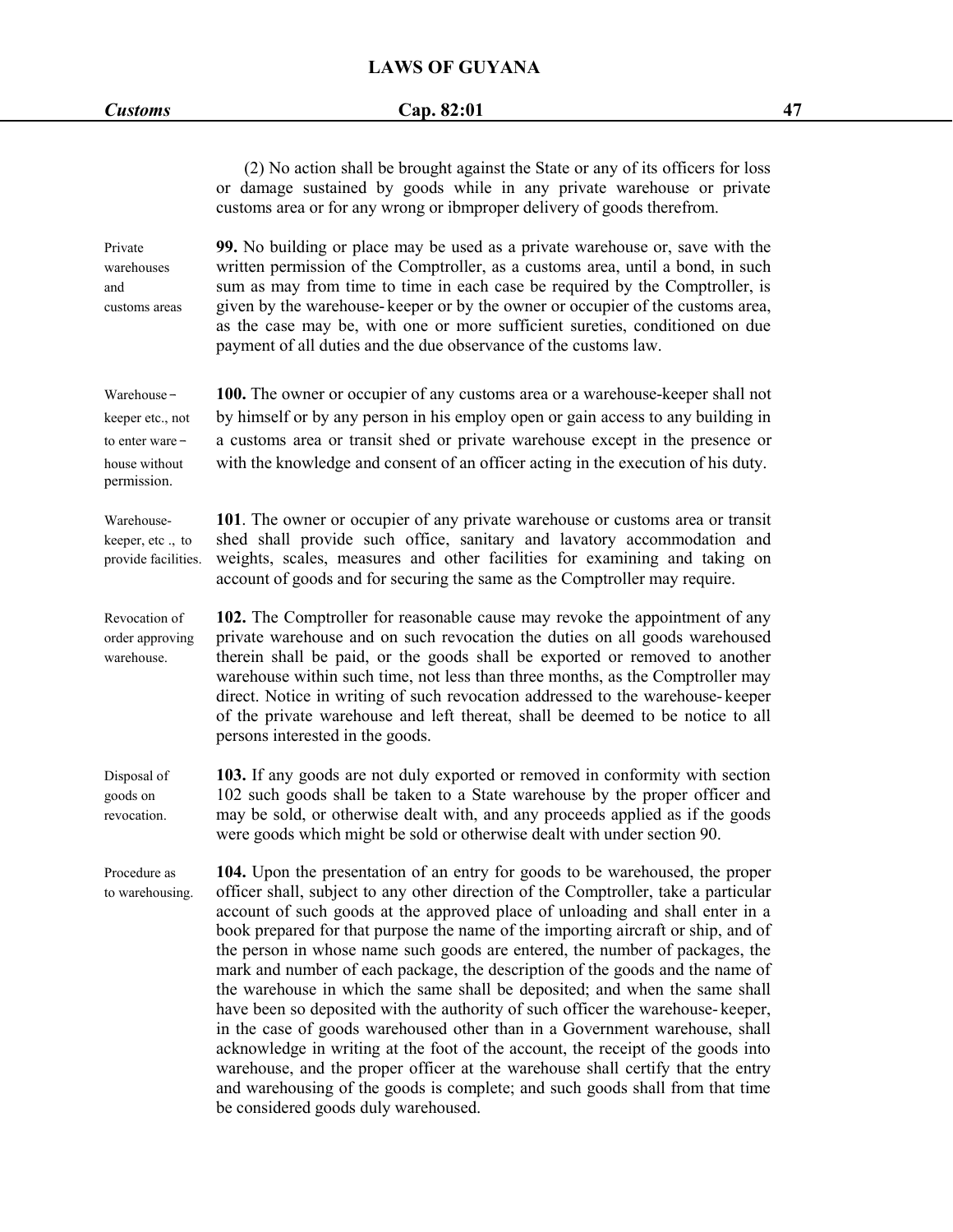| <b>Customs</b>                                                                              | Cap. 82:01                                                                                                                                                                                                                                                                                                                                                                                                                                                                                                                                                                                                                                                                    | 48 |
|---------------------------------------------------------------------------------------------|-------------------------------------------------------------------------------------------------------------------------------------------------------------------------------------------------------------------------------------------------------------------------------------------------------------------------------------------------------------------------------------------------------------------------------------------------------------------------------------------------------------------------------------------------------------------------------------------------------------------------------------------------------------------------------|----|
| Goods to be<br>warehoused in<br>packages in<br>which imported,<br>and may be<br>required to | $105(1)$ All goods warehoused shall be deposited in the packages in which they<br>are imported, except such goods as are permitted to be dealt with as provided in<br>section 238, in which case they shall be deposited in the packages in which they<br>are contained when the account thereof is taken by the proper officer on the<br>completion of the operation.                                                                                                                                                                                                                                                                                                        |    |
| be marked                                                                                   | (2) The importer or owner of the goods shall mark such particulars on the<br>packages containing such goods or any of them and in such manner as the<br>Comptroller may direct.                                                                                                                                                                                                                                                                                                                                                                                                                                                                                               |    |
| Penalty for<br>interfering with<br>storage of goods<br>in a private<br>warehouse.           | 106. If in the case of goods warehoused in a private warehouse any alteration<br>shall afterwards be made in the goods or packages so deposited, or in the<br>packing thereof in the warehouse or in the marks or numbers of such packages<br>without the presence and sanction of the proper officer or if the same shall be<br>removed from the part of the warehouse in which they were deposited without<br>the knowledge of the proper officer, except for delivery after they have been<br>duly entered, and under the authority of the proper officer, such goods shall be<br>forfeited.                                                                               |    |
| Stowage of goods<br>in private<br>warehouse or<br>customs areas.                            | 107. All goods deposited in any private warehouse or customs area shall be<br>arranged, stowed and maintained to the satisfaction of the Comptroller in such<br>manner that easy access can be had to every package or parcel thereof.                                                                                                                                                                                                                                                                                                                                                                                                                                        |    |
| Warehouse<br>keeper neglecting<br>to arrange, stow<br>and maintain<br>goods.                | 108. Where goods are not arranged, stowed and maintained to the satisfaction of<br>the Comptroller, the occupier of the private warehouse or customs area shall, on<br>receipt of a written notice from the Comptroller, comply with any directions<br>given under the provisions of section 107 within a period of seven days (public<br>holidays excluded) and if the occupier fails to comply he shall be liable, in<br>respect of every package or parcel not so arranged, stowed and maintained, to a<br>fine of fifty dollars, together with a further fine of ten dollars for each day<br>during which any such package or parcel shall not be so arranged and stowed. |    |
| Goods to be<br>produced to<br>officer.                                                      | 109.(1) If the occupier of any private warehouse or customs area does not<br>produce to any officer on his request any goods deposited in such warehouse or<br>customs area, which have not been duly entered or delivered therefrom, the<br>proper officer shall send to the occupier a written notice requiring him within a<br>period of seven days (public holidays excluded) to produce such goods to the<br>officer, or to account to the satisfaction of the officer for the goods.                                                                                                                                                                                    |    |
|                                                                                             | (2) When the occupier fails within such period to produce the goods to the<br>officer or to account for them to his satisfaction, the occupier shall be liable for<br>every such failure to a fine of fifty dollars in respect of every package or parcel<br>not so produced or accounted for.                                                                                                                                                                                                                                                                                                                                                                                |    |
|                                                                                             | (3) Notwithstanding anything in this section contained the occupier shall, in<br>every case, pay the duties (in addition to any penalty) due upon every package<br>or parcel not produced or accounted for.                                                                                                                                                                                                                                                                                                                                                                                                                                                                   |    |
| Penalty for not<br>warehousing, etc.                                                        | 110. If any goods entered to be warehoused shall not be duly warehoused by the<br>importer in pursuance of such entry, or if any goods whatsoever, being duly                                                                                                                                                                                                                                                                                                                                                                                                                                                                                                                 |    |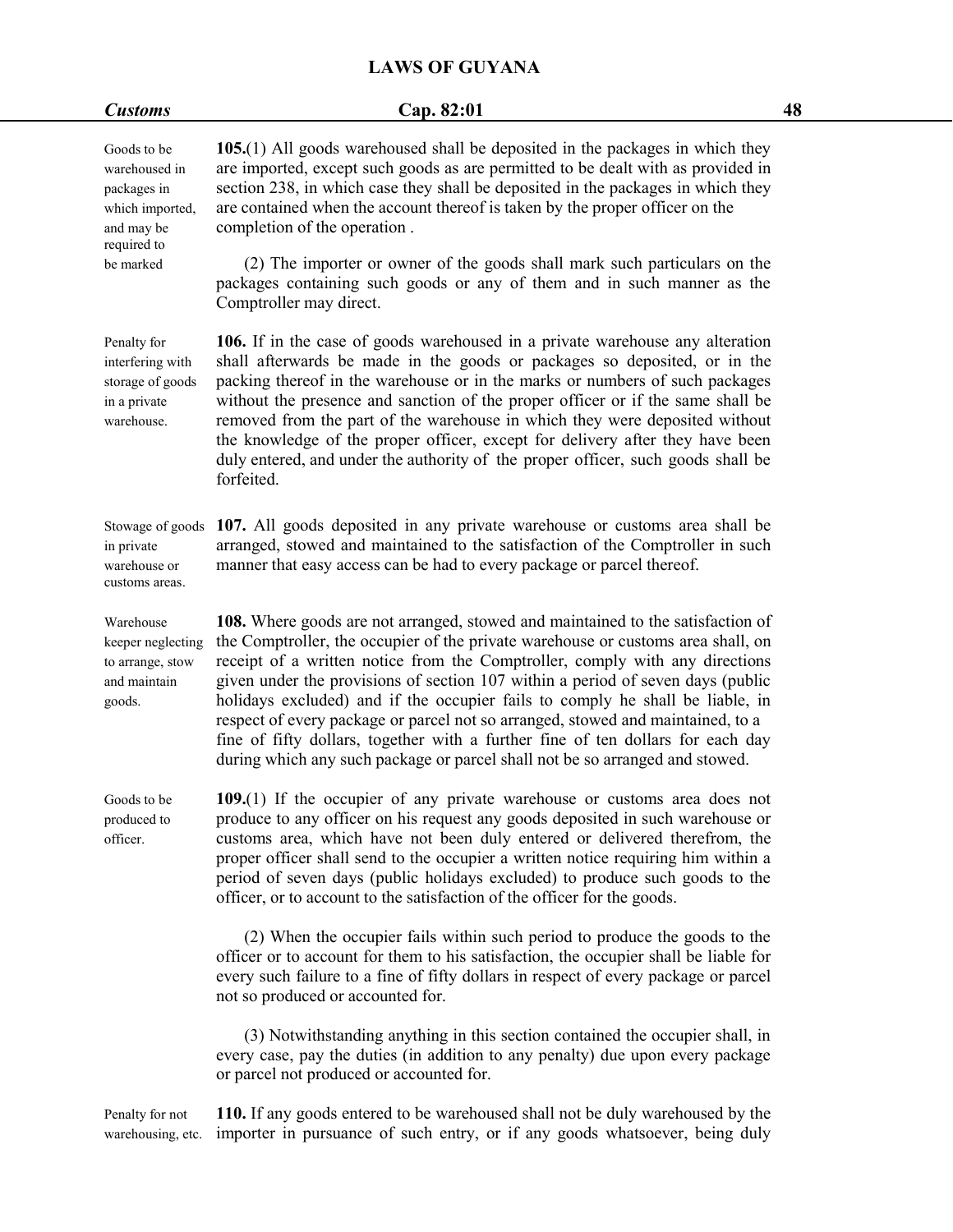|                                                   | <b>Customs</b>                                               | Cap. 82:01                                                                                                                                                                                                                                                                                                                                                                                                                                                                                                                                                                                                            | 49 |
|---------------------------------------------------|--------------------------------------------------------------|-----------------------------------------------------------------------------------------------------------------------------------------------------------------------------------------------------------------------------------------------------------------------------------------------------------------------------------------------------------------------------------------------------------------------------------------------------------------------------------------------------------------------------------------------------------------------------------------------------------------------|----|
|                                                   |                                                              | warehoused or deposited in a customs area shall be in any way concealed in or<br>removed from the ware house or customs area, or abstracted from any package<br>or transferred from one package to another, or otherwise, for the purpose of<br>illegal mixing, removal or concealment, they shall be forfeited.                                                                                                                                                                                                                                                                                                      |    |
| Penalty for<br>illegally<br>opening<br>warehouse, | customs area<br>or transit shed.                             | 111. If any person clandestinely opens any warehouse or customs area or transit<br>shed, except in the presence of the proper officer acting in the execution of his<br>duty, or gains access to the goods therein, he shall be liable, for every such<br>offence to a fine of one thousand dollars and if any person not authorised by the<br>warehouse-keeper enters any warehouse or part of a customs area when<br>forbidden by such officer, or refuses to leave any warehouse or any part of a<br>customs area when requested to do so by such officer, he shall be liable to a fine<br>of one hundred dollars. |    |
| Penalty for<br>goods, etc.                        | embezzling<br>warehoused<br>[28 of 1967]                     | 112. (1) If any goods required to be previously entered are unlawfully taken out<br>of any warehouse or customs area without being duly entered, the warehouse-<br>keeper or the occupier of any part of a customs area where such goods have<br>been deposited shall forthwith pay the duties due upon such goods.                                                                                                                                                                                                                                                                                                   |    |
|                                                   |                                                              | $(2)$ Any person who –                                                                                                                                                                                                                                                                                                                                                                                                                                                                                                                                                                                                |    |
|                                                   |                                                              | (a) unlawfully takes out any goods from any warehouse or customs area<br>without such goods having been duly entered, or assists or is concerned therein;<br>or                                                                                                                                                                                                                                                                                                                                                                                                                                                       |    |
|                                                   |                                                              | (b) destroys, steals or in any way misappropriates or converts any goods<br>duly warehoused or deposited in a customs area,                                                                                                                                                                                                                                                                                                                                                                                                                                                                                           |    |
|                                                   |                                                              | shall be guilty of an offence and shall be able, upon conviction on indictment, to<br>imprisonment for two years, and where any such person is an officer and has<br>been prosecuted to conviction, no duty shall be payable in respect of such<br>goods, and any damage sustained by reason of such destruction, theft,<br>misappropriation or conversion shall, with the consent of the Minister, be made<br>good to the importer, consignee or owner.                                                                                                                                                              |    |
| may do<br>reasonable<br>acts to<br>goods.         | Proper Officer<br>warehoused                                 | 113. The proper officer shall have power at the expense of the owner of goods<br>warehoused in a Government warehouse, or deposited in a customs area in the<br>occupation or use of the State, to do all such reasonable acts as may by him<br>respectively be deemed necessary for the proper custody and preservation of<br>such goods, and shall have a lien on the said goods for expenses so incurred; but<br>no such acts shall be done until the expiration of twenty-fours hours after the<br>owner of such goods has been notified that such acts are required, unless the                                  |    |
|                                                   |                                                              | proper officer shall in his discretion decide that immediate action is necessary<br>for the proper custody or preservation of the goods as aforesaid.                                                                                                                                                                                                                                                                                                                                                                                                                                                                 |    |
|                                                   | Importer or<br>owner to pay<br>cost of action<br>taken under | 114. The importer or owner of any such goods shall pay any expenses incurred<br>in respect thereof under section 113 at such times and in such manner as the<br>Comptroller shall either generally or in any particular case direct, and if any<br>such expenses be not paid in accordance herewith, such goods may be sold or                                                                                                                                                                                                                                                                                        |    |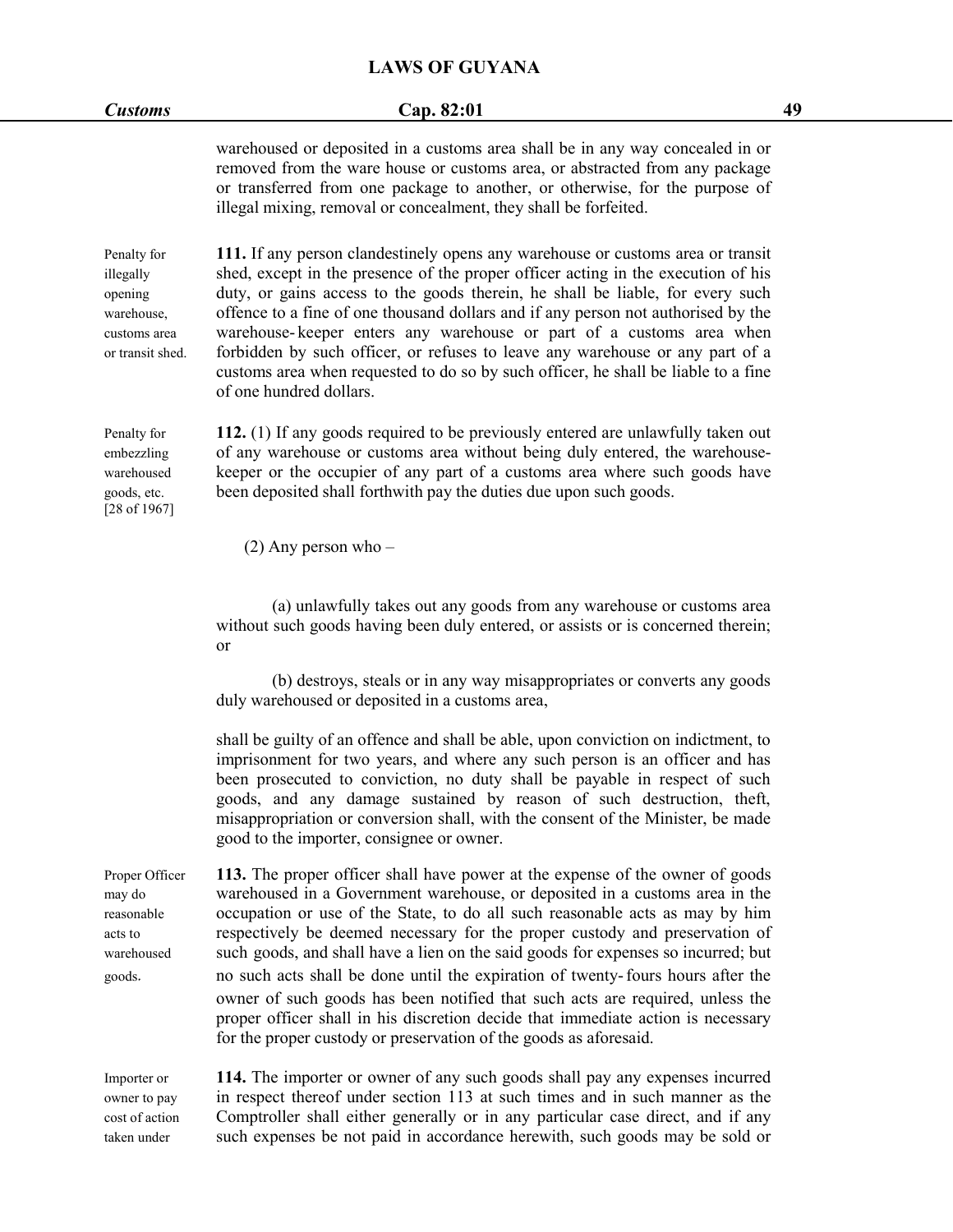| <b>Customs</b>                                                                 | Cap. 82:01                                                                                                                                                                                                                                                                                                                                                                                                                                                                                                                                                                                                                                                                                                                                                                                                                                                                                                                                                                                                                                                                                                                                                       | 50 |
|--------------------------------------------------------------------------------|------------------------------------------------------------------------------------------------------------------------------------------------------------------------------------------------------------------------------------------------------------------------------------------------------------------------------------------------------------------------------------------------------------------------------------------------------------------------------------------------------------------------------------------------------------------------------------------------------------------------------------------------------------------------------------------------------------------------------------------------------------------------------------------------------------------------------------------------------------------------------------------------------------------------------------------------------------------------------------------------------------------------------------------------------------------------------------------------------------------------------------------------------------------|----|
| section 113.                                                                   | otherwise dealt with, and any proceeds applied as if they were goods which<br>might be sold or otherwise dealt with under section 123.                                                                                                                                                                                                                                                                                                                                                                                                                                                                                                                                                                                                                                                                                                                                                                                                                                                                                                                                                                                                                           |    |
| Removal of<br>warehoused<br>goods to another<br>warehouse.                     | 115. The removal of warehoused goods from a warehouse to any other<br>warehouse shall be subject to such regulations as may be prescribed and to such<br>other conditions as the Comptroller may direct.                                                                                                                                                                                                                                                                                                                                                                                                                                                                                                                                                                                                                                                                                                                                                                                                                                                                                                                                                         |    |
| Procedure on<br>delivery.                                                      | 116. On the delivery of any goods for removal as aforesaid, an account<br>containing the particulars thereof shall be transmitted by the proper officer of<br>the port or place of removal to the proper officer of the port or place of<br>destination, and the person requiring the removal thereof shall enter into a bond,<br>with such security as the Comptroller shall require, in a sum equal at least to the<br>duty chargeable on such goods, for the due arrival and re-warehousing thereof<br>at the port or place of destination within such time as the proper officer may<br>direct; and such bond shall not be discharged unless such goods shall have been<br>produced to the proper officer and duly re-warehoused at the port or place of<br>destination within the time directed by the proper officer as aforesaid, or unless<br>the full duties of customs shall have been paid thereon as provided in section<br>118, or unless such goods shall have been otherwise accounted for to the<br>satisfaction of the Comptroller or until the full duties due upon any deficiency of<br>such goods not so accounted for shall have been paid. |    |
| Goods<br>removed<br>subject to<br>warehouse<br>regulations.                    | 117. Upon the arrival of such goods at the port or place of destination, they<br>shall be warehoused in the same manner, and under and subject to the same<br>laws, rules and regulations, so far as the same are or can be made applicable, as<br>on the warehousing of goods on the first importation thereof except that further<br>entry of the goods shall not be required.                                                                                                                                                                                                                                                                                                                                                                                                                                                                                                                                                                                                                                                                                                                                                                                 |    |
| Goods removed<br>may be entered<br>for use in<br>Guyana or for<br>exportation. | 118. If, upon the arrival of goods so removed as aforesaid at the port or place<br>of destination, the parties are desirous forthwith to export the same or to pay<br>duty thereon for use within Guyana, without actually lodging the same in the<br>warehouse, the officer at such port or place may permit the same to be entered<br>and delivered for home use, or to be entered and loaded for exportation, as if<br>such goods had been actually lodged in such warehouse.                                                                                                                                                                                                                                                                                                                                                                                                                                                                                                                                                                                                                                                                                 |    |
| Removal, etc.<br>to be subject<br>to certain<br>conditions.                    | 119. If any goods taken from a warehouse for removal or for exportation or use<br>as aircraft's or ships' stores are removed or put on board an aircraft or ship<br>except with the authority or under the care of the proper officer, and in<br>accordance with any regulations made under this Act and in such manner, by<br>such persons and within such time, and by such roads or ways, as such officer<br>shall permit or direct, such goods shall be forfeited; and if any such goods are<br>illegally removed or carried away prior to being put on board the exporting or<br>removing aircraft, ship or carriage, or from any exporting or removing aircraft,<br>ship or carriage, in or on which the same have been put, the bond given in<br>respect thereof shall be forfeited, and may forthwith be put in suit for the<br>penalty thereof, although the time prescribed in such bond for putting the goods<br>on board the exporting aircraft or ship, or re-warehousing such goods at the<br>place of destination, has not expired; and all such goods may be forfeited.                                                                          |    |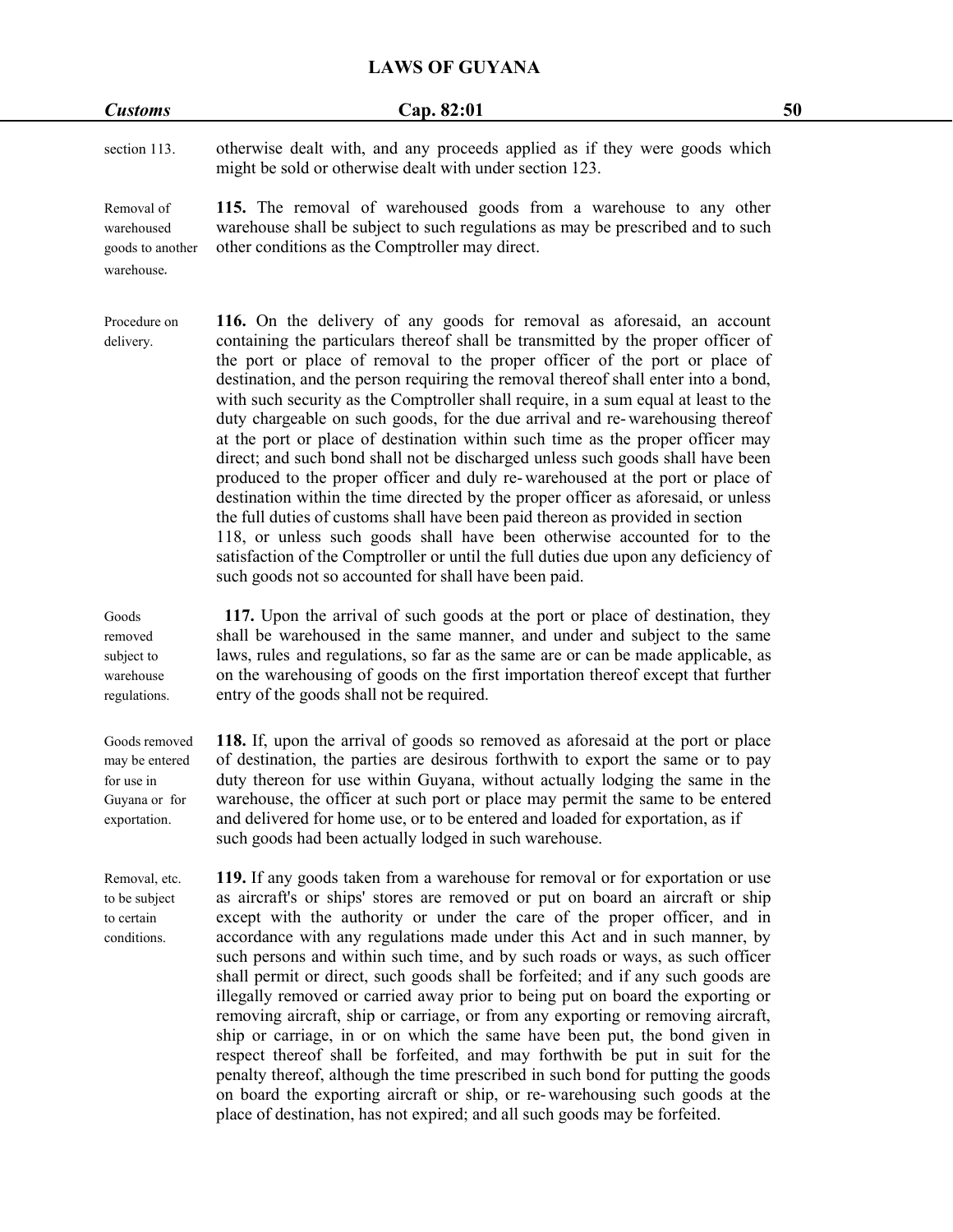| Comptroller     | 120. Notwithstanding anything hereinbefore contained the Comptroller may, if    |  |
|-----------------|---------------------------------------------------------------------------------|--|
| may remove      | in his discretion he decides that such action is advisable, remove goods at the |  |
| goods           | cost of Government from one Government warehouse to another in any manner       |  |
| warehoused      | he may deem reasonable.                                                         |  |
| in a Government |                                                                                 |  |
| warehouse.      |                                                                                 |  |

Re- warehousing. **121.** All warehoused goods shall be entered and delivered either for use within Guyana or as aircraft's or ships'stores, or for exportation not later than two years after the day on which the same were warehoused, unless the owner of such goods shall be desirous of re- warehousing the same, in which case the same shall be examined by the proper officer, and the duties due upon any deficiency or difference between the quantity ascertained on warehousing and the quantity found to exist on such examination, together with the necessary expenses attendant thereon, and any charges incurred in respect of the said goods, shall, subject to such allowances as are by law permitted in respect thereof, be paid to the Comptroller at the rates in force at the time of such examination; and the quantity so found shall be warehoused in the name of the then owner thereof in the same manner as on first warehousing:

> Provided that no goods shall be re-warehoused under this section unless the proper officer certifies that the goods are in proper condition to be re-warehoused.

- Re- examination **122.**If the owner of warehoused goods desires, with the concurrence of the warehouse- keeper, to re- warehouse the same according to the account taken at the warehousing thereof, without reexamination such re- examination may be dispensed with if the officer is satisfied that the same are still in the warehouse, and that there is no reason to suspect that there is any undue deficiency; but the warehouse- keeper shall be liable to make good the duty on any deficiency not allowed by law which may be discovered in the goods at the time of delivery thereof, or any earlier time.
- Disposal of **123.** If any warehoused goods are not duly entered for use within Guyana, or as goods not re- aircraft's or ships' stores, or exported or re- warehoused, and the duties warehoused. ascertained to be due on the deficiencies as aforesaid and any charges and [1 of 1978] expenses are not paid at the expiration of two years from the previous entry and warehousing thereof, the same shall be advertised in the *Gazette* and one month after such advertisement shall with all convenient speed be sold in any such manner as the Comptroller may direct, and the proceeds thereof shall be applied to payment of the duties, expenses of the same, and of any rent and charges due to the State, then in discharge of any lien for freight and other charges, and the surplus, if any, shall be paid to the owner of such goods on his application for the same within two years from the time of sale, but otherwise shall be paid into the Consolidated Fund for the public use; and if such goods, on being offered for sale, cannot be sold for a sum to pay all duties, expenses, rent and charges due to the State, then the same may be destroyed or otherwise disposed of as the Comptroller may direct; and the duties due upon any deficiency in any warehoused goods not allowed by law shall be forthwith paid by the owner of such goods.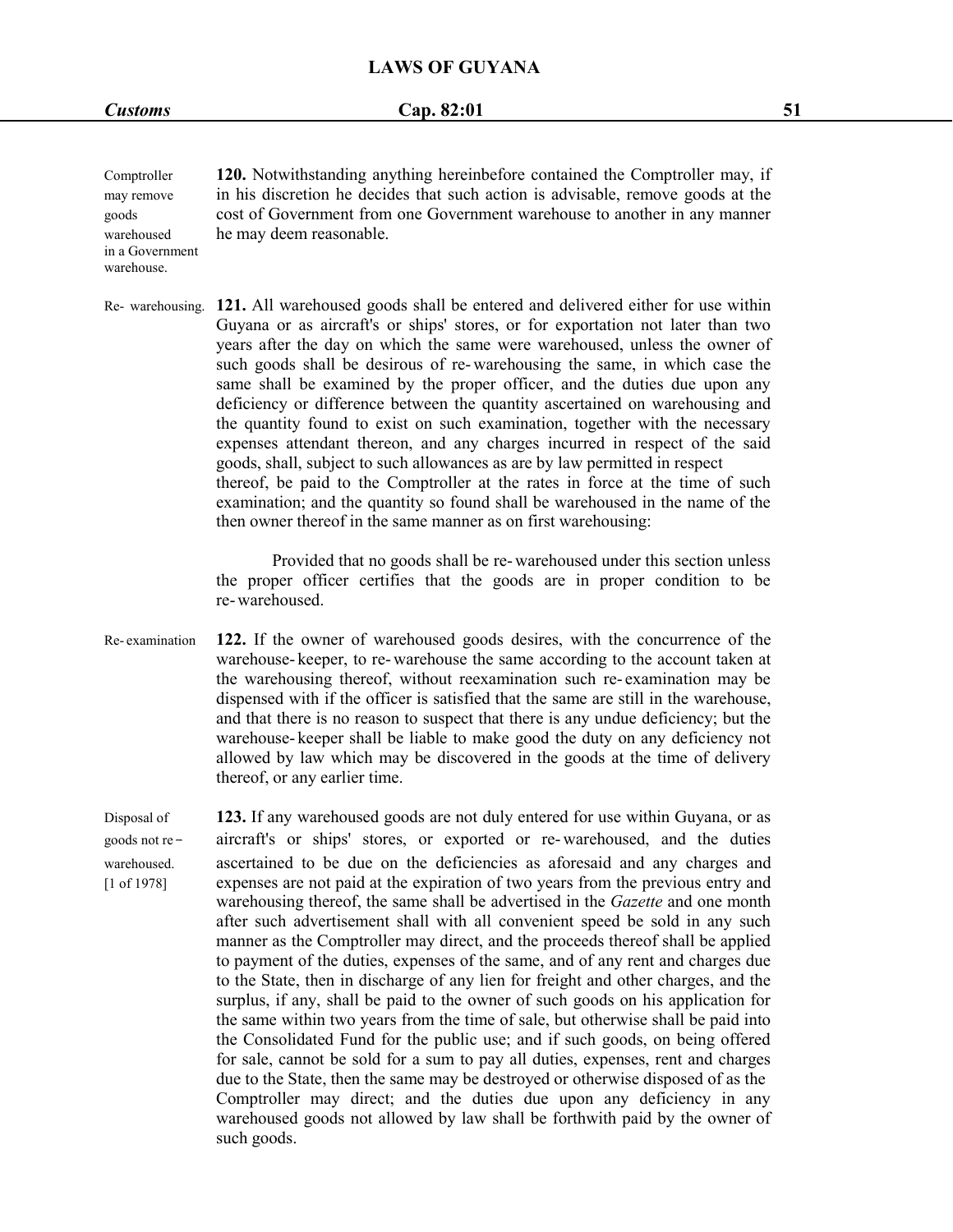| <b>Customs</b>                                                                               | Cap. 82:01                                                                                                                                                                                                                                                                                                                                                                                                                                                                                                                                                                                                                                                                                                                                                           | 52 |
|----------------------------------------------------------------------------------------------|----------------------------------------------------------------------------------------------------------------------------------------------------------------------------------------------------------------------------------------------------------------------------------------------------------------------------------------------------------------------------------------------------------------------------------------------------------------------------------------------------------------------------------------------------------------------------------------------------------------------------------------------------------------------------------------------------------------------------------------------------------------------|----|
|                                                                                              |                                                                                                                                                                                                                                                                                                                                                                                                                                                                                                                                                                                                                                                                                                                                                                      |    |
| Warehoused<br>goods entered<br>or sold, must<br>be removed<br>within 14 days.<br>[1 of 1978] | 124. If any goods remain in any warehouse for a period of fourteen days after<br>being entered for use within Guyana, or after being sold, under the customs<br>laws, they shall be forfeited and disposed of in such manner as the Comptroller<br>may direct, unless the failure to remove the same is explained to the satisfaction<br>of the Comptroller.                                                                                                                                                                                                                                                                                                                                                                                                         |    |
| Delivery in<br>special<br>circumstances.                                                     | 125. The Comptroller may permit any goods to be taken out of any warehouse<br>or customs area without payment of duty for such purpose and for such period<br>as to him may appear expedient, and in such quantities, and under such<br>regulations and restrictions, and with such security by bond for the due return<br>thereof, or the payment of the duties due thereon, as he may direct or require;<br>and if any such goods are dealt with in any way contrary to the terms of such<br>permission or to such regulations or restrictions, the same shall be forfeited.                                                                                                                                                                                       |    |
| Stores.                                                                                      | 126. The Comptroller may permit warehoused goods to be delivered as stores<br>for a ship of not less than thirty tons burden, or an aircraft, in accordance with<br>section 153; and if any goods taken from a warehouse for use as stores are not<br>duly put on board the aircraft or ship for which the same are entered, or<br>otherwise accounted for to the satisfaction of the Comptroller, or shall be dealt<br>with in any way contrary to the customs laws, such goods shall be forfeited.                                                                                                                                                                                                                                                                 |    |
| Duty to be<br>paid<br>according to<br>original<br>account.<br>[25 of 1959<br>15 of 1970]     | 127. The duties to be paid when warehoused goods are entered for use within<br>Guyana shall not be less in amount than would have been payable according to<br>the quantity thereof at the time of importation, except as to the following goods,<br>namely, liquid products of petroleum, tobacco in leaf, oil in casks, wine in<br>casks, malt liquor in casks, and spirits in casks, the duties whereon, when<br>cleared from the warehouse for use within Guyana shall be chargeable upon the<br>quantity of such goods ascertained by weight, measure or strength, as the case<br>may be, at the time of actual delivery thereof, unless there is reasonable ground<br>to suppose that any portion of any deficiency has been caused by illegal<br>abstraction: |    |
|                                                                                              | Provided that if at any time any deficiency beyond that which can be accounted<br>for by natural waste or other legitimate cause is found in goods warehoused, or<br>operated on in warehouse, the warehouse keeper or the owner of the goods shall<br>on the written demand of the proper officer be liable immediately to pay the<br>duty according to the account of the goods as warehoused and, if he fails to pay<br>the duty, shall forfeit double the amount of such duty.                                                                                                                                                                                                                                                                                   |    |
| Goods<br>entered for<br>exportation<br>or use as                                             | 128. Subject to the observance by the exporter of all the provision signs of the<br>customs laws and the conditions of any bond, no import duty shall be charged in<br>respect of-                                                                                                                                                                                                                                                                                                                                                                                                                                                                                                                                                                                   |    |
| aircraft's or<br>ships' stores<br>exempt from<br>duty.                                       | (a) any goods entered under bond for exportation or use as aircraft's or<br>stores, and subsequently proved to the satisfaction of the<br>ships'<br>Comptroller to have been duly exported to and landed at some place outside<br>Guyana, or exported as stores, as the case may be; or                                                                                                                                                                                                                                                                                                                                                                                                                                                                              |    |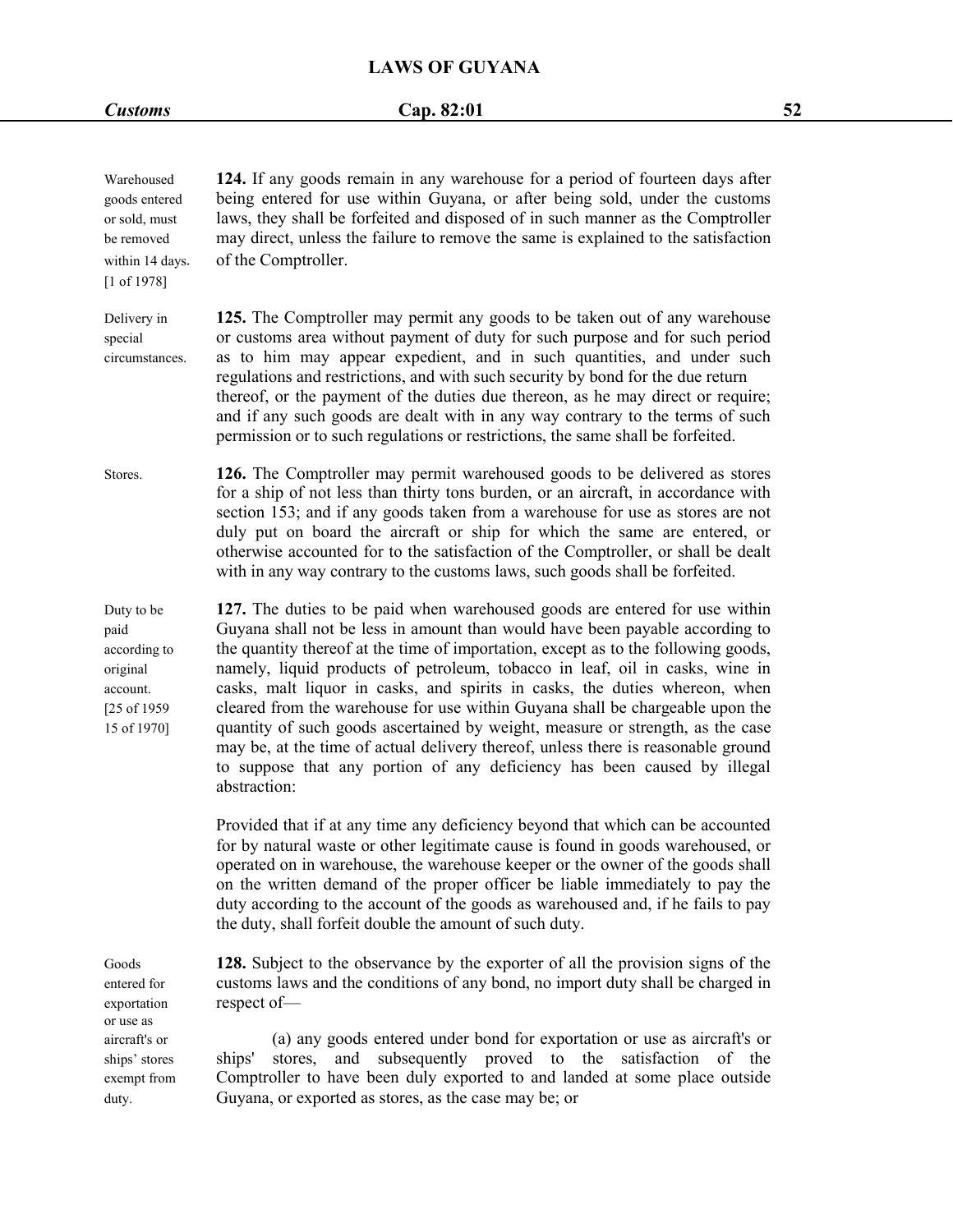# *Customs* **Cap. 82:01 53**

(b) any goods remaining on board an importing aircraft or ship for re- exportation or use as stores on the importing aircraft or ship, unless the Comptroller has reasonable grounds to suppose that any deficiency in any such goods, or any part thereof, has arisen from illegal abstraction, in which case duty shall be paid on such deficiency by the owner of such goods.

# **PART V**

# **LOADING AND EXPORTATION OF GOODS**

| Certain ships<br>to be entered<br>out-wards.                 | 129. The master of every ship, other than a steamship, in which any goods are to<br>be exported, or his agent, shall, before any goods be taken on board, deliver to<br>the proper officer at the port at which such ship shall have first arrived an entry<br>outwards of such ship, verified by his signature, in the prescribed form, and<br>containing the several particulars indicated in or required thereby, and in such<br>entry outwards the master or his agent shall declare that no imported goods are<br>left on board such ship other than such goods and stores as shall be specified in<br>the entry outwards.                                                                                                           |
|--------------------------------------------------------------|-------------------------------------------------------------------------------------------------------------------------------------------------------------------------------------------------------------------------------------------------------------------------------------------------------------------------------------------------------------------------------------------------------------------------------------------------------------------------------------------------------------------------------------------------------------------------------------------------------------------------------------------------------------------------------------------------------------------------------------------|
| Rummage<br>certificate.                                      | 130. The master of every ship to which the provisions of section 129 apply<br>shall, if required, obtain from the proper officer a certificate of rummage in the<br>prescribed form. If he desires to obtain such certificate before the whole of the<br>inward cargo of the ship has been discharged, he shall remove and stow the<br>inward cargo remaining on board such ship in such manner as such officer shall<br>direct in order to enable him to rummage the ship, and after the ship has been<br>rummaged, shall stow the inward cargo remaining on board separately and keep<br>it separated to the satisfaction of the proper officer from any coastwise or any<br>outward cargo that may subsequently be put into such ship. |
| Licence to<br>unload or<br>load at a<br>sufferance<br>wharf. | 131. Before any goods are unloaded from or loaded into an aircraft or ship at a<br>sufferance wharf the master of such aircraft or ship shall furnish the Comptroller<br>with particulars on the prescribed form of the goods to be so unloaded or loaded,<br>as the case may be, and this form when signed by the proper officer shall be the<br>licence for such aircraft or ship to proceed to such sufferance wharf.                                                                                                                                                                                                                                                                                                                  |
| Conditions to<br>be observed.                                | 132. The master of an aircraft or ship unloading or loading goods at a sufferance<br>wharf shall, if the Comptroller so requires, first enter the goods at the port at<br>which the licence has been issued and shall comply with the conditions of the<br>licence and such other conditions as the Comptroller may impose.                                                                                                                                                                                                                                                                                                                                                                                                               |
| Delivery of<br>licence after<br>unloading or<br>loading.     | 133. When unloading or loading at a sufferance wharf has been completed the<br>master or his agent before the aircraft or ship shall depart therefrom shall enter<br>on the licence particulars of the cargo so unloaded or loaded and after signing<br>such account shall deliver the licence to the proper officer.                                                                                                                                                                                                                                                                                                                                                                                                                     |
| Subsequent<br>procedure.                                     | 134. After unloading or loading any goods at a sufferance wharf the master<br>shall, unless the proper officer shall otherwise direct, proceed with his aircraft or<br>ship forthwith to the port at which the licence was issued and shall there comply                                                                                                                                                                                                                                                                                                                                                                                                                                                                                  |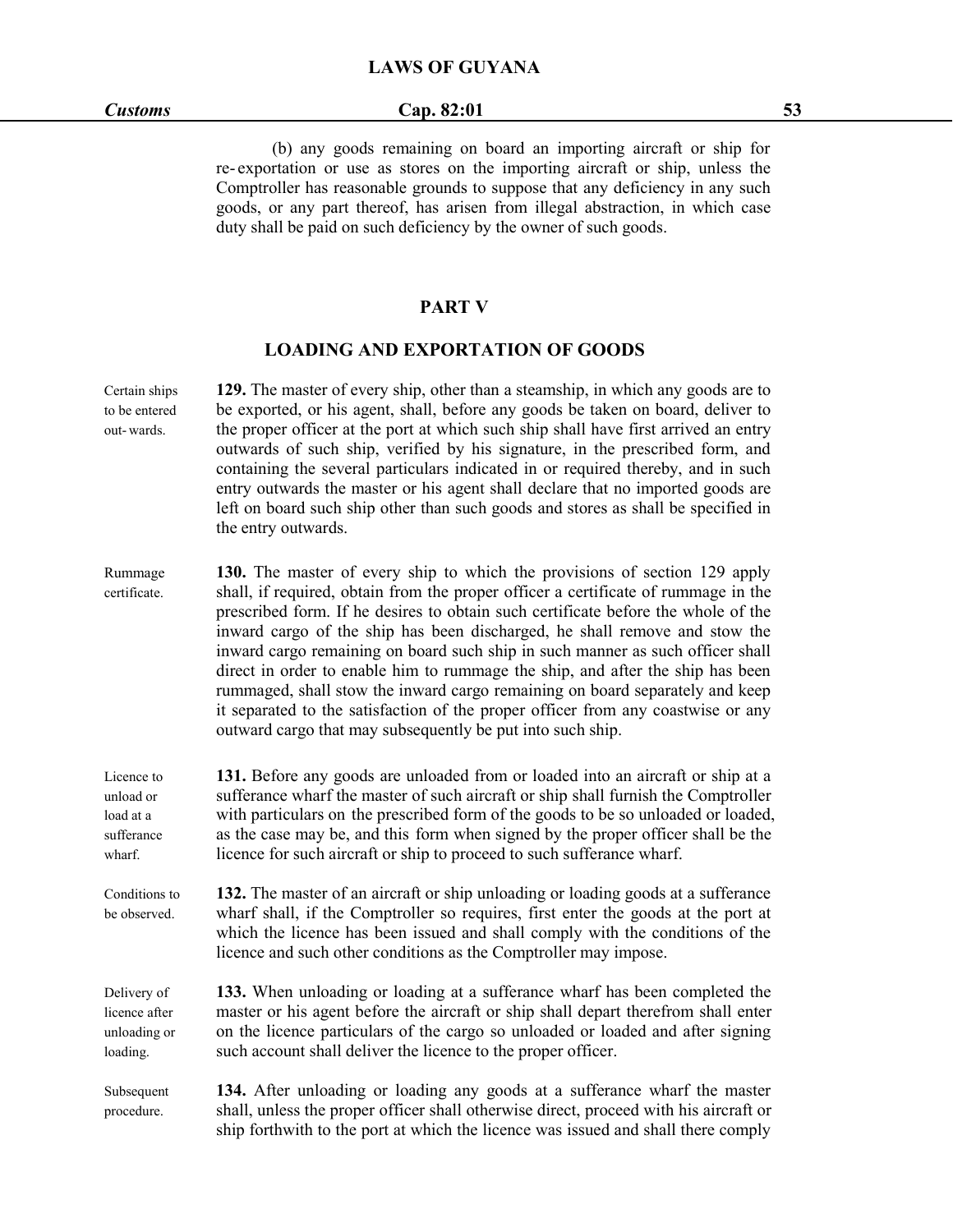with all the customs laws as nearly as may be as if such goods had been unloaded or loaded at such port.

Penalty for **135.** If any goods are taken on board any aircraft or ship at any port contrary to breach of sections 129 and 130 or if any goods are unloaded from or loaded into any sections 129 aircraft or ship at a sufferance wharf contrary to section 131 to 134 or if any of to 134. the requirements ofthe said sections 129 to 134 are not observed, the master of such aircraft or ship or his agent shall be liable to a fine of one thousand dollars, unless such contravention is explained to the satisfaction of the Comptroller.

Limitation. **136.** Nothing contained in sections 129 to 134 shall be deemed to authorise the loading of goods except from an approved place of loading or a sufferance wharf, unless specially allowed by the Comptroller under section 142.

Non- **137.** The Minister may by notice to the Comptroller in writing under his hand application to direct that any or all of the provisions of sections 131 to 135 (inclusive) shall not aircraft. apply to aircraft either generally or in any particular case during any period [28 of 1967] specified in such notice.

Loading of **138.** On arrival at any port or place in Guyana of any ship other than a goods for steamship, about to deliver cargo at more than one port or place in Guyana, or exportation or having on board any goods duly reported for exportation in the same ship, it carriage shall be lawful, subject to any regulation made under this Act, or to such coastwise by conditions as the Comptroller may deem necessary, to allow the entry outwards ships other than of such ship, and to permit the loading of goods for exportation in such ship or steamships. for carriage coastwise as provided in section169, before the whole of the goods imported in such ship are discharged therefrom, the complete separation of such goods from the inward cargo and from any cargo remaining on board for exportation being effected to the satisfaction of the proper officer.

Restriction on **139.** No person shall export or attempt to export any warehoused exportation of goods, or goods liable to duties of customs transferred from an importing certain goods. aircraft or ship, or goods entitled to drawback on exportation (not being [9 of 1964 wines, spirits, tobacco, cigars, cigarillos, or cigarettes), nor shall enter or attempt 28 of 1967 to enter any such goods for exportation in any ship of less burden than 4 of 1972] thirty-five tons:

> Provided that the Comptroller may, on such conditions as he may think fit, permit the exportation of any such goods in any ship of less burden than thirty-five tons or in any aircraft or across any land or riverain frontier of Guyana.

Penalty. **140.** Any person who exports orenters or attempts to export or enter, any goods contrary to section 139 or places any goods on board a ship of less size than is thereby permitted for exportation shall be liable to a fine of five hundred dollars, and such goods shall be forfeited.

General **141.** Except as provided in section 142, no goods shall be put on board provisions as any aircraft or ship for exportation or use as stores, or be put into any vessel to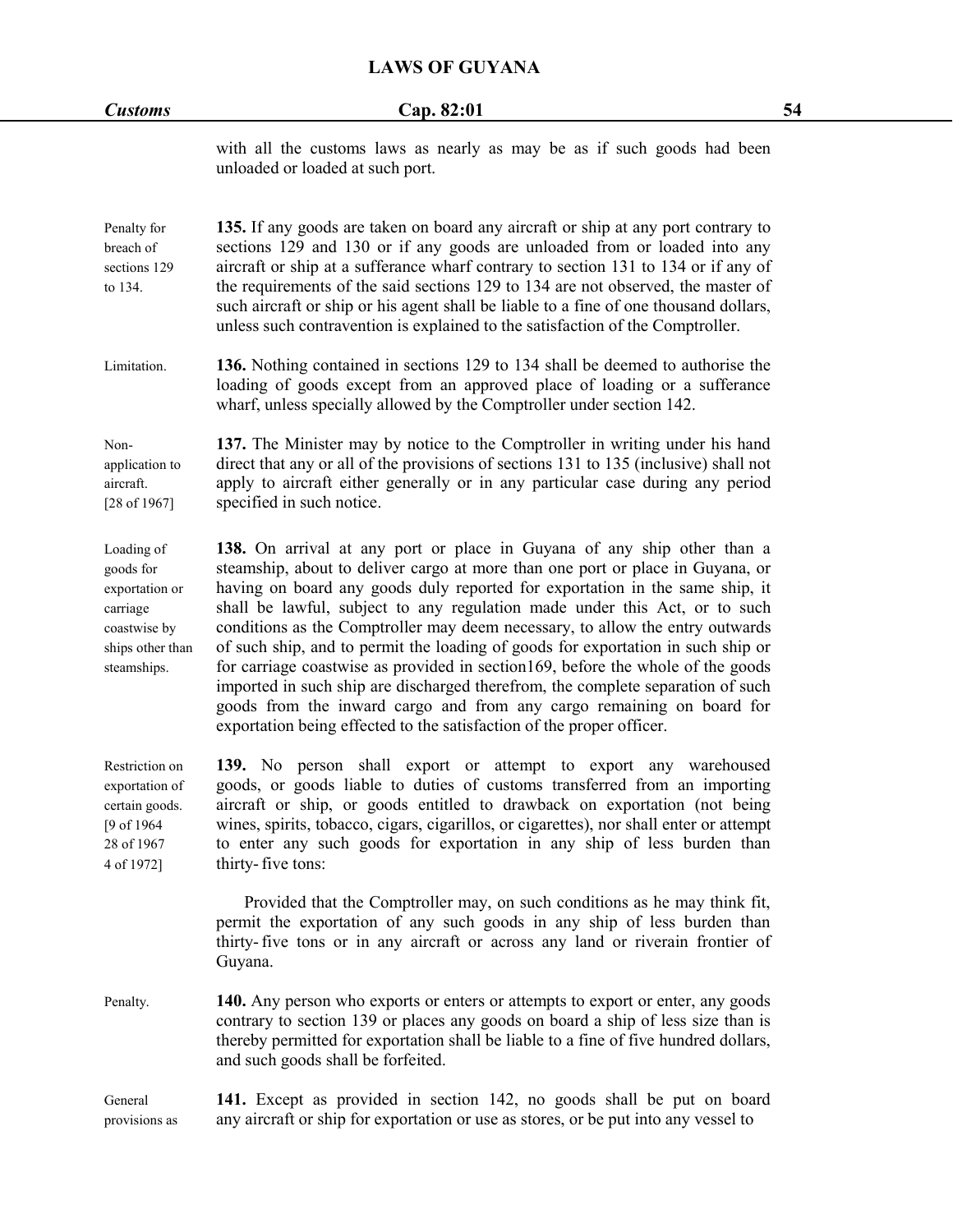| <b>Customs</b>                                                                                       | Cap. 82:01                                                                                                                                                                                                                                                                                                                                                                                                                                                                                                                                                                                                                                                                                                                                                                                                                                                                                                                                                                        | 55 |
|------------------------------------------------------------------------------------------------------|-----------------------------------------------------------------------------------------------------------------------------------------------------------------------------------------------------------------------------------------------------------------------------------------------------------------------------------------------------------------------------------------------------------------------------------------------------------------------------------------------------------------------------------------------------------------------------------------------------------------------------------------------------------------------------------------------------------------------------------------------------------------------------------------------------------------------------------------------------------------------------------------------------------------------------------------------------------------------------------|----|
| to loading and<br>exportation of<br>goods.                                                           | be water-borne, or be water-borne, to be put on board any aircraft or ship for<br>exportation or use as stores from any port or place in Guyana on public<br>holidays or on any other days except between such hours as may be prescribed,<br>or from any place not being an approved place of loading, or without the<br>authority of the proper officer, or before due entry outwards of the exporting<br>aircraft or ship, if the same is by law required to be entered outwards, or before<br>such goods are duly entered, and no goods having been put into any vessel to be<br>water-borne to any aircraft or ship for exportation or use as stores, shall be put<br>on board the exporting aircraft or ship outside the limits of any port; and it shall<br>be lawful for any officer to open and examine all goods put on board any<br>aircraft or ship or brought to any place in Guyana to be put on board an aircraft<br>or ship for exportation or for use as stores. |    |
| Comptroller<br>may relax<br>conditions of<br>shipment.                                               | 142. Notwithstanding section 141, the Comptroller may permit any goods to be<br>put on board any aircraft or ship on such days, at such times, from or at such<br>places, and under such conditions as he may either generally or in any particular<br>case direct, and in like manner the Comptroller may direct what goods need not<br>be entered by the exporter until after the departure of any aircraft or ship, but<br>any such goods must be entered within forty-eight hours of such departure or<br>such further time as the Comptroller may allow; and, if they are not so entered,<br>the exporter for every such offence shall be liable to a fine of one thousand<br>dollars:                                                                                                                                                                                                                                                                                       |    |
|                                                                                                      | Provided that where any goods are permitted to be entered after being<br>put on board the Comptroller may in such case require the exporter or his agent<br>to give security for the payment of any export duties of customs on any goods<br>liable thereto.                                                                                                                                                                                                                                                                                                                                                                                                                                                                                                                                                                                                                                                                                                                      |    |
| Vessels loading<br>goods into<br>ship to proceed<br>direct and may<br>be required<br>to be licensed. | 143. Any goods which have been put into any vessel to be waterborne to any<br>aircraft or ship for exportation or use as stores shall be taken directly and<br>without delay to the aircraft or ship in which the same are to be exported or used<br>as stores, and put on board forthwith; and every vessel in which the same are<br>water-borne as aforesaid to any aircraft or ship shall, if so required by the<br>Comptroller, be a ship licensed under section 65.                                                                                                                                                                                                                                                                                                                                                                                                                                                                                                          |    |
| Permission<br>required to<br>discharge<br>goods loaded.                                              | 144. No goods having been put on board any aircraft or ship in accordance with<br>section 155, or for exportation, or use as stores, shall be discharged in any part<br>of Guyana without the written permission of the proper officer, and except in<br>accordance with such conditions as the Comptroller shall impose.                                                                                                                                                                                                                                                                                                                                                                                                                                                                                                                                                                                                                                                         |    |
| Penalty for<br>breach of<br>sections<br>141 to 144.                                                  | 145. If any person puts or attempts to put any goods on board any aircraft or<br>ship or discharge, or attempts to discharge, or deals with any goods in any way<br>contrary to the provisions of sections 141 to 144, such person shall be liable to a<br>fine of one thousand dollars or treble the value of such goods at the election of<br>the Comptroller, and all such goods shall be forfeited.                                                                                                                                                                                                                                                                                                                                                                                                                                                                                                                                                                           |    |
|                                                                                                      |                                                                                                                                                                                                                                                                                                                                                                                                                                                                                                                                                                                                                                                                                                                                                                                                                                                                                                                                                                                   |    |

Penalty for **146.** If any person puts on board any aircraft or ship, or puts off or puts into any attempting to vessel to be water- borne to any aircraft or ship for exportation or use as stores,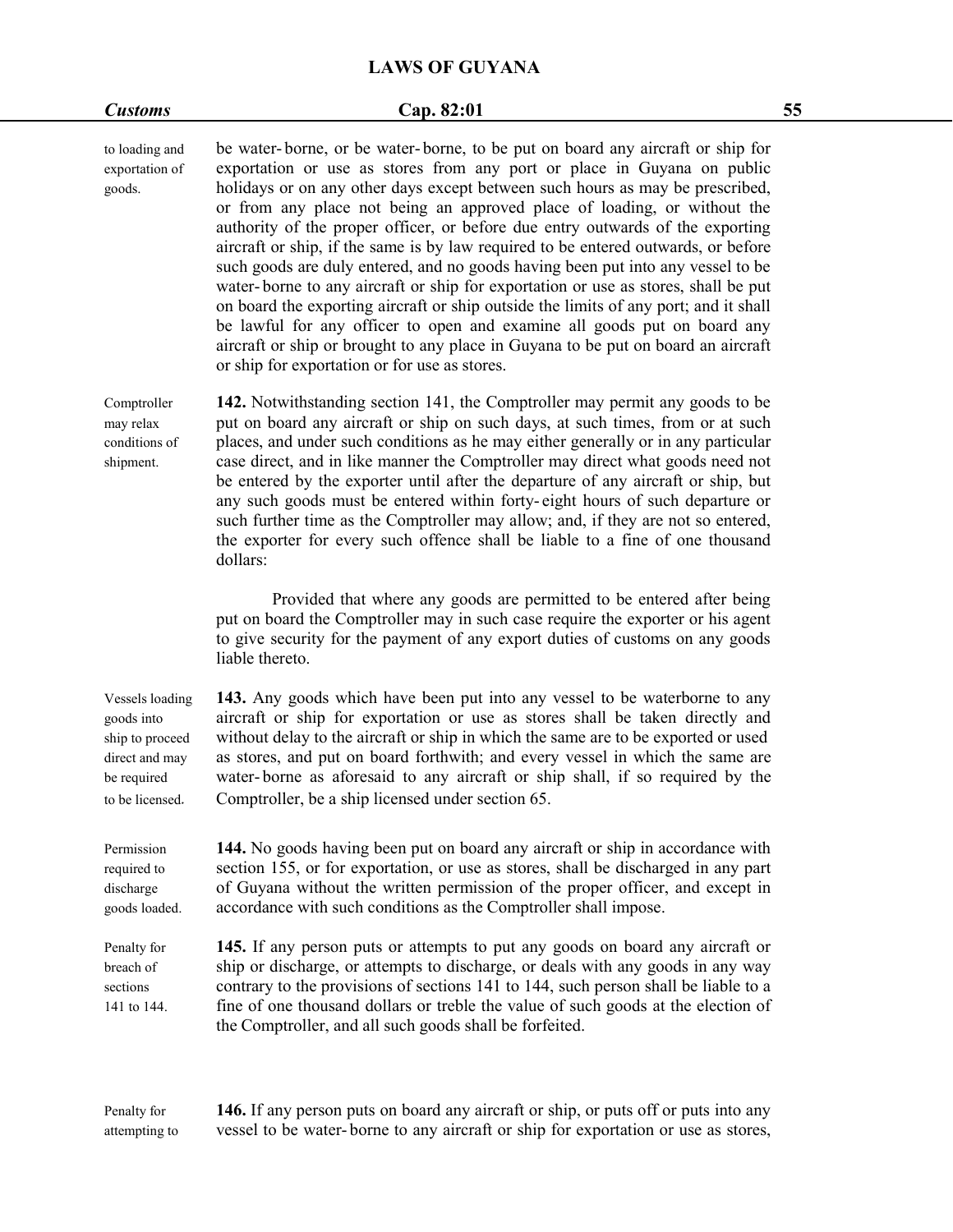| <b>Customs</b>                                   | Cap. 82:01                                                                                                                                                                                                                                                                                                                                                                                                                                                                                                                                                                                                                                                                                                                                                                                                                                                                                                                | 56 |
|--------------------------------------------------|---------------------------------------------------------------------------------------------------------------------------------------------------------------------------------------------------------------------------------------------------------------------------------------------------------------------------------------------------------------------------------------------------------------------------------------------------------------------------------------------------------------------------------------------------------------------------------------------------------------------------------------------------------------------------------------------------------------------------------------------------------------------------------------------------------------------------------------------------------------------------------------------------------------------------|----|
| ship prohibited<br>or restricted<br>goods.       | or brings to any aerodrome, customs area, quay, wharf or any place whatever in<br>Guyana for exportation or use as stores, or exports any goods prohibited to be<br>exported, or any goods the exportation of which is restricted, contrary to such<br>restriction, or attempts to perform or is knowingly concerned in the performance<br>of any of the aforesaid acts, he shall be liable (except as otherwise provided in<br>section 140) to a fine of one thousand dollars, or treble the value of such goods,<br>at the election of the Comptroller, and all such goods shall be forfeited.                                                                                                                                                                                                                                                                                                                          |    |
| Bond to be<br>given in<br>certain cases.         | 147. Before any warehoused goods or goods entitled to any drawback on being<br>put on board an aircraft or ship for use as stores or for exportation, or goods<br>exportable only under particular rules, regulations or restrictions, or goods liable<br>to duties of customs intended for transfer from an importing to an exporting<br>aircraft or ship shall be permitted to be entered for use as stores, or for<br>exportation or for transfer as aforesaid, the exporter shall give such security by<br>bond as the proper officer may require that such goods shall be duly put on<br>board the aircraft or ship for which the same are entered and shall be used as<br>stores (if so entered) or else exported to and discharged at the place for which<br>they are entered within such time as the proper officer may deem reasonable, or<br>be otherwise accounted for to the satisfaction of the Comptroller. |    |
| Master may be<br>required to sign<br>for goods.  | 148. The master of an exporting aircraft or ship shall, if required by<br>the proper officer, give on the relative shipping bill or other appropriate<br>document an acknowledgment of the receipt on board of the goods<br>referred to therein.                                                                                                                                                                                                                                                                                                                                                                                                                                                                                                                                                                                                                                                                          |    |
| Offences<br>relating<br>to bonded<br>goods.      | 149. If any goods for which bond is required under section 147, or any goods<br>liable to export duties of customs be put on board any aircraft or ship or brought<br>to any aerodrome, customs area, quay, wharf or other place to be put on board<br>an aircraft or ship and shall on examination by the proper officer be found not to<br>agree with the entered particulars thereof, or being goods on which drawback is<br>being claimed or allowed shall be found to be goods not entitled to drawback,<br>all such goods shall be forfeited; and the exporter of such goods shall be liable<br>in every such case to a fine of one thousand dollars, or treble the amount of the<br>value of such goods, at the election of the Comptroller.                                                                                                                                                                       |    |
| Penalty for<br>not<br>exporting<br>bonded goods. | 150. If any goods for which bond is required under section 146 after being<br>entered and put on board an aircraft or ship are used otherwise than as stores (if<br>so entered) or are not duly exported to and discharged at the declared<br>destination(such goods not having been discharged in Guyana with the<br>permission of the proper officer as provided in section 144) or otherwise<br>accounted for to the satisfaction of the Comptroller, the same shall be forfeited;<br>and the master of the aircraft or ship in which such goods have been put, shall<br>be liable to a fine of one thousand dollars, or treble the value of such goods at<br>the election of the Comptroller.                                                                                                                                                                                                                         |    |
| Short loading<br>of bonded<br>goods.             | 151. If any person who has entered any goods for which bond is required under<br>section 147 fails, in case such goods or any of them are not duly put on board<br>the aircraft or ship for which the same have been entered, to attend before the<br>proper officer within twenty-four hours of the time of clearance of the aircraft                                                                                                                                                                                                                                                                                                                                                                                                                                                                                                                                                                                    |    |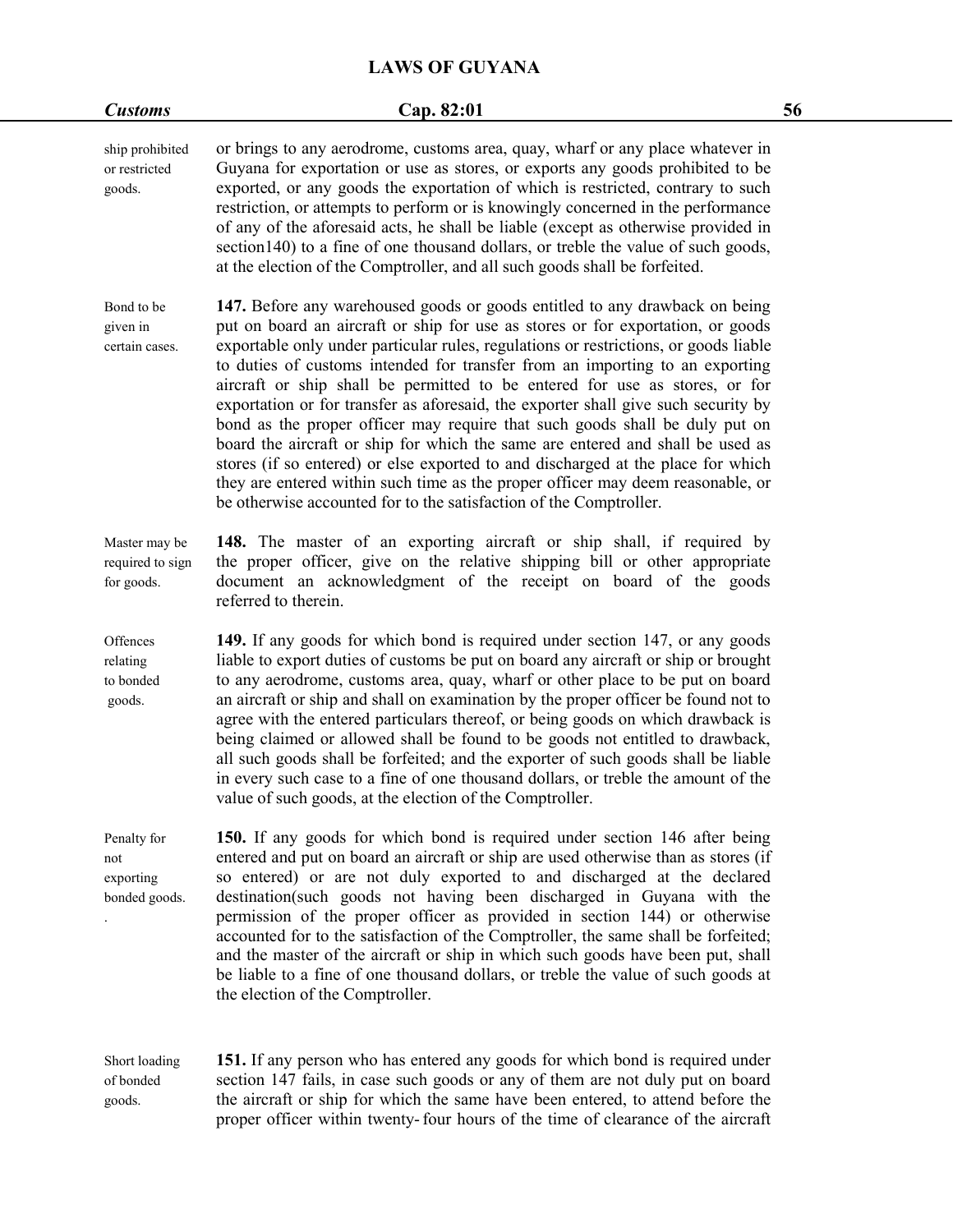| <b>Customs</b>                                                    | Cap. 82:01                                                                                                                                                                                                                                                                                                                                                                                                                                                                                                                                                                                                                                                                                                                                                                                                                                                                                                                                                                                                                                                                                                                                                                                                           | 57 |
|-------------------------------------------------------------------|----------------------------------------------------------------------------------------------------------------------------------------------------------------------------------------------------------------------------------------------------------------------------------------------------------------------------------------------------------------------------------------------------------------------------------------------------------------------------------------------------------------------------------------------------------------------------------------------------------------------------------------------------------------------------------------------------------------------------------------------------------------------------------------------------------------------------------------------------------------------------------------------------------------------------------------------------------------------------------------------------------------------------------------------------------------------------------------------------------------------------------------------------------------------------------------------------------------------|----|
|                                                                   | or ship or such further period as the Comptroller may allow, and notify such<br>officer of the short loading of such goods, and re-warehouse or re-enter for<br>exportation or use as stores in some other aircraft or ship within such period of<br>twenty-four hours any such goods which shall have been removed from a<br>warehouse for exportation or use as stores, any such goods entered as aforesaid<br>shall be forfeited.                                                                                                                                                                                                                                                                                                                                                                                                                                                                                                                                                                                                                                                                                                                                                                                 |    |
| Exporter to<br>notify short<br>loading of<br>non-bonded<br>goods. | 152. If any exporter who has entered any goods, not being goods for which bond<br>is required, for exportation in any aircraft or ship fails, in case such<br>goods or any of them are not duly put on board the aircraft or ship for which the<br>same are entered, to attend the proper officer within twenty-four hours after the<br>departure of such aircraft or ship, or such period as the Comptroller may allow,<br>and notify such officer of the short loading of such goods, he shall be liable to a<br>fine of fifty dollars.                                                                                                                                                                                                                                                                                                                                                                                                                                                                                                                                                                                                                                                                            |    |
| Comptroller<br>may allow<br>shipment of<br>stores.                | 153. Notwithstanding anything to the contrary contained in the customs laws,<br>and subject to any regulations made under this Act, the Comptroller may, upon<br>due request being made, permit the master of any aircraft or ship departing from<br>any port in Guyana upon a flight or voyage to any place outside Guyana to take<br>on board stores (not being goods prohibited to be exported) for the use of such<br>aircraft or ship, and of the master, crew and passengers, upon payment of any<br>export duty leviable on the like kinds of goods exported and upon such other<br>terms and conditions as the Comptroller may direct, and in such quantities as the<br>Comptroller in his discretion shall deem reasonable; and every such request<br>shall be made on the prescribed form and contain the particulars required<br>thereby or indicated therein, and shall be signed by the master or his agent; and<br>no stores shall be put on board for the use of any aircraft or ship, nor shall any<br>articles taken on board any aircraft or ship, be deemed to be stores, except such<br>as shall be or have been put on board such aircraft or ship in accordance with<br>the provisions hereof. |    |
| Drawback<br>and trans-<br>shipment<br>goods.                      | 154. The provisions of the customs laws with reference to the exportation of<br>warehoused goods, so far as they are applicable, shall be deemed to apply to and<br>include goods liable to duties of customs transferred from an importing to an<br>exporting aircraft or ship, and goods exported on drawback.                                                                                                                                                                                                                                                                                                                                                                                                                                                                                                                                                                                                                                                                                                                                                                                                                                                                                                     |    |
| Loading of<br>goods other<br>than cargo or<br>stores.             | 155. Notwithstanding anything to the contrary in the customs laws, and subject<br>to any regulations made under this Act, it shall be lawful for the proper officer<br>to permit the loading of passengers, baggage, and also to permit any person to<br>take on board any air craft or ship any goods for sale or delivery to the<br>passengers, officers, or crew of such aircraft or ship, or for such other purposes<br>as the proper officer shall allow, under such conditions as he may either<br>generally or in any particular case direct; but if any goods, not being part of the<br>cargo or authorised stores of any aircraft or ship, shall be taken on board any<br>aircraft or ship, which is about to proceed to any place outside Guyana, or which<br>has any goods remaining on board thereof from a voyage from a place outside<br>Guyana, or if any attempt shall be made to put any such goods on board any<br>such aircraft or ship without the permission of or contrary to any conditions<br>directed as aforesaid by the proper officer, or otherwise contrary to the customs                                                                                                              |    |

laws, the same shall be forfeited.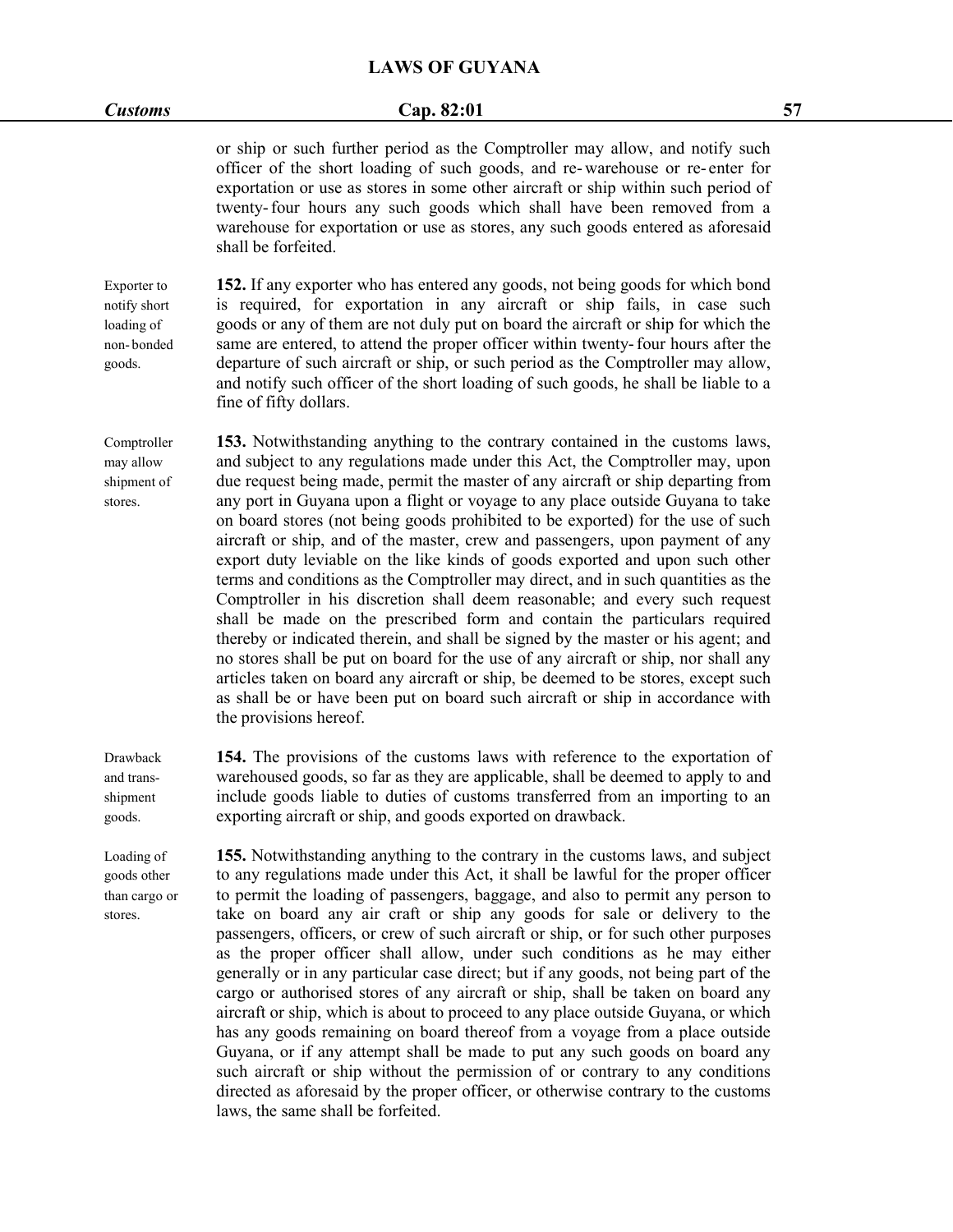# *Customs* **Cap. 82:01 58**

# **PART VI**

# **DEPARTURE AND CLEARANCE OF AIRCRAFT AND SHIPS**

| 156. No aircraft or ship shall depart from any port or place in Guyana to any<br>port or place outside Guyana, either direct or via another port or place in<br>Guyana, until the master or his agent has satisfied the proper officer that all the<br>provisions of the customs laws have been fulfilled, whereupon, unless he has<br>decided to with-hold clearance in accordance with any other provision of law,<br>such officer shall deliver to the master or his agent a clearance in the prescribed<br>form and such clearance shall be the authority for the departure of such aircraft<br>or ship as aforesaid.                                                                                                                                                         |
|-----------------------------------------------------------------------------------------------------------------------------------------------------------------------------------------------------------------------------------------------------------------------------------------------------------------------------------------------------------------------------------------------------------------------------------------------------------------------------------------------------------------------------------------------------------------------------------------------------------------------------------------------------------------------------------------------------------------------------------------------------------------------------------|
| 157. If any aircraft or ship departs from any port or place as for aforesaid<br>without authority having been granted as required by section 156 the master or<br>his agent shall be liable to a fine of one thousand dollars.                                                                                                                                                                                                                                                                                                                                                                                                                                                                                                                                                    |
| 158. The master of every aircraft or ship, or his agent, shall immediately before<br>the departure of such aircraft or ship from any port or place in Guyana deliver to<br>the proper officer a content of such aircraft or ship in the prescribed form and<br>containing the several particulars therein required as far as the same can be<br>known to him and shall make and subscribe the declaration at the foot thereof in<br>the presence of such officer and shall answer all such questions as shall be put to<br>him by such officer concerning the aircraft or ship, the cargo, the stores, the<br>baggage, the officers, crew and passengers and the voyage:                                                                                                          |
| Provided that the Comptroller may generally or in any particular case<br>require the master or agent to furnish a list of the officers, crew and passengers<br>at least one hour before the scheduled time of departure of any aircraft or ship.                                                                                                                                                                                                                                                                                                                                                                                                                                                                                                                                  |
| 159. If a master or agent fails to deliver the content required by section 158 or if<br>any of the particulars contained in such content are false or if any of the required<br>particulars are omitted from such content and such omission is not explained to<br>the satisfaction of the Comptroller or if a master or agent otherwise fails to<br>comply with any of the provisions of section 158 such master or agent shall be<br>liable to a fine of one thousand dollars.                                                                                                                                                                                                                                                                                                  |
| 160. Notwithstanding the provisions of sections 156 and 158 or any other<br>provisions of the customs laws relating to the departure and clearance of aircraft<br>and ships, it shall be lawful for the Minister, by notice in the Gazette, or by<br>notice under his hand addressed to the Comptroller to require all aircraft and<br>ships whatsoever, or any particular aircraft or ship or ships to be cleared in any<br>manner specified in such notice; and if any aircraft or ship shall depart contrary<br>to the provisions of any such notice in the Gazette, or of any other notice as<br>aforesaid of which the master or agent shall have been informed by the<br>Comptroller in writing, the master or agent shall be liable to a fine of five<br>thousand dollars. |
|                                                                                                                                                                                                                                                                                                                                                                                                                                                                                                                                                                                                                                                                                                                                                                                   |

Clearance in **161.** If any ship is departing in ballast from Guyana to any place outside ballast. Guyana, not having any goods on board except stores duly shipped as such, nor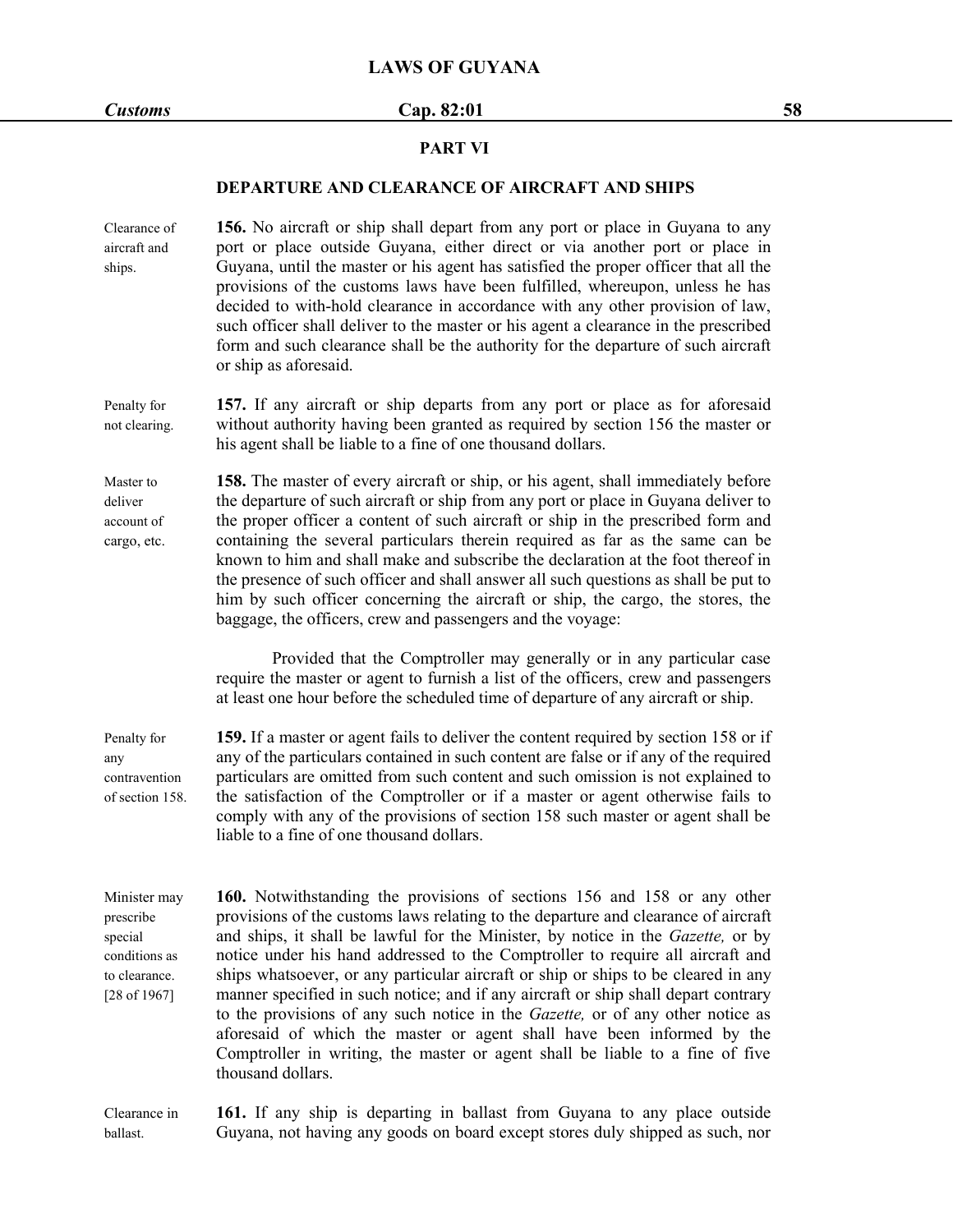| <b>Customs</b>                                                | Cap. 82:01                                                                                                                                                                                                                                                                                                                                                                                                                                                                                                                                                                                                                                                                                                                                                                                                                                                                                                                                                                                         | 59 |
|---------------------------------------------------------------|----------------------------------------------------------------------------------------------------------------------------------------------------------------------------------------------------------------------------------------------------------------------------------------------------------------------------------------------------------------------------------------------------------------------------------------------------------------------------------------------------------------------------------------------------------------------------------------------------------------------------------------------------------------------------------------------------------------------------------------------------------------------------------------------------------------------------------------------------------------------------------------------------------------------------------------------------------------------------------------------------|----|
|                                                               | any goods reported inwards for exportation in such ship, the proper officer shall,<br>on the application of the master or his agent, clear such ship in ballast; and the<br>master of such ship or his agent shall comply with the customs laws as if such<br>ship had cargo on board, except that the words "in ballast" shall be written on<br>the prescribed forms in the places which are provided for particulars of cargo.                                                                                                                                                                                                                                                                                                                                                                                                                                                                                                                                                                   |    |
| Ships with<br>passengers and<br>baggage deemed<br>in ballast. | 162. For the purposes of section 161, ships having only passengers with their<br>bona fide baggage on board in addition to stores as aforesaid, shall be deemed to<br>be in ballast.                                                                                                                                                                                                                                                                                                                                                                                                                                                                                                                                                                                                                                                                                                                                                                                                               |    |
| Clearance to<br>be produced<br>to officer<br>on demand.       | 163. Any officer may go on board any aircraft or ship within Guyana, and<br>demand the clearance of such aircraft or ship and if the master fails to produce<br>the same, or if the master of any aircraft or ship whatsoever which may be<br>boarded as aforesaid by any officer fails to answer or does not truly answer such<br>questions concerning the aircraft or ship, the cargo, stores, baggage, officers,<br>crew, passengers and intended flight or voyage, as may be demanded by him, he<br>shall be liable to a fine of one thousand dollars.                                                                                                                                                                                                                                                                                                                                                                                                                                         |    |
| Goods not<br>contained in<br>account<br>forfeited.            | 164. If there be any goods or stores on board any aircraft or ship which may<br>have been boarded by an officer within Guyana not contained in the content or<br>account required to be signed as the clearance of such aircraft or ship (if any)<br>such goods or stores shall be forfeited, and the master shall be liable to a fine of<br>one thousand dollars, or treble the value of such goods, at the election of the<br>Comptroller.                                                                                                                                                                                                                                                                                                                                                                                                                                                                                                                                                       |    |
| Penalty for<br>failure to<br>produce goods.                   | 165. If any officer having boarded any aircraft or ship within Guyana after<br>clearance, discovers that any goods which were loaded in Guyana on board<br>thereof as stores or for exportation or which at the time of clearance remained<br>on board from the inward voyage, are no longer on board such aircraft or ship<br>(unless the same shall have been discharged in Guyana, with the permission of<br>the proper officer, as provided in section 143, or being stores remaining on<br>board from the inward voyage, are in the opinion of the proper officer less than<br>should be on board after making due allowance for what might reasonably have<br>been consumed, having regard to the period during which such aircraft or ship<br>shall have been within Guyana), the master shall be liable to a fine of two<br>hundred dollars for every package or parcel of such goods not on board, or a<br>penalty of treble the value of such goods, at the election of the Comptroller. |    |
| Deficiency in<br>stores, etc.                                 | 166. If any aircraft or ship, having departed from Guyana on a flight or voyage<br>to a place outside Guyana and having returned within Guyana, is boarded by an<br>officer, and if such officer discovers any deficiency of the stores of such aircraft<br>or ship which in his opinion are in excess of the quantity which might fairly<br>have been consumed, having regard to the period which has elapsed between the<br>departure of such aircraft or ship and the discovery of the deficiency, the master<br>shall pay the duties on such deficiency at the rate chargeable on similar goods<br>imported, and in addition shall be liable to a fine of two hundred dollars.                                                                                                                                                                                                                                                                                                                 |    |
| Aircraft or<br>ship not                                       | 167. (1) If any aircraft or ship departing from Guyana does not bring to at the<br>proper boarding station for setting down officers, or for any other purposes                                                                                                                                                                                                                                                                                                                                                                                                                                                                                                                                                                                                                                                                                                                                                                                                                                    |    |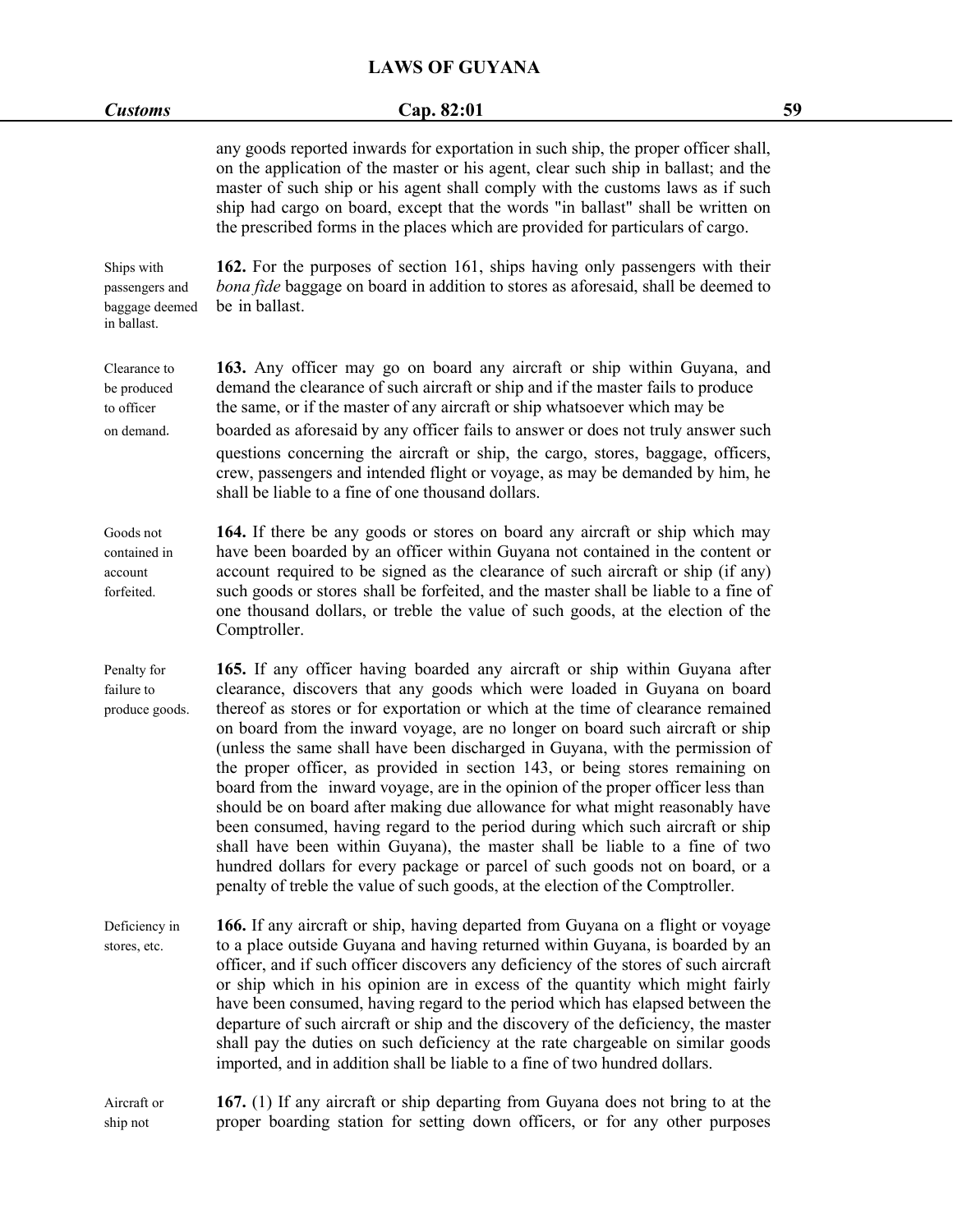| <b>Customs</b>                                                                       | Cap. 82:01                                                                                                                                                                                                                                                                               | 60 |
|--------------------------------------------------------------------------------------|------------------------------------------------------------------------------------------------------------------------------------------------------------------------------------------------------------------------------------------------------------------------------------------|----|
| bringing to<br>at boarding<br>station or<br>carrying away<br>officer.<br>[4 of 1972] | required by the customs laws, or departs on a flight or voyage with any officer<br>on board without the assent in writing of such officer, the master shall<br>be liable to a fine of one thousand dollars unless the same shall be explained<br>to the satisfaction of the Comptroller. |    |
|                                                                                      | (2) Any loss or damage arising out of the contravention of subsection (1)<br>shall be recoverable by civil action at the suit of the State from the master of the<br>aircraft or ship.                                                                                                   |    |
|                                                                                      | n 1 nm 17tt                                                                                                                                                                                                                                                                              |    |

### **PART VII**

# **COASTING TRADE**

Definitions. **168.** Except as provided in section 169, all trade by sea or by air from one part of Guyana to any other part thereof shall be deemed to be coasting trade, and all aircraft and ships while employed therein shall be deemed to be coasting aircraft and coasting ships, and if any doubt shall at any time arise as to what, or to or from what parts of Guyana shall be deemed a passage by sea the Comptroller may determine and direct in what cases the trade by water from one port or place in Guyana to another of the same shall or shall not be deemed a trade by sea within the meaning of the customs laws.

Provisions **169.** (1) Notwithstanding any provisions in the customs laws to the contrary, relating to where any aircraft or ship arrives in Guyana from any place outside Guyana, aircraft and having on board cargo intended to be delivered at more than one port in Guyana, ships from or intending to load cargo for a foreign port at more than one port in Guyana, it places outside shall be lawful for the proper officer to permit such aircraft or ship to convey Guyana. goods from any port at which such aircraft or ship partially discharges her cargo or loads cargo for a foreign port, to her port or ports of destination within Guyana for delivery there. Such goods shall be completely separated from the inward cargo still on board, to the satisfaction of the proper officer.

> (2) Any aircraft or ship conveying goods from one port with in Guyana to another port within Guyana shall not, by reason thereof, be deemed a coasting aircraft or coasting ship within the meaning of the customs laws.

> (3) If any goods are unloaded or conveyed in contravention of any regulations made under this Act or of such conditions as the Comptroller may impose, the master of the aircraft or ship shall be liable to a fine of two hundred dollars, and the goods shall be forfeited.

Removing **170.** Goods imported at a port in Guyana but consigned to and intended for unexamined delivery at another port in Guyana may, subject to such conditions as the goods Comptroller may impose, be transhipped at the port of first importation and coastwise. carried by another ship in either the foreign or coasting trade to the port of destination prior to entry and without being examined, provided that at the latter port the goods shall be dealt with as goods imported direct from foreign and that if goods are so carried in a ship in the foreign trade such conveyance of goods shall not constitute the ship a coasting ship within the meaning of the customs laws.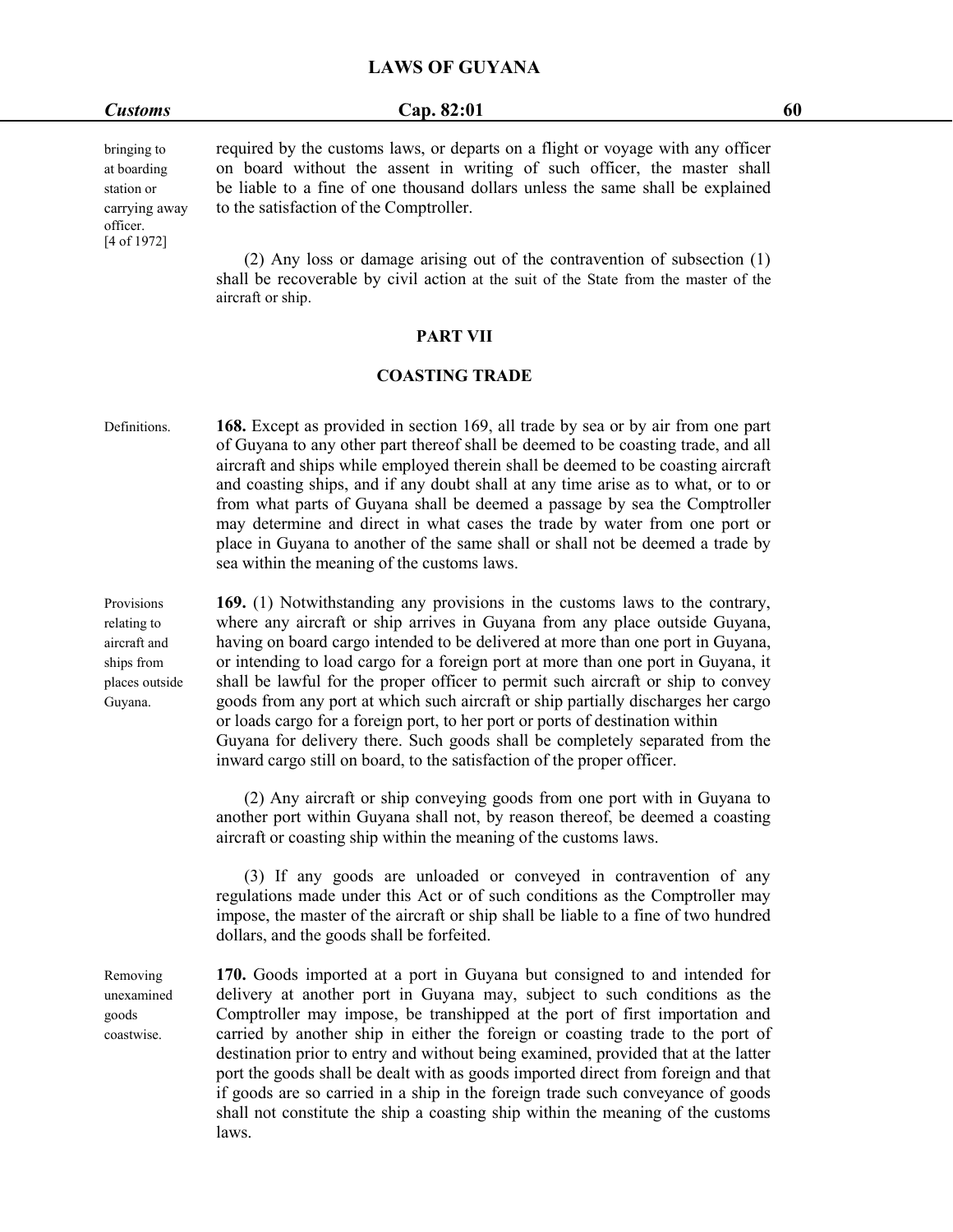| <b>Customs</b>                                                                    | Cap. 82:01                                                                                                                                                                                                                                                                                                                                                                                                                                                                                                                                                                                                                                                                                                                                                                                                                                                                                                                                                                      | 61 |
|-----------------------------------------------------------------------------------|---------------------------------------------------------------------------------------------------------------------------------------------------------------------------------------------------------------------------------------------------------------------------------------------------------------------------------------------------------------------------------------------------------------------------------------------------------------------------------------------------------------------------------------------------------------------------------------------------------------------------------------------------------------------------------------------------------------------------------------------------------------------------------------------------------------------------------------------------------------------------------------------------------------------------------------------------------------------------------|----|
| Licence for<br>coasting ship.<br>[28 of 1967]                                     | 171. It shall be lawful for the Minister to prescribe by regulation for the<br>licencing of ships and aircraft to trade coastwise.                                                                                                                                                                                                                                                                                                                                                                                                                                                                                                                                                                                                                                                                                                                                                                                                                                              |    |
| Costing ship to<br>display name<br>and number.                                    | 172. Every ship trading coastwise shall have her name and the number of her<br>licence, if required to be licensed, painted on each bow in letters not less than<br>six inches high and of proportionate width, in white on a dark ground or in black<br>on a light ground. The master of every ship in respect of which this section is<br>contravened shall be liable to a fine of two hundred dollars, and the ship may be<br>seized by any officer and detained until such penalty is paid.                                                                                                                                                                                                                                                                                                                                                                                                                                                                                 |    |
| Coasting aircraft<br>or ships to take<br>only coastwise<br>cargo.                 | 173. No goods shall be carried in any coasting aircraft or ship except such as<br>shall be loaded to be carried coastwise at some port or place in Guyana.                                                                                                                                                                                                                                                                                                                                                                                                                                                                                                                                                                                                                                                                                                                                                                                                                      |    |
| Offences.                                                                         | 174. If any coasting aircraft or ship deviates from its flight or voyage, unless<br>forced by unavoidable circumstances, whereof the proof shall lie on the master<br>of such aircraft or ship, or if the master of any coasting aircraft or ship which<br>has deviated from its flight or voyage, or has taken on board any wrecked or<br>other goods or discharged any goods in the course of a flight or voyage from<br>one part of Guyana to another fails to enter an account of the circumstances and<br>of any goods so taken on board or discharged in the cargo book hereinafter<br>referred to and to proceed forthwith direct to the nearest port in Guyana, and to<br>declare and explain the same to the satisfaction of the proper officer, and to<br>deliver all goods so taken on board into his care, such master shall be liable to a<br>fine of one thousand dollars, and the aircraft or ship may be detained by any<br>officer until such penalty be paid. |    |
| Special<br>conditions as<br>to certain<br>goods.                                  | 175. Tobacco, cigars, cigarillos, cigarettes, wines and spirits (except spirits the<br>product of Guyana removed under the provisions of the excise laws or with the<br>permission of the Comptroller), shall not be put on board any aircraft or ship for<br>carriage coastwise except at an approved place of loading or sufferance wharf<br>and in the presence or with the authority of an officer, and if any such goods<br>shall be put on board contrary hereto, or if any attempt is made so to put them,<br>such goods shall be forfeited.                                                                                                                                                                                                                                                                                                                                                                                                                             |    |
| Coastwise<br>cargo not to be<br>put on board<br>on Sundays,<br>etc.               | 176. If any goods are discharged from any aircraft or ship arriving coastwise, or<br>from any vessel into which the same have been put to be landed, or to be<br>water-borne, to be put on board any aircraft or ship for carriage coastwise on<br>public holidays or on any other days except between such hours as may be<br>prescribed, save with the written permission of the Comptroller, the same shall<br>be forfeited, and the master of the aircraft, ship, or vessel shall be liable to a fine<br>of five hundred dollars and the aircraft, ship or vessel may be detained by any<br>officer until such penalty is paid.                                                                                                                                                                                                                                                                                                                                             |    |
| Forfeiture of<br>goods prohibited<br>or restricted to<br>be carried<br>coastwise. | 177. If any person puts on board any coasting aircraft or ship, or puts off, or puts<br>into any vessel to be put on board any coasting aircraft or ship, or brings to any<br>aerodrome, customs areas, quay, wharf or any place whatever in Guyana for<br>carriage coastwise, or carries coastwise any goods prohibited to be carried<br>coastwise, or any goods the carriage coastwise of which is restricted, contrary to                                                                                                                                                                                                                                                                                                                                                                                                                                                                                                                                                    |    |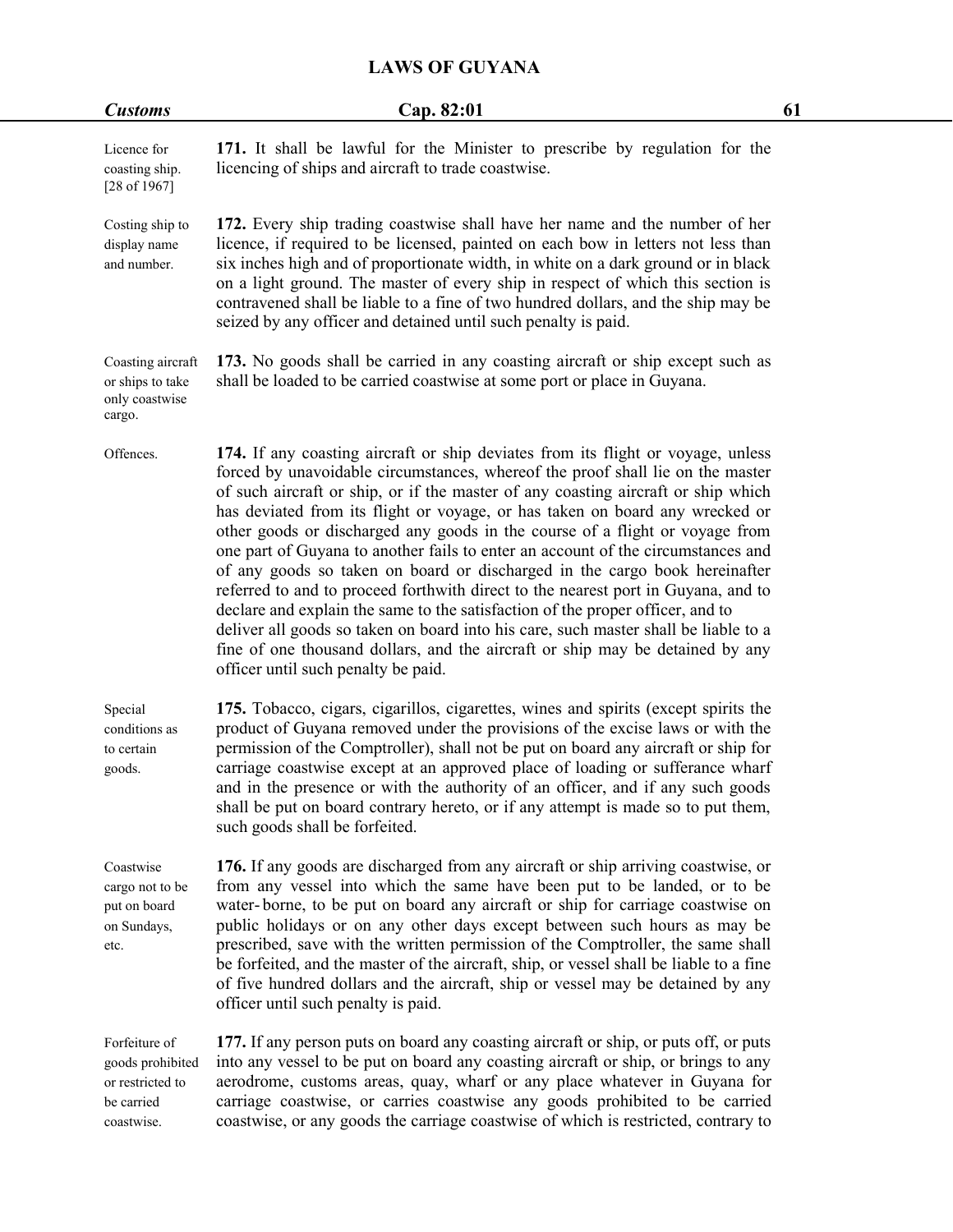| <b>Customs</b>                                                                                | Cap. 82:01                                                                                                                                                                                                                                                                                                                                                                                                                                                                                                                                                                                                                                                                                                                                                                                                                                                                                                                                                                                                                                                   | 62 |
|-----------------------------------------------------------------------------------------------|--------------------------------------------------------------------------------------------------------------------------------------------------------------------------------------------------------------------------------------------------------------------------------------------------------------------------------------------------------------------------------------------------------------------------------------------------------------------------------------------------------------------------------------------------------------------------------------------------------------------------------------------------------------------------------------------------------------------------------------------------------------------------------------------------------------------------------------------------------------------------------------------------------------------------------------------------------------------------------------------------------------------------------------------------------------|----|
|                                                                                               | such restriction, or attempts to perform, or is knowingly concerned in the<br>performance of any of the aforesaid acts, he shall be liable to a fine of two<br>thousand dollars, and all such goods shall be forfeited.                                                                                                                                                                                                                                                                                                                                                                                                                                                                                                                                                                                                                                                                                                                                                                                                                                      |    |
| Master to<br>keep cargo<br>book.                                                              | 178. The master of every coasting aircraft or ship shall keep or cause to be kept<br>a cargo book, stating the name of the aircraft or ship, the master and the port to<br>which the aircraft or ship belongs, and of the port or place to which it is bound<br>on each flight or voyage, and unless the Comptroller otherwise directs, shall at<br>every port or place of loading enter in such book the name of such port or place,<br>and an account of all goods there taken on board such aircraft or ship, stating the<br>descriptions of the packages, and the quantities and descriptions of any goods<br>stowed loose, and the names of the respective consignors and consignees, and<br>shall at every port or place of discharge of such goods note the respective days<br>on which the same, or any of them, are delivered out of such aircraft or ship, and<br>the respective times of departure from every port or place of loading and of<br>arrival at every port or place of discharge.                                                     |    |
| Master to<br>produce cargo<br>book on<br>demand.                                              | 179. The master of every coasting aircraft or ship shall, on demand, produce the<br>cargo book for the inspection of any officer, who shall be at liberty to make any<br>note or remark therein; and if upon examination any package entered in the<br>cargo book as containing imported goods shall be found not to contain such<br>goods, such package with its contents shall be forfeited; or if any package shall<br>be found to contain imported goods not entered in such book such goods shall<br>be forfeited.                                                                                                                                                                                                                                                                                                                                                                                                                                                                                                                                      |    |
| Penalty for<br>failure to<br>keep cargo<br>book<br>correctly.                                 | 180. If such master fails correctly to keep or cause to be correctly kept such<br>cargo book or to produce the same or if at any time there is found on board such<br>aircraft or ship any goods not entered in such book as loaded, or any goods<br>noted as delivered, or if any goods entered as loaded and not noted as delivered<br>are not on board, the master of such aircraft or ship shall be liable to a fine of<br>two hundred dollars, and the aircraft or ship may be detained by any officer until<br>such fine is paid.                                                                                                                                                                                                                                                                                                                                                                                                                                                                                                                      |    |
| Minister may<br>impose special<br>conditions<br>respecting<br>coasting trade.<br>[28 of 1967] | 181. Notwithstanding any other provisions contained in this Act, it shall be<br>lawful for the Minister, by notice in the <i>Gazette</i> , to require the owners of goods<br>which they intend to ship coastwise to furnish to the Comptroller prior to<br>shipment an account of such goods in such manner as may be specified in the<br>said notice and to require the masters or agents of all or any coasting aircraft or<br>ship to deliver to the Comptroller, prior to the departure from any port or place<br>of such aircraft or ships, an account of all cargo and stores taken on board in<br>such manner as may be specified in the said notice; and if any owner as<br>aforesaid fails to furnish such information he shall be liable to a fine of treble<br>the value of the goods or to one thousand dollars at the election of the<br>Comptroller and if any coasting aircraft or ship departs contrary to the<br>provisions of any such notice as aforesaid the master and owner shall each be<br>liable to a fine of five hundred dollars. |    |
| Form of<br>cargo book.                                                                        | 182. The cargo book shall be in the prescribed form, and shall contain such<br>particulars in addition to, or in lieu of the particulars required by sections 178<br>to181 as the form prescribed as aforesaid shall indicate or require; and if such                                                                                                                                                                                                                                                                                                                                                                                                                                                                                                                                                                                                                                                                                                                                                                                                        |    |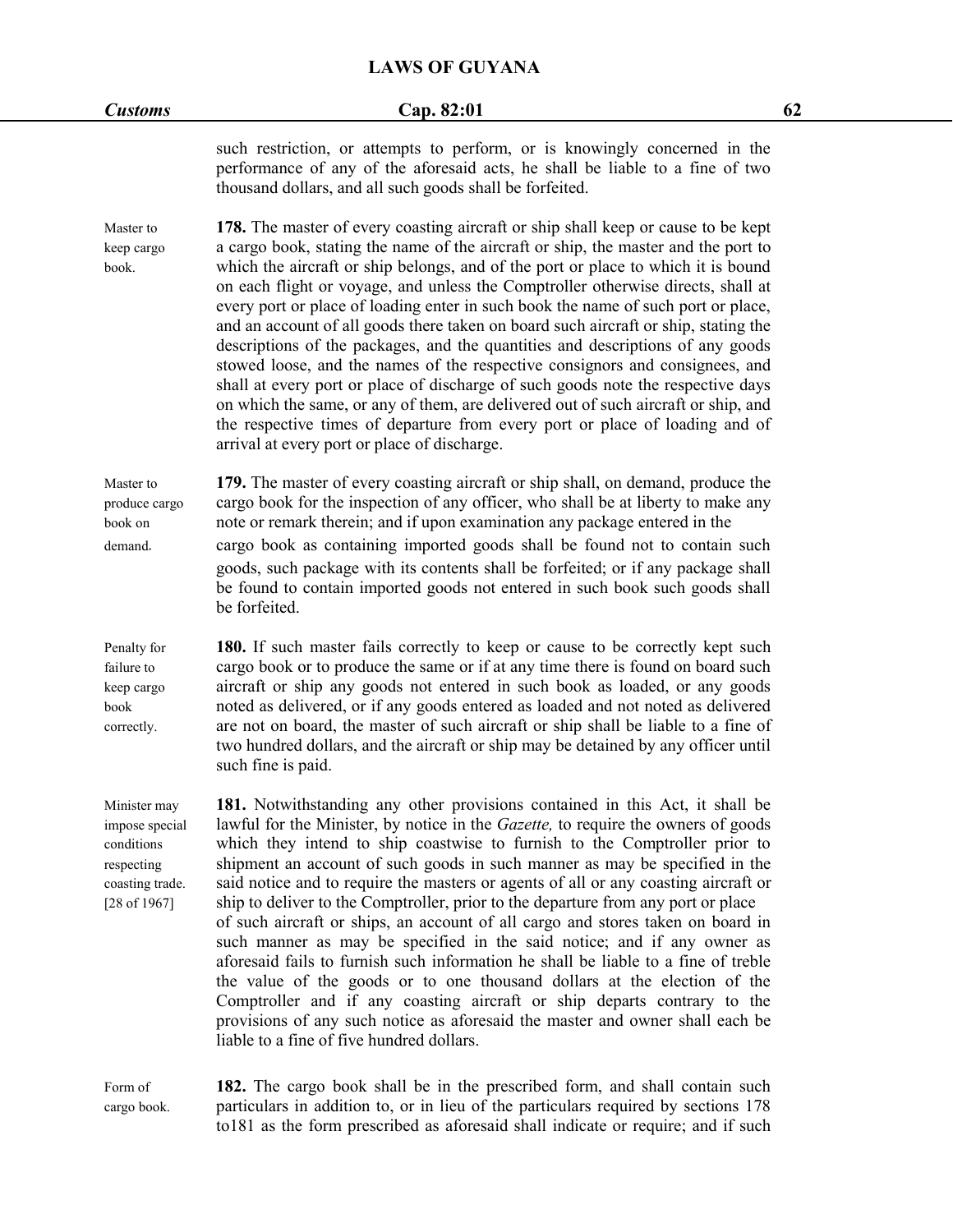| <b>Customs</b>                                                        | Cap. 82:01                                                                                                                                                                                                                                                                                                                                                                                                                                                                                                                                                                                                                                                                                                                                                                                                                                                                                                                                                                                                                                                  | 63 |
|-----------------------------------------------------------------------|-------------------------------------------------------------------------------------------------------------------------------------------------------------------------------------------------------------------------------------------------------------------------------------------------------------------------------------------------------------------------------------------------------------------------------------------------------------------------------------------------------------------------------------------------------------------------------------------------------------------------------------------------------------------------------------------------------------------------------------------------------------------------------------------------------------------------------------------------------------------------------------------------------------------------------------------------------------------------------------------------------------------------------------------------------------|----|
|                                                                       | cargo book is not in the form prescribed as aforesaid the master of the aircraft or<br>ship shall be liable to a fine of one hundred dollars, and the aircraft or ship may<br>be detained by any officer until such penalty is paid.                                                                                                                                                                                                                                                                                                                                                                                                                                                                                                                                                                                                                                                                                                                                                                                                                        |    |
| Coastwise<br>passengers,<br>etc.                                      | 183. The carriage of passengers, officers, and crew coastwise, whether in a<br>coasting aircraft or ship or not, shall be subject to any regulations made under<br>this Act.                                                                                                                                                                                                                                                                                                                                                                                                                                                                                                                                                                                                                                                                                                                                                                                                                                                                                |    |
| Master to<br>deliver cargo<br>book to<br>officer before<br>departure. | 184. Before any coasting aircraft or ship departs from her port or place of<br>loading, her cargo book, containing the several particulars required by this Act,<br>and signed by the master, shall be delivered to the proper officer, who shall<br>return it dated and signed by him, and such cargo book shall be the clearance of<br>the aircraft or ship for the voyage; and if the master fails to deliver such cargo<br>book he shall be liable to a fine of two hundred dollars, and the aircraft or ship<br>may be detained by any officer until such fine is paid.                                                                                                                                                                                                                                                                                                                                                                                                                                                                                |    |
| Procedure<br>where no<br>officer is<br>stationed.                     | 185. Any coasting aircraft or ship taking cargo on board at a place where no<br>officer is stationed, to be carried coastwise may depart from such place without<br>delivering such cargo book, on condition that the master of the aircraft or ship<br>shall produce the cargo book to the proper officer at the first place where an<br>officer is stationed at which such aircraft or ship arrives after loading, and the<br>officer shall thereupon sign such book, if satisfied as to its correctness.                                                                                                                                                                                                                                                                                                                                                                                                                                                                                                                                                 |    |
| Master to<br>deliver cargo<br>book on<br>arrival.                     | 186. Immediately after the arrival of any coasting aircraft or ship to at her port<br>or place of discharge and before any goods be unloaded, the cargo book with the<br>name of the place or wharf where the cargo is to be discharged noted thereon<br>shall be delivered to the proper officer, who shall note thereon the date of<br>delivery; provided that a coasting aircraft or ship having cargo duly loaded to be<br>carried coastwise may discharge at a place where no officer is stationed without<br>delivering the cargo book as herein required, on condition that the cargo book<br>containing an account of the cargo so discharged, is produced to the proper<br>officer at the first place where an officer is stationed at which the aircraft or ship<br>arrives after discharging; and if any goods are unloaded or if any goods are<br>loaded on board any aircraft to ship and carried coastwise, or be brought to any<br>port or place in Guyana for that purpose, contrary to the customs laws, such<br>goods shall be forfeited. |    |
| Comptroller<br>may vary<br>procedure.                                 | 187. Notwithstanding anything here in before contained, the Comptroller may<br>permit the loading and clearance and the entry and unloading of any coasting<br>aircraft or ship and goods under such conditions as he may, in any particular<br>case, impose.                                                                                                                                                                                                                                                                                                                                                                                                                                                                                                                                                                                                                                                                                                                                                                                               |    |
| Search of<br>coasting<br>aircraft or<br>ship.                         | 188. Any officer may go on board any coasting aircraft or ship in any port or<br>place in Guyana or on any coasting ship at any period of her voyage and search<br>such aircraft or ship and examine all goods on board, and all goods then being<br>loaded or unloaded, and demand all books or documents which ought to be on<br>board such aircraft or ship, and may require all or any such books or documents<br>to be brought to him for inspection, and the master shall answer all such                                                                                                                                                                                                                                                                                                                                                                                                                                                                                                                                                             |    |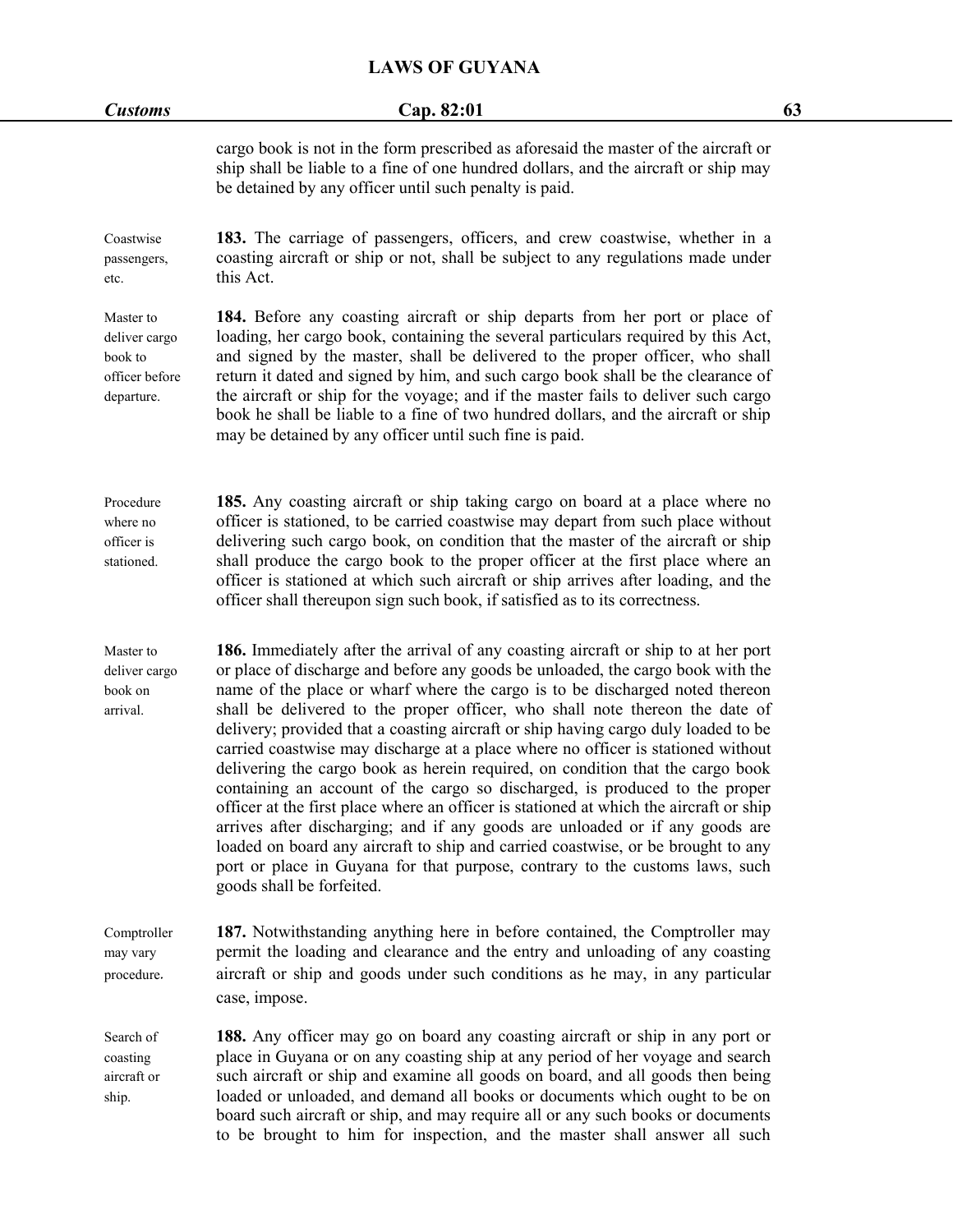| <b>Customs</b>                                                                            | Cap. 82:01                                                                                                                                                                                                                                                                                                                                                                                                                     | 64 |  |
|-------------------------------------------------------------------------------------------|--------------------------------------------------------------------------------------------------------------------------------------------------------------------------------------------------------------------------------------------------------------------------------------------------------------------------------------------------------------------------------------------------------------------------------|----|--|
|                                                                                           | questions concerning the aircraft or ship and its cargo, officers, crew, passengers<br>and the flight or voyage as may be put to him by such officer; and if the master<br>refuses to produce such books or documents on demand, or to bring the same to<br>such officer when required, he shall be liable to a fine of two hundred dollars;<br>and the aircraft or ship may be detained by an officer until the fine is paid. |    |  |
| Coasting aircraft<br>or ship and<br>goods may be<br>entered outwards<br>in certain cases. | 189. It shall be lawful for the Comptroller, subject to such conditions as he may<br>require to be observed, to permit the master of any aircraft or ship bringing any<br>goods coastwise to an approved port to enter such aircraft or ship and goods or<br>any of them outwards for exportation without first discharging the same.                                                                                          |    |  |

### **PART VIII**

## **TRANSIT TRADE AND IMPORTATION AND EXPORTATION OVERLAND**

Goods in transit. **190.** The provisions of the customs laws with reference to the importation, prohibition, entry, examination, landing, warehousing and the exportation and clearance of goods so far as they are applicable, and subject to any regulations made under this Act regarding goods in transit, shall be deemed to apply to goods declared in transit to a destination beyond Guyana.

Application **191.** All the customs laws shall apply in relation to the importation or of provisions exportation of goods and the arrival and departure of persons overland or by of customs inland waters as they apply in relation to the importation or exportation of goods laws to land and to the arrival, landing and departure of persons by, from and on board frontiers and aircraft or ships arriving from and proceeding overseas, and, for the purpose of inland waters. facilitating such application, such provisions may be construed with such verbal alterations, not affecting the substance, as may render the same applicable.

# **PART IX**

## **IMPORTATION AND EXPORTATION BY POST**

Application **192.** Subject to any exceptions and modifications made by regulations under the of customs next following section, the customs laws shall apply to postal packets in like laws to manner, so far as is consistent with the tenor thereof, as they apply to any other importation goods; and persons may be punished for offences against the customs laws, and and goods may be examined, seized and forfeited, and the officers examining and exportation seizing them shall be protected and legal proceedings, in relation to the matters by post. aforesaid may be taken accordingly under the customs laws.

Power to **193.** (1) The Minister may make regulations for the purpose of modifying or modify such excepting the application of any of the customs laws to postal packets, and for application. the purpose of securing in the case of such packets the observance of the [28 of 1967] customs laws, and for enabling the officers of the post office to perform for the purpose of the customs laws and otherwise all or any of the duties of the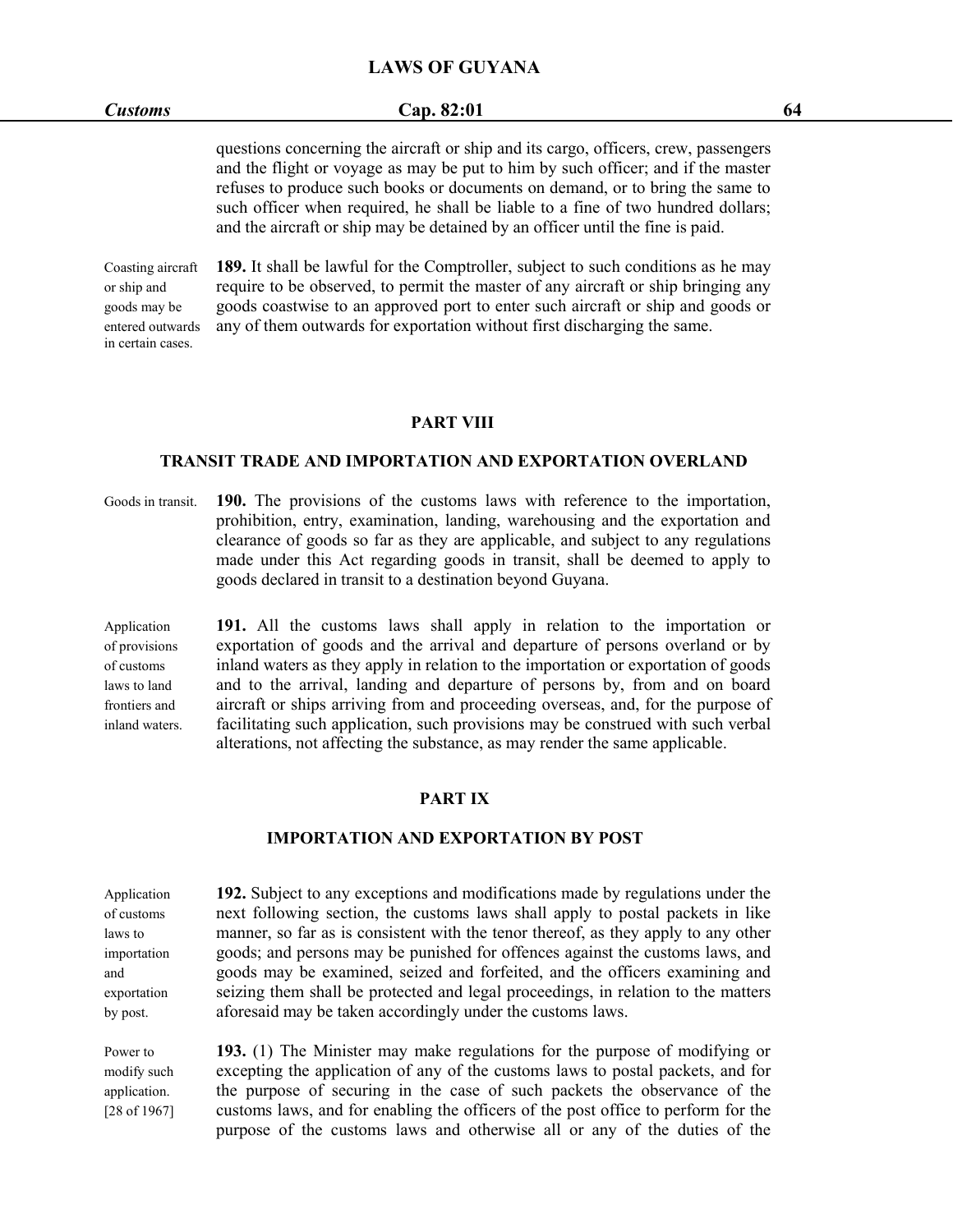# *Customs* **Cap. 82:01 65**

importer and exporter, and for carrying into effect any arrangement with the government or postal administration of any other country with reference to such packets, and for prescribing penalties for any contravention of the customs laws or of the regulations made under this section.

(2) Without prejudice to the generality of the power to make regulations contained in the preceding subsection, the Minister may, by regulations made under the preceding subsection, prescribe what descriptions of postal packets may or may not contain goods or other articles of any description whatsoever, and the conditions under which they may contain such goods or articles.

(3) The Postmaster General shall have the same right of recovering any sum paid in pursuance of the customs laws or otherwise under the said regulations in respect of any postal packet as he would have if the sum so paid were a rate of postage.

(4) A contravention of the regulations made under this section shall be deemed to be a contravention of the customs laws, and shall involve accordingly the like punishment of persons guilty thereof and the like forfeiture of goods.

Goods **194.** Any officer of the post office may detain any incoming postal packet which contained in he suspects of containing any letter, printed matter, document or any other thing postal packet whatsoever, the conveyance of which by post or the importation of which is contrary to prohibited or restricted by law, and deliver such packet to the proper officer, law. who may open and examine the packet in the presence of the person to whom the packet is addressed or of his accredited representative, or in the absence of such person, if, after notice in writing from the officer requiring the attendance of such person left at or forwarded by post to the address on the packet, if any, he or his accredited representative, fails to attend; and if the proper officer finds any goods therein, or any letter, printed matter, document or any other thing whatsoever being conveyed by post, or imported contrary to any lawful prohibition or restriction, he may detain the packet, and deal with it and its contents as goods imported contrary to the customs laws; but if he finds no such goods, letter, printed matter, document or other thing, he shall deliver the packet either to the person to whom it is addressed, or to his accredited representative, upon his paying the postage, or other sum, if any, chargeable thereon, or, if he is absent, forward the packet by post to the person to whom it is to be delivered.

Saving. **195.** Sections 192 and 194 shall be in addition to and not in derogation of the c.47:01 provisions ofthe Post and Telegraph Act.

#### **PART X**

### **BONDS AND OTHER SECURITIES**

All bonds and **196.** (1) All bonds and other securities entered into by any person for the other securities performance of any condition, order or matter relative to customs or incidental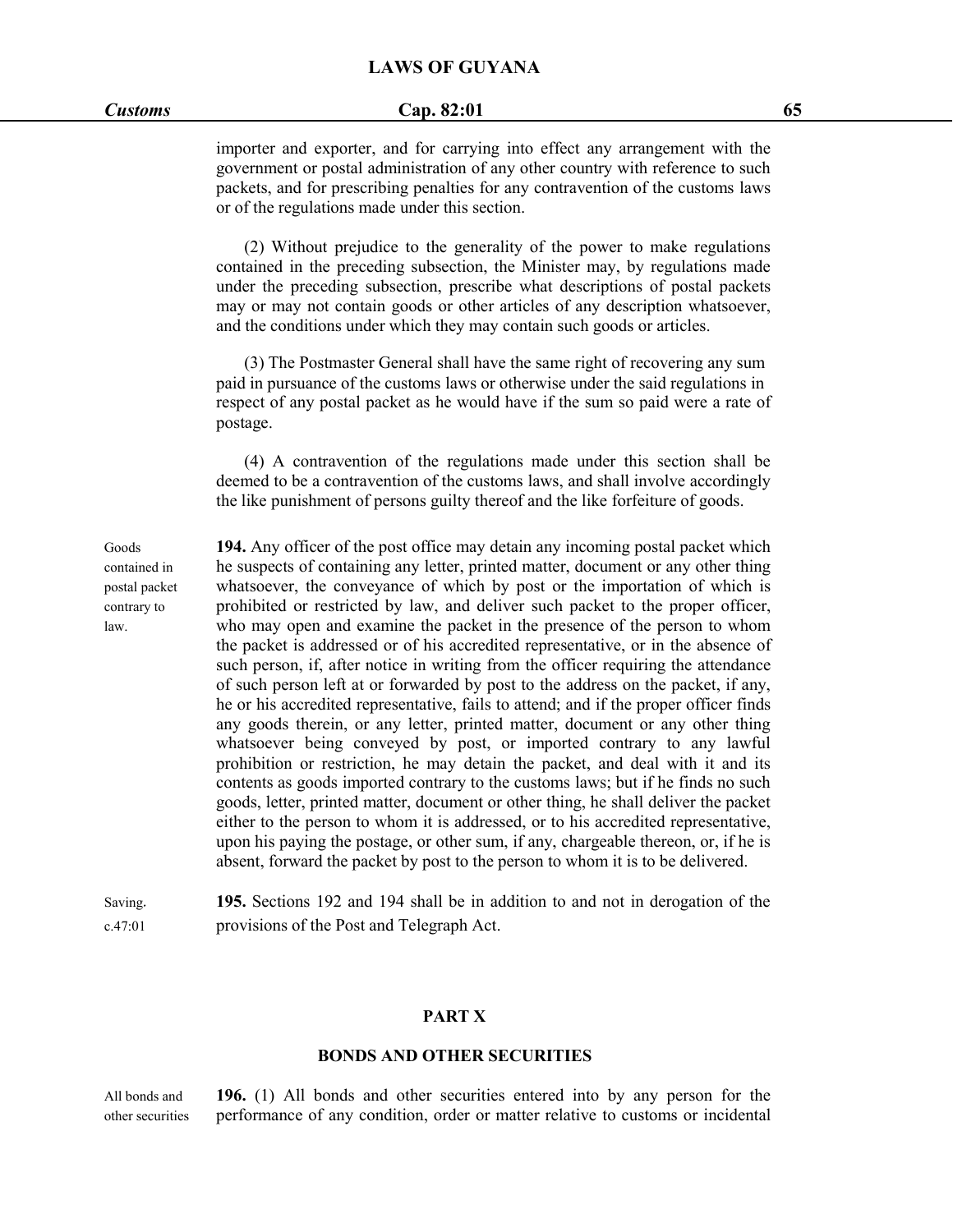| <b>Customs</b>                                              | Cap. 82:01                                                                                                                                                                                                                                                                                                                                                                                                                                                                                                                                                                                                                         | 66 |
|-------------------------------------------------------------|------------------------------------------------------------------------------------------------------------------------------------------------------------------------------------------------------------------------------------------------------------------------------------------------------------------------------------------------------------------------------------------------------------------------------------------------------------------------------------------------------------------------------------------------------------------------------------------------------------------------------------|----|
| entered into<br>valid.                                      | thereto shall be valid in law, and upon breach of any of the conditions thereof<br>may be sued and proceeded upon.                                                                                                                                                                                                                                                                                                                                                                                                                                                                                                                 |    |
|                                                             | (2) All bonds and other securities relating to customs or for the performance<br>of any conditions or matter incidental thereto shall be taken to or for the use of<br>the State.                                                                                                                                                                                                                                                                                                                                                                                                                                                  |    |
|                                                             | (3) All such bonds and other securities as aforesaid may, after the expiration<br>of three years from the date thereof, or from the time, if any, limited therein for<br>the performance of the condition thereof, be cancelled by, or by the order of, the<br>Comptroller.                                                                                                                                                                                                                                                                                                                                                        |    |
|                                                             | (4) All bonds and other securities given under the customs laws by persons<br>under twenty- one years of age shall be valid.                                                                                                                                                                                                                                                                                                                                                                                                                                                                                                       |    |
|                                                             | (5) It shall not be necessary for the validity of any of such bond or other<br>security as aforesaid that it shall be sealed, or that it shall be signed or delivered<br>in the presence of a witness.                                                                                                                                                                                                                                                                                                                                                                                                                             |    |
| Surety to be<br>deemed a<br>principal<br>debtor.            | 197. (1) Without prejudice to any rights of a surety under any bond or other<br>security required by the customs laws against the person for whom he is surety,<br>a surety shall, under the bond or other security executed by him, be deemed a<br>principal debtor and not merely a surety, and accordingly, shall not be<br>discharged nor shall his liability be affected by any giving of time for payment,<br>or by any omission to enforce the bond or other security, or by any other act or<br>omission or means whereby the liability of the surety would not have been<br>discharged if he had been a principal debtor. |    |
|                                                             | (2) Whenever any person bound under a bond or other security required by<br>the customs laws pays the whole or any part of the sum for which he is bound<br>or, being a surety-                                                                                                                                                                                                                                                                                                                                                                                                                                                    |    |
|                                                             | $(a)$ dies; or                                                                                                                                                                                                                                                                                                                                                                                                                                                                                                                                                                                                                     |    |
|                                                             | (b) becomes a bankrupt or enters into any arrangement or composition<br>with or for the benefit of his creditors; or                                                                                                                                                                                                                                                                                                                                                                                                                                                                                                               |    |
|                                                             | (c) departs from Guyana without leaving sufficient property therein to<br>satisfy the whole amount for which he is bound; or                                                                                                                                                                                                                                                                                                                                                                                                                                                                                                       |    |
|                                                             | (d) for any other reason is, in the opinion of the Comptroller, unable or<br>likely to be unable to satisfy the bond or other security if called upon, the<br>Comptroller may, if he thinks fit, require a new bond or other security to be<br>executed.                                                                                                                                                                                                                                                                                                                                                                           |    |
| Validation of<br>existing bonds<br>and other<br>securities. | 198. All bonds and other securities executed under the authority or in pursuance<br>of any provision of the customs laws before the commencement of this Act shall<br>be valid and effectual according to the tenor thereof, notwithstanding anything<br>contained in this Act.                                                                                                                                                                                                                                                                                                                                                    |    |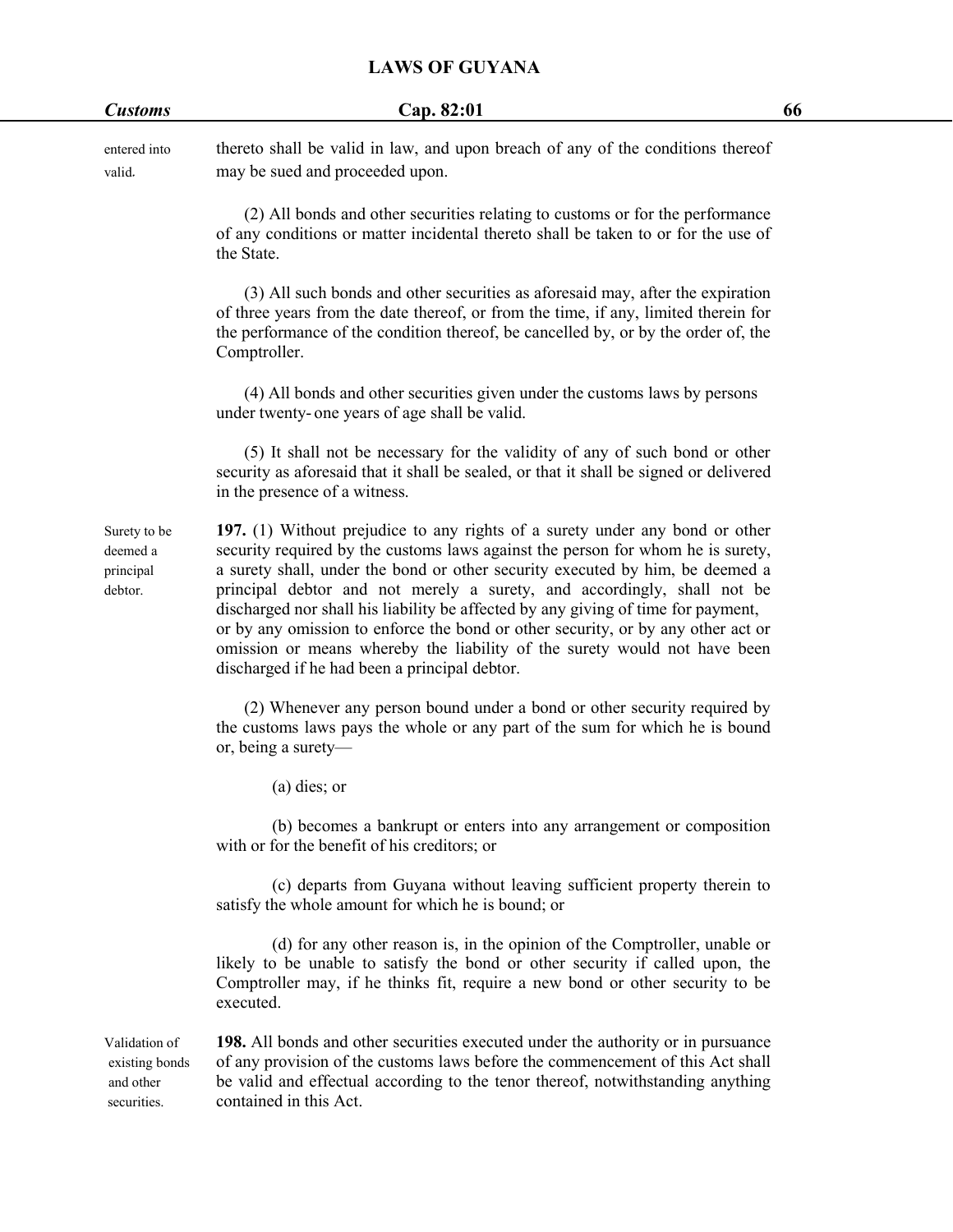# *Customs* **Cap. 82:01 67**

# **PART XI**

# **PREVENTION OF SMUGGLING**

| Penalty on<br>persons found<br>on board                           | <b>199.</b> If any aircraft or ship is found or discovered to have been within or over<br>Guyana-                                                                                                                                                                                                                                                                                                          |
|-------------------------------------------------------------------|------------------------------------------------------------------------------------------------------------------------------------------------------------------------------------------------------------------------------------------------------------------------------------------------------------------------------------------------------------------------------------------------------------|
| smuggling<br>aircraft or<br>ships.                                | (a) which has any secret or disguised place adapted for concealing goods or<br>any device adapted for running goods; or                                                                                                                                                                                                                                                                                    |
| [No. 9 of 1993]                                                   | (b) which has on board or in any manner attached thereto, or which has had<br>on board or in any manner attached thereto, or which is conveying or has<br>conveyed in any manner any goods imported contrary to the customs laws or<br>goods intended for exportation contrary to the customs laws; or                                                                                                     |
|                                                                   | (c) from which any part of the contents of such aircraft or ship has been<br>thrown overboard to prevent seizure; or                                                                                                                                                                                                                                                                                       |
|                                                                   | (d) on board which any goods have been staved or destroyed to prevent<br>seizure, then in every such case every person who is found or discovered to have<br>been on board any aircraft or ship shall be liable to a fine of not less than one<br>thousand dollars nor more than five thousand dollars and all such goods shall be<br>forfeited:                                                           |
|                                                                   | Provided that no person shall be liable under this section unless there<br>shall be reasonable cause to believe that such person was concerned in or privy<br>to the illegal act or thing proved to have been committed.                                                                                                                                                                                   |
| Smuggling<br>aircraft and ships<br>forfeited.<br>[9 of 1993]      | 200. Every aircraft or ship on board which or in respect of which any offence<br>against section 199 has been committed shall be forfeited.                                                                                                                                                                                                                                                                |
|                                                                   | 201. Repealed by order No. 9 of 1993.                                                                                                                                                                                                                                                                                                                                                                      |
| Ship forfeited<br>for offence<br>during chase.                    | 202. If any ship within Guyana does not bring to upon the proper signal made<br>by any vessel or boat in the service of the State, whereupon chase is given, and<br>any person on board such ship during chase or before such ship brings to or<br>upon bringing to throws overboard any part of her contents, or staves or<br>destroys any part thereof to prevent seizure, such ship shall be forfeited. |
| Penalty for not<br>bringing to.                                   | 203. If any aircraft or ship liable to seizure or examination under the customs<br>laws does not bring to when required so to do and so remain for such period as<br>the boarding officer shall require, the master of such aircraft or ship shall be<br>liable to a fine of one thousand dollars.                                                                                                         |
| Offences by<br>smugglers, etc.<br>against officers<br>[4 of 1972, | 204. (1) If any person maliciously shoots at aircraft or ships in the service of the<br>customs, or maliciously shoots at, maims or wounds any officer in the execution<br>of his office or duty, or with violence commits any of the offences mentioned in<br>subsection (4), every person so offending, and every person aiding, abetting or                                                             |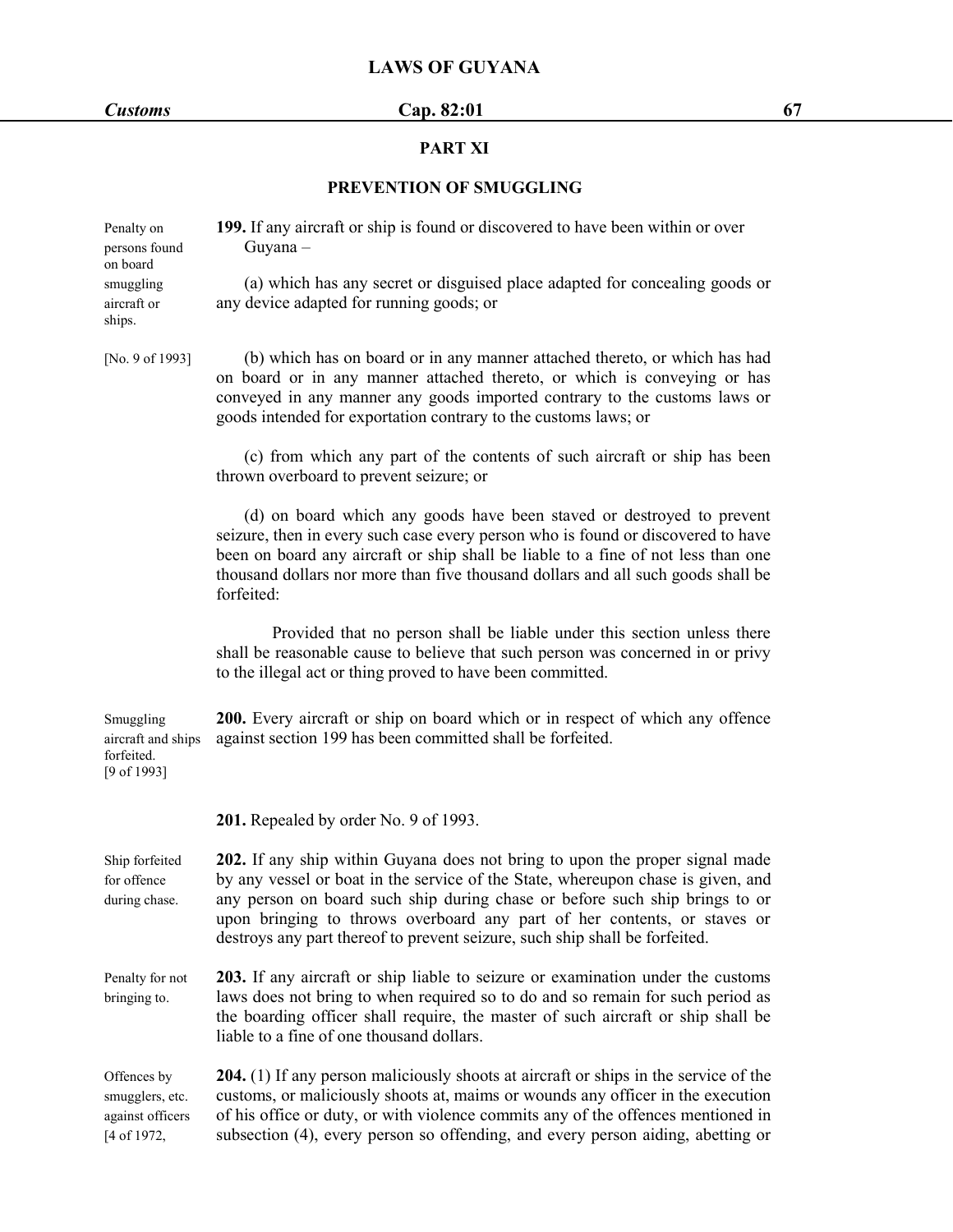| <b>Customs</b>                                                      | Cap. 82:01                                                                                                                                                                                                                                                                                                                                                                                                                                                                                                                                                                                                                                                                                                                                                                                                                                                                                                       | 68 |
|---------------------------------------------------------------------|------------------------------------------------------------------------------------------------------------------------------------------------------------------------------------------------------------------------------------------------------------------------------------------------------------------------------------------------------------------------------------------------------------------------------------------------------------------------------------------------------------------------------------------------------------------------------------------------------------------------------------------------------------------------------------------------------------------------------------------------------------------------------------------------------------------------------------------------------------------------------------------------------------------|----|
| 9 of 1993]                                                          | assisting therein shall be guilty of felony; and shall be liable on conviction on<br>indictment to imprisonment for fifteen years.                                                                                                                                                                                                                                                                                                                                                                                                                                                                                                                                                                                                                                                                                                                                                                               |    |
|                                                                     | (2) If any person engaged, or who has been engaged, in the commission of<br>any offence against the customs laws is armed with firearms or other offensive<br>weapons, or whether so armed with firearms or other offensive weapons, or<br>whether so armed or not, is disguised in any way, or being so armed or<br>disguised is found with any goods liable to forfeiture under the customs laws,<br>he, shall be liable on conviction on indictment to imprisonment for five years.                                                                                                                                                                                                                                                                                                                                                                                                                           |    |
| [9 of 1993]                                                         | (3) If any person by any means procures or hires or deputes or authorises<br>any other person to procure or hire any person to assist in any evasion of the<br>customs laws, he shall be liable on summary conviction to imprisonment for<br>twelve months.                                                                                                                                                                                                                                                                                                                                                                                                                                                                                                                                                                                                                                                      |    |
|                                                                     | (4) If any person staves, breaks, destroys or throws away any goods to<br>prevent seizure thereof by an officer or other person authorised to seize the<br>same, or rescues, or staves, breaks, destroys or throws away to prevent the<br>securing thereof any goods seized by an officer or other person authorised to<br>seize the same, or rescues any person apprehended for any offence under the<br>customs laws, or prevents the apprehension of any such person or obstructs any<br>officer going, remaining or returning from on board an aircraft or ship within<br>Guyana, or in searching an aircraft or ship, or in searching a person liable to be<br>searched under the customs laws, or in seizing any goods liable to forfeiture, or<br>otherwise acting in the execution of his duty, or attempts or endeavors to<br>commit, or aids, abets or assists in the commission he shall be liable on |    |
| [9 of 1993]                                                         | summary conviction, for each such offence to a fine of not less than five<br>thousand dollars nor more than ten thousand dollars with imprisonment for two<br>years; and                                                                                                                                                                                                                                                                                                                                                                                                                                                                                                                                                                                                                                                                                                                                         |    |
| [9 of 1993]                                                         | (5) If any person, not being an officer, takes or assumes the name,<br>designation, appearance or character of an officer for the purpose of thereby<br>obtaining admission into any aircraft, ship, house or other place, or of doing or<br>procuring to be done any act which he would not be entitled to do or procure to<br>be done of his own authority, or for any other unlawful purpose, he shall, in<br>addition to any other punishment to which he may be liable for the offence, be<br>liable on summary conviction to imprisonment for not less than three months<br>nor more than one year.                                                                                                                                                                                                                                                                                                        |    |
|                                                                     | (6) In this section "violence" means any criminal force or harm to any<br>person, or any criminal mischief to any property, or any threat or offer of such<br>force, harm or mischief, or the carrying or use of deadly, dangerous or offensive<br>weapons in such manner as is likely to cause terror to any person, or such<br>conduct as is likely to cause in any person a reasonable apprehension of criminal<br>force, harm or mischief to them or to their property.                                                                                                                                                                                                                                                                                                                                                                                                                                      |    |
| Penalty for<br>assembling to<br>evade, or<br>having so<br>assembled | <b>205.</b> (1) All persons to the number of three or more who shall assemble for the<br>purpose of evading any of the provisions of the customs laws, shall each be<br>guilty of an offence, and shall each be liable on summary conviction to<br>imprisonment for not less than twelve months nor more than three years:                                                                                                                                                                                                                                                                                                                                                                                                                                                                                                                                                                                       |    |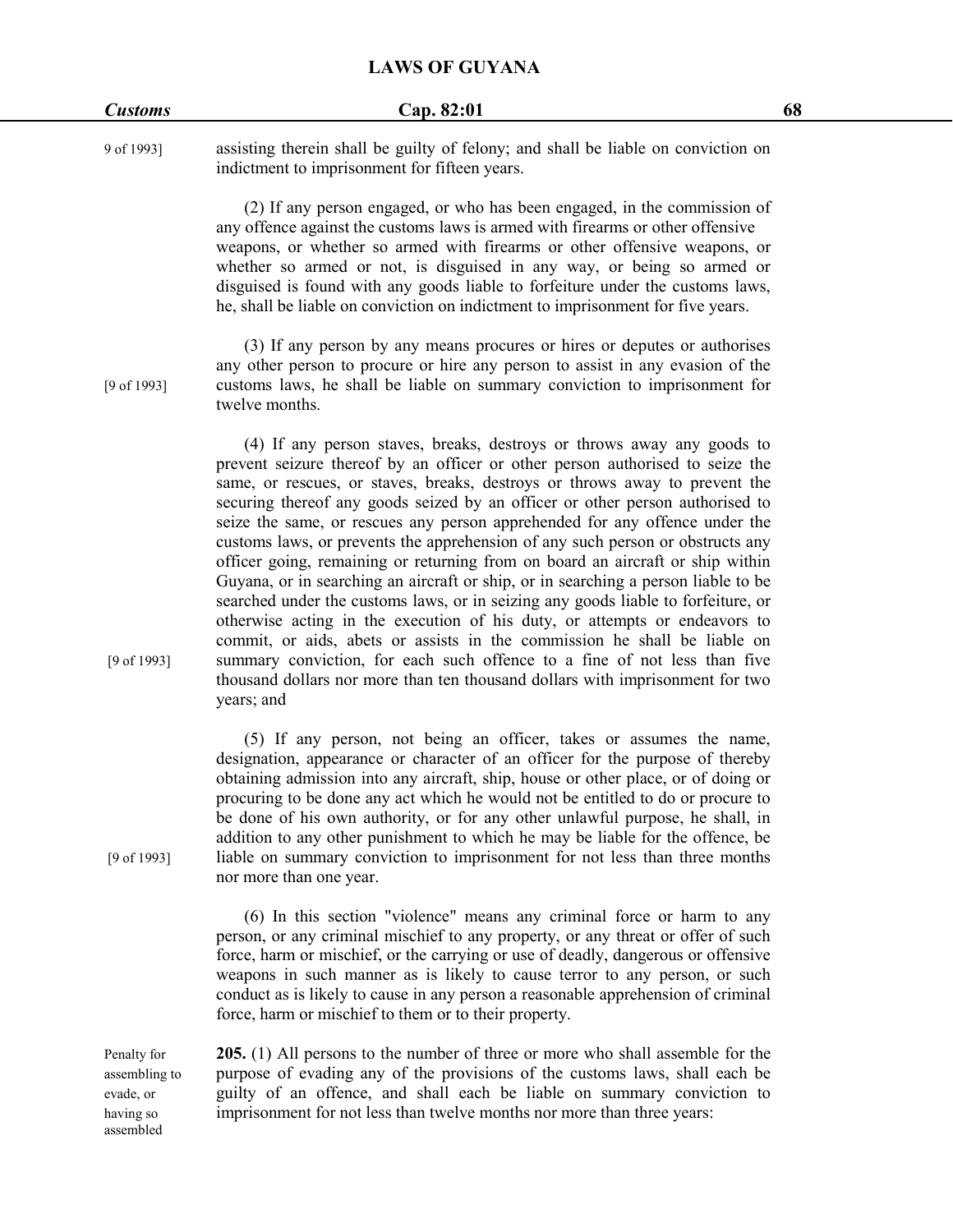| <b>Customs</b>                                                                  | Cap. 82:01                                                                                                                                                                                                                                                                                                                                                                                                                                                                                                                                                                                                        | 69 |
|---------------------------------------------------------------------------------|-------------------------------------------------------------------------------------------------------------------------------------------------------------------------------------------------------------------------------------------------------------------------------------------------------------------------------------------------------------------------------------------------------------------------------------------------------------------------------------------------------------------------------------------------------------------------------------------------------------------|----|
| evading<br>customs laws.<br>[9 of 1993]                                         | Providing that the court may for special reasons to be recorded in<br>writing award a sentence of imprisonment for a shorter term than twelve<br>months.                                                                                                                                                                                                                                                                                                                                                                                                                                                          |    |
|                                                                                 | (2) All persons to the number of three or more who having assembled for the<br>purpose of evading any of the provisions of the customs laws, evade any such<br>provision shall each be guilty of an offence and shall each be liable on summary<br>conviction to imprisonment for not less than twelve months nor more than three<br>years:                                                                                                                                                                                                                                                                       |    |
|                                                                                 | Providing that the court may for special reasons to be recorded in<br>writing award a sentence of imprisonment for a shorter term than twelve<br>months.                                                                                                                                                                                                                                                                                                                                                                                                                                                          |    |
| Penalty for<br>signaling to<br>smuggling<br>aircraft or<br>ship.<br>[9 of 1993] | 206. (1) No person shall make or cause to be made, or aid, or assist in<br>making any signal in or on board or from any aircraft or ship, or on or from any<br>part of Guyana for the purpose of giving notice to any person on board any<br>smuggling aircraft or ship, whether any person so on board of such aircraft or<br>ship be or be not within distance to notice any such signal; and if any person<br>shall make or cause to be made, or aid or assist in making any such signal, shall<br>be liable on summary conviction to imprisonment for not less than twelve<br>months nor more than five years |    |
|                                                                                 | (2) If any person is charged with having made or caused to be made, or<br>for aiding or assisting in making any such signal as aforesaid, the burden of<br>proof that such signal so charged as having been made with intent and for the<br>purpose of giving such notice as aforesaid was not made with such intent and<br>for such purpose shall be upon the defendant against whom such charge is made.                                                                                                                                                                                                        |    |
|                                                                                 | (3) Any person whatsoever may prevent any signal being made as<br>aforesaid, and may go upon any lands for that purpose, without being liable to<br>any indictment, suit or action for the same.                                                                                                                                                                                                                                                                                                                                                                                                                  |    |
|                                                                                 | (4) For the purposes of this section any ship to which a signal is made as<br>aforesaid and which changes its course or, if at anchor, weighs anchor, or from<br>which any signal is made following any signal made from an aircraft or ship or<br>any part of Guyana as aforesaid, shall for the purposes of this section be deemed<br>to be a smuggling ship unless the contrary be proved.                                                                                                                                                                                                                     |    |
| Penalty for<br>interfering with<br>customs gear.<br>$[9$ of 1993]               | 207. Every person who cuts away, cuts adrift, removes, alters, defaces, sinks or<br>destroys, or in any other way injures or conceals any aircraft, ship, buoy,<br>anchor, chain, rope or mark in the charge of or used by any person for the<br>prevention of smuggling or in or the use of the service of the customs shall be<br>liable on summary conviction to a fine of ten thousand dollars together with<br>imprisonment for three years                                                                                                                                                                  |    |
|                                                                                 |                                                                                                                                                                                                                                                                                                                                                                                                                                                                                                                                                                                                                   |    |

Intermeddling **208.** If any person, not being an officer or otherwise authorised by law, with goods intermeddles with or takes up any spirits or any goods prohibited to be imported found floating. or exported being in packages found floating upon or sunk into the sea, such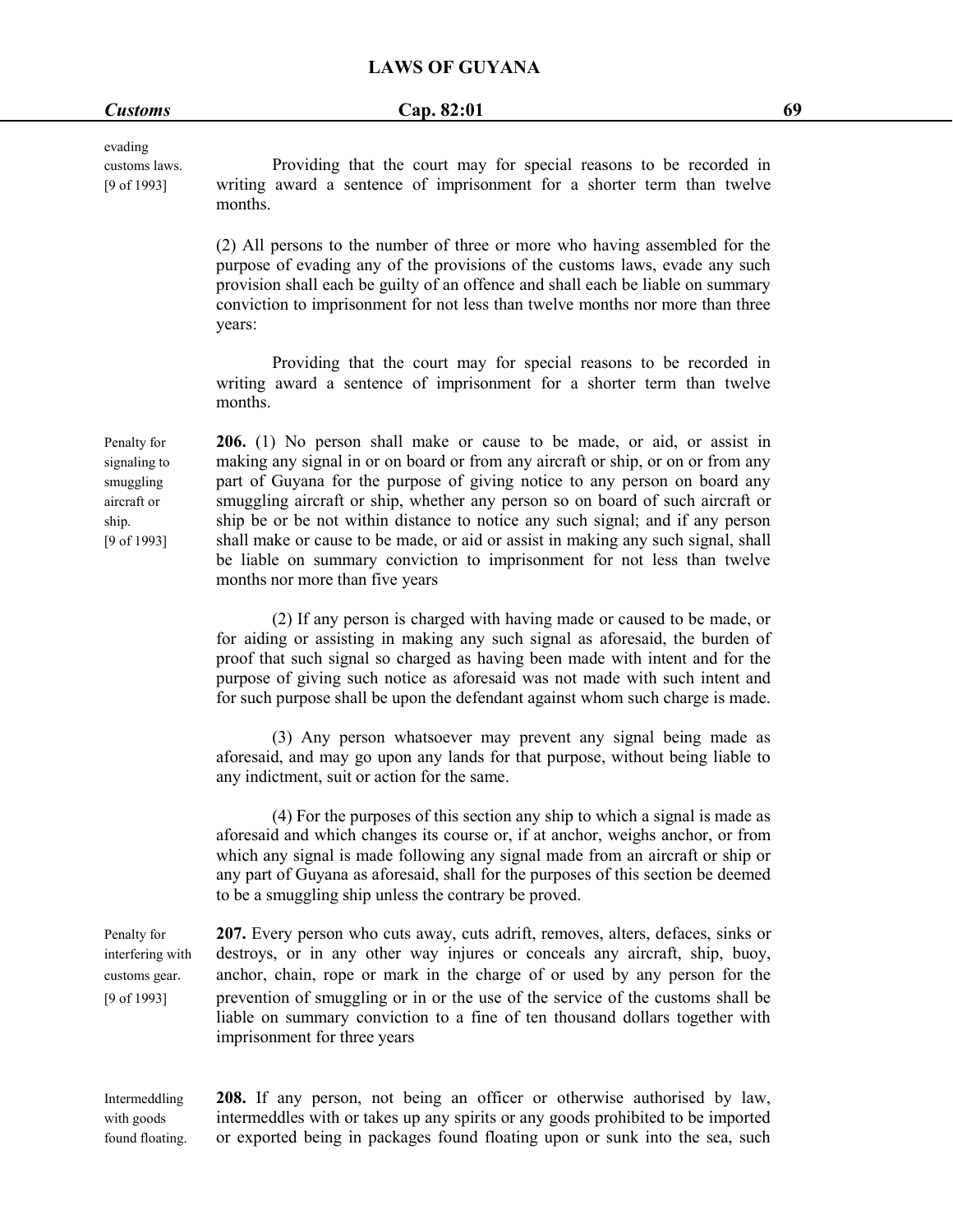| <b>Customs</b>                                              | Cap. 82:01                                                                                                                                                                                                                                                                                                                                                                                                                                                                                                                                                                                                                                                                                                                                                                                                                                                                                                                                                | 70 |
|-------------------------------------------------------------|-----------------------------------------------------------------------------------------------------------------------------------------------------------------------------------------------------------------------------------------------------------------------------------------------------------------------------------------------------------------------------------------------------------------------------------------------------------------------------------------------------------------------------------------------------------------------------------------------------------------------------------------------------------------------------------------------------------------------------------------------------------------------------------------------------------------------------------------------------------------------------------------------------------------------------------------------------------|----|
| [9 of 1993]                                                 | spirits or goods prohibited to be imported or exported shall be forfeited and<br>every such person shall be liable to a fine of five thousand dollars.                                                                                                                                                                                                                                                                                                                                                                                                                                                                                                                                                                                                                                                                                                                                                                                                    |    |
| Writs of<br>assistance.<br>[12 of 1954]<br>4 of 1972]       | 209. Any officer having a writ of assistance issued from the High Court<br>(which is hereby authorised and required to grant such writs upon application by<br>the Comptroller) may, by day or night, enter into and search any house, shop,<br>cellar, warehouse, room or other place, and in case of resistance break open<br>doors, chests, trunks, and other packages, and seize and bring away any<br>uncustomed or prohibited goods, or any books or documents relating thereto,<br>and put and secure the same in a State warehouse.                                                                                                                                                                                                                                                                                                                                                                                                               |    |
| Search warrant.                                             | 210. If any officer has reasonable cause to suspect that any uncustomed or<br>prohibited goods, or any books or documents relating to uncustomed or<br>prohibited goods, are harboured, kept or concealed in any house or other place<br>in Guyana, and it shall be made so to appear by information on oath before any<br>magistrate or justice of the peace in Guyana, it shall be lawful for such<br>magistrate or justice of the peace by special warrant under his hand to authorise<br>such officer to enter and search such house or other place by day or by night,<br>and to seize and carry away any such uncustomed or prohibited goods, or any<br>books or documents relating to uncustomed or prohibited goods, as may be<br>found therein; and it shall be lawful for such officer, in case of resistance, to<br>break open any door, and to force and remove any other impediment or<br>obstruction to such entry or seizure as aforesaid. |    |
| Officers may<br>stop carriage<br>etc.<br>[9 of 1993]        | 211. Any officer may upon reasonable suspicion stop and examine any ship,<br>aircraft or carriage within Guyana to ascertain whether any uncustomed or<br>prohibited goods are contained therein; and, if none shall be found, the officer<br>shall not on account of such stoppage and examination be liable to any<br>prosecution of action at law; and the person in charge of any such ship or<br>aircraft and any person driving or conducting such carriage refusing to stop or<br>allow such examination when required by any officer shall be liable to a fine of<br>not less than five thousand dollars nor more than ten thousand dollars.                                                                                                                                                                                                                                                                                                      |    |
| Officer may<br>patrol freely.                               | 212. Any officer, when on duty, may patrol upon and pass freely on foot or<br>otherwise, along and over and enter any part of Guyana other than a<br>dwelling-house, and any such officer so proceeding shall not be liable to any<br>criminal or civil proceedings for so doing.                                                                                                                                                                                                                                                                                                                                                                                                                                                                                                                                                                                                                                                                         |    |
| Officer may<br>moor or park<br>patrol craft or<br>carriage. | 213. The officer in charge of any aircraft, ship or carriage employed for the<br>prevention of smuggling, may take such aircraft, ship or carriage, to such place<br>as he shall deem most convenient for that purpose, and keep any such aircraft,<br>ship or carriage at such place and for such time as he shall deem necessary and<br>proper; and such officer shall not be liable to any criminal or civil proceedings<br>for so doing.                                                                                                                                                                                                                                                                                                                                                                                                                                                                                                              |    |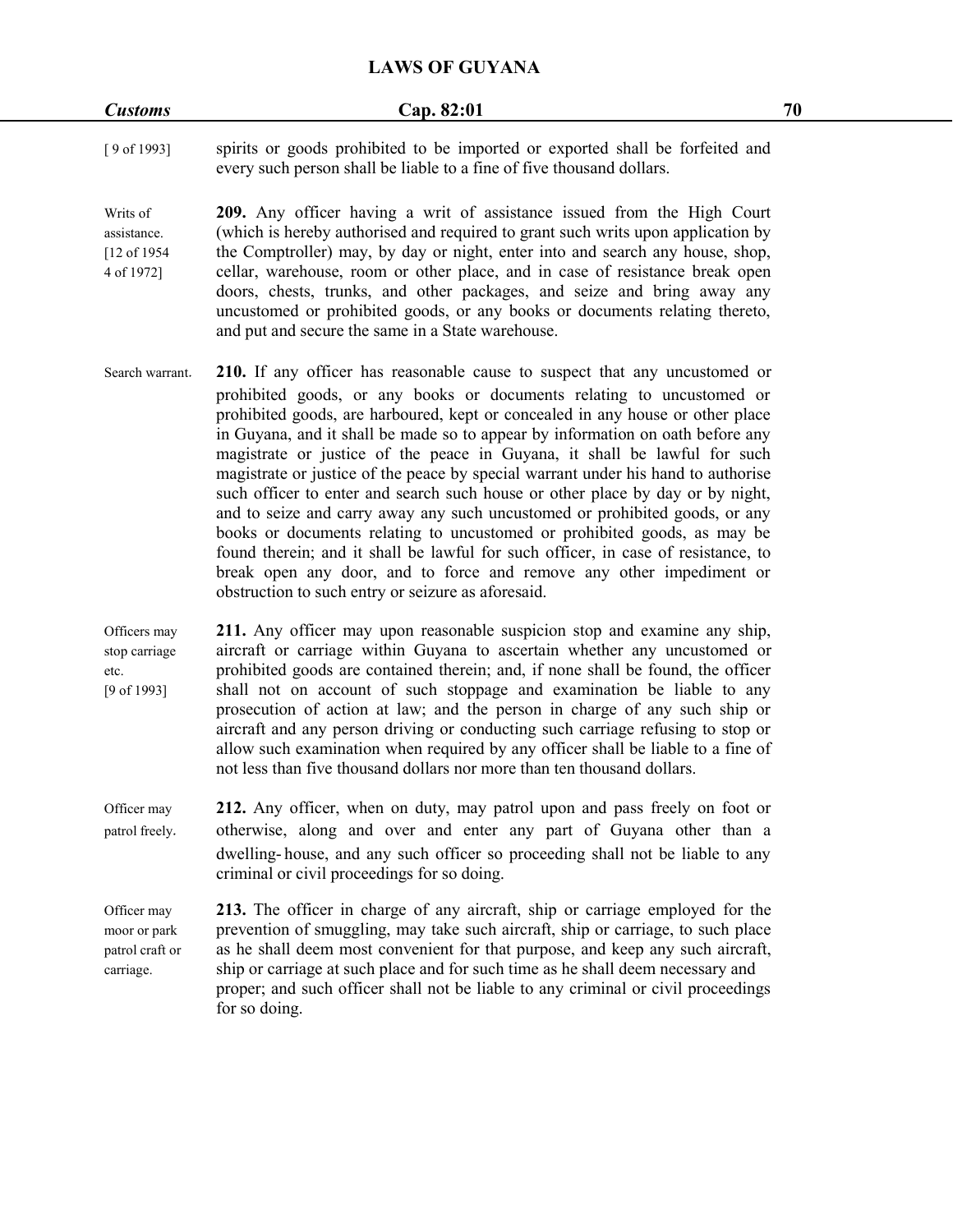# *Customs* **Cap. 82:01 71**

# **PART XII**

## **GENERAL**

General **214.** Save as otherwise provided in section 216 any person who is convicted of penalty. any offence against the customs laws for which no specific penalty is provided [9 of 1993] shall be liable on summary conviction to a fine of ten thousand dollars together with imprisonment for three years.

Penalty for **215.** Any person who obstructing [4 of 1972 duty; or

9 of 1993]

rescuing etc. (a) obstructs, hinders, molests orassaults any officer in the execution of his

(b) does anything which impedes or is calculated to impede the carrying out of any search which may lead to the forfeiture, detention or seizure of anything liable to be forfeited, detained or seized under the customs laws; or

(c) rescues, damages, destroys or throws away anything liable to be forfeited, seized or detained under the customs laws or does anything calculated to prevent the procuring or giving of evidence relating to forfeiture, seizure or detention under the customs laws; or

(d) prevents the detention of any person by an officer in the execution of his duty; or

(e) rescues any person detained under paragraph (d); or

(f) attempts to do anything mentioned in paragraphs  $(a)$ ,  $(b)$ , $(c)$ ,  $(d)$ , or  $(e)$ , shall be liable on summary conviction to a fine of ten thousand dollars together with imprisonment for three years

Penalty in cases **216.** Where any aircraft, ship, carriage or goods become liable to forfeiture of forfeiture under the customs laws, any person who shall be knowingly concerned in the [9 of 1993] act or omission which renders the same liable to forfeiture shall be guilty of an offence, and shall incur the penalty provided by this Act in respect of such offence or, where no such penalty is provided, shall be liable to a fine of ten thousand dollars, or treble the value of any goods seized, at the election of the Comptroller; and any such person may be arrested and detained by any officer, and taken before a magistrate to be dealt with according to law:

> Provided that no person shall be arrested whilst actually on board any aircraft or ship in the service of a foreign state or country.

Penalty for false **217.** (1) Any person who, in any matter relating to the customs, or under the declaration, control or management of the Comptroller etc. [9 of 1993]

> (a) makes and subscribes, or causes to be made and subscribed, any false declaration; or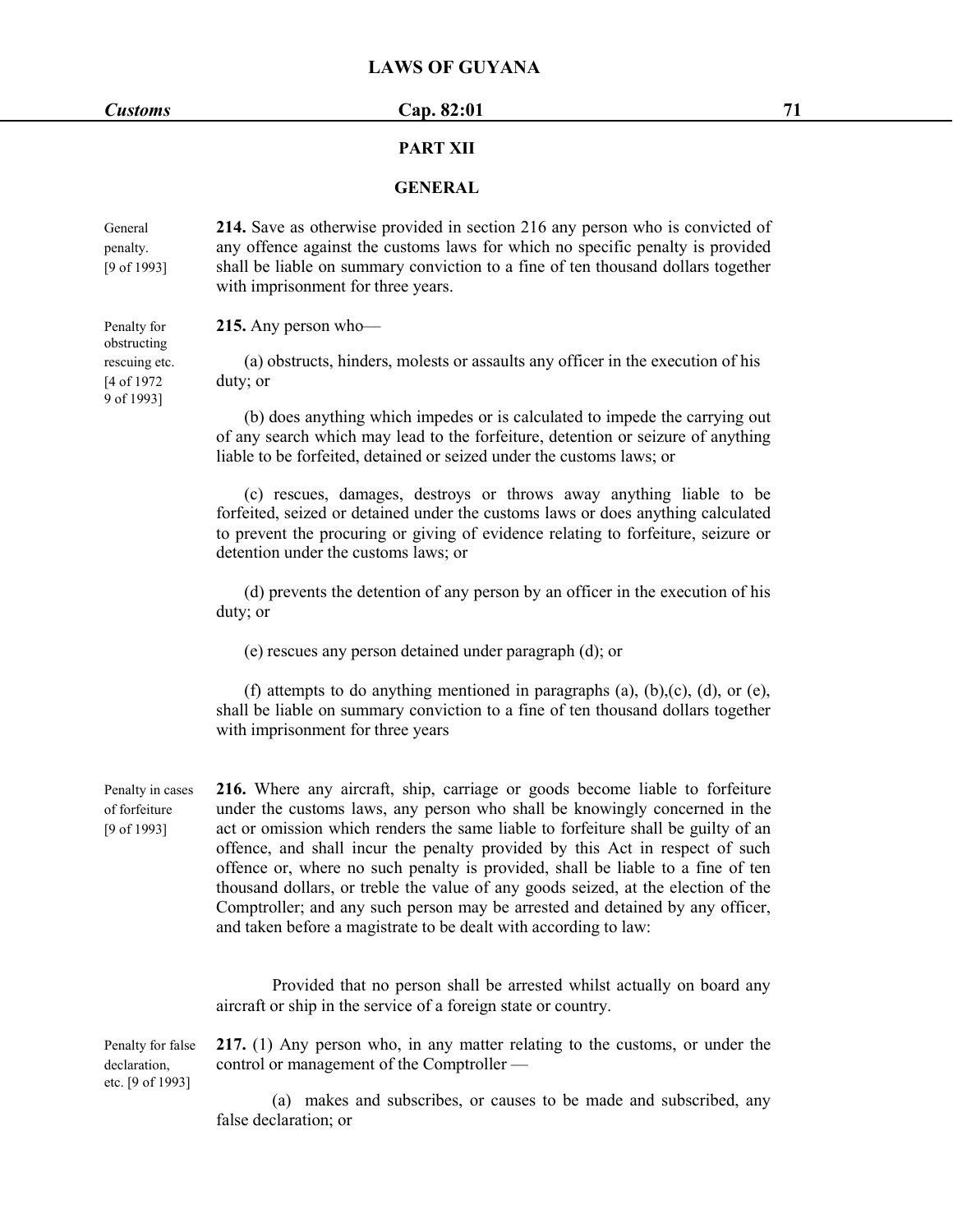(b) makes or signs or causes to be made or signed, any declaration, certificate or other instrument required to be verified by signature only, the same being false in any particular; or

(c) makes or signs any declaration made for the consideration of any officer on any application presented to him the same being untrue in any particular; or

(d) when required by the customs laws to answer questions put to him by any officer, refuses to answer such questions or answers any such questions untruly;

shall be liable on summary conviction to a fine of twenty five thousand dollars together with imprisonment for three years.

(2) Any person who, in any matter relating to the customs, or under the control or management of the Comptroller;

(a) counterfeits, falsifies, or willfully uses when counterfeited or falsified, any document required by the customs laws, or by or under the directions of any officer, or any instrument used in the transaction of any business or matter relating to customs; or

(b) alters any document or instrument after the same has been officially issued; or

(c) counterfeits the seal, signature, initials or other mark of or used by any officer for the verification of any such document or instrument, or for the security of goods, or any other purpose in the conduct of business relating to the customs, or under the control or management of the Comptroller; or

(d) on any document or instrument required for the purpose of the customs laws, counterfeits or imitates the seal, signature, initials or other mark of or made use of by any other person whatsoever, whether with or without the consent of such person, shall be liable on summary conviction to a fine of ten thousand dollars together with imprisonment for not less than twelve months nor more than three years.

Penalty for **218.** Every person who-

customs laws (a) imports or brings or is concerned in importing or bringing into Guyana regarding any prohibited goods, or any goods the importation of which is restricted, imported or contrary to such prohibition or restriction, whether the same be unloaded or not exported with intent to defraud the revenue of any duties thereon; or

[28 of 1975 (b) unloads or assists or is otherwise concerned in unloading, any goods 9 of 1993] which are prohibited, or any goods which are restricted and imported contrary to such restriction with intent to defraud the revenue of any duties thereon; or

> (c) knowingly harbours, keeps or conceals, or knowingly permits or suffers or causes or procures to be harboured, kept or concealed, any prohibited,

evading goods.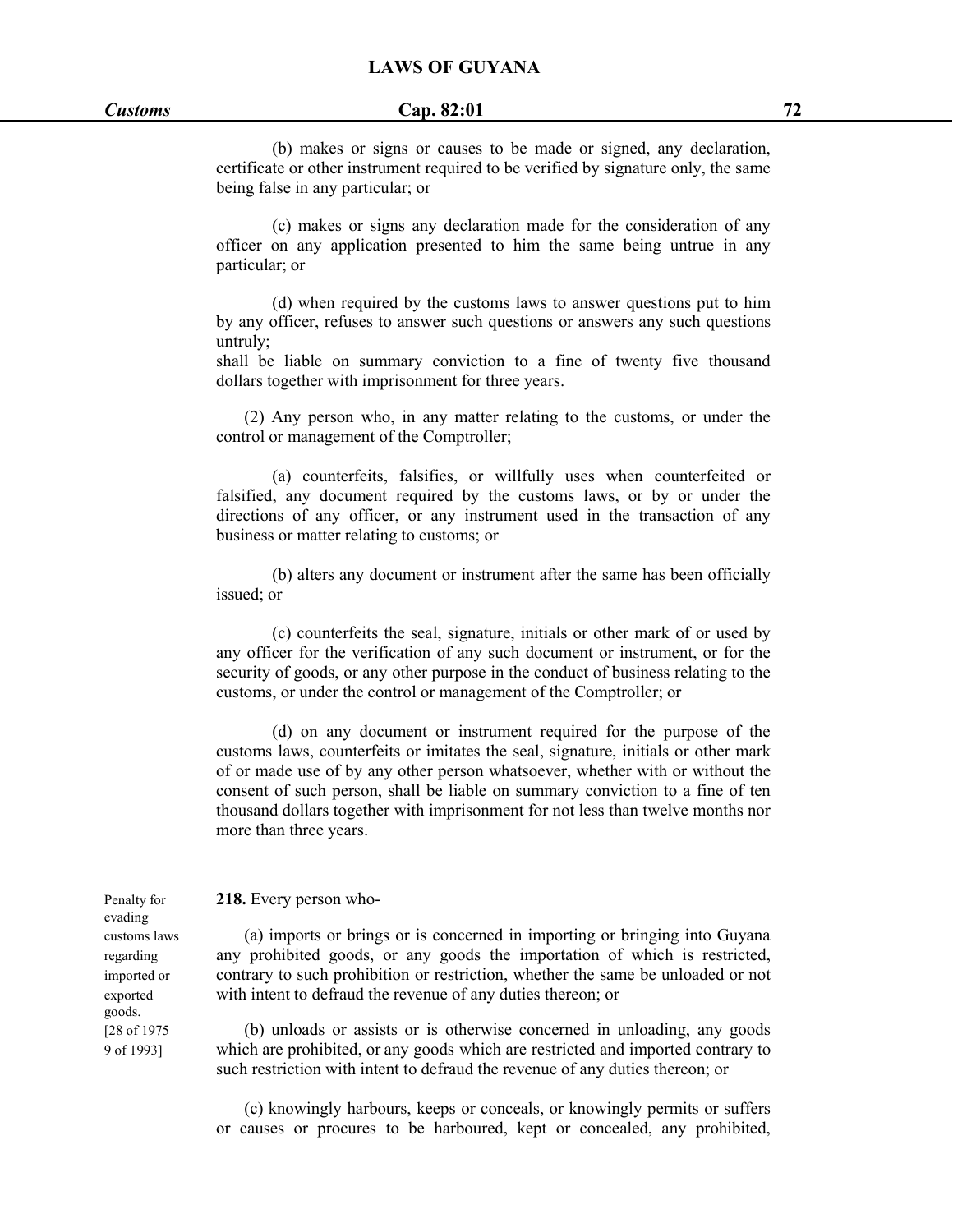thereon; or

restricted or uncustomed goods with intent to defraud the revenue of any duties

(d) knowingly acquires possession of or is in any way knowingly concerned in carrying, removing, depositing, concealing, or in any manner dealing with any goods with intent to defraud the revenue of any duties thereon, or to evade any prohibition or restriction of or applicable to such goods; or

(e) is in any way knowingly concerned in any fraudulent evasion or attempt at evasion of any import or export duties of customs, or of the laws, and restrictions of the customs relating to the importation, unloading, warehousing, delivery, removal, loading and exportation of goods, shall be liable for each such offence to a fine of treble the value of the goods or ten thousand dollars at the election of the Comptroller; and to imprisonment for one year and all goods in respect of which any such offence shall be committed shall be forfeited.

Penalty in **219.** If any person imports or exports, or causes to be imported or exported, or relation to attempts to import or export any goods or things concealed in any way, or concealed packed in any package or parcel (whether, there be any other goods orthings in goods, etc. such package or parcel or not) in a manner calculated to deceive the officers of [28of 1975 customs, or any package containing goods or things corresponding with the 9 of 1993] entry thereof, such package and the goods or things therein shall be forfeited, and such person shall be liable to fine of ten thousand dollars, or treble the value of the goods or things at the election of the Comptroller and to imprisonment for one year.

Power of **220.** (1) Notwithstanding the provisions of section 219, if, upon the examination Comptroller of any imported goods, which are chargeable with duty upon the value thereof, to purchase it appears to the Comptroller that the value of such goods as declared by the goods in importer and according to which duty has been or issought to be paid is not the certain cases. true value thereof, it shall be lawful for the Comptroller to detain the same, in [28 of 1967] which case he shall give notice in writing to the importer of the detention of such goods, and of the value thereof as estimated by him, either by delivering such notice personally, or by transmitting the same by post to such importer addressed to him at his place of abode or business.

> (2) The Comptroller shall, within fifteen days after the detention of such goods, determine either that the goods are or may be correctly entered according to the value declared by the importer and permit the same to be delivered, or to retain the same for the public use, in which latter case he shall cause the value at which the goods were declared by the importer, together with an addition of five per cent, and the duties already paid to be paid to the importer in full satisfaction for such goods; or he may permit such person, on his application for that purpose, to enter the goods according to such value and on such terms as he may direct.

> (3) Such goods, if retained, shall be disposed of for the benefit of the State, and if the proceeds arising therefrom, in case of sale, exceed the sum so paid, and all charges incurred by the State, such surplus shall be disposed of as the President may direct.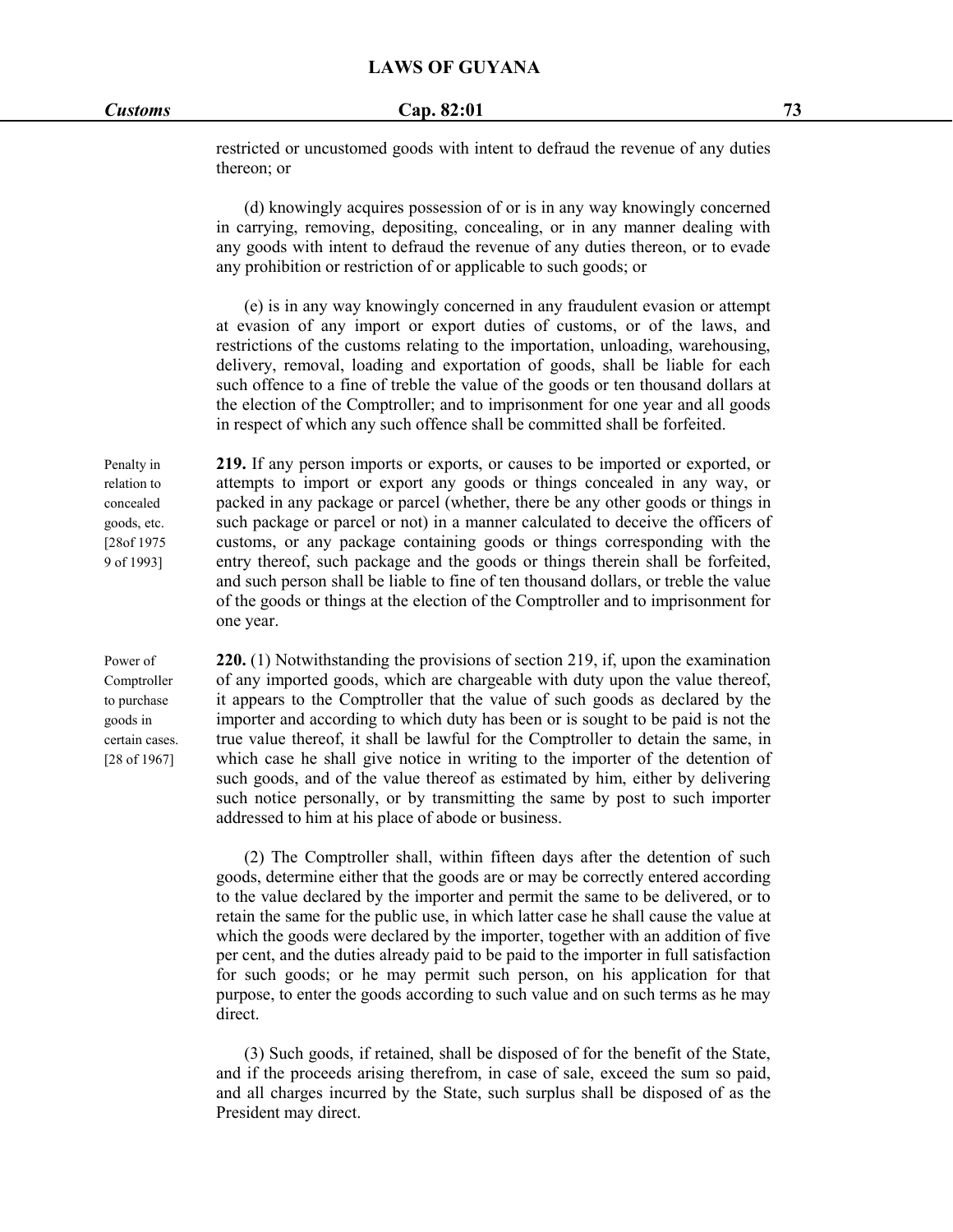| <b>Customs</b>                                                             | Cap. 82:01                                                                                                                                                                                                                                                                                                                                                                                                                                                                                                                                                                                                                                                                                                                                                                                                                                                                                                                                                                                                                                                                                                                                                                                                             | 74 |
|----------------------------------------------------------------------------|------------------------------------------------------------------------------------------------------------------------------------------------------------------------------------------------------------------------------------------------------------------------------------------------------------------------------------------------------------------------------------------------------------------------------------------------------------------------------------------------------------------------------------------------------------------------------------------------------------------------------------------------------------------------------------------------------------------------------------------------------------------------------------------------------------------------------------------------------------------------------------------------------------------------------------------------------------------------------------------------------------------------------------------------------------------------------------------------------------------------------------------------------------------------------------------------------------------------|----|
| Officer taking<br>unauthorised<br>fees, etc<br>$[9$ of 1993]               | 221. An officer shall not demand or accept any fee, perquisite or reward whether<br>pecuniary or otherwise, directly or indirectly, from any person on account of<br>anything done or to be done by him, or omitted to be done by him, in or in any<br>way relating to his office or employment, except such as he shall be permitted to<br>demand or receive with the approval of the President or Comptroller and if any<br>person shall give, offer or promise to give any such fee, perquisite or reward,<br>such person shall be liable on summary conviction, for every such offence, to a<br>fine of ten thousand dollars together with imprisonment for three years.                                                                                                                                                                                                                                                                                                                                                                                                                                                                                                                                           |    |
| Collusive<br>seizure,<br>bribery, etc.<br>$[9 \text{ of } 1993]$           | 222. If any officer makes any collusive seizure, or delivers up, or makes any<br>agreement to deliver up or not to seize any aircraft, ship, carriage or goods liable<br>to forfeiture, or demands or takes any bribe, gratuity, recompense or reward for<br>the neglect or nonperformance of his duty, or conspires or connives with any<br>person to commit an offence against the customs laws for the purpose of seizing<br>any aircraft, ship, carriage or goods, and obtaining any reward for such seizure<br>or otherwise every such officer shall be liable on summary conviction to a fine<br>of ten thousand dollars together with imprisonment for three years and be<br>rendered incapable of holding any public office, and every person who gives or<br>offers or gives or promises to give or procures to be given, any bribe,<br>recompense or reward to, or shall make any collusive agreement with any such<br>officer to induce him in any way to neglect his duty, or to do, conceal or<br>connive at any act where by any provisions of the customs laws may be evaded,<br>shall be liable on summary conviction to a fine of ten thousand dollars together<br>with imprisonment for three years. |    |
| Offering goods<br>for sale under<br>pretence that<br>they are<br>smuggled. | 223. If any person offers for sale any goods under pretence that the same are<br>prohibited, or have been unloaded and removed without payment of duties, all<br>such goods (although not prohibited or liable to any duties) shall be forfeited.                                                                                                                                                                                                                                                                                                                                                                                                                                                                                                                                                                                                                                                                                                                                                                                                                                                                                                                                                                      |    |
| General<br>provisions as to<br>forfeiture.<br>[9 of 1993]                  | 224. (1) All aircraft, ships and carriages, together with all animals and things<br>made use of in the importation, attempted importation, landing, removal,<br>conveyance, exportation or attempted exportation of any uncustomed,<br>prohibited or restricted goods, or any goods liable to forfeiture under the<br>customs laws shall be forfeited.                                                                                                                                                                                                                                                                                                                                                                                                                                                                                                                                                                                                                                                                                                                                                                                                                                                                 |    |
|                                                                            | (2) All aircraft, ships and carriages, together with all animals and things,<br>goods liable to forfeiture, and all persons liable to be detained for any offence,<br>under the customs laws or under any law whereby officers are authorised to<br>make seizures or detentions, shall or may be seized or detained in any place by<br>any person duly employed for the prevention of smuggling or by any person<br>having authority from the Comptroller to seize or detain the same.                                                                                                                                                                                                                                                                                                                                                                                                                                                                                                                                                                                                                                                                                                                                 |    |
|                                                                            | (3) All aircraft, ships or carriages, together with all animals and things, and<br>goods seized under subsection (2) shall forthwith be delivered into the care of                                                                                                                                                                                                                                                                                                                                                                                                                                                                                                                                                                                                                                                                                                                                                                                                                                                                                                                                                                                                                                                     |    |

(4) The forfeiture of any aircraft, ship, carriage, animal or thing shall be deemed to include the furniture, tackle, harness and appeal thereof, and the

the Comptroller.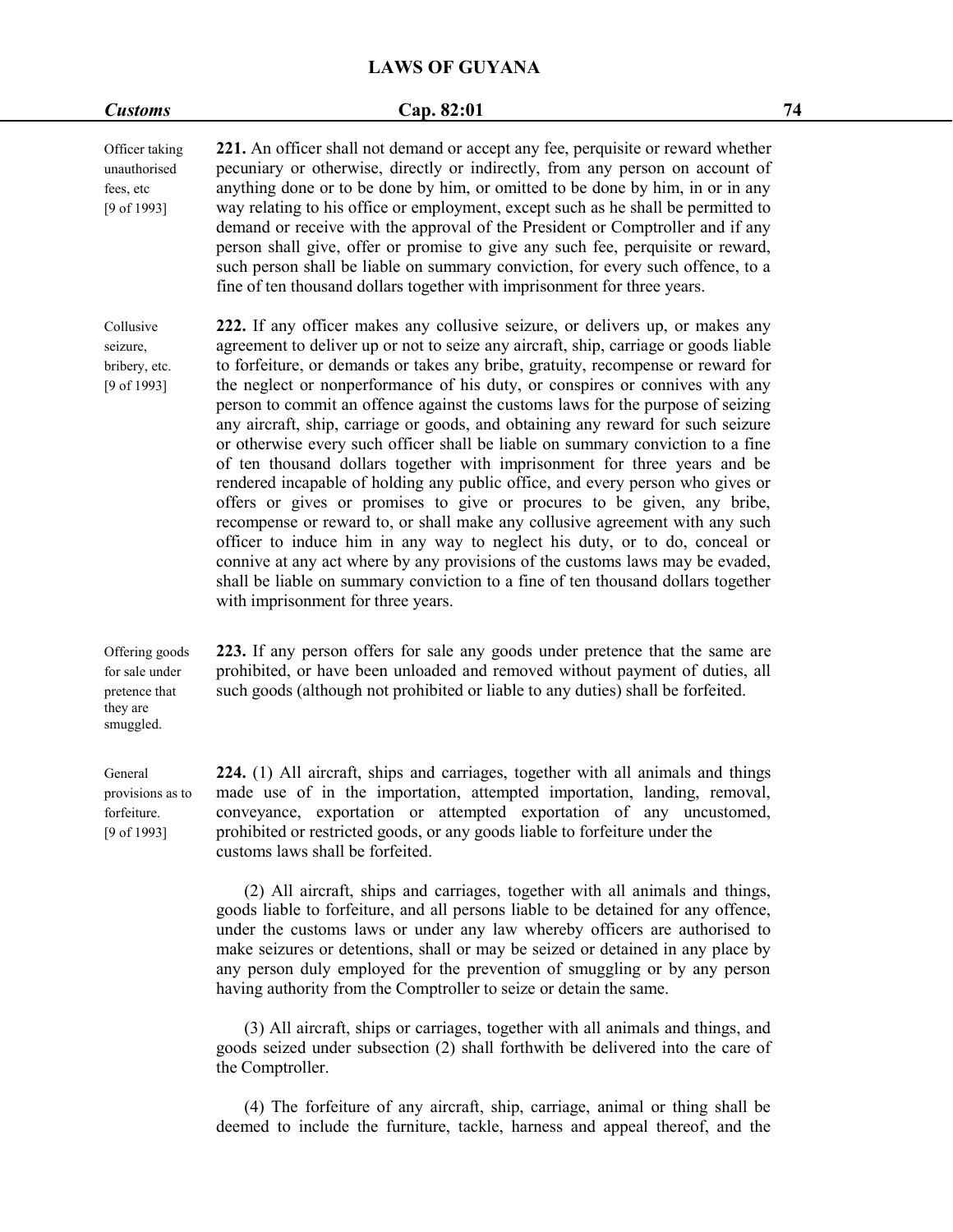forfeiture of any goods shall be deemed to include the package in which the same are found and all the contents thereof.

Procedure on **225.** (1) Where any seizure ismade of any goods forfeited under the customs seizure. laws orany law enabling officers to make seizures, and the goods seized are not [1of 1978] in the possession of the offender, master or person in charge of the vessel, aircraft or vehicle, or owner of the goods, or the seizure has not been made in the presence of the offender, master or owner as aforesaid, the seizing officer shall give notice in writing to the master or owner as aforesaid, if known to him by delivering the notice to him personally, or by sending such notice by post to his usual place of abode, or his business premises, if known.

> (2) All seizures lawfully made under the customs laws or any other law shall be deemed to be taken and condemned and may be sold or otherwise disposed of in such manner as the Comptroller may direct, unless the person from whom the seizure has been made, or the master or owner as aforesaid or some person by them duly authorised, gives notice to the Comptroller within one calendar month from the date of the seizure that he claims the goods, whereupon proceedings shall be taken for the forfeiture and condemnation thereof:

> Provided that animals or perishable goods may be sold forthwith in any such manner as the Comptroller may direct and the proceeds of such sale retained to abide the result of any claim which may be lawfully made.

> (3) Where any proceedings are taken for forfeiture and condemnation, the court may, except in the case of goods subject to any prohibition or restriction, order delivery of the thing seized to the claimant on security being given for the payment to the Comptroller of the value thereof in case of condemnation.

Disposal of **226.** All seizures whatsoever which have been made and condemned under seizure. the customs laws, or any other Act by which seizures are authorised to be made by officers, shall be disposed of in such manner as the Comptroller may direct.

Limit of **227.** Where a penalty is prescribed for the commission of an offence under penalty. the customs laws, such offence shall be punishable by a penalty not exceeding the penalty so prescribed:

> Provided that where by reason of the commission of any offence the payment of any customs duty has or might have been evaded the penalty imposed shall, unless the court for special reasons thinks fit to order otherwise, and without prejudice to the power of the court to impose a greater penalty, be not less than treble the amount of duty payable.

President may **228.** When any seizure has been made, or any fine or penalty incurred on restore seizure, inflicted, or any person committed to prison for any offence against the customs etc. laws, the President may direct restoration of such seizure whether condemnation has taken place or not, or waive or compound proceedings or mitigate or remit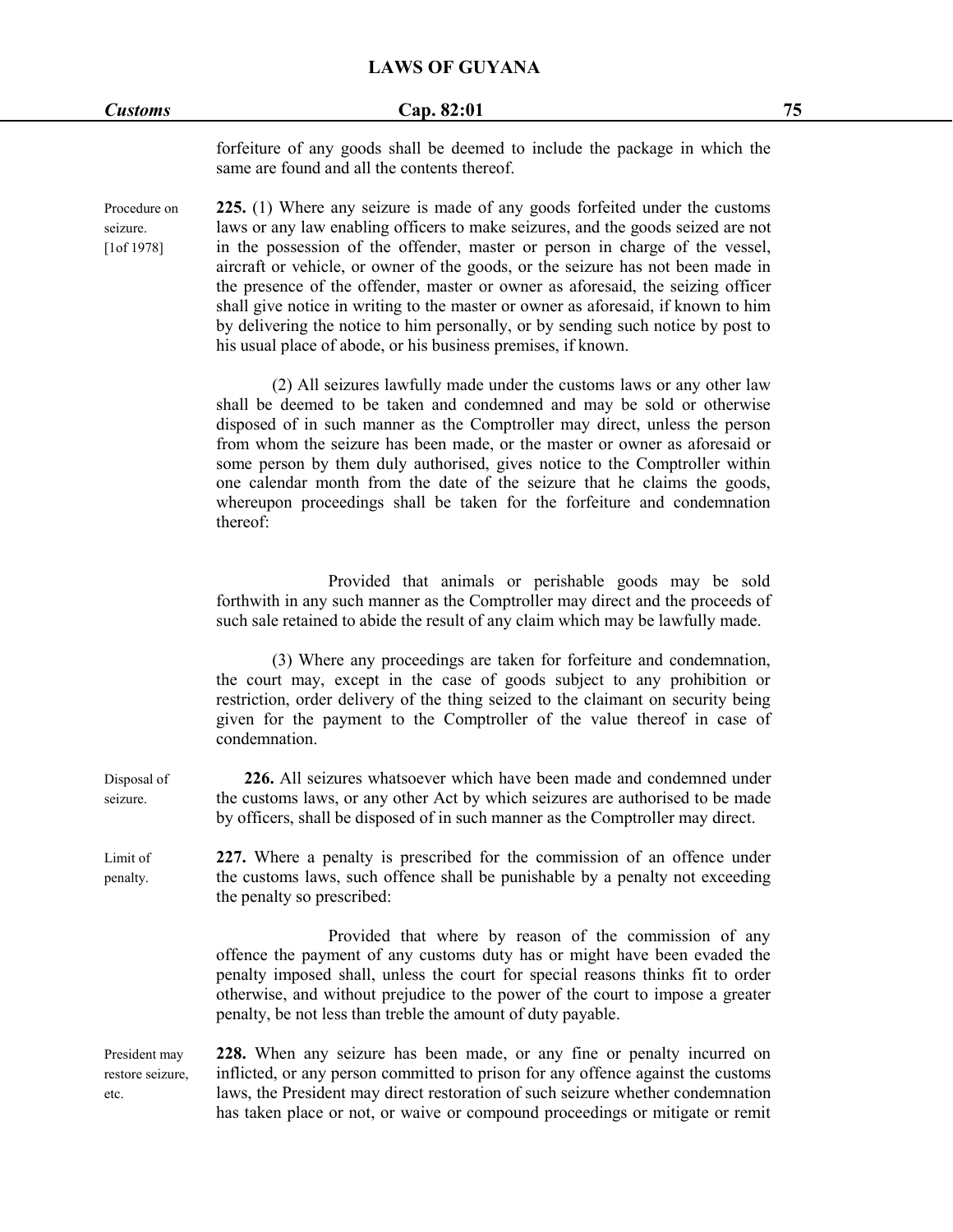| <b>Customs</b>                          | Cap. 82:01                                                                                                                                                                                                                                                                                                                                                                                                                                                                                                                                                                                                                                                                                                                                                                                                                                                                                                                                                                                                                                                                                                          | 76 |
|-----------------------------------------|---------------------------------------------------------------------------------------------------------------------------------------------------------------------------------------------------------------------------------------------------------------------------------------------------------------------------------------------------------------------------------------------------------------------------------------------------------------------------------------------------------------------------------------------------------------------------------------------------------------------------------------------------------------------------------------------------------------------------------------------------------------------------------------------------------------------------------------------------------------------------------------------------------------------------------------------------------------------------------------------------------------------------------------------------------------------------------------------------------------------|----|
|                                         | such fine or penalty, or release such person from confinement either before or<br>after any conviction on any terms and conditions, as he shall see fit.                                                                                                                                                                                                                                                                                                                                                                                                                                                                                                                                                                                                                                                                                                                                                                                                                                                                                                                                                            |    |
| Comptroller<br>may mitigate<br>penalty. | 229. Subject to the approval of the President (which approval may be signified<br>by general directions to the Comptroller) and notwithstanding anything<br>contained in section 227, the Comptroller may mitigate or remit any penalty or<br>restore anything seized under the customs laws at any time prior to the<br>commencement of proceedings in any court against any person for an offence<br>against the customs laws or for the condemnation of any seizure.                                                                                                                                                                                                                                                                                                                                                                                                                                                                                                                                                                                                                                             |    |
| Rewards<br>[4 of 1972]<br>4 of 1994]    | 230. The Comptroller may, with the approval of the Minister, reward any person<br>who informs him of any offence against the customs laws or assists in the<br>recovery of any fine or penalty:                                                                                                                                                                                                                                                                                                                                                                                                                                                                                                                                                                                                                                                                                                                                                                                                                                                                                                                     |    |
|                                         | Provided that such approval need not be obtained for a reward not<br>exceeding one thousand dollars.                                                                                                                                                                                                                                                                                                                                                                                                                                                                                                                                                                                                                                                                                                                                                                                                                                                                                                                                                                                                                |    |
| Steamship<br>agents                     | 231. Where under the customs laws any special procedure is prescribed in<br>regard to steamships, and where the owner of any steamship is not resident in<br>Guyana it shall be the duty of the of the master or owner of such steamship to<br>appoint an agent in Guyana for the purpose of performing any act which may<br>under the customs laws be performed by the agent of the master or owner of a<br>steamship; and if the master or owner of any steamship shall fail to appoint an<br>agent as aforesaid, and until such agent be appointed or if such agent shall not<br>give security when so required to the satisfaction of the Comptroller for the due<br>observance of the customs laws, then such steamship shall be subject to the<br>requirements of the customs laws applicable to ships other than steamships, and<br>on failure or omission to perform any such requirement, the owner or master<br>shall be liable in respect of such failure or omission to all penalties that might be<br>imposed upon them or either of them under the customs laws if such ship were<br>not a steamship. |    |
| Form of<br>document.                    | 232. Every document submitted to the Comptroller or his officers for the<br>purpose of the customs laws shall be in such as may be prescribed, if any, and<br>shall contain the particulars required by such form or indicated therein.                                                                                                                                                                                                                                                                                                                                                                                                                                                                                                                                                                                                                                                                                                                                                                                                                                                                             |    |
| Production of<br>documents.             | 233. (1) The importer, exporter, or any other person concerned in the<br>exportation of any goods, shall, on the request of any officer made at any time<br>within three years of the date of importation, or exportation as the case may be,<br>or of the date of delivery to the proper officer of an entry for such goods, if the<br>same have been entered, produce for the inspection of such officer the invoices,<br>books of account and any other documents of whatever nature relating to such<br>goods which the officer shall require and shall answer such questions and make<br>and subscribe such declarations regarding the weight, measure, strength, value,<br>cost, selling price, origin and destination of such goods, and the name of the<br>place whence or where any imported goods were consigned or transferred from<br>one aircraft or ship to another, as shall be put to him by the officer, and shall<br>produce such evidence as the officer may consider necessary in support of any<br>information so furnished; and if the importer or exporter or other person                   |    |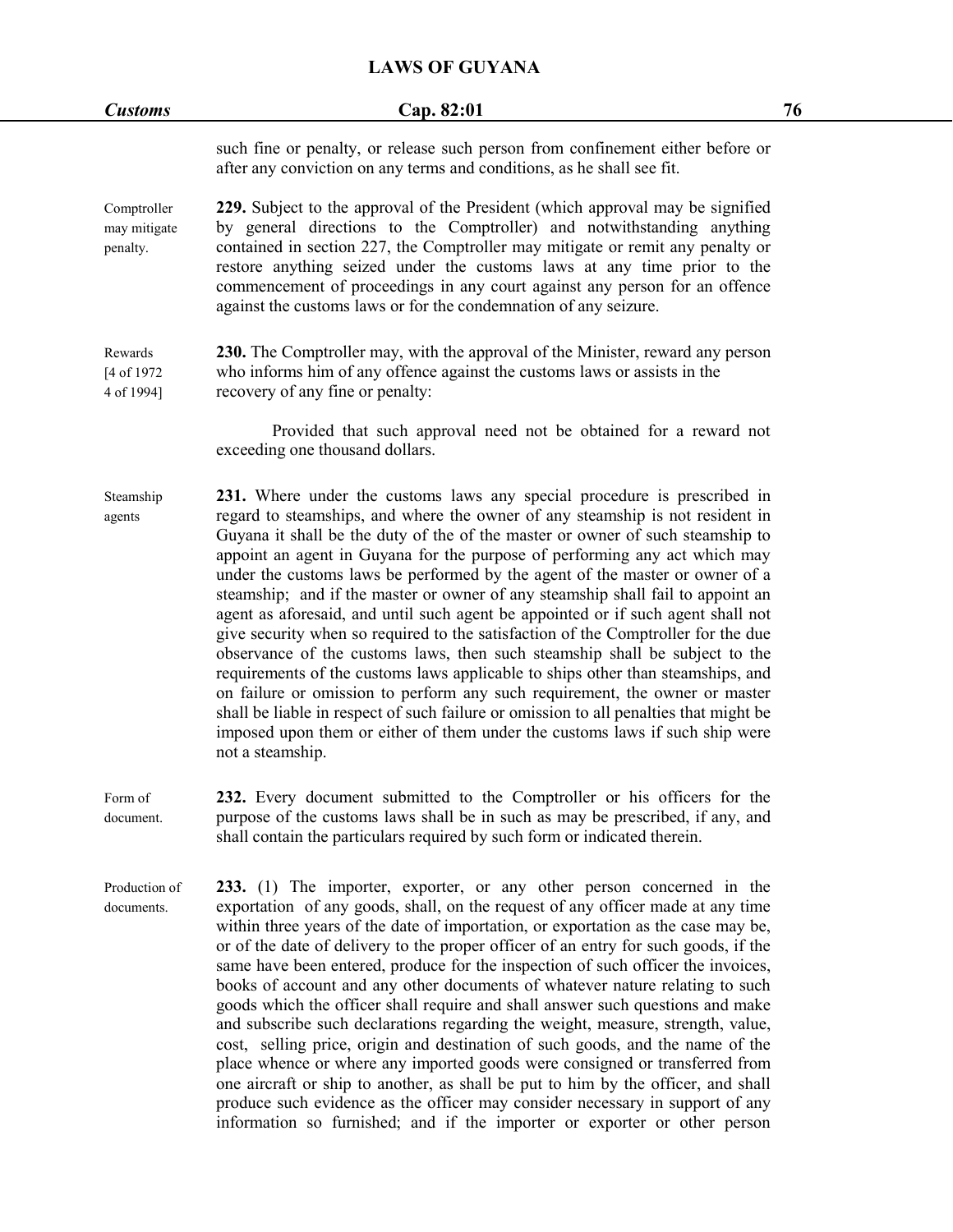| <b>Customs</b>                                            | Cap. 82:01                                                                                                                                                                                                                                                                                                                                                                                                                                                                                                                                                                                                                                                                                                                                                                                                                                                       | 77 |
|-----------------------------------------------------------|------------------------------------------------------------------------------------------------------------------------------------------------------------------------------------------------------------------------------------------------------------------------------------------------------------------------------------------------------------------------------------------------------------------------------------------------------------------------------------------------------------------------------------------------------------------------------------------------------------------------------------------------------------------------------------------------------------------------------------------------------------------------------------------------------------------------------------------------------------------|----|
|                                                           | concerned as aforesaid shall without reasonable cause neglect or refuse to carry<br>out any of the provisions of this section, he shall be liable to a fine of one<br>thousand dollars, and the Comptroller may, on such neglect or refusal, refuse<br>entry or delivery or prevent shipment if the goods have not been entered or<br>delivered or shipped or may allow entry, delivery or shipment upon such terms<br>and conditions, and upon deposit of such sum, pending the production of the<br>proper documents and declarations, as he shall see fit to impose or require.                                                                                                                                                                                                                                                                               |    |
|                                                           | (2) The deposit made in accordance with subsection (1) shall be forfeited<br>unless within three months of the time of deposit, or such further period as the<br>Comptroller may allow, the person making the deposit shall produce the<br>required documents or declarations to the Comptroller.                                                                                                                                                                                                                                                                                                                                                                                                                                                                                                                                                                |    |
| Copies of<br>documents to<br>be submitted<br>if required. | 234. Where any person is required to submit any report, entry, declaration, or<br>other form for the purpose of the customs laws, the Comptroller may require<br>such person to submit as many copies thereof as he may deem necessary; and<br>where the Comptroller shall require invoices or certificates of origin, or both to<br>be produced for any goods imported or exported, he may require such invoices<br>or certificates of origin, or both, to be submitted in duplicate and may retain the<br>duplicates, or, if such invoices or certificates of origin, or both, are not<br>submitted in duplicate, he may retain the originals.                                                                                                                                                                                                                 |    |
| Translation                                               | 235. Where any document required for the purposes of the customs laws<br>contains any words not in the English language, the person required to produce<br>such document shall produce therewith a correct translation thereof in English.                                                                                                                                                                                                                                                                                                                                                                                                                                                                                                                                                                                                                       |    |
| Samples                                                   | 236. Any officer may on the entry of any goods, or at any time afterwards, take<br>samples of such goods for such purpose as the Comptroller may deem<br>necessary, and such samples shall be disposed of and accounted for in such<br>manner as the Comptroller may direct.                                                                                                                                                                                                                                                                                                                                                                                                                                                                                                                                                                                     |    |
| Examination<br>and handling<br>of goods.                  | 237. All goods subject to the customs laws shall be liable to such examination as<br>the Comptroller may direct and the unloading, loading and removal of goods<br>and bringing them to the proper place for examination and weighing, putting<br>them into scales, opening, unpacking, re-packing, bulking, sorting, lotting,<br>marking and numbering, where such operations respectively are necessary or<br>permitted, and removing to and placing them in the proper place of deposit until<br>delivered or put on board an exporting aircraft or ship, shall be performed by or<br>at the expense of the owner of such goods; and the owner shall unpack, sort, pile<br>or otherwise prepare any goods either before or after entry thereof in such<br>manner as the proper officer shall require to enable him to examine or take<br>account of the same. |    |
| Re-packing:<br>sampling of<br>goods by<br>owner.          | 238. The Comptroller may direct what goods may be skipped in a customs area<br>or warehouse, or bulked, sorted, lotted, packed and repacked there, and the<br>manner thereof, and direct in what manner and subject to what conditions the<br>owner of any goods may take samples thereof:                                                                                                                                                                                                                                                                                                                                                                                                                                                                                                                                                                       |    |
|                                                           |                                                                                                                                                                                                                                                                                                                                                                                                                                                                                                                                                                                                                                                                                                                                                                                                                                                                  |    |

Provided that no goods may in any such building or place be repacked into packages of a size in which the same are prohibited to be imported or exported, unless express provisions therefor is made by law.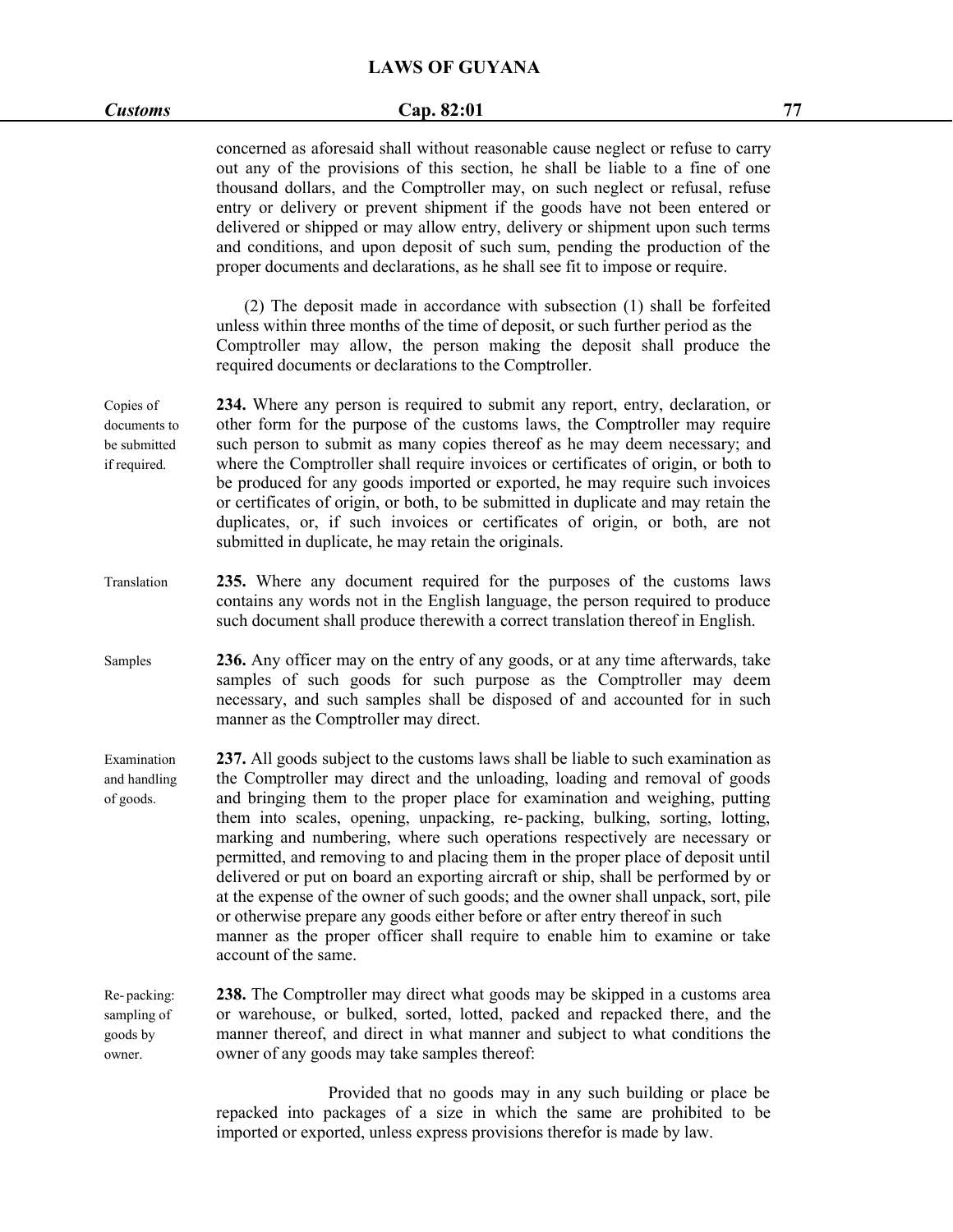| <b>Customs</b>                                                                     | Cap. 82:01                                                                                                                                                                                                                                                                                                                                                                                                                                                                                                                                                                                                                                                                                                                                                                                                                                 | 78 |
|------------------------------------------------------------------------------------|--------------------------------------------------------------------------------------------------------------------------------------------------------------------------------------------------------------------------------------------------------------------------------------------------------------------------------------------------------------------------------------------------------------------------------------------------------------------------------------------------------------------------------------------------------------------------------------------------------------------------------------------------------------------------------------------------------------------------------------------------------------------------------------------------------------------------------------------|----|
| Remission of<br>duty on goods<br>lost,<br>destroyed or<br>abandoned.               | 239. If any goods are lost or destroyed by unavoidable accident before the same<br>have been delivered out of the care of any officer, either on board an aircraft or<br>ship, or in removing, loading, unloading, or receiving into a customs area or<br>warehouse, or in the customs area or warehouse, or in course of delivery<br>therefrom, the Comptroller, if satisfied that such goods have not been and will<br>not be consumed in Guyana, may remit or return the duties due or paid thereon,<br>and any goods which may be abandoned by the owner thereof as not worth the<br>duty while in the charge of any officer, may be destroyed or otherwise disposed<br>of as the Comptroller shall direct at the cost and charges of such owner, and the<br>Comptroller may thereupon remit or return the duties due or paid thereon. |    |
| Drawback on<br>goods lost.                                                         | 240. Where it is proved to the satisfaction of the Comptroller that any goods<br>after being duly put on board an aircraft or ship for exportation or use as stores<br>have, either before or after exportation, been destroyed by accident on board<br>such aircraft or ship, any draw back or allowance payable on the goods shall be<br>payable in the same manner as if the goods have been actually exported or used<br>as stores.                                                                                                                                                                                                                                                                                                                                                                                                    |    |
| Drawback on<br>goods<br>abandoned.                                                 | 241. Where it is proved to the satisfaction of the Comptroller that any goods<br>after being duly put on board an aircraft or ship for exportation or use as stores<br>have been materially damaged on board such aircraft or ship, any drawback or<br>allowance payable in respect of the goods shall, if they are with the consent of<br>the Comptroller discharged in Guyana and abandoned to the Government, be<br>payable as if the goods had been actually exported or used as stores.                                                                                                                                                                                                                                                                                                                                               |    |
| Modification<br>οf<br>declaration.                                                 | 242. The Comptroller may modify the form of declaration required under<br>section 49 in such manner as he may think necessary for adapting it to the<br>provisions of sections 240 and 241.                                                                                                                                                                                                                                                                                                                                                                                                                                                                                                                                                                                                                                                |    |
| Authority to<br>be produced<br>by person<br>acting for<br>another.<br>[28 of 1967] | 243. (1) Whenever any person makes application to any officer to transact any<br>business on behalf of any other person, such officer may require the person so<br>applying to produce a written authority from the person on whose behalf such<br>application is made, and in default of the production of such authority may<br>refuse to transact such business; and any documents required by the customs<br>laws to be signed by any particular person, if signed by any person authorised as<br>aforesaid on behalf of the person required to sign the same, shall be deemed for<br>all purposes to be signed by the person required to sign the same:                                                                                                                                                                               |    |
|                                                                                    | Provided that the Comptroller may in his discretion refuse to<br>allow any such application as aforesaid.                                                                                                                                                                                                                                                                                                                                                                                                                                                                                                                                                                                                                                                                                                                                  |    |
|                                                                                    | (2) It shall be lawful for the Minister to make regulations for the<br>licensing of persons to transact business with the customs on behalf of others.                                                                                                                                                                                                                                                                                                                                                                                                                                                                                                                                                                                                                                                                                     |    |
| Witnessing of<br>signatures.                                                       | 244. Where any document or declaration is required by the customs laws to be<br>signed in the presence of the Comptroller, or any particular officer, if such<br>document or declaration is signed in the presence of a witness whose signature<br>is known to and who is approved by the Comptroller or the officer who receives<br>the same, then in such case such document or declaration shall be as valid as if it                                                                                                                                                                                                                                                                                                                                                                                                                   |    |

*Customs* **Cap. 82:01 78**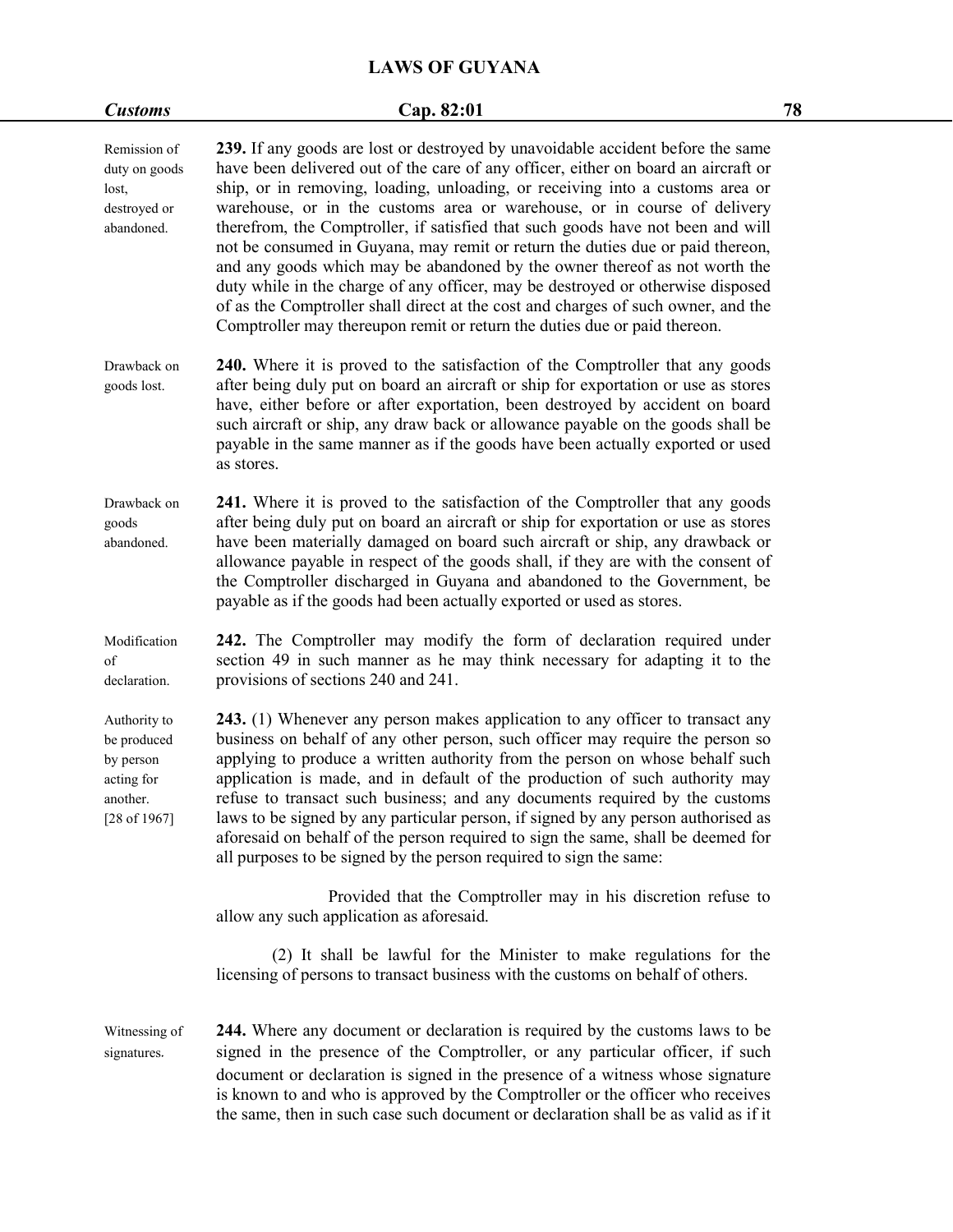### *Customs* **Cap. 82:01 79**

had been signed in the presence of the Comptroller or the officer in whose presence it is required to be signed.

Master to **245.** Where under the customs laws the master or agent of any aircraft or ship is attend before required to answerquestions put to him by the Comptroller or any officer, and Comptroller if such aircraft or ship shall be within Guyana and shall not have left her final so required. position, anchorage or berth preparatory to leaving Guyana it shall be lawful for the Comptroller or such officer to require the master to attend before him at the office of the Comptroller or such officer, and in such case the requirements of the customs laws shall not be deemed to have been fulfilled unless the master shall so attend when so required:

> Provided that it shall be lawful for the master with the consent of the Comptroller or such officer, to depute a senior officer of such aircraft or ship to attend for the purpose of answering such questions, and in such case, any reply made to any question put to such senior officer by the Comptroller or such officer as aforesaid shall for the purposes of section 215 be deemed to have been made by the person required to answer such questions.

Time of **246.** (1) If for any purpose of the customs laws it becomes necessary to importation determine the precise time at which an importation of any goods shall be etc, defined. deemed to have had effect, such time shall be deemed to be the time atwhich the aircraft or ship importing such goods actually arrived in Guyana.

> (2) If any question arises upon the arrival of any aircraft or ship at any port or place in Guyana in respect of any charge or allowance for such aircraft or ship, exclusive of cargo, the time of such arrival shall be deemed to be the time at which such aircraft or ship shall first be boarded by any person other than the pilot in the employment of the Government at such port or place.

> (3) The time of exportation of any goods shall be deemed to be the time when the same are put on board the exporting aircraft or ship, except in the case of goods prohibited to be exported, with reference to which the time of exportation shall be deemed to be the actual time at which the aircraft or ship departed from her final position, anchorage or berth within Guyana.

> (4) Notwithstanding anything in this section hereinbefore contained in the case of goods imported or exported overland or by inland waters, the time of importation or exportation, as the case may be, shall be deemed to be the time at which such goods shall pass across the boundaries of Guyana.

Special **247.** All packages and coverings in which goods are imported or exported and packages and which in the opinion of the Comptroller—

deemed (a) are not the usual or proper packages or coverings for such goods; or

(b) are designed for separate use, other than as packages or coverings for the same or similar goods, subsequent to importation or exportation, as the case may be,shall for all purposes of the customs laws be deemed to be separate articles except in cases where a contrary provision shall be made.

coverings goods.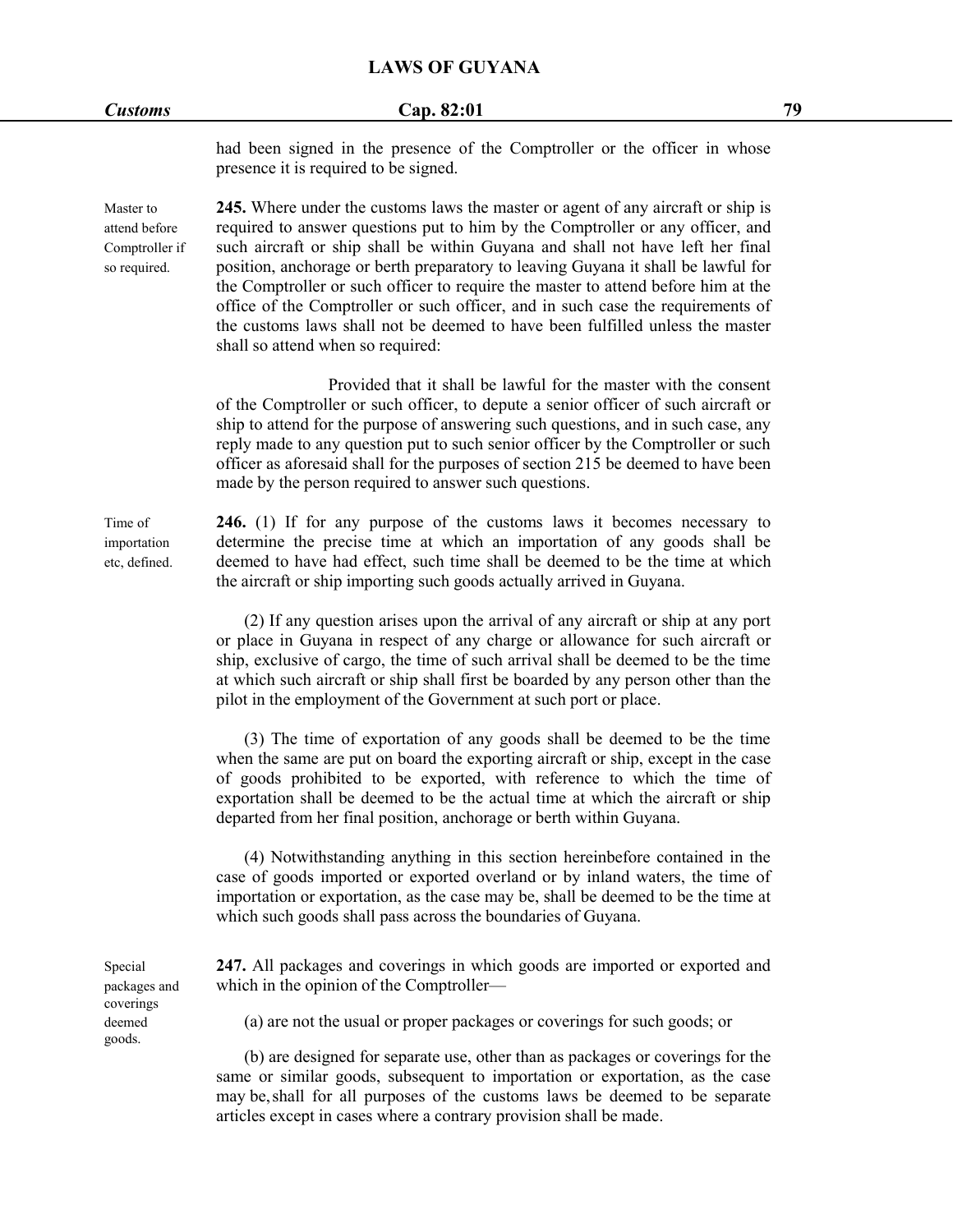| <b>Customs</b>                                                                | Cap. 82:01                                                                                                                                                                                                                                                                                                                                                                                                                                                                                                                           | 80 |
|-------------------------------------------------------------------------------|--------------------------------------------------------------------------------------------------------------------------------------------------------------------------------------------------------------------------------------------------------------------------------------------------------------------------------------------------------------------------------------------------------------------------------------------------------------------------------------------------------------------------------------|----|
| Power of<br>arrest.                                                           | 248. In addition to any other power of arrest or detention conferred by the<br>customs laws, any officer may arrest and detain any person whom he finds<br>committing an offence against the customs laws, and take him before a<br>magistrate to be dealt with according to law                                                                                                                                                                                                                                                     |    |
| Arrest after<br>escape.                                                       | 249. If any person liable to arrest under the customs laws escapes from any<br>officer attempting to arrest him, or if any officer is for any reason whatever<br>unable or fails to arrest any such person, such person may afterwards be arrested<br>and detained by any officer at any place in Guyana within seven years from the<br>time such offence was committed, and dealt with as aforesaid, as if he had been<br>arrested at the time of committing such offence.                                                          |    |
| Sales under the<br>customs laws.<br>C91:07                                    | 250. The Auctioneers Act shall not apply to sales under the custom laws when<br>conducted by an officer, which officer is hereby authorised to conduct such<br>sales.                                                                                                                                                                                                                                                                                                                                                                |    |
| Value of<br>articles sold<br>by auction.                                      | 251. When the duty on any goods sold at any customs sale shall be chargeable<br>ad valorem, the value for duty for such goods shall be the prices realized at the<br>sale, or the value appraised by the proper officer, whichever is the greater.                                                                                                                                                                                                                                                                                   |    |
| Receipts for<br>duties and<br>other<br>payments<br>made on bills<br>of entry. | 252. Any person requiring a receipt for duties payable under the customs laws<br>or for any other moneys which are brought to account in accordance with the<br>directions of the Comptroller on a bill of entry may have the same upon his<br>furnishing the proper officer with an additional copy of the bill of entry; and<br>such additional copy of the bill of entry, after having been compared with the<br>original entry, and signed by the proper officer, shall be delivered as a receipt to<br>the person requiring it. |    |

#### **PART XIII**

### **LEGAL PROCEEDINGS**

Prosecutions **253.** Subject to the express provisions of the customs laws, offences under the for customs customs laws may be prosecuted, and any penalty, or forfeiture imposed by the offences. customs laws may be sued for, prosecuted and recovered summarily, and all rents, charges, expenses and duties, and all other sums of money whatsoever payable under the customs laws may be recovered and enforced in a summary manner before a magistrate on the complaint of any officer.

of payment [4 of 1984]

Penalty for **253 A.** In default of payment when due and payable under this Act, of any nonpayment duties or other moneys with interest at the rate of six per cent per annum from of duty and the day they become due and shall be recovered by the Comptroller by parate enforcement execution or in the manner prescribed by section 253.

Recovery of **253 B.** If in any particular case, the Comptroller has reason to believe that a duty in person from whom duties or other moneys are due and payable, is likely or certain cases. about to leave Guyana before the expiration of the time allowed for payment, [4 of 1984] under the customs laws, without having paid such duties or other moneys, he may by notice in writing to such person demand payment of those duties or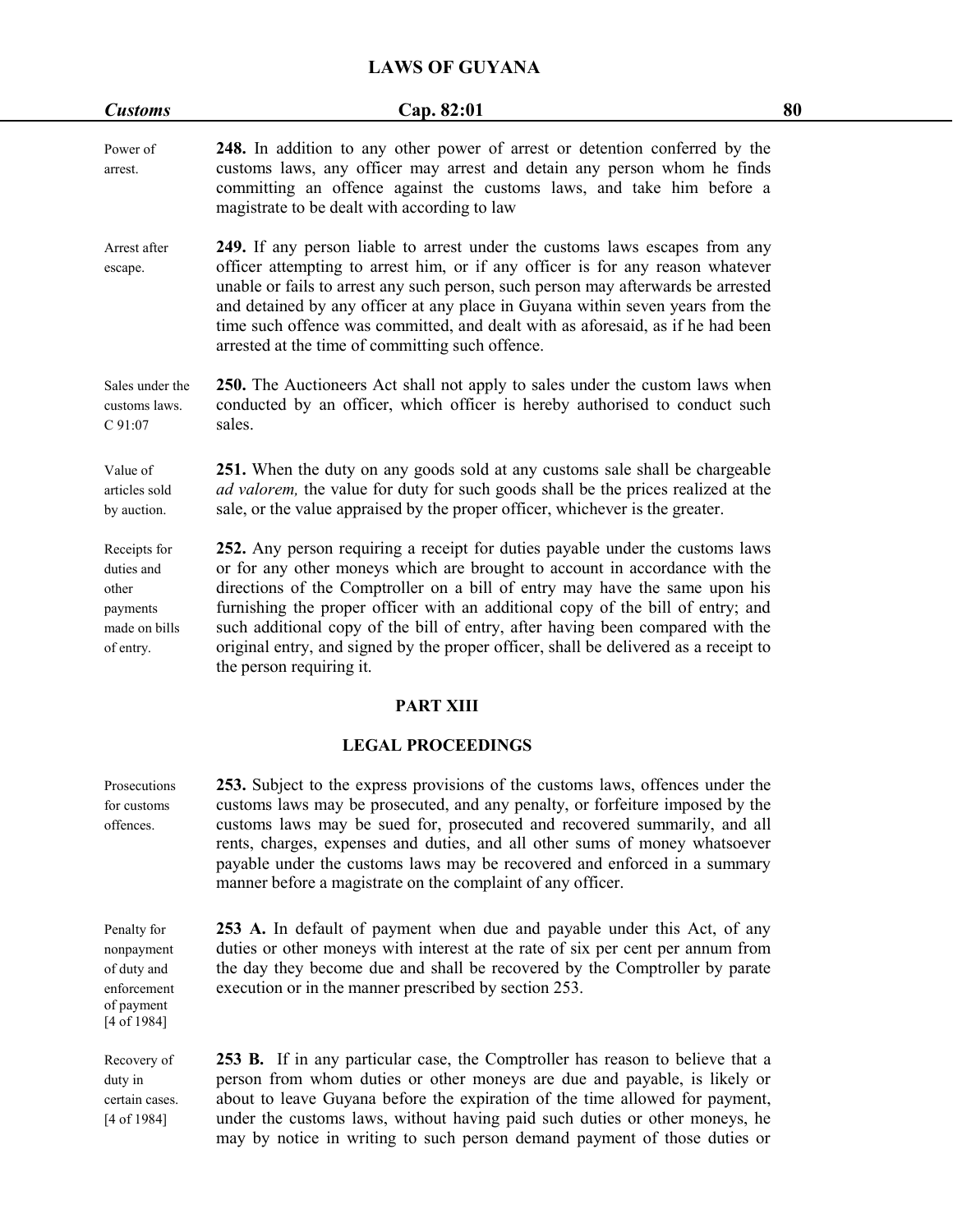| <b>Customs</b>              | Cap. 82:01                                                                                                                                                                                                                                                                                                                                                                                                                                                                                                                | 81 |
|-----------------------------|---------------------------------------------------------------------------------------------------------------------------------------------------------------------------------------------------------------------------------------------------------------------------------------------------------------------------------------------------------------------------------------------------------------------------------------------------------------------------------------------------------------------------|----|
|                             | other moneys within the time to be limited in such notice. Such duties or other<br>moneys, shall thereupon be payable within the time so limited and in default of<br>payment shall be recoverable forthwith by process of parate execution by the<br>Comptroller or in the manner prescribed by section 253 unless security for<br>payment thereof be given to the satisfaction of the Comptroller.                                                                                                                      |    |
| Certificates<br>[4 of 1984] | 253 $C(1)$ Where any payment payable to the Comptroller under the provisions<br>of this Act has not been paid within thirty days after payment thereof became<br>due, the Comptroller may make out a certificate in such form as may be<br>prescribed stating the amount payable and the name, the trade or profession and<br>the usual or last know place of business or abode of the person by whom such<br>amount is payable.                                                                                          |    |
|                             | (2) On production thereof to the Registrar of the Supreme Court, a<br>certificate made under this section shall be registered by him in the High Court<br>and when so registered shall have the same force and effect, and all proceedings<br>may be taken thereon, as if the said certificate were a judgment for the State<br>obtain in the High Court for a debt of the amount specified in the certificate<br>together with any interest required to be paid by this Act to the day of payment.                       |    |
| Cap 3:02                    | (3) Rules of Court may be made under section 67 of the High Court Act<br>providing for the procedure to be followed upon the registration of such<br>certificate.                                                                                                                                                                                                                                                                                                                                                         |    |
|                             | (4) All reasonable costs and changes attendant upon the registration of the<br>certificate shall be recoverable in like manner as if they had been included in<br>such certificate.                                                                                                                                                                                                                                                                                                                                       |    |
| Garnishments<br>[4 of 1984] | <b>253</b> D (1) When the Comptroller has knowledge or suspects that a person is or<br>is about to become indebted or liable to make any payment to a person liable to<br>make a payment of duties or other moneys under this Act, he may, by registered<br>letter or by letter served personally, require such first mentioned person to pay<br>the moneys otherwise payable to such second-mentioned person in whole or in<br>part to him on account of the liability of the second-mentioned person under<br>this Act. |    |
|                             | (2) The receipt of the Comptroller for moneys paid as required under this<br>section shall to the extent of the payment be a good and sufficient discharge of<br>the original liability -                                                                                                                                                                                                                                                                                                                                 |    |
|                             | (a) of the person who pays such moneys to the Comptroller to the<br>person liable to make a payment of duties or other moneys under this Act;                                                                                                                                                                                                                                                                                                                                                                             |    |
|                             | (b) of the person liable to make a payment of duties or other moneys<br>under this Act to the Comptroller.                                                                                                                                                                                                                                                                                                                                                                                                                |    |
|                             | (3) Every person who has discharge any liability to a person liable to make<br>payment of duties or other moneys under this Act without complying with a<br>requirement under this section shall be liable to pay to the Comptroller as a debt                                                                                                                                                                                                                                                                            |    |

due to the State an amount equal to the liability discharged or the amount which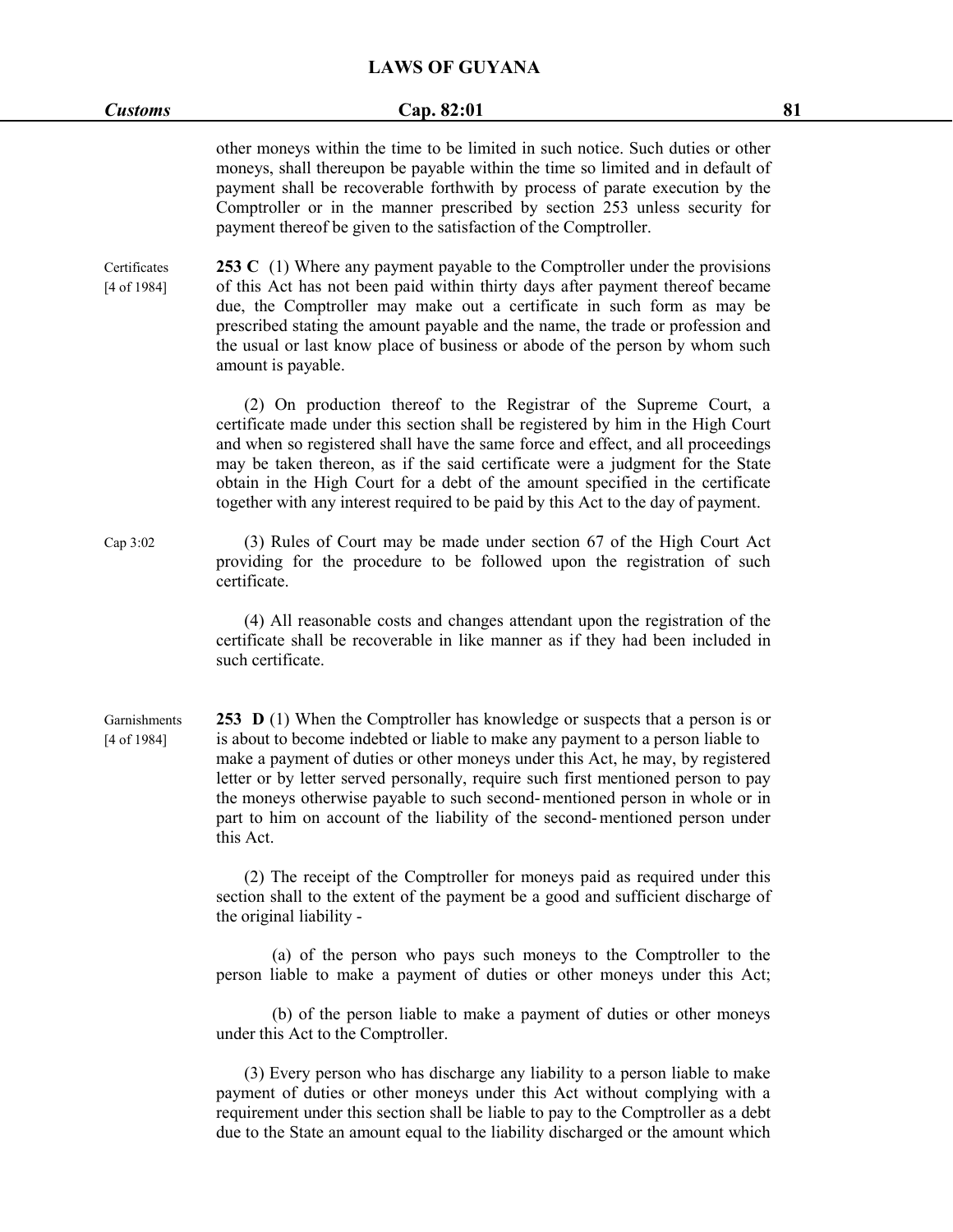he was required under this section to pay to the Comptroller whichever is the less.<br>(4) Where the person who is or is about to become indebted or liable carries

on business under a name or style other than his own name, the registered or other letter under subsection (1) may be addressed to the name or style under which he carries on business and, in the case of personal service, shall be deemed to have been validly served if it has been left with an adult person employed at the place of business of the addressee.

(5) Where the persons who are or are about to become indebted or liable carry on business in partnership, the registered or other letter under subsection (1) may be addressed to the partnership name and, in the case of personal service, shall be deemed to have been validly served if its has been served on one of the partners or left with an adult person employed at the place of the partnership.

Order in **253 E.** (1) Where proceedings are pending before a magistrate's court for the certain recovery of any duties or other moneys under this Act, on proof by evidence on circumstances oath to the satisfaction of the court that there is probable cause for believing that to prevent the party against whom the proceedings are instituted (hereafter in this section defendant referred to as the "defendant") is about to quit Guyana unless apprehended, and from leaving that the absence of the defendant from Guyana will prejudice the recovery of the Guyana. duties or other moneys sued for, the court may order the defendant not to leave [4 of 1984] Guyana pending the determination of the proceedings unless and until he has sooner given security not exceeding the sum claimed in the proceedings as the court may direct that he will not go out of Guyana without leave of the court.

> (2) Where the court makes an order under subsection (1) it may give such directions as it thinks fit for the purpose of carrying out and giving effect to that order and such directions may include the adaptation or modification of any order or instrument which could otherwise be issued by the court in the exercise of its civil or criminal jurisdiction.

> (3) Where in proceedings referred to in subsection (1) the court orders the defendant to pay any duties or other moneys (including costs and interest) claimed in those proceedings, the court may —

> (a) order that the whole or any part of any sum deposited as security by the defendant under subsection (1) shall be applied in payment of duties or other moneys (including costs and interest) ordered to be paid in those proceedings; or

> (b) if the aforesaid security is in the nature of a bond, order that the bond be delivered to the Comptroller who, on suing on it, may notwithstanding anything to the contrary therein, recover any duties or other moneys (including costs and interest) ordered to be paid in the proceedings together with the costs of the action brought to enforce the bond.

Proceedings **254.** Proceedings under the customs laws may be commenced at any time within to be taken seven years after the date of the offence.

within 7 years.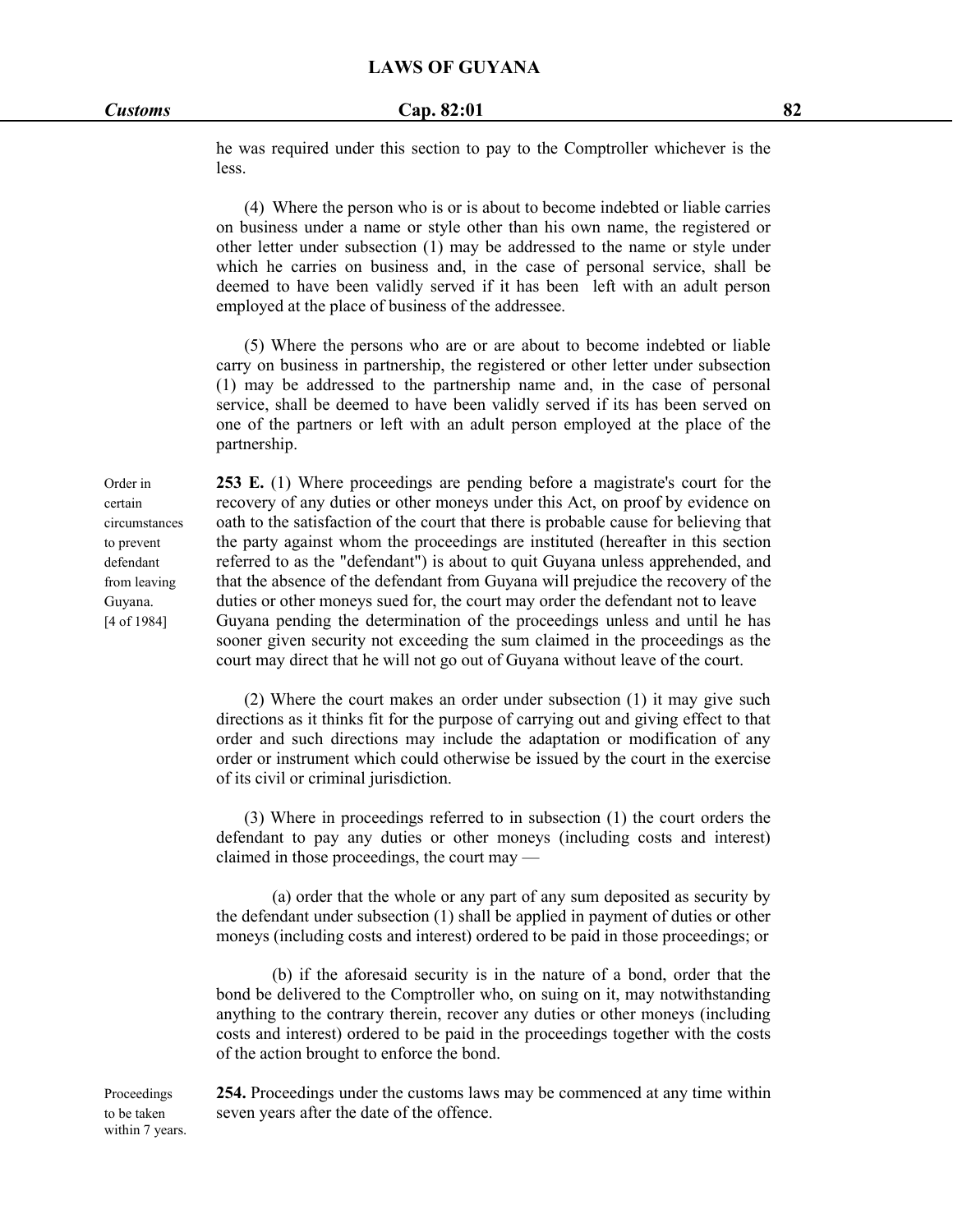| <b>Customs</b>                                                                    | Cap. 82:01                                                                                                                                                                                                                                                                                                                                                                                                                                                                                                                                                                                                                                                                                                                                                                                                                                                                                                                                                                                                                                                                                                                                                                                                                                                                                                                                                                                                                                                                                                                                        | 83 |
|-----------------------------------------------------------------------------------|---------------------------------------------------------------------------------------------------------------------------------------------------------------------------------------------------------------------------------------------------------------------------------------------------------------------------------------------------------------------------------------------------------------------------------------------------------------------------------------------------------------------------------------------------------------------------------------------------------------------------------------------------------------------------------------------------------------------------------------------------------------------------------------------------------------------------------------------------------------------------------------------------------------------------------------------------------------------------------------------------------------------------------------------------------------------------------------------------------------------------------------------------------------------------------------------------------------------------------------------------------------------------------------------------------------------------------------------------------------------------------------------------------------------------------------------------------------------------------------------------------------------------------------------------|----|
| Alternative<br>prison<br>sentence.<br>[4 of 1972]                                 | 255. Where any court has imposed a penalty for an offence against the customs<br>laws, and such penalty is not paid, the court may, notwithstanding anything<br>contained in any other law, order the defendant who is convicted of such<br>offence, in default of payment of the penalty adjudged to be paid, to be<br>imprisoned for any term not exceeding six months, where the fine does not<br>exceed one thousand dollars, or twelve months where the fine exceeds one<br>thousand dollars.                                                                                                                                                                                                                                                                                                                                                                                                                                                                                                                                                                                                                                                                                                                                                                                                                                                                                                                                                                                                                                                |    |
| Imprisonment<br>for second<br>offence.<br>[4 of 1972]<br>28 of 1975<br>9 of 1993] | 256. Subject to any other provision of this Act or any other law imposing a<br>sentence of imprisonment for an offence under this Act, where a defendant is<br>liable to a fine of one thousand dollars or upwards for an offence under the<br>customs laws, and the defendant has previously been convicted for an offence<br>against the customs laws, or has previously incurred a pecuniary penalty or<br>forfeiture under the customs laws which has been enforced in any court, the<br>court may, if it thinks fit, in lieu of ordering payment of a pecuniary penalty,<br>order the defendant to be imprisoned for any period not exceeding two years.                                                                                                                                                                                                                                                                                                                                                                                                                                                                                                                                                                                                                                                                                                                                                                                                                                                                                     |    |
| Limitation as<br>to pleading.                                                     | 257. The fact that any duties of customs have been secured by bond or otherwise<br>shall not be pleaded or made use of in answer to or in stay of any proceeding<br>under the customs laws.                                                                                                                                                                                                                                                                                                                                                                                                                                                                                                                                                                                                                                                                                                                                                                                                                                                                                                                                                                                                                                                                                                                                                                                                                                                                                                                                                       |    |
| Place of<br>offence.                                                              | 258. Every offence under the customs laws shall be deemed to have been<br>committed and every cause of complaint to have arisen either in the place in<br>which it actually was committed or arose, or in any place on land where the<br>offender or person prosecuted may be or be brought.                                                                                                                                                                                                                                                                                                                                                                                                                                                                                                                                                                                                                                                                                                                                                                                                                                                                                                                                                                                                                                                                                                                                                                                                                                                      |    |
| Officer may<br>prosecute.                                                         | 259. Any officer may prosecute and conduct any information or other<br>proceeding under the customs laws in respect of any offence or penalty.                                                                                                                                                                                                                                                                                                                                                                                                                                                                                                                                                                                                                                                                                                                                                                                                                                                                                                                                                                                                                                                                                                                                                                                                                                                                                                                                                                                                    |    |
| Costs.                                                                            | 260. In all proceedings under the customs laws the same rules as to costs shall<br>be observed as in proceedings between private persons.                                                                                                                                                                                                                                                                                                                                                                                                                                                                                                                                                                                                                                                                                                                                                                                                                                                                                                                                                                                                                                                                                                                                                                                                                                                                                                                                                                                                         |    |
| Claims to<br>seized goods<br>to be made in<br>name of<br>owner.<br>[9 of 1993]    | <b>261.</b> (1) No claim or appearance shall be entered to any information filed or<br>exhibited for the forfeiture of any animal, carriage, aircraft, ship, goods or<br>things seized for any cause of forfeiture in any court unless such claim or<br>appearance be made by or in the real name of the owner thereof, describing his<br>place of residence and occupation; and if such claimant shall reside in Guyana,<br>oath shall be made by him before the court before which such information shall<br>be exhibited, that the said animal, carriage, aircraft, ship, goods or things were<br>his property at the time of seizure; but if such person shall reside outside<br>Guyana, then oath shall be made by the attorney by whom such claim or<br>appearance shall be entered that he has full authority from such claimant to<br>make or enter the same, and that to the best of his knowledge and belief the<br>same were at the time of seizure, the <i>bona fide</i> property of the claimant; and on<br>failure of making such proof of ownership such animal, carriage, aircraft, ship<br>goods or thing shall be condemned, as if no claim or appearance has been made;<br>and, if such animal, carriage, aircraft, ship, goods or things shall at the time of<br>the seizure thereof be the <i>bona fide</i> property of any number of owners exceeding<br>five, it shall not be necessary for more than two of them to enter such claim or<br>appearance on the part of themselves and their co-owners, or to make such oath |    |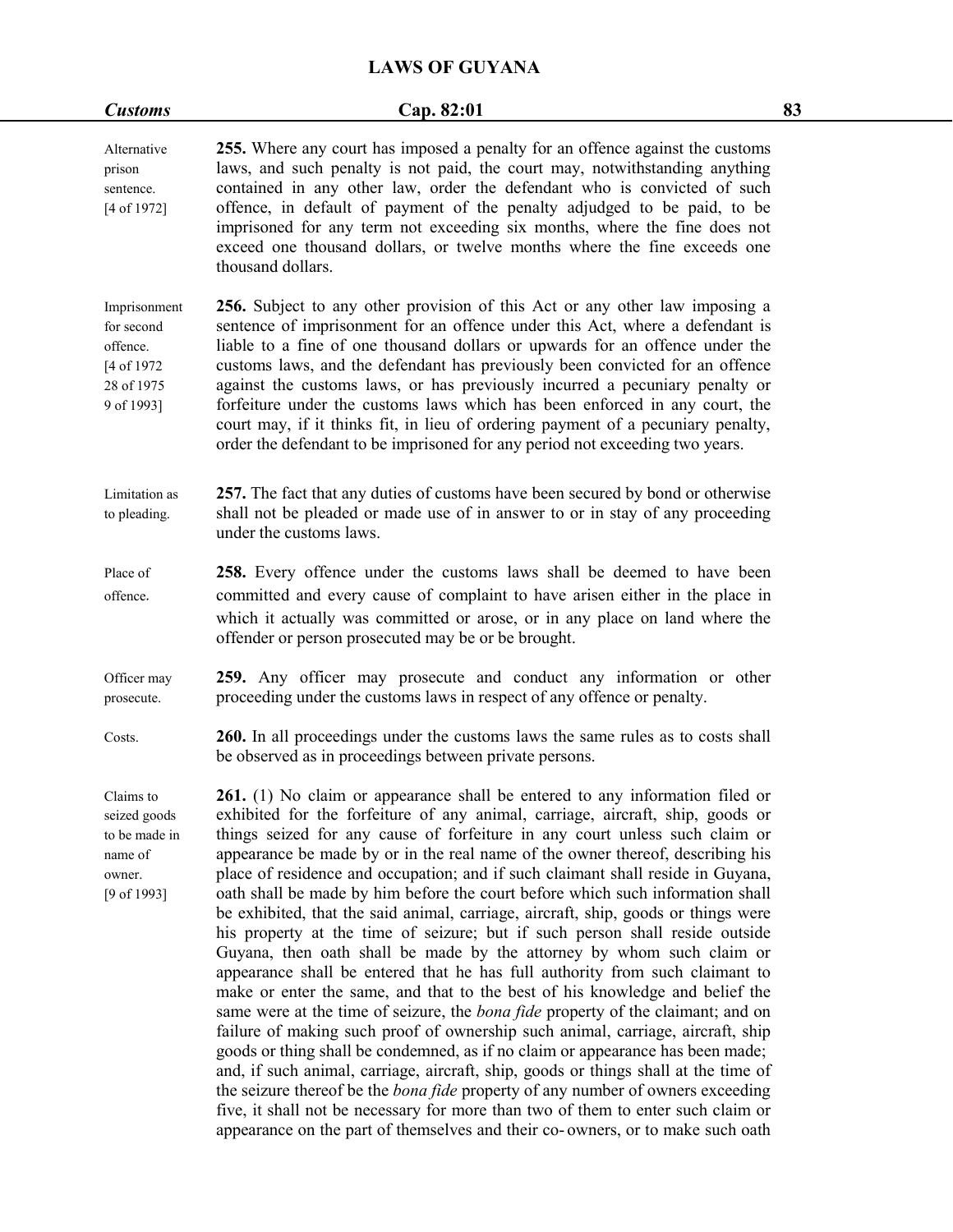as, aforesaid; and if such animal, carriage, aircraft, ship, goods or things shall be at the time of seizure the property of a company, such claim and appearance may be entered and oath made by the secretary or a director of such company.

(2) For the purpose of this section a company means a limited company registered in Guyana under the Companies Act, but does not include any company or association of persons calling themselves a company not so registered.

Certificate of **262.** In case any information or suit is commenced or brought to trial on account probable of the seizure of any animal, carriage, aircraft, ship, goods or things orpursuant cause of to any act done by any officer in the execution or intended execution of his duty seizure. under the customs laws, and such information or suit be dismissed, and it [9 of 1993] appears to the court before whom the same shall have been tried that there was probable cause for such seizure or act the court shall certify on the record that there was such probable cause, and in such case the person who made such seizure or performed such act shall not be liable to any action, indictment or other suit or prosecution on account of such seizure or act; and a copy of such certificate verified by the signature of the officer of the court, shall at the request of the officer concerned be given to him, and the same shall for all purposes be sufficient evidence of such certificate; and in case any action, indictment or other suit or prosecution shall be commenced and brought to trial against any person on account of any seizure or act aforesaid (whether any information be brought to trial in respect of the same or not, or, having been brought to trial, the court shall not have certified that there was a probable cause for such seizure or act), wherein a verdict shall be given against the defendant, if the court shall be satisfied that there was probable cause for such seizure or act then the plaintiff shall recover any animal, carriage, aircraft, ship, goods or things seized or the value thereof without costs of suit, but no conviction shall be recorded against the defendant.

#### **PART XIV**

### **PROOF IN PROCEEDINGS**

Onus of proof **263.** In any prosecution or proceeding under the customs laws, the proof that the on defendant proper duties have been paid in respect of any goods, or that the same have been in certain lawfully imported or exported, or lawfully put into or out of any aircraft or ship, cases. or lawfully transferred from one aircraft or ship to another aircraft or ship shall [9 of 1993] lie on the defendant.

Averment in **264.** The averment that the Comptroller has elected that any particular penalty any proceedings should be sued for or recovered, or that any goods thrown overboard, staved or under the destroyed were thrown overboard, staved or destroyed to prevent seizure, or that customs laws. any person is an officer, or that any person was employed for the prevention of smuggling, or that the offence was committed or that any act was done within the limits of any port, or in the waters of Guyana, or over Guyana, or where the offence is committed in any port or place in Guyana, the naming of such port or place in any information or proceedings, shall be deemed sufficient, unless the defendant in any such case shall prove the contrary.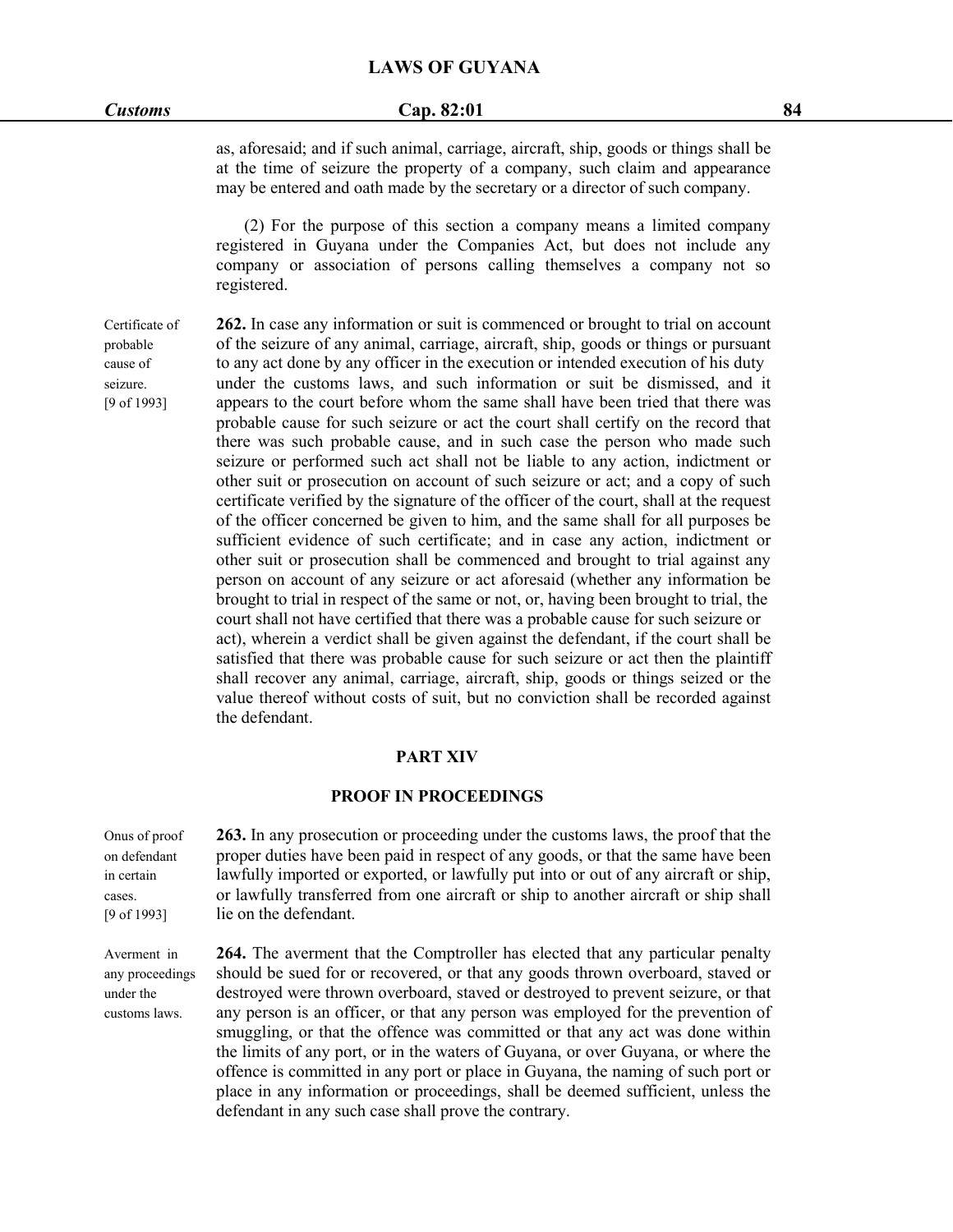| <b>Customs</b>                                                                            | Cap. 82:01                                                                                                                                                                                                                                                                                                                                                                                                                                                                                                                                                                                                                                                                                                                                                                                 | 85 |
|-------------------------------------------------------------------------------------------|--------------------------------------------------------------------------------------------------------------------------------------------------------------------------------------------------------------------------------------------------------------------------------------------------------------------------------------------------------------------------------------------------------------------------------------------------------------------------------------------------------------------------------------------------------------------------------------------------------------------------------------------------------------------------------------------------------------------------------------------------------------------------------------------|----|
| Evidence of<br>officers.                                                                  | 265. If upon any trial a question shall arise whether any person is an officer, his<br>own evidence thereof shall be deemed sufficient, and every such officer shall be<br>deemed a competent witness upon the trial of any suit or information on account<br>of any seizure or penalty, notwithstanding such officer may be entitled to any<br>reward upon the conviction of the party charged in such suit or information.                                                                                                                                                                                                                                                                                                                                                               |    |
| Valuation of<br>goods for<br>penalty.                                                     | <b>266.</b> (1) In all cases where any penalty the amount of which is to be determined<br>by the value of any goods is sued for under the customs laws, such value shall,<br>as regards proceedings in any court, be estimated and taken according to the rate<br>and price for which goods of the like kind but of the best quality upon which the<br>duties of customs shall have been paid were sold at or about the time of the<br>offence, or according to the rate and price for which the like kind of goods were<br>sold in bond at or about the time of the offence with the duties due thereon<br>added to such rate or price in bond.                                                                                                                                           |    |
|                                                                                           | (2) A certificate under the hand of the proper officer of the value of such<br>goods shall be accepted by the court as prima facie evidence of the value<br>thereof.                                                                                                                                                                                                                                                                                                                                                                                                                                                                                                                                                                                                                       |    |
| Copies of<br>documents<br>valid.<br>[4 of 1972]                                           | 267. In case any book or document required by the customs laws be required to<br>be used as evidence in any court as to the transactions to which it refers, copies<br>thereof certified by an officer shall be admissible for that purpose without<br>production of the original; and certificates and copies of official documents<br>purporting to be certified under the hand and seal or stamp of office of the<br>principal officer of Inland Revenue or the principal officer of Customs and<br>Excise of any Commonwealth territory or of such other officers performing<br>similar functions in a Commonwealth territory as may be approved by the<br>Minister or of any Guyanese Consul or Vice-consul in a foreign country shall be<br>received as <i>prima facie</i> evidence. |    |
| Proof of order<br>of President<br>etc., or of<br>certificate of<br>Government<br>chemist. | 268. (1) If upon the trial of any issue touching any seizure, penalty or forfeiture,<br>or other proceedings under the customs laws or incident thereto, it may be<br>necessary to give proof of any order issued by the President, a minister, the<br>Comptroller or any person in the employment of the Government, the order, or<br>any letter or instructions referring thereto, shall be admitted and taken as<br>sufficient evidence of such order, if any such document purports to be signed by<br>any such functionary, or shall appear to have been officially printed or issued,<br>unless the contrary be proved.                                                                                                                                                              |    |
|                                                                                           | (2) In any proceedings under the customs laws the production of a<br>certificate purporting to be signed by a Government chemist shall be sufficient<br>evidence of all matters therein stated unless the contrary be proved.                                                                                                                                                                                                                                                                                                                                                                                                                                                                                                                                                              |    |
| Certificate of<br>condemnation                                                            | 269. Condemnation by any court under the customs laws may be proved in any<br>court, or before any competent tribunal, by the production of a certificate of<br>such condemnation purporting to be signed by the officer of such court.                                                                                                                                                                                                                                                                                                                                                                                                                                                                                                                                                    |    |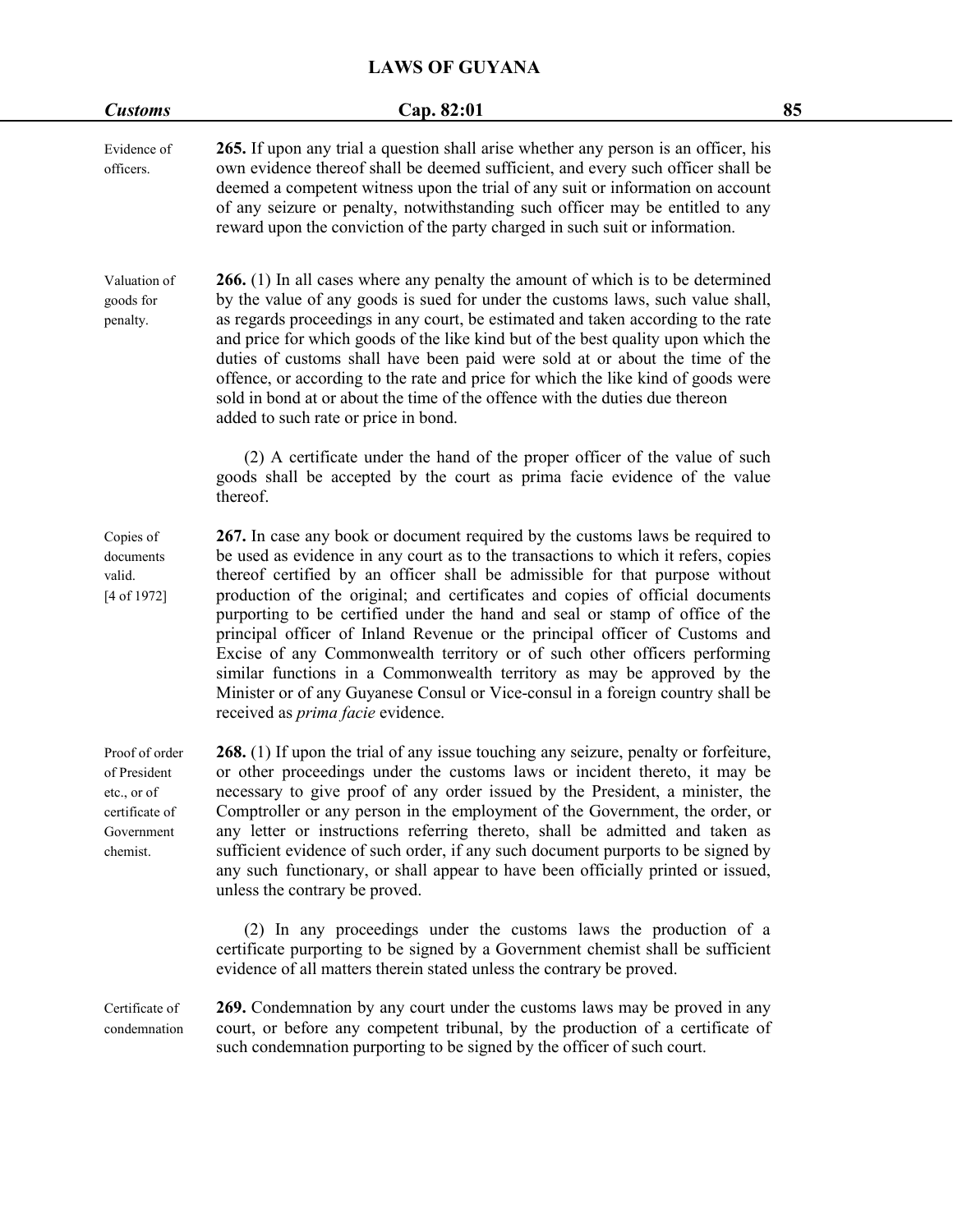### *Customs* **Cap. 82:01 86**

### **PART XV**

### **MISCELLANEOUS**

| Discretionary<br>power to<br>Comptroller<br>in special<br>Circumstances. | 270. The Comptroller may permit the entry, unloading, removal and loading of<br>goods, and the report and clearance of aircraft and ships in such form and<br>manner as he may direct to meet the exigencies of any case to which the<br>customs laws may not be conveniently applicable.                                                                                                                                                                                                                                                                                                                                                                                                                                                                                                                                                                                                                                                                                                                                                                                                                                                                                                                                                                                                                                                                                                                                                                                                                                                                                |
|--------------------------------------------------------------------------|--------------------------------------------------------------------------------------------------------------------------------------------------------------------------------------------------------------------------------------------------------------------------------------------------------------------------------------------------------------------------------------------------------------------------------------------------------------------------------------------------------------------------------------------------------------------------------------------------------------------------------------------------------------------------------------------------------------------------------------------------------------------------------------------------------------------------------------------------------------------------------------------------------------------------------------------------------------------------------------------------------------------------------------------------------------------------------------------------------------------------------------------------------------------------------------------------------------------------------------------------------------------------------------------------------------------------------------------------------------------------------------------------------------------------------------------------------------------------------------------------------------------------------------------------------------------------|
| Power to<br>accept<br>compensation<br>for offences.                      | 271. Notwithstanding any other provisions of this Act, the Comptroller may, in<br>any case he deems proper and in substitution for any proceedings in a court of<br>summary jurisdiction, accept on behalf of the State a sum of money by way of<br>compensation from any person reasonably suspected of a contravention of the<br>Act or any regulations made thereunder:                                                                                                                                                                                                                                                                                                                                                                                                                                                                                                                                                                                                                                                                                                                                                                                                                                                                                                                                                                                                                                                                                                                                                                                               |
|                                                                          | Provided that such compensation shall be accepted only where<br>the person reasonably suspected of such contravention has expressed his<br>willingness in the form prescribed by the Comptroller that the contravention as<br>aforesaid shall be so dealt with.                                                                                                                                                                                                                                                                                                                                                                                                                                                                                                                                                                                                                                                                                                                                                                                                                                                                                                                                                                                                                                                                                                                                                                                                                                                                                                          |
| Effect of Air<br>Navigation<br>Orders in<br>Council.                     | 272. Where in any Order in Council made applicable to Guyana in accordance<br>with the applied Act entitled the Air Navigation Act, 1949, or in any regulations<br>made or having effect as if made under any such Order in Council, any<br>provision shall be made contrary to the customs laws such provision shall have<br>effect to the exclusion of the corresponding provision contained in the said laws.                                                                                                                                                                                                                                                                                                                                                                                                                                                                                                                                                                                                                                                                                                                                                                                                                                                                                                                                                                                                                                                                                                                                                         |
| Commissioned<br>aircraft or<br>ships.                                    | 273. The captain or other officer having charge of any aircraft or ship having<br>commission from the State of Guyana or from any foreign State, having on<br>board any goods laden at any port or place outside Guyana shall, on arrival at<br>any port or place in Guyana, and before any part of such goods be taken out of<br>such aircraft or ship, or when called upon so to do by any officer, deliver an<br>account in writing under his hand to the best of his knowledge of the quality and<br>quantity of every package or parcel of such goods, and of the marks and<br>numbers thereon, and of the names of the respective consignors and consignees<br>of the same, and shall make and subscribe a declaration at the foot of such<br>account declaring to the truth thereof, and shall also truly answer to the<br>Comptroller or other proper officer such questions concerning such goods as<br>shall be required of him and on failure thereof such captain or other officer shall<br>be liable to a fine of one thousand dollars; and all such aircraft and ships shall<br>be liable to such searches as merchant aircraft and ships are liable to, and<br>officers may freely enter and go on board all such aircraft and ships, and bring<br>from thence on shore into the State warehouse any goods found on board any<br>such aircraft or ship as aforesaid, subject nevertheless to such regulations in<br>respect to aircraft or ships of war belonging to the State as shall from time to<br>time be directed in that respect by the Minister. |

Comptroller **274.** Subject to this Act and any regulations made thereunder, the Comptroller may may from time to time prescribe forms required to be used for the purposes of